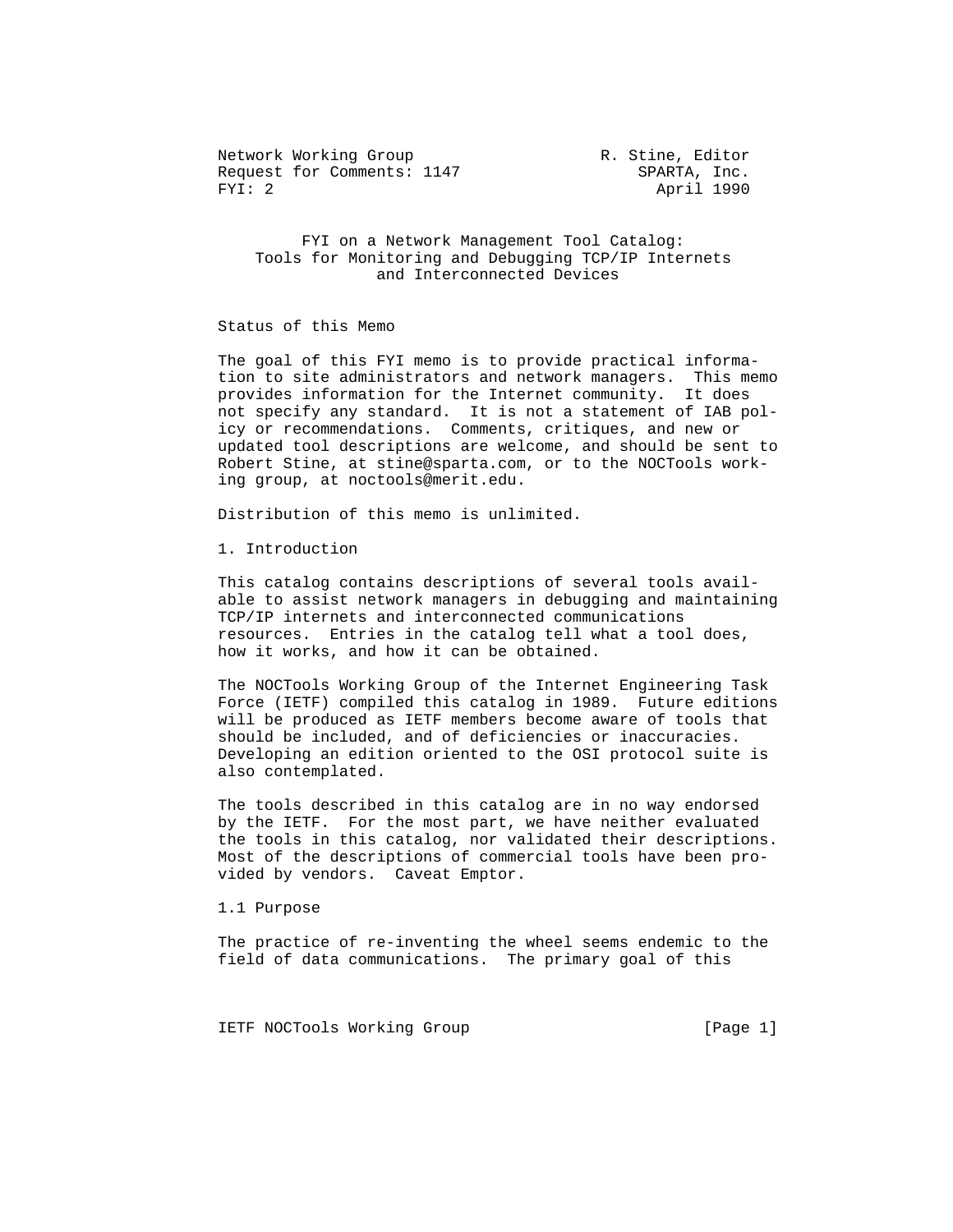document is to fight that tendency in a small but useful way. By listing the capabilities of some of the available network management tools, we hope to pool and share knowledge and experience. Another goal of this catalog is to show those new in the field what can be done to manage internet sites. A network management tutorial at the end of the document is of further assistance in this area. Finally, by omission, this catalog points out the network management tools that are needed, but do not yet exist.

 There are other sources of information on available network management tools. Both the DDN Protocol Implementation and Vendors Guide and the DATAPRO series on data communications and LANs are particularly comprehensive and informative. The DDN Protocol Implementation and Vendors Guide addresses a wide range of internet management topics, including evaluations of protocol implementations and network analyzers.\* The DATAPRO volumes, though expensive (check your local university or technical libraries!), are good surveys of available commercial products for network manage ment. DATAPRO also includes tutorials, market analyses, product evaluations, and predictions on technology trends.

1.2 Scope

 The tools described in this document are used for managing the network resources, LANs, and devices that are commonly interconnected by TCP/IP internets. This document is not, however, a "how to" manual on network management. While it includes a tutorial, the coverage is much too brief and gen eral to serve as a sole source: a great deal of further study is required of aspiring network managers. Neither is this catalog is an operations manual for particular tools. Each individual tool entry is brief, and emphasizes the uses to which a tool can be put. A tool's documentation, which in some cases runs to hundreds of pages, should be consulted for assistance in its installation and operation.

1.3 Overview

\_\_\_\_\_\_\_\_\_\_\_\_\_\_\_\_\_\_\_\_\_\_\_\_\_

 Section 1 describes the purpose, scope, and organization of this catalog.

Section 2 lists and explains the standard keywords used in

IETF NOCTools Working Group [Page 2]

 <sup>\*</sup> Instructions for obtaining the DDN Protocol Guide are given in Section 7 of the appendix.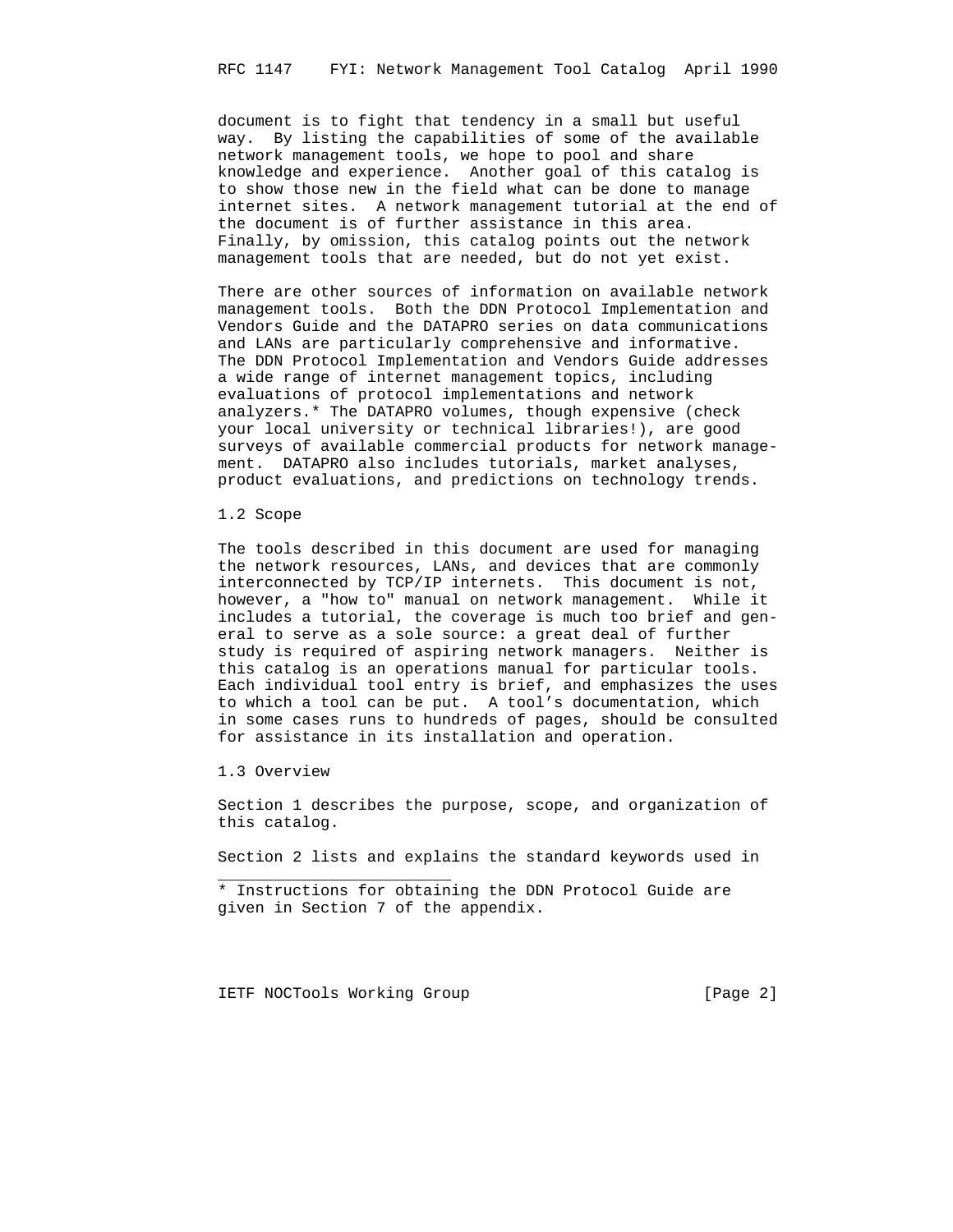the tool descriptions. The keywords can be used as a sub ject index into the catalog.

 Section 3, the main body of the catalog, contains the entries describing network management tools. The tool entries in Section 3 are presented in alphabetical order, by tool name. The tool descriptions all follow a standard for mat, described in the introduction to Section 3.

 Following the catalog, there is an appendix that contains a tutorial on the goals and practice of network management.

1.4 Acknowledgements

 The compilation and editing of this catalog was sponsored by the Defense Communications Engineering Center (DCEC), con tract DCA100-89-C-0001. The effort grew out of an initial task to survey current internet management tools. The cata log is largely, however, the result of volunteer labor on the part of the NOCTools Working Group, the User Services Working Group, and many others. Without these volunteer contributions, the catalog would not exist. The support from the Internet community for this endeavor has been extremely gratifying.

 Several individuals made especially notable contributions. Mike Patton, Paul Holbrook, Mark Fedor and Gary Malkin were particularly helpful in composition and editorial review, while Dave Crocker provided essential guidance and encouragement. Bob Enger was active from the first with the gut work of chairing the Working Group and building the catalog. Phill Gross helped to christen the NOCTools Work ing Group, to define its scope and goals, and to establish its role in the IETF. Mike Little contributed the formative idea of enhancing and publicizing the management tool survey through IETF participation.

 Responsibility for any deficiencies and errors remains, of course, with the editor.

IETF NOCTools Working Group [Page 3]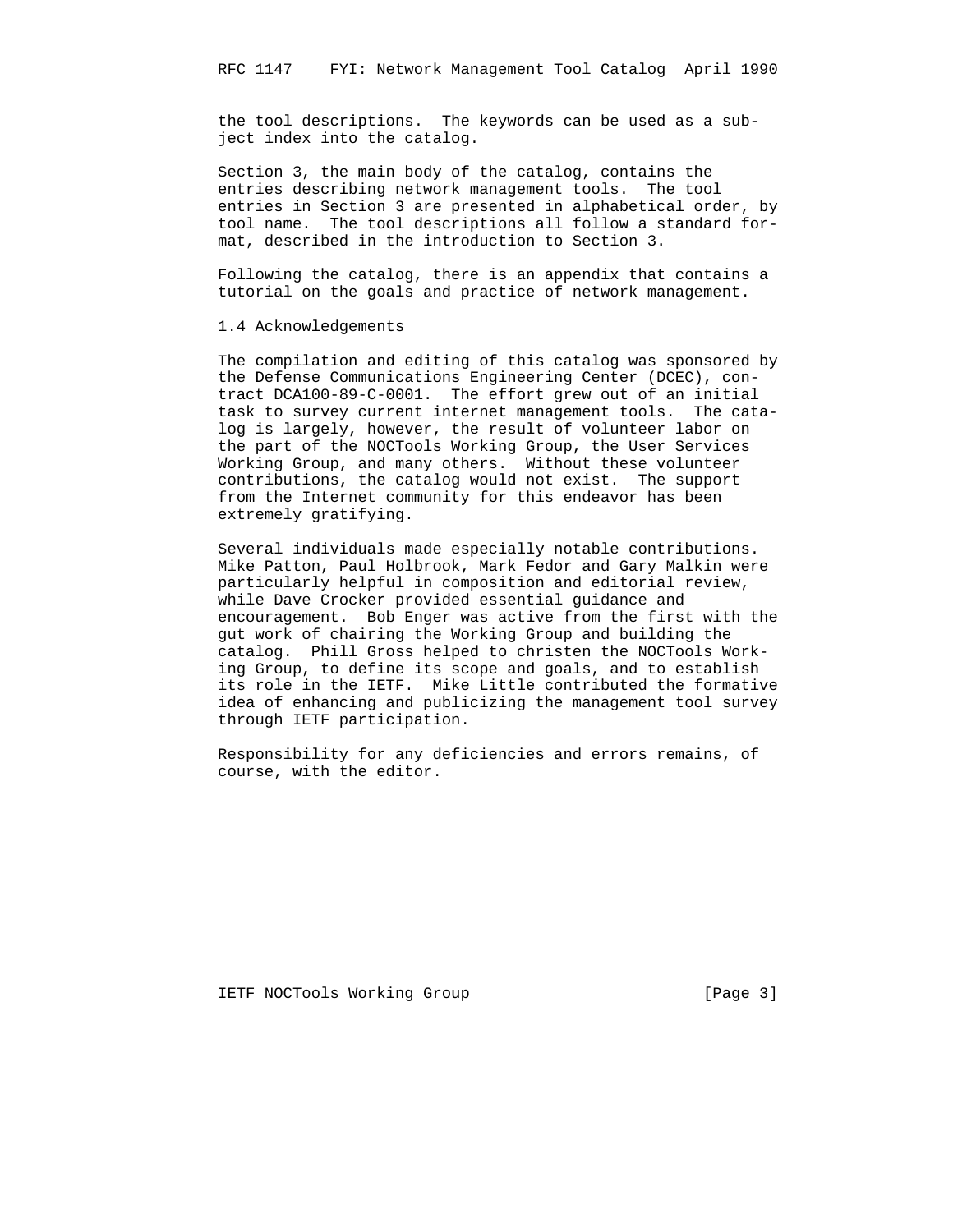## 2. Keywords

 This catalog uses "keywords" for terse characterizations of the tools. Keywords are abbreviated attributes of a tool or its use. To allow cross-comparison of tools, uniform key word definitions have been developed, and are given below. Following the definitions, there is an index of catalog entries by keyword.

## 2.1 Keyword Definitions

 The keywords are always listed in a prefined order, sorted first by the general category into which they fall, and then alphabetically. The categories that have been defined for management tool keywords are:

- $\theta$  the general management area to which a tool relates or a tool's functional role;
- $\theta$  the network resources or components that are managed;
- $\theta$  the mechanisms or methods a tool uses to perform its functions;
- $\theta$  the operating system and hardware environment of a tool; and
- $\theta$  the characteristics of a tool as a hardware product or software release.

 The keywords used to describe the general management area or functional role of a tool are:

### Alarm

 a reporting/logging tool that can trigger on specific events within a network.

## Analyzer

 a traffic monitor that reconstructs and interprets pro tocol messages that span several packets.

#### Benchmark

 a tool used to evaluate the performance of network com ponents.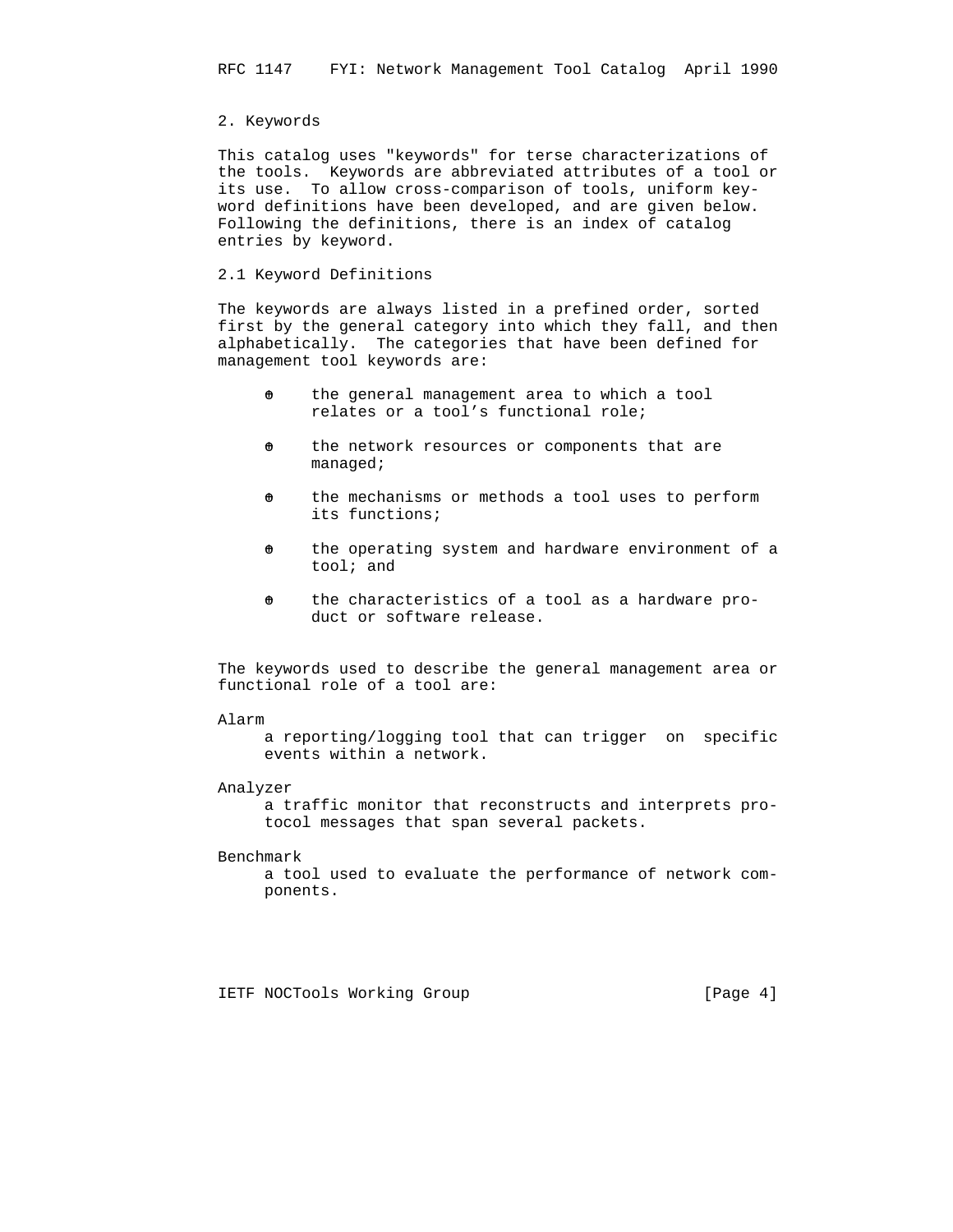Control a tool that can change the state or status of a remote network resource. Debugger a tool that by generating arbitrary packets and moni toring traffic, can drive a remote network component to various states and record its responses. Generator a traffic generation tool. Manager a distributed network management system or system com ponent. Map a tool that can discover and report a system's topology or configuration. Reference a tool for documenting MIB structure or system confi guration. Routing a packet route discovery tool. Security a tool for analyzing or reducing threats to security. Status a tool that remotely tracks the status of network com ponents. Traffic a tool that monitors packet flow. The keywords used to identify the network resources or com ponents that a tool manages are: Bridge

a tool for controlling or monitoring LAN bridges.

IETF NOCTools Working Group [Page 5]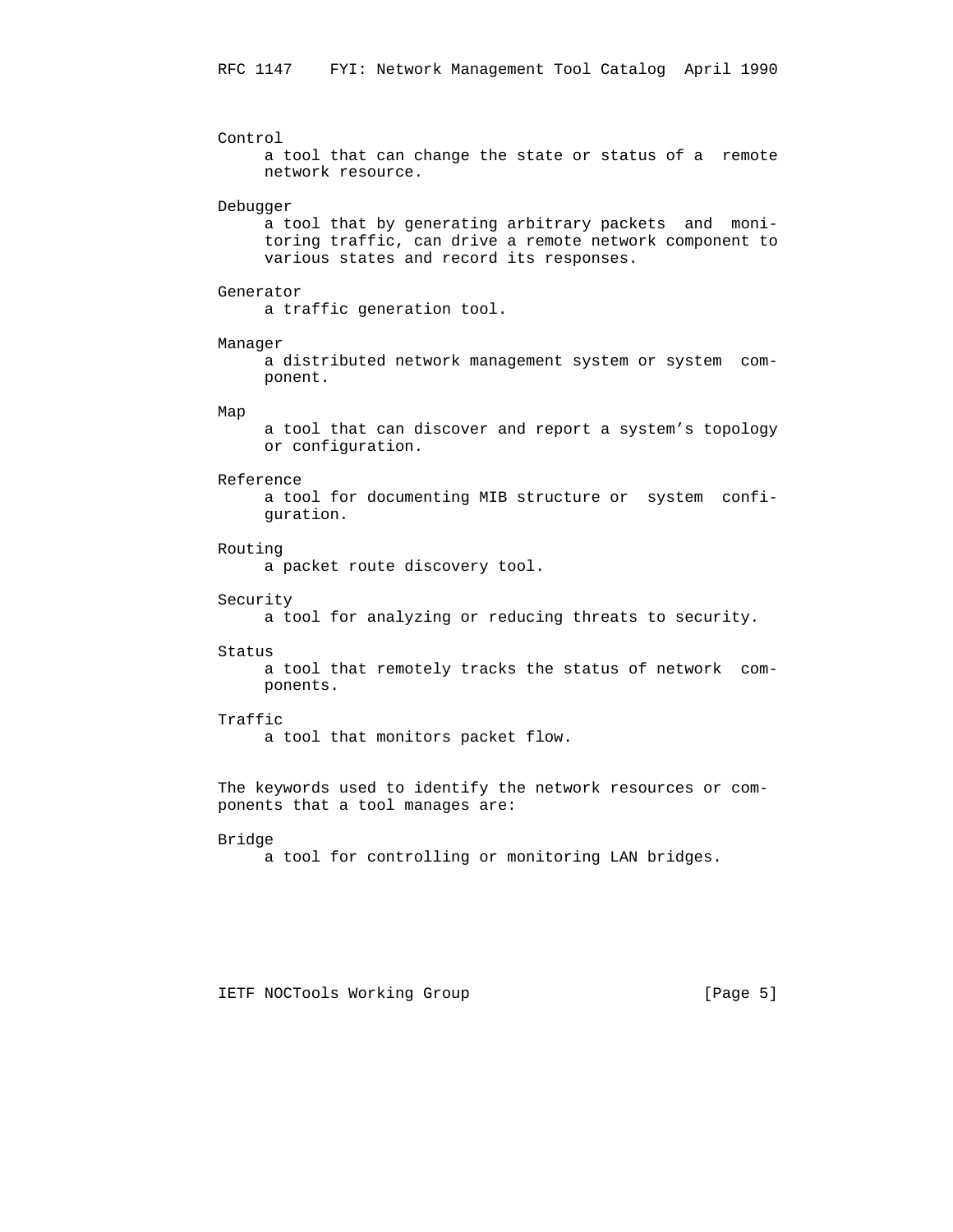#### CHAOS

 a tool for controlling or monitoring implementations of the CHAOS protocol suite or network components that use it.

## DECnet

 a tool for controlling or monitoring implementations of the DECnet protocol suite or network components that use it.

## DNS

a Domain Name System debugging tool.

#### Ethernet

 a tool for controlling or monitoring network components on ethernet LANs.

## FDDI

 a tool for controlling or monitoring network components on FDDI LANs or WANs.

## IP

 a tool for controlling or monitoring implementations of the TCP/IP protocol suite or network components that use it.

## OSI

 a tool for controlling or monitoring implementations of the OSI protocol suite or network components that use it.

## NFS

a Network File System debugging tool.

#### Ring

 a tool for controlling or monitoring network components on Token Ring LANs.

## SMTP

an SMTP debugging tool.

#### Star

 a tool for controlling or monitoring network components on StarLANs.

The keywords used to describe a tool's mechanism are:

IETF NOCTools Working Group [Page 6]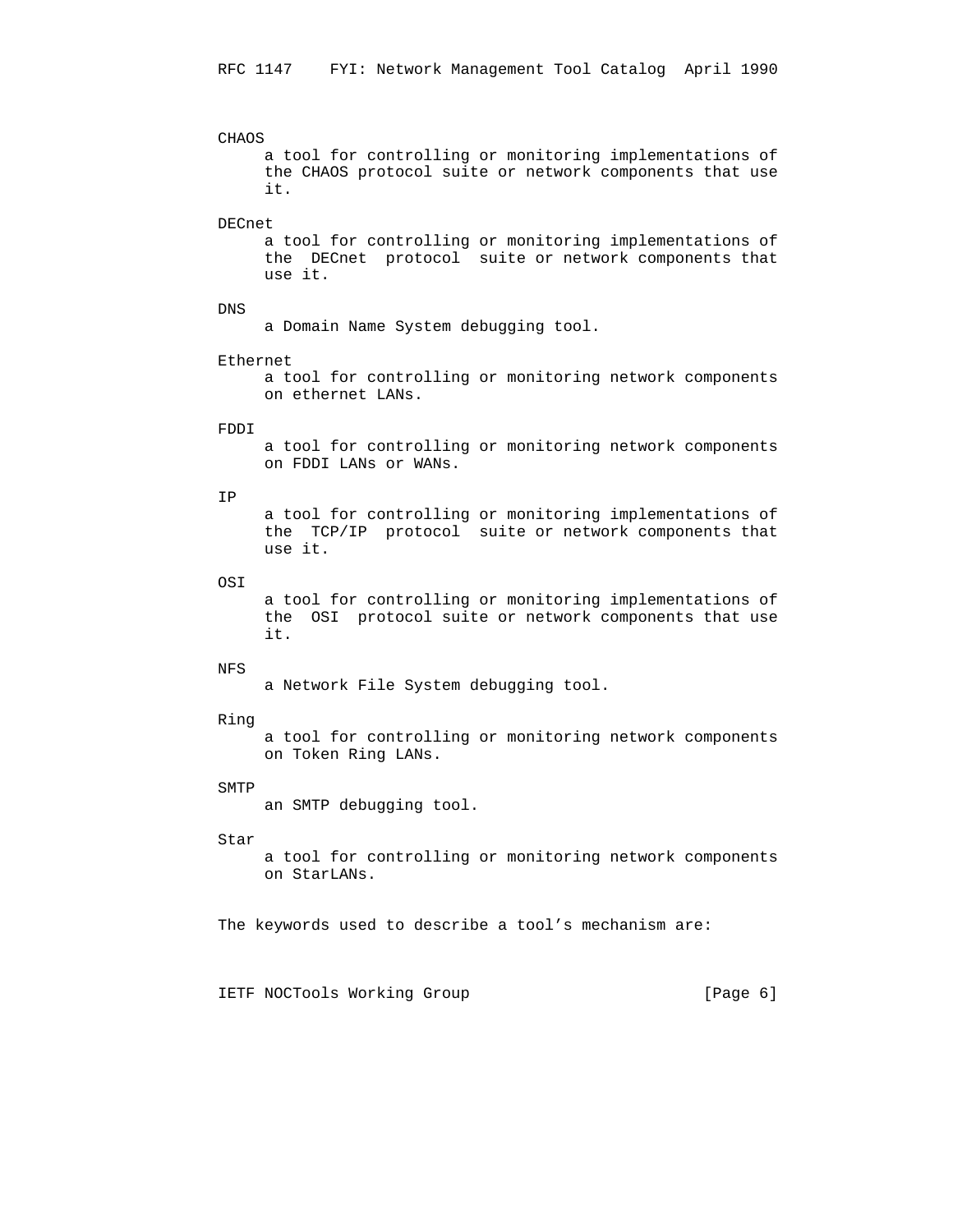```
 Curses
```
a tool that uses the "curses" tty interface package.

## Eavesdrop

 a tool that silently monitors communications media (e.g., by putting an ethernet interface into "promiscu ous" mode).

#### NMS

 the tool is a component of or queries a Network Manage ment System.

### Ping

 a tool that sends packet probes such as ICMP echo mes sages; to help distinguish tools, we do not consider NMS queries or protocol spoofing (see below) as probes.

#### Proprietary

 a distributed tool that uses proprietary communications techniques to link its components.

### SNMP

 a network management system or component based on SNMP, the Simple Network Management Protocol.

#### Spoof

 a tool that tests operation of remote protocol modules by peer-level message exchange.

#### X

a tool that uses X-Windows.

 The keywords used to describe a tool's operating environment are:

### DOS

a tool that runs under MS-DOS.

#### HP

a tool that runs on Hewlett-Packard systems.

#### Macintosh

a tool that runs on Macintosh personal computers.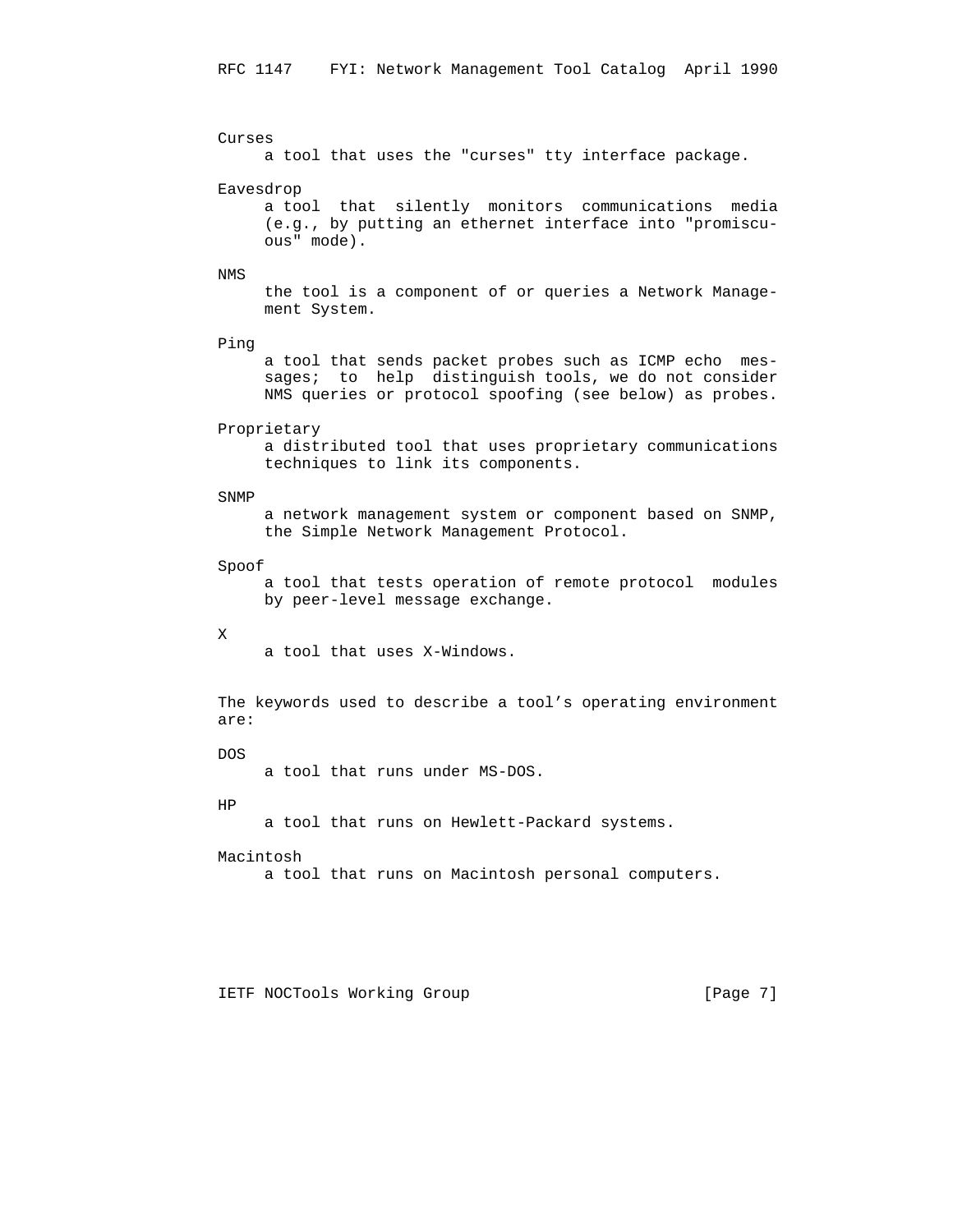Standalone an integrated hardware/software tool that requires only a network interface for operation.

UNIX

a tool that runs under 4.xBSD UNIX or related OS.

VMS

a tool that runs under DEC's VMS operating system.

 The keywords used to describe a tool's characteristics as a hardware or software acquisition are:

Free

 a tool is available at no charge, though other restric tions may apply (tools that are part of an OS distribu tion but not otherwise available are not listed as "free").

## Library

 a tool packaged with either an Application Programming Interface (API) or object-level subroutines that may be loaded with programs.

Sourcelib

 a collection of source code (subroutines) upon which developers may construct other tools.

IETF NOCTools Working Group [Page 8]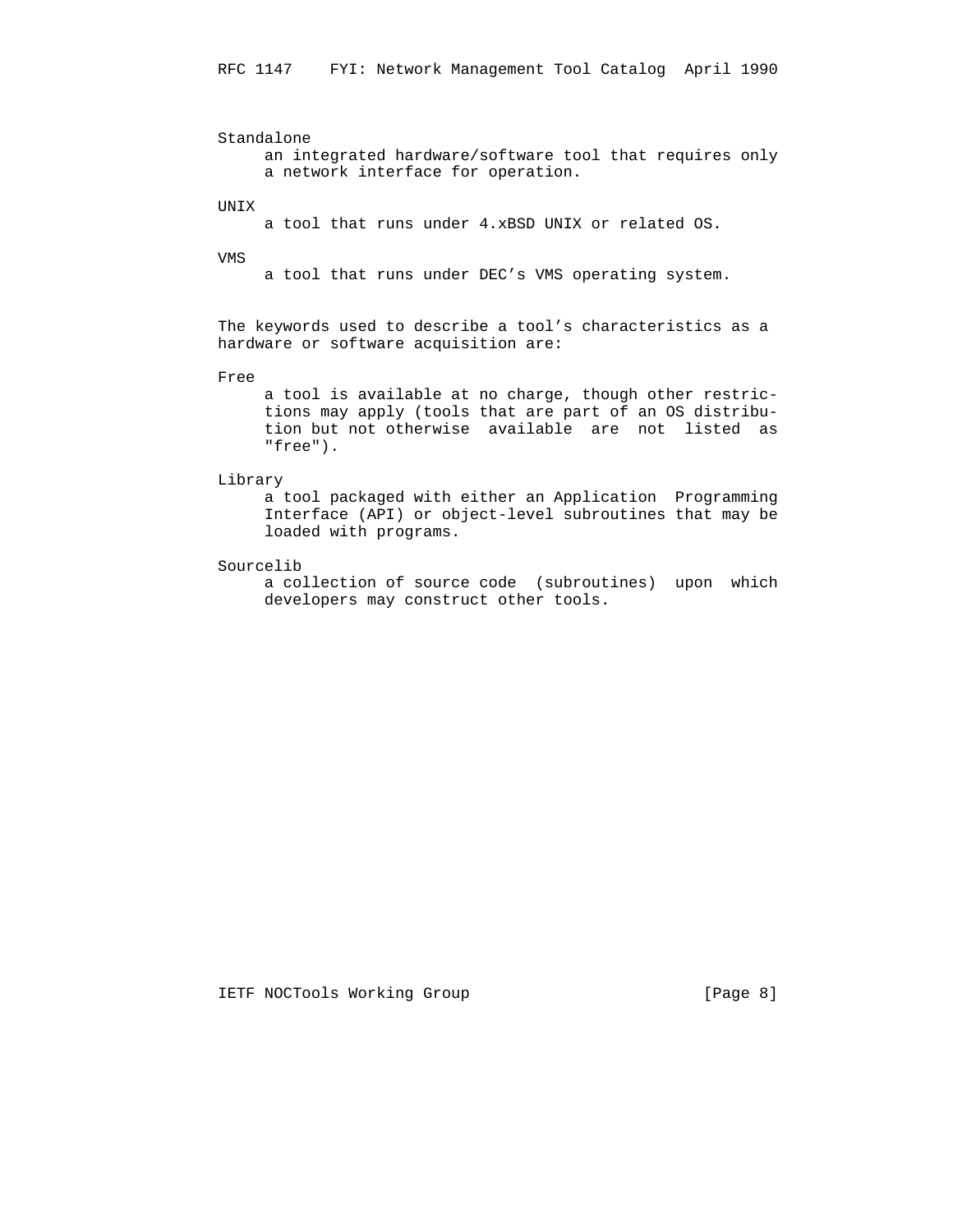## 2.2 Tools Indexed by Keywords

 Following is an index of catalog entries sorted by keyword. This index can be used to locate the tools with a particular attribute: tools are listed under each keyword that charac terizes them. The keywords and the subordinate lists of tools under them are in alphabetical order.

 In the interest of brevity, some liberties have been taken with tool names. Capitalization of the names is as speci fied by the tool developers or distributers. Note that parenthetical roman numerals following a tool's name are not actually part of the name. The use of roman numerals to differentiate tools with the same name is explained in the introduction of Section 3.

 alarm bridge CMIP Library ConnectVIEW EtherMeter and the decaddrs LanProbe NMC LANWatch proxyd osilog SERAG sma Snmp Libraries CHAOS snmptrapd LANWatch SpiderMonitor map Unisys NCC WIN/MGT Station xnetmon (I) control

> analyzer NMC LANWatch proxyd SpiderMonitor snmpset

 nhfsstone SPIMS spray TTCP Unisys NCC

NETMON (III) Snmp Libraries<br>
osilog snmpd

XNETMON (II) CMIP Library ConnectVIEW NETMON (III) Snmp Libraries TokenVIEW Unisys NCC benchmark WIN/MGT Station hammer XNETMON (II)

IETF NOCTools Working Group [Page 9]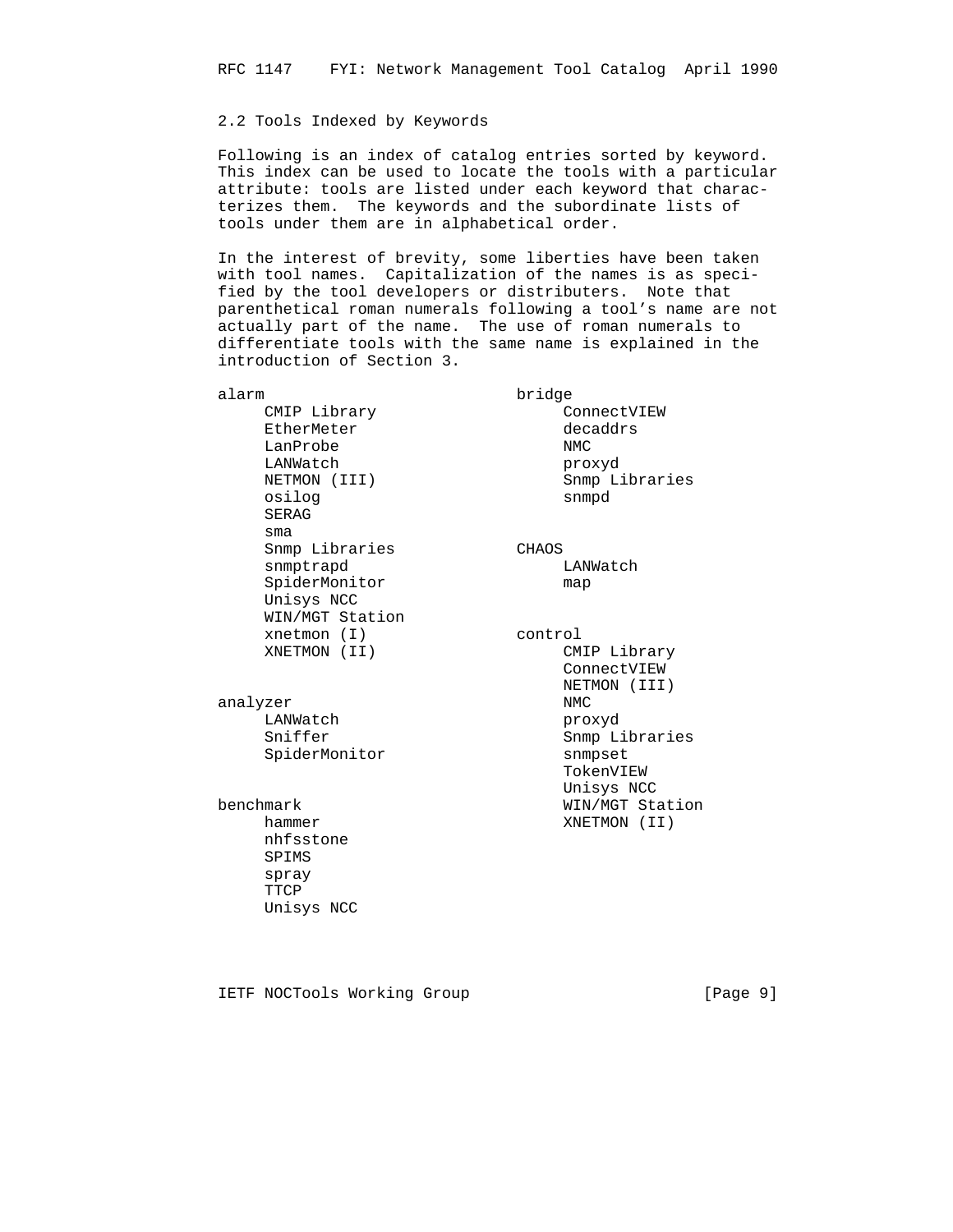curses DOS nfswatch snmpperfmon

decaddrs snmpd (II) LANWatch **TokenVIEW**  NMC Sniffer Snmp Libraries eavesdrop SpiderMonitor ENTM XNETMON (II) etherfind

nslookup

Comp. Security Checklist Internet Rover<br>
net\_monitor Comp. Securi<br>
nfswatch hammer osimon hopcheck<br>snmpperfmon hopcheck<br>LAN Patrol LANWatch netmon (I) debugger NETMON (III) SPIMS netwatch OverVIEW ping the contract of the contract of the contract of the contract of the contract of the contract of the contract of the contract of the contract of the contract of the contract of the contract of the contract of the contr DECnet **Snmp Libraries** Snmp Libraries NETMON (III) XNETMON (II) net\_monitor xnetperfmon xnetperfmon EtherView LAN Patrol  $\begin{minipage}{0.5\linewidth} \textbf{LanProbe} \\ \textbf{LANWatch} \end{minipage}$ LANWatch DiG NETMON (II) netwatch<br>nfswatch netmon (I) nfswatch<br>nslookup NNStat OSITRACE Sniffer

> SpiderMonitor Tcplogger<br>TRPT

IETF NOCTools Working Group [Page 10]

TRPT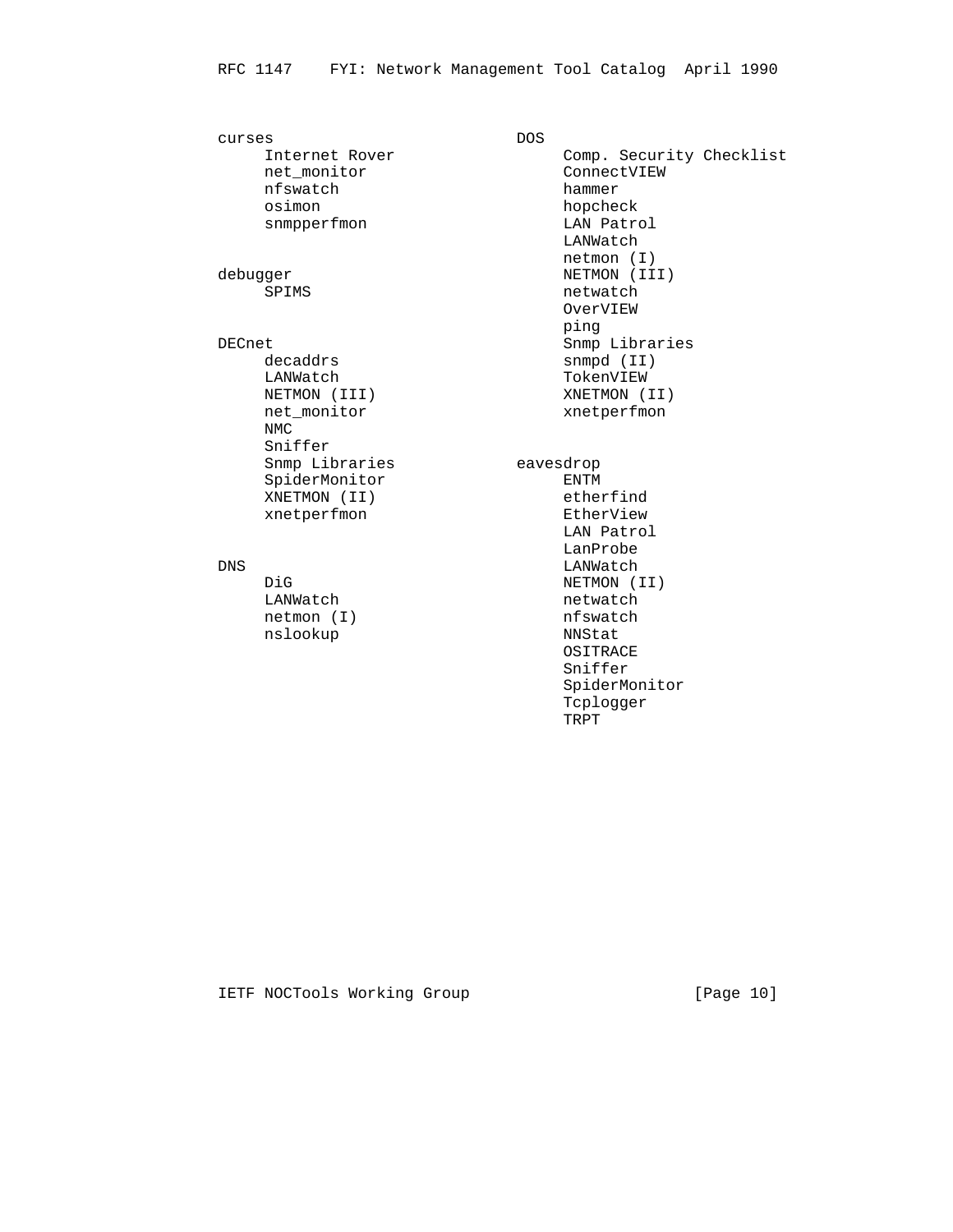ethernet free arp arp ConnectVIEW CMIP Library ENTM CMU SNMP etherfind DiG etherhostprobe **ENTM**  EtherMeter etherhostprobe EtherView hammer LAN Patrol hopcheck LanProbe HyperMIB LANWatch Internet Rover map map map map map map map  $\mathfrak{m}$ NETMON (III) netmon (I) netwatch <br>
NETMON (II)<br>
Network Integrator <br>
Network Integrator <br>
netstat Network Integrator metstat nfswatch netwatch NMC net\_monitor proxyd nhfsstone SERAG NNStat Sniffer NPRV Snmp Libraries nslookup snmpd (II) osilog SpiderMonitor **community** osimic tcpdump osimon Unisys NCC OSITRACE WIN/MGT Station bing XNETMON (II) query XNETMON (II) quer<br>xnetperfmon sma

nfswatch SNMP Kit tcpdump FDDI tcplogger Unisys NCC traceroute TRPT TTCP

 generator hammer nhfsstone ping the contract of the contract of the contract of the contract of the contract of the contract of the contract of the contract of the contract of the contract of the contract of the contract of the contract of the contr Sniffer SpiderMonitor spray **TTCP** Unisys NCC

## IETF NOCTools Working Group [Page 11]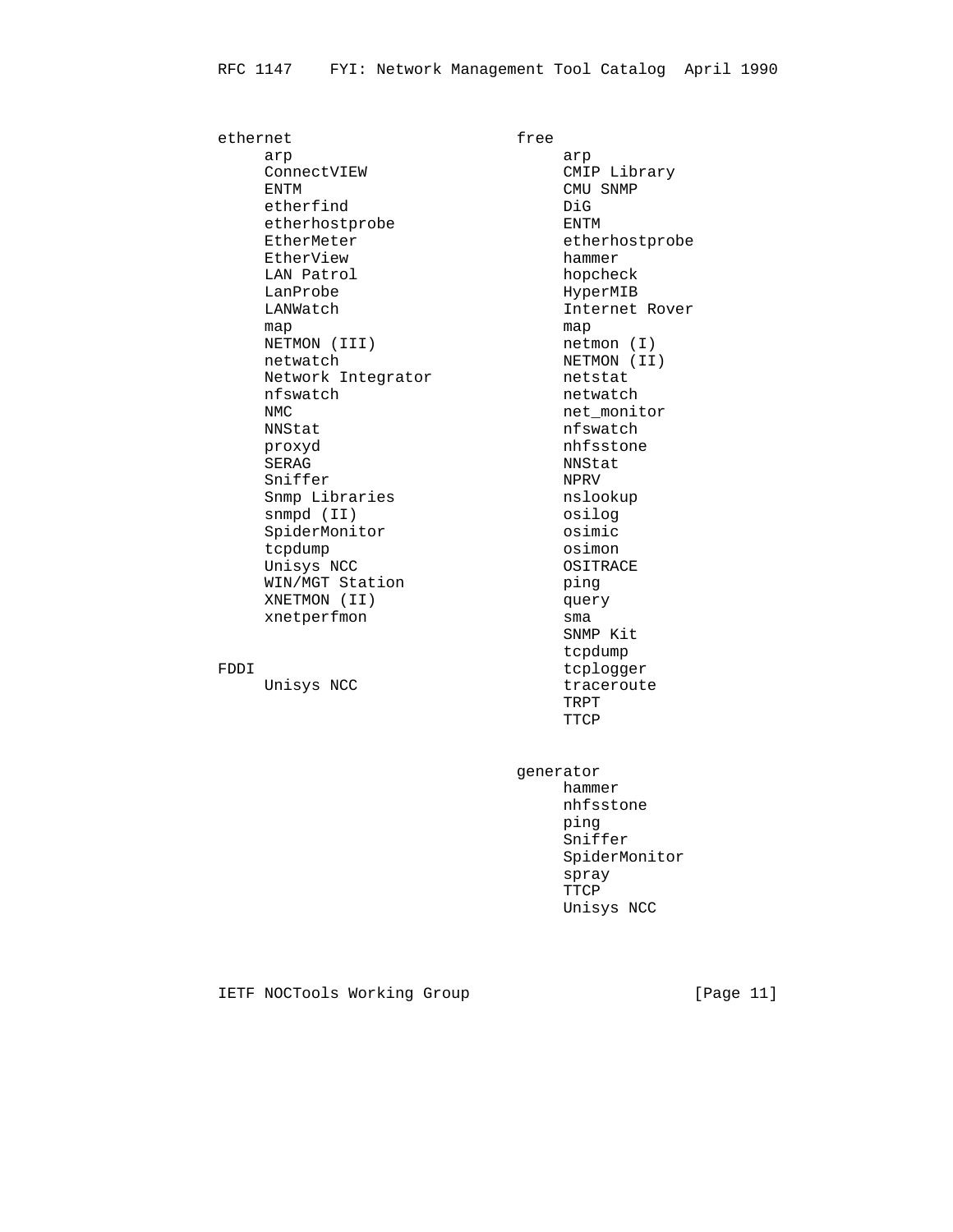HP IP

xup arp arp are the state of  $\alpha$  CMU SNMP Dual Manager ENTM etherfind etherhostprobe EtherView getone hammer hopcheck Internet Rover LANWatch map and the contract of the contract of the contract of the contract of the contract of the contract of the con Netlabs CMOT Agent Netlabs SNMP Agent netmon (I) NETMON (II) NETMON (III) netstat netwatch net\_monitor nfswatch<br>NMC NMC NEWSTAND NEWSTAND NEWSTAND NEWSTAND NEWSTAND NEWSTAND NEWSTAND NEWSTAND NEWSTAND NEWSTAND NEWSTAND NEWSTAND NEWSTAND NEWSTAND NEWSTAND NEWSTAND NEWSTAND NEWSTAND NEWSTAND NEWSTAND NEWSTAND NEWSTAND NEWSTAND NEWSTAND NE NNStat NPRV OverVIEW ping the contract of the contract of the contract of the contract of the contract of the contract of the contract of the contract of the contract of the contract of the contract of the contract of the contract of the contr proxyd query **SERAGE SERAGE SERAGE SERAGE SERAGE SER**  Sniffer SNMP Kit Snmp Libraries snmpask snmpd (I) snmpd (II) snmplookup snmpperfmon snmppoll snmpquery snmproute snmpset snmpsrc snmpstat snmptrapd snmpwatch

IETF NOCTools Working Group [Page 12]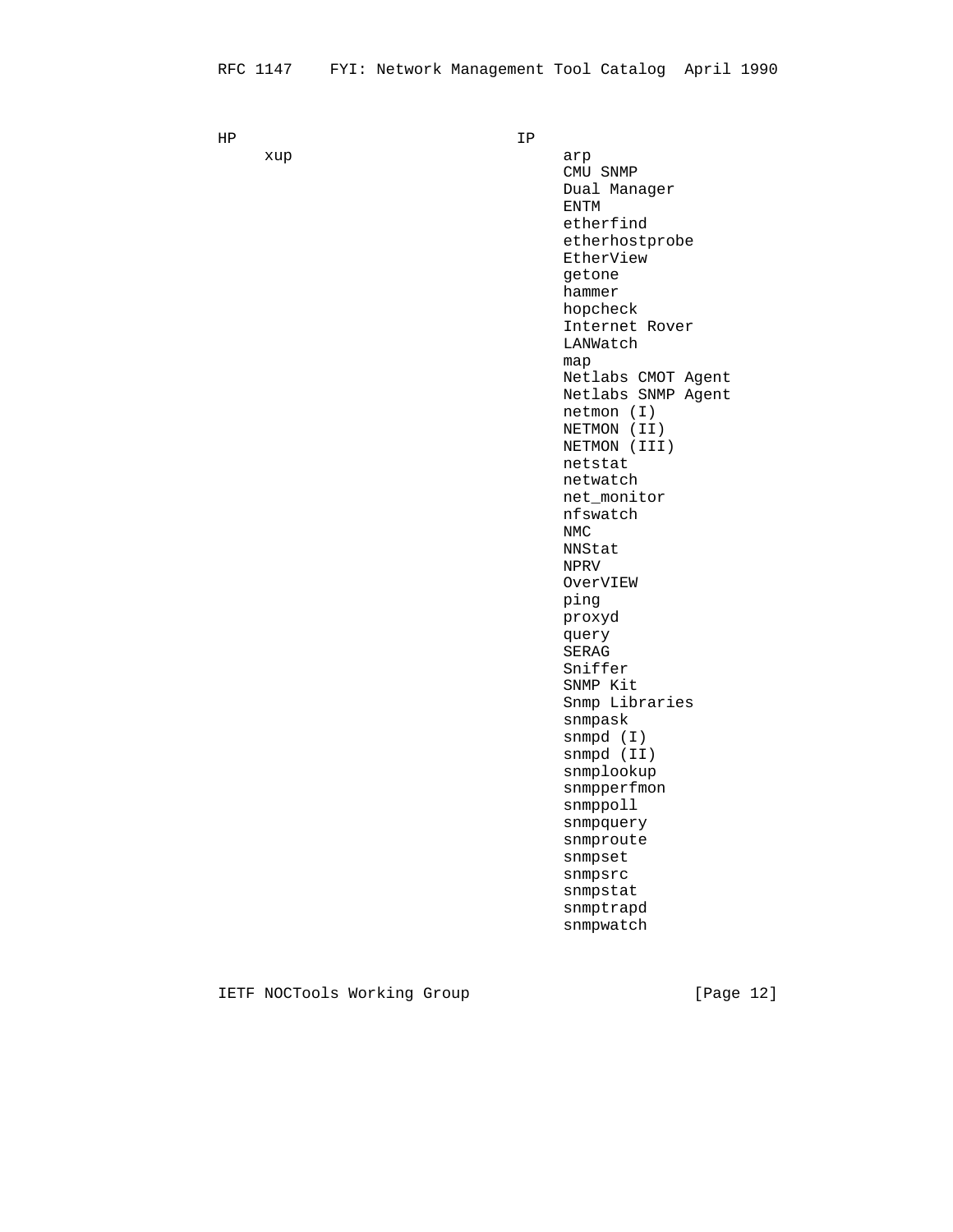snmpxbar snmpxconn manager snmpxmon CMIP Library snmpxperf CMU SNMP snmpxperfmon ConnectVIEW snmpxrtmetric decaddrs SpiderMonitor **Dual Manager** SPIMS getone spray LanProbe Tcpdump map Tcplogger Netlabs CMOT Agent Traceroute Netlabs SNMP Agent<br>Traceroute Netlabs SNMP Agent<br>TRPT NETMON (III) TRPT NETMON (III) TTCP NMC Unisys NCC NNStat WIN/MGT Station osilog xnetmon (I) osimic XNETMON (II) osimon xnetperfmon OverVIEW **sma** and the contract of the contract of the contract of the contract of the contract of the contract of the con library Snmp Libraries CMIP Library rantary<br>Dual Manager<br>LANWatch LANWatch snmpd (II) proxyd snmplookup WIN/MGT Station snmpquery<br>Macintosh snmproute HyperMIB snmpsrc

 SNMP Kit snmppoll snmproute snmpset snmpstat snmptrapd snmpwatch snmpxbar snmpxconn snmpxmon snmpxperf snmpxperfmon snmpxrtmetric TokenVIEW Unisys NCC WIN/MGT Station xnetmon (I) XNETMON (II) xnetperfmon

IETF NOCTools Working Group [Page 13]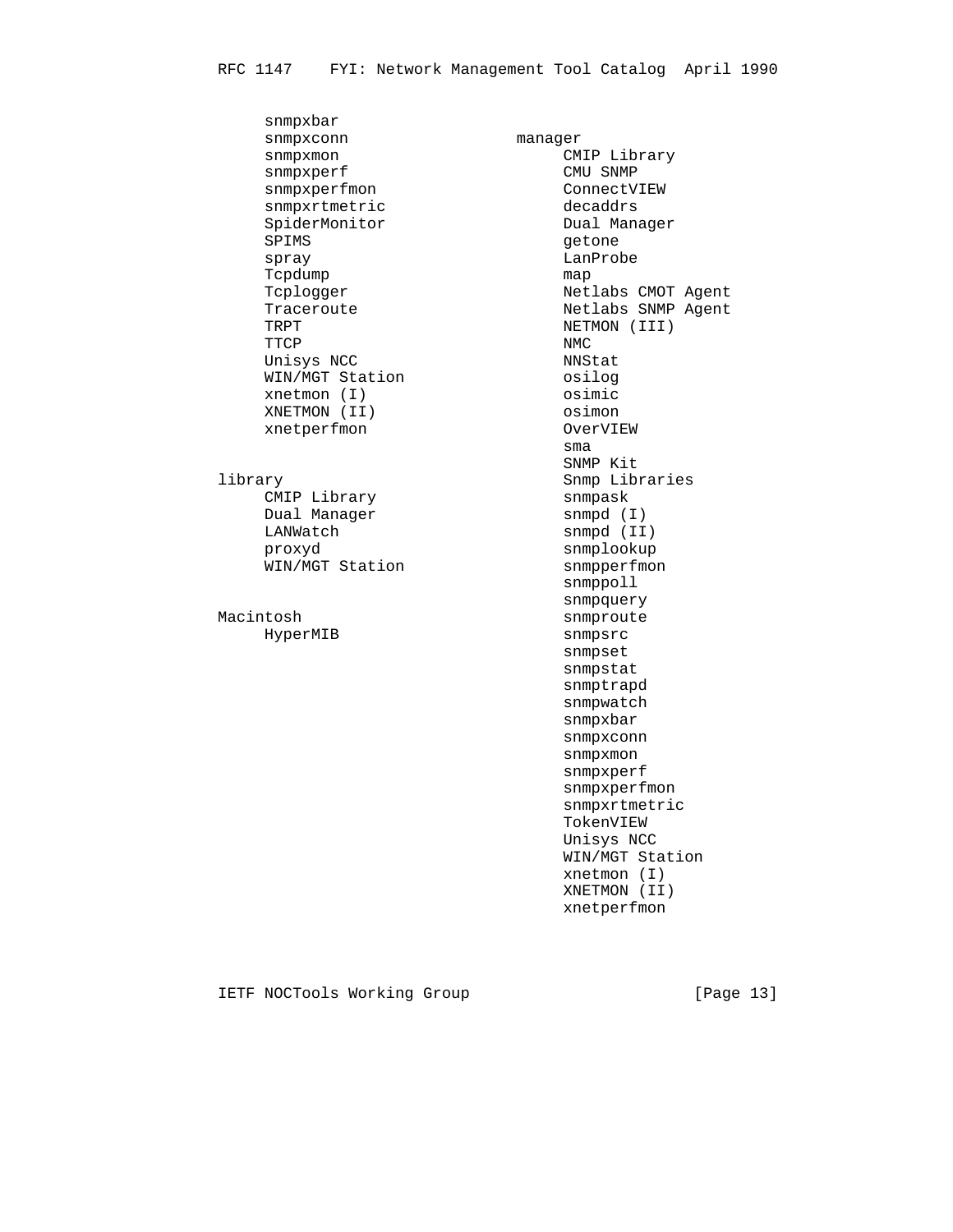map NMS decaddrs CMU SNMP etherhostprobe ConnectVIEW EtherMeter and the decaddrs LanProbe Dual Manager map map and the meter manufacturer manufacturer manufacturer NETMON (III) getone Network Integrator **LanProbe** NPRV map snmpxmon NETMON (III) Unisys NCC NMC xnetmon (I) NNStat XNETMON (II) OverVIEW

EtherView snmpask

Snmp Libraries and Metlabs CMOT Agent snmpxconn Netlabs SNMP Agent proxyd **SERAGE SERAGE SERAGE SERAGE SERAGE SERAGE SER** NFS SNMP Kit etherfind Snmp Libraries nfswatch snmpd (I) nhfsstone snmpd (II) Sniffer snmplookup tcpdump snmpperfmon snmppoll snmpquery snmproute snmpset snmpsrc snmpstat snmptrapd snmpwatch snmpxbar snmpxconn snmpxmon snmpxperf snmpxperfmon snmpxrtmetric TokenVIEW Unisys NCC WIN/MGT Station xnetmon (I) XNETMON (II) xnetperfmon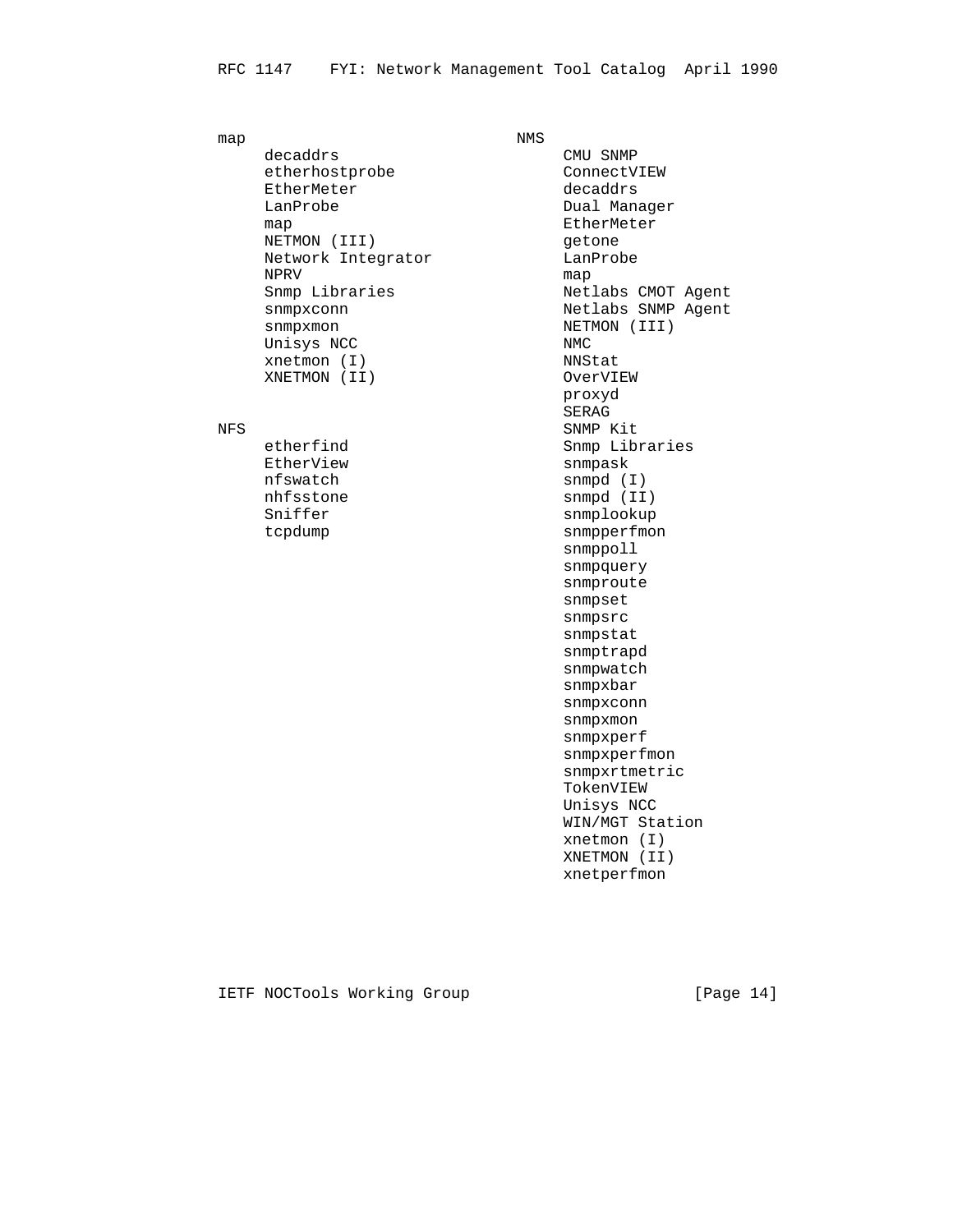OSI ring CMIP Library ConnectVIEW Dual Manager **LANWatch** LANWatch map Netlabs CMOT Agent NETMON (III) NETMON (III) netwatch osilog proxyd osimic Sniffer osimon Shmp Libraries<br>
OSITRACE Snmpd (II) OSITRACE sma TokenVIEW Sniffer XNETMON (II) Snmp Libraries xnetperfmon<br>
SpiderMonitor SpiderMonitor SPIMS XNETMON (II) routing xnetperfmon arp

etherhostprobe and the set one hopcheck hopcheck map netstat netmon (I) net nonitor net\_monitor NMC NPRV NPRV ping query traceroute snmproute TTCP snmpsrc

 proprietary ConnectVIEW EtherMeter security

# HyperMIB Unisys NCC

 ConnectVIEW decaddrs ping etherhostprobe etherhostprobe etherhostprobe etherhostprobe etherhostprobe etherhostprobe etherhostprobe  $\mathbf{q}$ Internet Rover NETMON (III) spray Snmp Libraries Unisys NCC snmpxrtmetric xup traceroute WIN/MGT Station XNETMON (II)

 LanProbe Comp. Security Checklist SERAG ConnectVIEW TokenVIEW Dual Manager LAN Patrol **SERAGE SERAGE SERAGE SERAGE SERAGE SER** reference XNETMON (II)

IETF NOCTools Working Group [Page 15]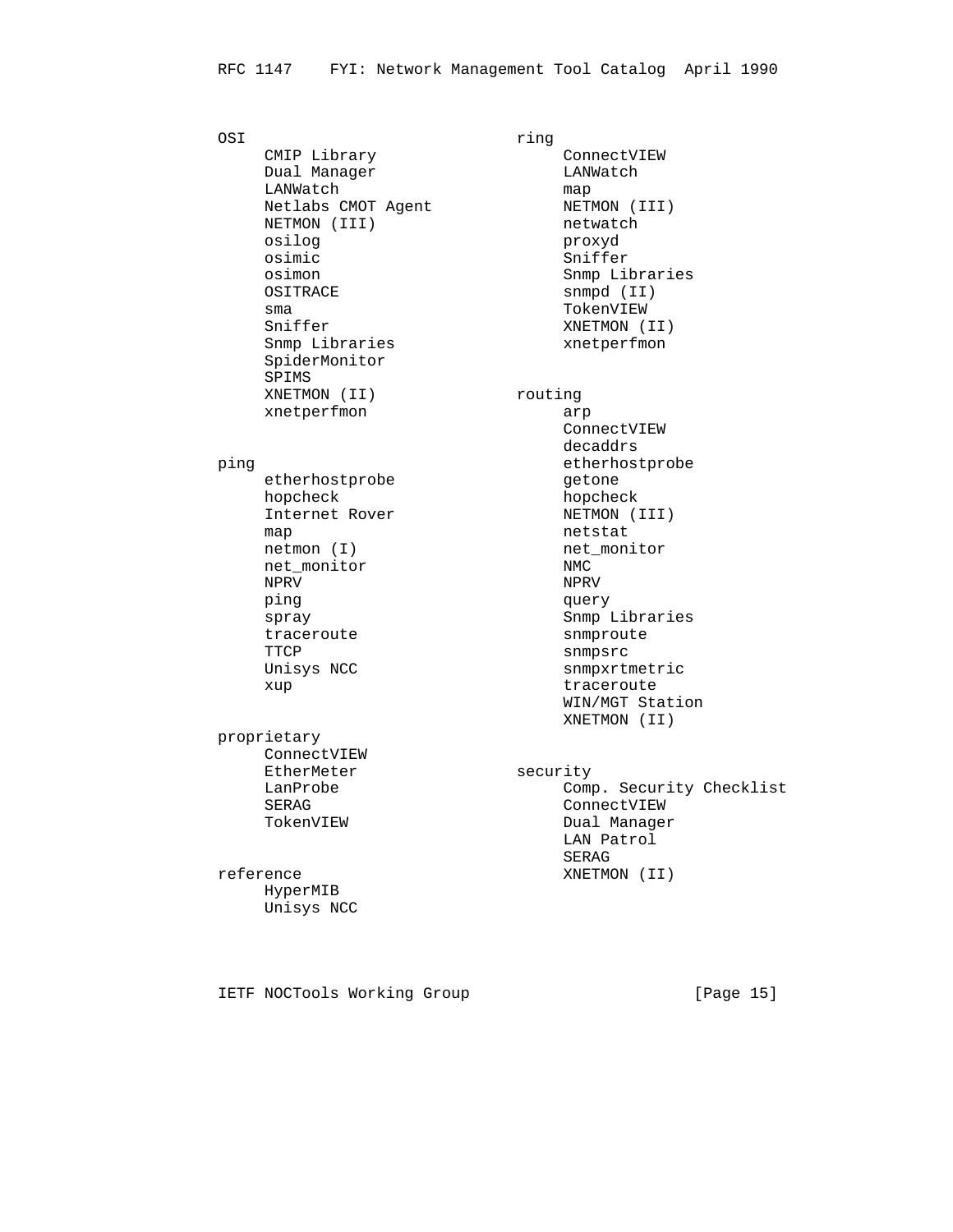SMTP sourcelib Internet Rover CMIP Library LANWatch CMU SNMP mconnect HyperMIB Sniffer Internet Rover LANWatch map and the contract of the contract of the contract of the contract of the contract of the contract of the contract of the contract of the contract of the contract of the contract of the contract of the contract of the co SNMP NETMON (III) CMU SNMP<br>
decaddrs<br>
Dual Manager<br>
Dual Manager<br>
SNMP Kit decaddrs extending the proxyd Dual Manager SNMP Kit getone **Snmp Libraries** Snmp Libraries map Snmpd (II) Netlabs SNMP Agent SpiderMonitor NETMON (III) XNETMON (II) NMC NMC xnetperfmon OverVIEW proxyd SNMP Kit spoof Snmp Libraries **Digman**  snmpask Internet Rover snmpd (I) mconnect snmpd (II) nhfsstone snmplookup nslookup snmpperfmon metal and delay snmppoll SPIMS snmpquery snmproute snmpset standalone snmpsrc extending the extending the EtherMeter snmpstat Sniffer snmptrapd SpiderMonitor snmpwatch<br>snmpxbar snmpxbar snmpxconn star snmpxmon batrol batrol snmpxperf and LANWatch snmpxperfmon map snmpxrtmetric NETMON (III) Unisys NCC **proxyd** WIN/MGT Station Sniffer xnetmon (I) Snmp Libraries XNETMON (II) snmpd (II) xnetperfmon XNETMON (II) xnetperfmon

IETF NOCTools Working Group [Page 16]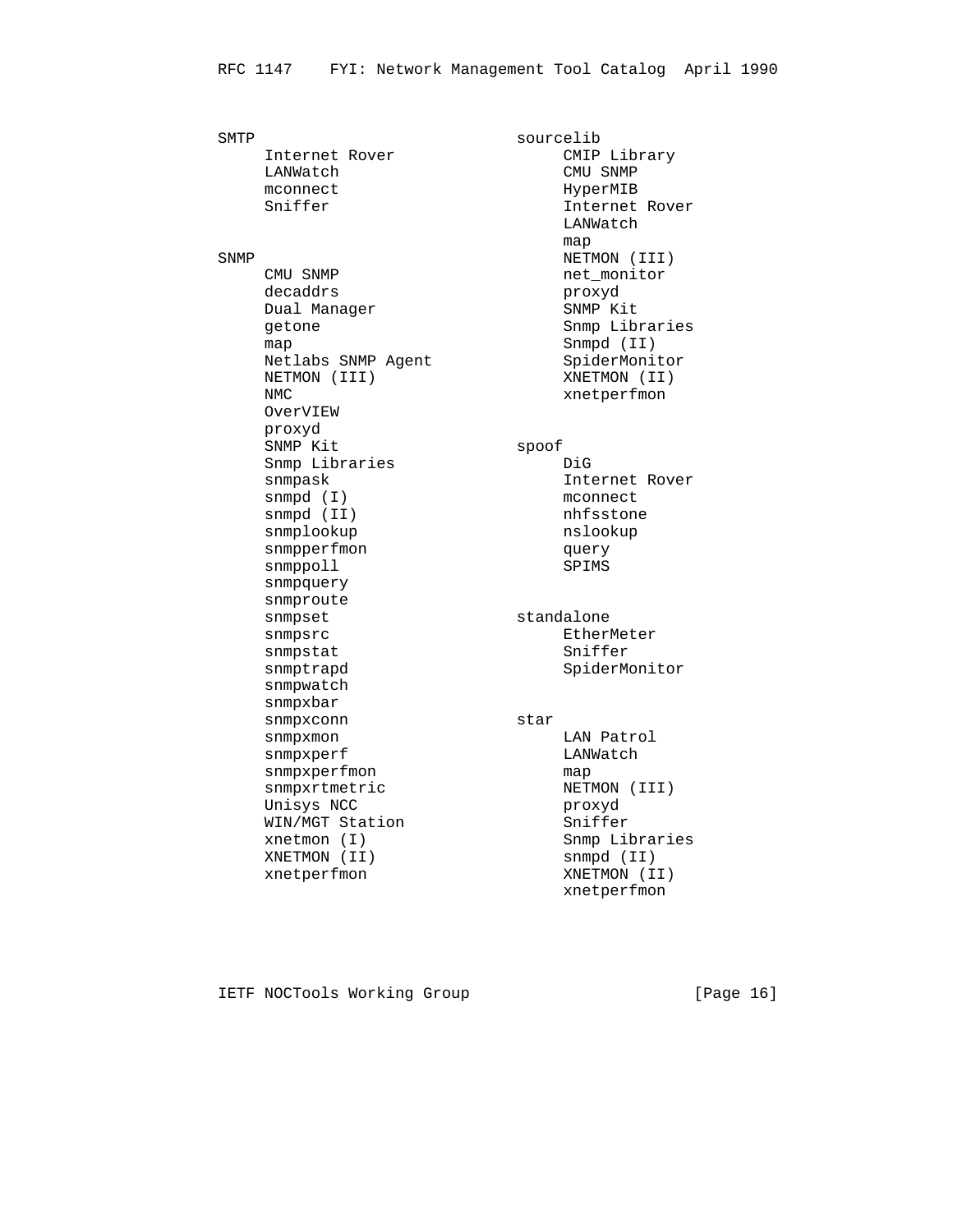status traffic CMIP Library **ENTM** CMU SNMP etherfind ConnectVIEW EtherMeter<br>DiG EtherView EtherView DiG **Example 2018** EtherView Dual Manager and LAN Patrol getone and a language of the Language of Language and Language and Language and Language and Language and Language and Language and Language and Language and Language and Language and Language and Language and Language and Internet Rover Controller LANWatch LanProbe NETMON (II) mconnect netwatch Netlabs CMOT Agent Metwork Integrator Netlabs SNMP Agent https://www.mfswatch netmon (I) NMC net\_monitor NNStat NMC osimon NPRV Sniffer<br>
nslookup snmpxpe: osimic SpiderMonitor osimon tcpdump OverVIEW tcplogger<br>
ping TRPT TRPT ping the state of the state  $\mathbb{R}$   $\mathbb{R}$   $\mathbb{R}$   $\mathbb{R}$   $\mathbb{R}$   $\mathbb{R}$   $\mathbb{R}$   $\mathbb{R}$   $\mathbb{R}$   $\mathbb{R}$   $\mathbb{R}$   $\mathbb{R}$   $\mathbb{R}$   $\mathbb{R}$   $\mathbb{R}$   $\mathbb{R}$   $\mathbb{R}$   $\mathbb{R}$   $\mathbb{R}$   $\mathbb{R}$   $\mathbb{R}$   $\mathbb{$  proxyd Unisys NCC sma WIN/MGT Station SNMP Kit Snmp Libraries snmpask snmpd (I) snmpd (II) snmplookup snmpperfmon snmppoll snmpquery snmpstat snmpwatch snmpxbar snmpxconn snmpxmon snmpxperf snmpxperfmon TokenVIEW Unisys NCC WIN/MGT Station xnetmon (I) XNETMON (II) xnetperfmon xup

OSITRACE snmpxperfmon

IETF NOCTools Working Group [Page 17]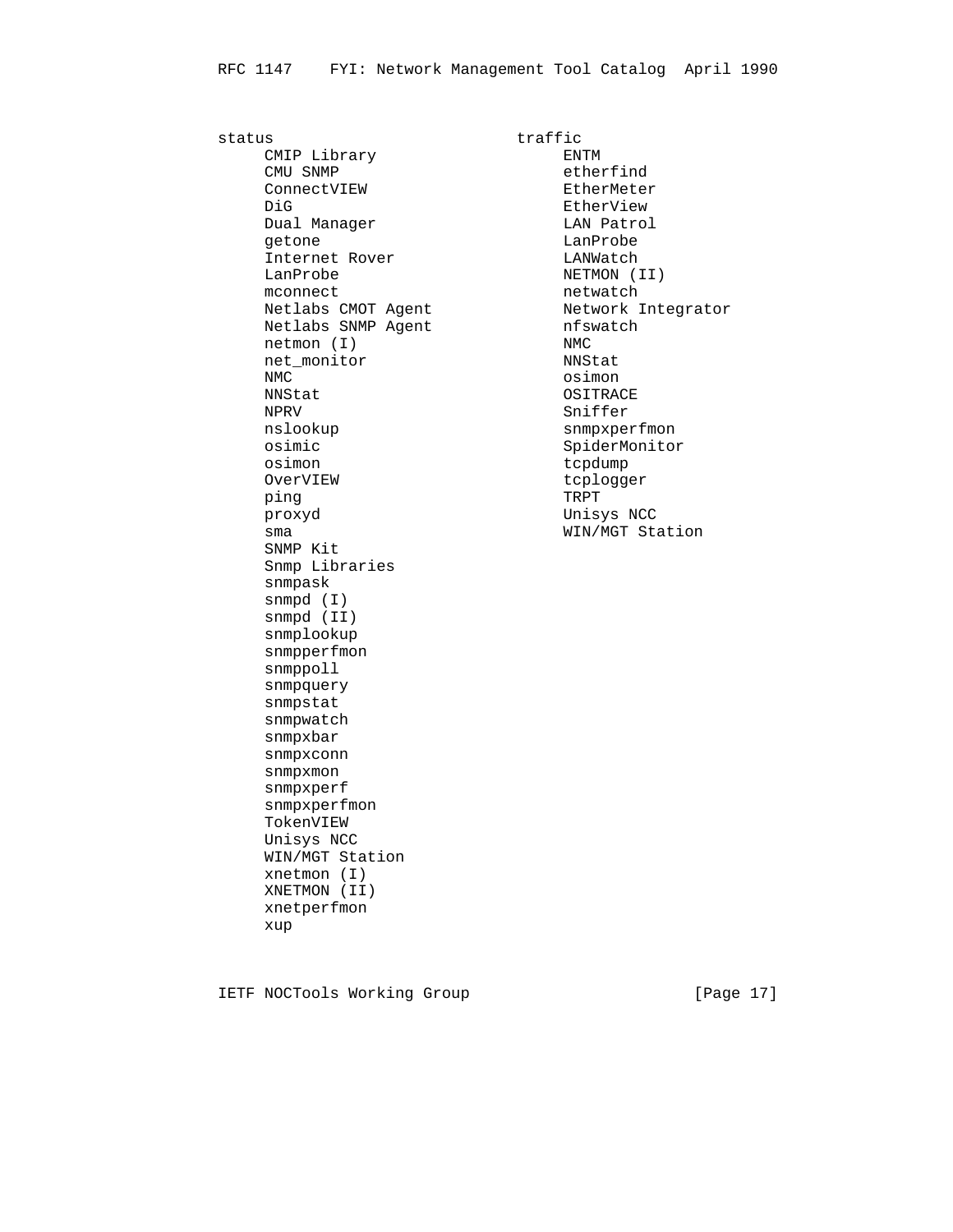snmpxbar<br>UNIX snmpxcon: arp snmpxmon<br>
CMIP Library snmpxperf CMIP Library<br>CMU SNMP CMU SNMP snmpxperfmon<br>decaddrs snmpxrtmetri decaddrs snmpxrtmetric<br>DiG SPIMS Dual Manager spray etherfind tcpdump etherhostprobe tcplogger EtherView **traceroute** getone TRPT Internet Rover TTCP map **Unisys** NCC mconnect WIN/MGT Station NETMON (II) xnetmon (I) netstat XNETMON (II) Network Integrator **xnetperfmon**  net\_monitor nfswatch nhfsstone VMS NMC arp NNStat ENTM nslookup netstat osilog net\_monitor osimic NPRV osimon nslookup nslookup nslookup nslookup nslookup nslookup nslookup nslookup nslookup nslookup nslookup nslookup nslookup nslookup nslookup nslookup nslookup nslookup nslookup nslookup nslookup nslookup nslookup nslookup OSITRACE ping Snmp Libraries proxyd tcpdump query contract traceroute SERAG TTCP sma XNETMON (II) SNMP Kit  $x$ netperfmon Snmp Libraries snmpask snmpd (I) snmpd (II) snmplookup snmpperfmon snmppoll snmpquery snmproute snmpset snmpsrc snmpstat snmptrapd snmpwatch

snmpxconn SPIMS

IETF NOCTools Working Group [Page 18]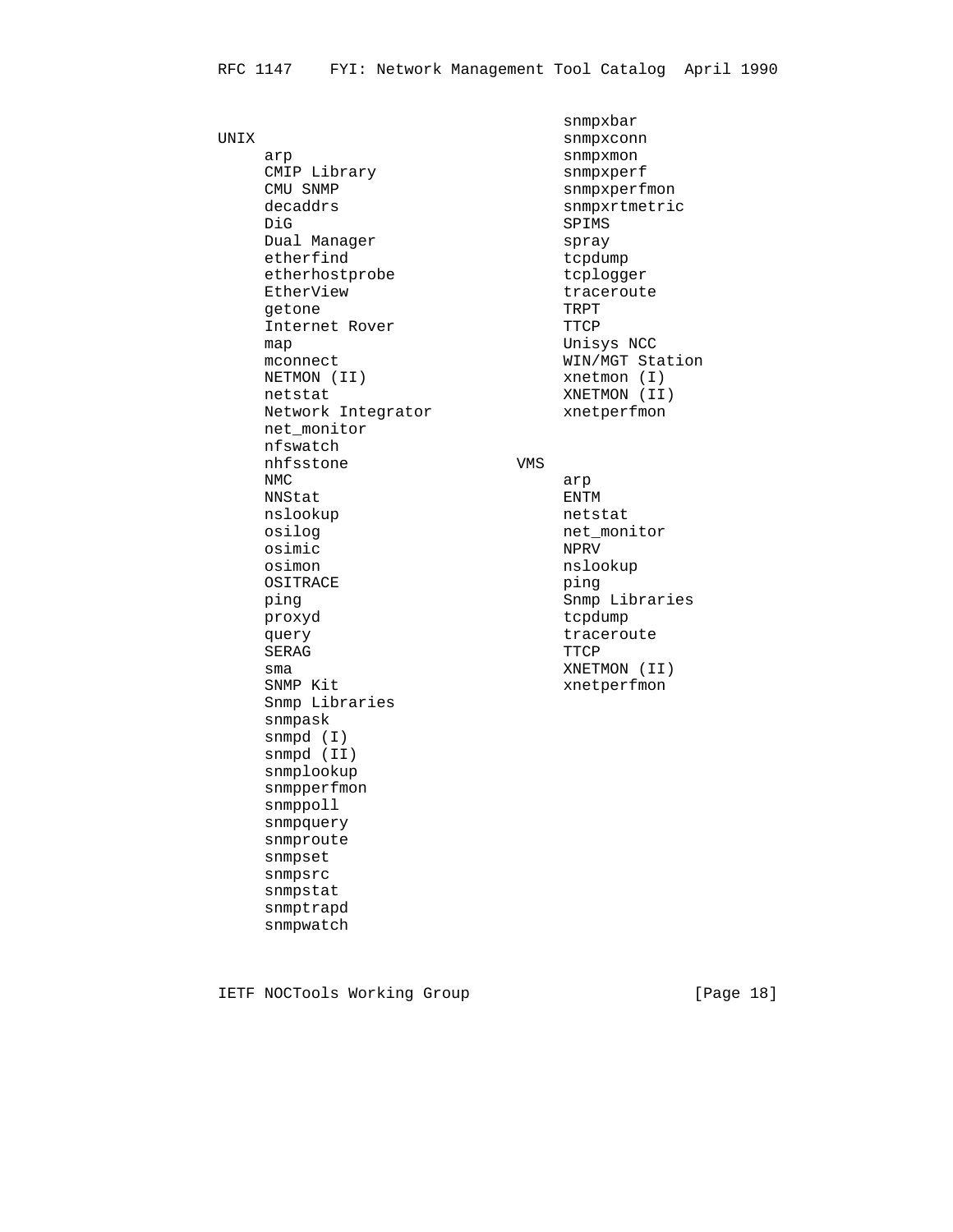X

 Dual Manager map snmpxbar snmpxconn snmpxmon snmpxperf snmpxperfmon snmpxrtmetric WIN/MGT Station XNETMON (II) xnetperfmon xup

IETF NOCTools Working Group [Page 19]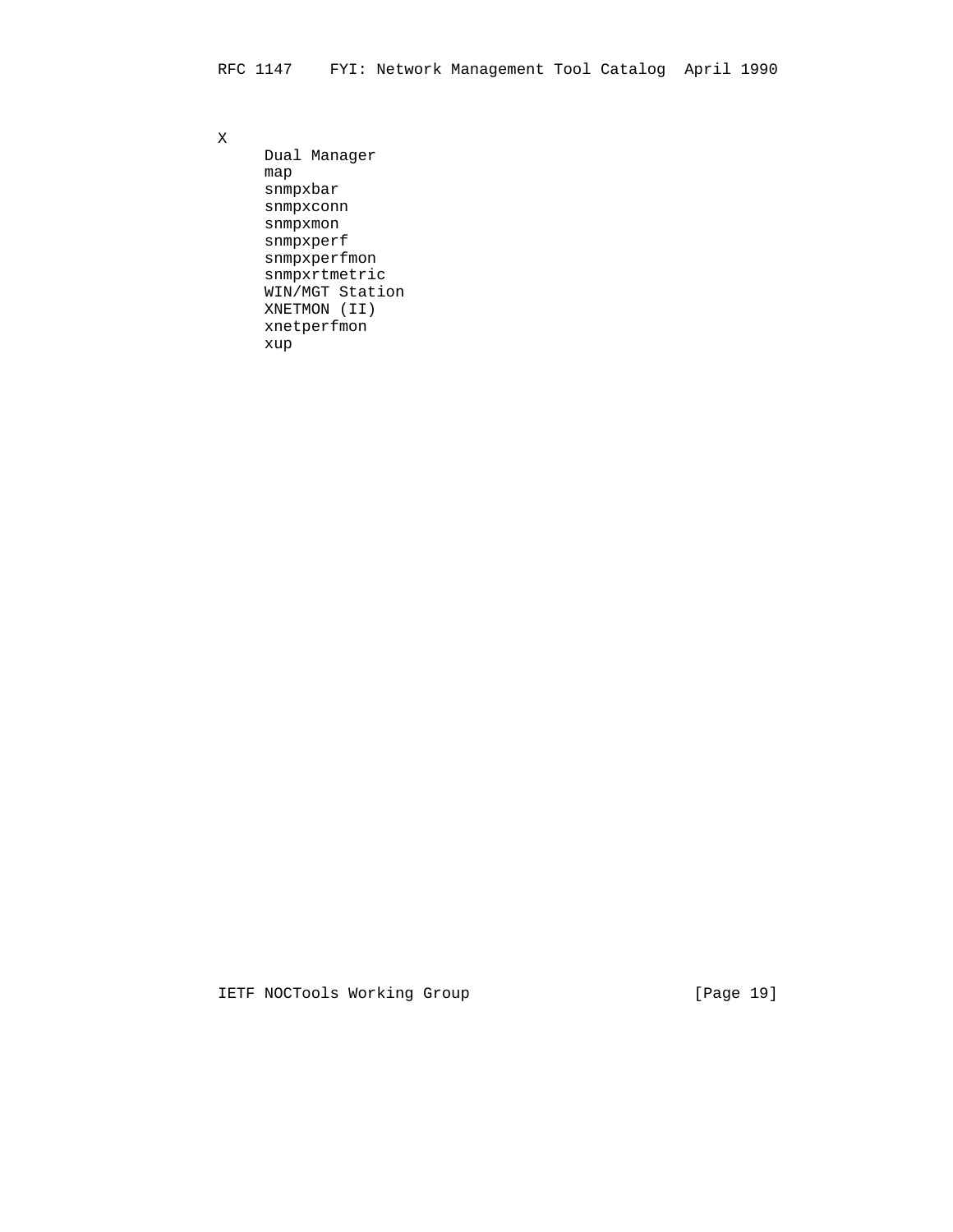## 3. Tool Descriptions

 This section is a collection of brief descriptions of tools for managing TCP/IP internets. These entries are in alpha betical order, by tool name.

 The entries all follow a standard format. Immediately after the NAME of a tool are its associated KEYWORDS. Keywords are terse descriptions of the purposes or attributes of a tool. A more detailed description of a tool's purpose and characteristics is given in the ABSTRACT section. The MECHANISM section describes how a tool works. In CAVEATS, warnings about tool use are given. In BUGS, known bugs or bug-report procedures are given. LIMITATIONS describes the boundaries of a tool's capabilities. HARDWARE REQUIRED and SOFTWARE REQUIRED relate the operational environment a tool needs. Finally, in AVAILABILITY, pointers to vendors, online repositories, or other sources for a tool are given.

We deal with the problem of tool-name clashes -- different tools that have the same name -- by appending parenthetical roman numerals to the names. For example, BYU, MITRE, and SNMP Research each submitted a description of a tool called "NETMON." These tools were independently developed, are functionally different, run in different environments, and are no more related than Richard Burton the 19th century explorer and Richard Burton the 20th century actor. BYU's tool "NETMON" is listed as "NETMON (I)," MITRE's as "NETMON (II)," and the tool from SNMP Research as "NETMON (III)."

 The parenthetical roman numerals reveal only the order in which the catalog editor received the tool descriptions. They should not be construed to indicate any sort of prefer ence, priority, or rights to a tool name.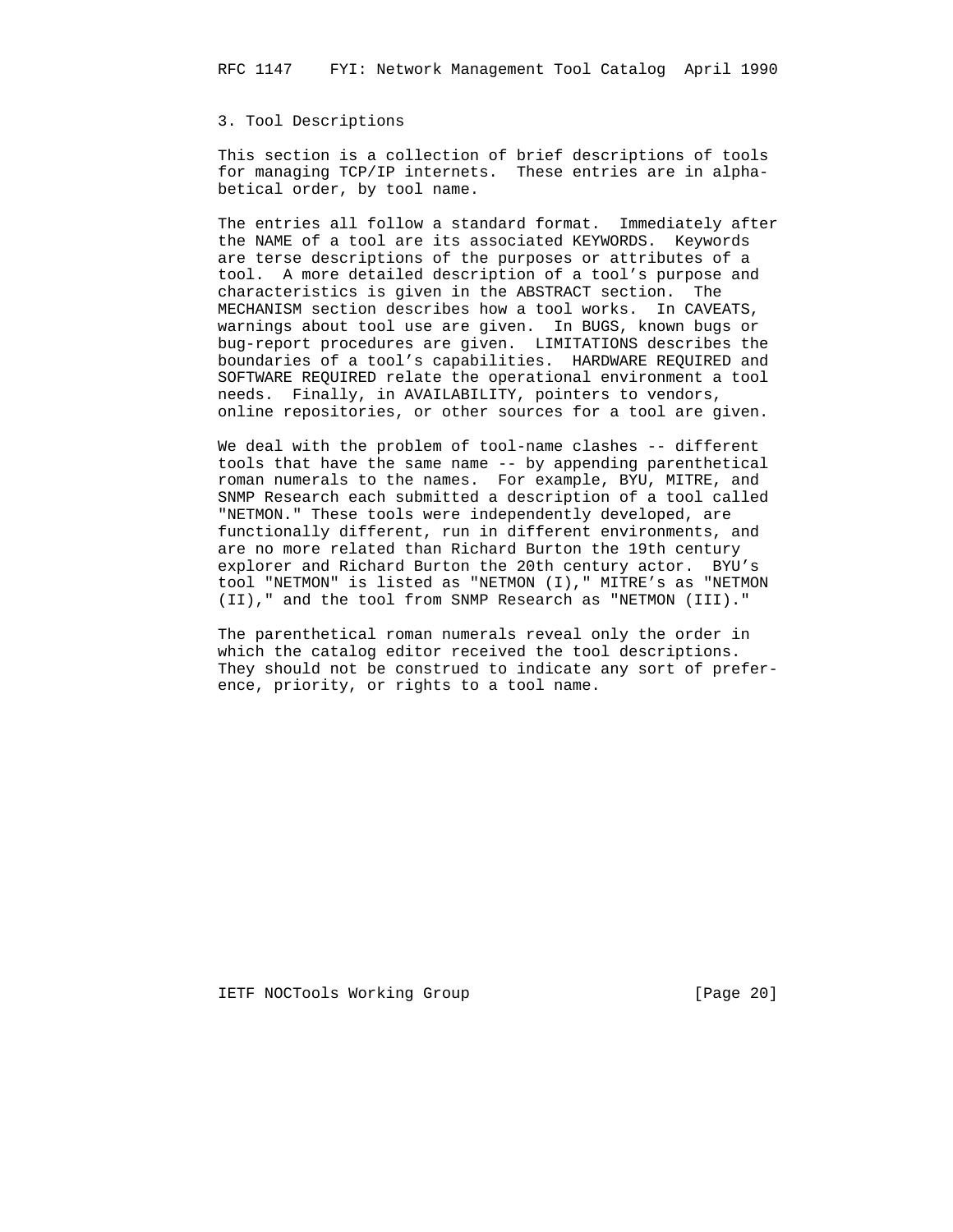arp

## KEYWORDS

routing; ethernet, IP; UNIX, VMS; free.

## ABSTRACT

 Arp displays and can modify the internet-to-ethernet address translations tables used by ARP, the address resolution protocol.

## MECHANISM

 The arp program accesses operating system memory to read the ARP data structures.

## CAVEATS

None.

## BUGS

None known.

## LIMITATIONS

Only the super user can modify ARP entries.

## HARDWARE REQUIRED No restrictions.

## SOFTWARE REQUIRED BSD UNIX or related OS, or VMS.

## AVAILABILITY

 Available via anonymous FTP from uunet.uu.net, in directory bsd-sources/src/etc. Available with 4.xBSD UNIX and related operating systems. For VMS, available as part of TGV MultiNet IP software package, as well as Wollongong's WIN/TCP.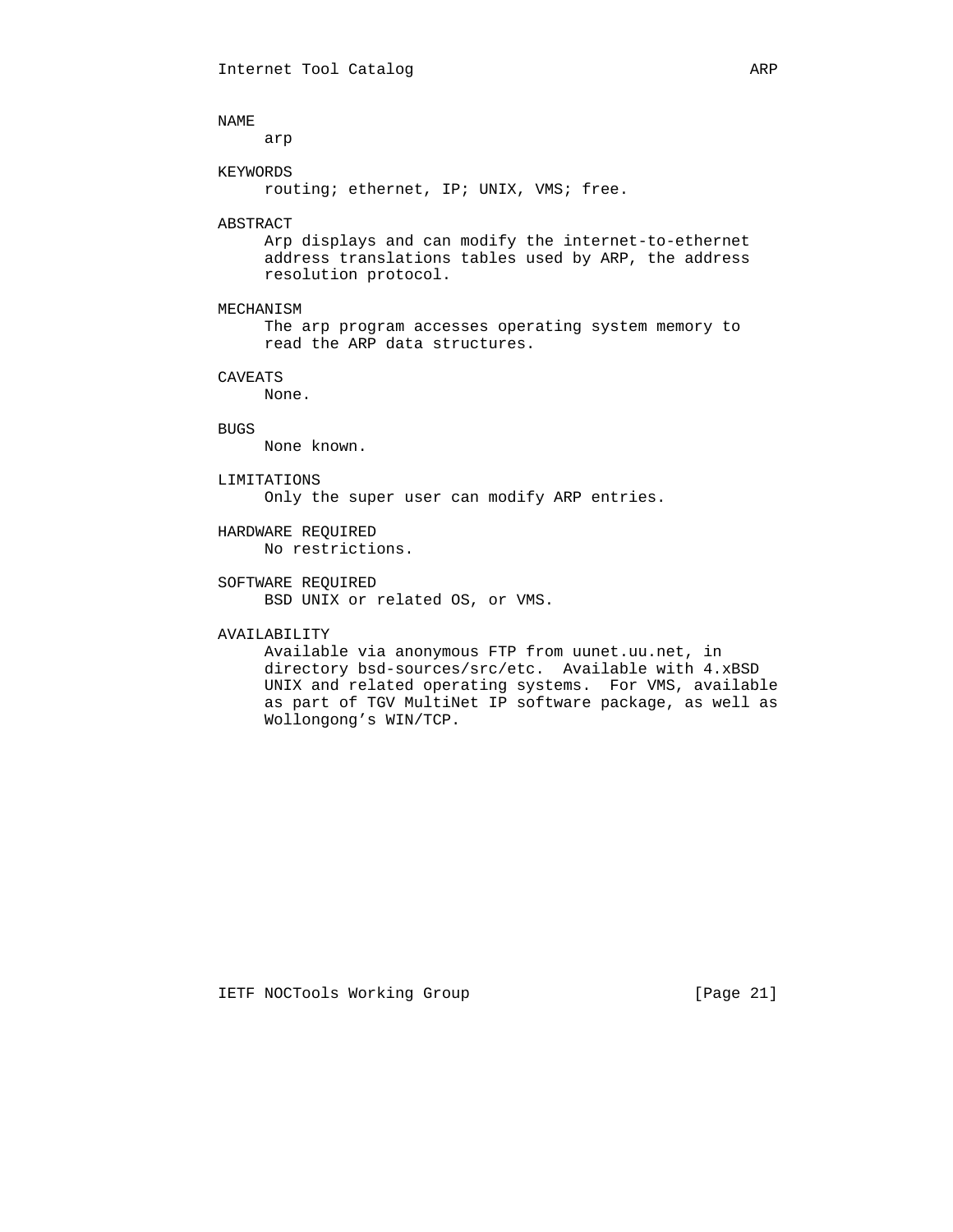CMIP Library

## KEYWORDS

alarm, control, manager, status; OSI; UNIX; free, library, sourcelib.

## ABSTRACT

 The CMIP Library implements the functionality of the Common Management Information Service/Protocol as in the documents ISO DP 9595-2/9596-2 of March 1988. It can act as a building block for the construction of CMIP-based agent and manager applications.

### MECHANISM

 The CMIP library uses ISO ROS, ACSE and ASN.1 presenta tion, as implemented in ISODE, to provide its service.

### CAVEATS

None.

## BUGS

None known.

## LIMITATIONS

 The M-CREATE, M-DELETE and M-ACTION protocol primitives are not implemented in this version.

## HARDWARE REQUIRED

Developed on Sun3, tested on Sun3 and VAXStation.

### SOFTWARE REQUIRED

The ISODE protocol suite, BSD UNIX.

### AVAILABILITY

 The CMIP library and related management tools built upon it, known as OSIMIS (OSI Management Information Service), are publicly available from University Col lege London, England via FTP and FTAM. To obtain information regarding a copy send email to gknight@ac.ucl.cs.uk or call +44 1 380 7366.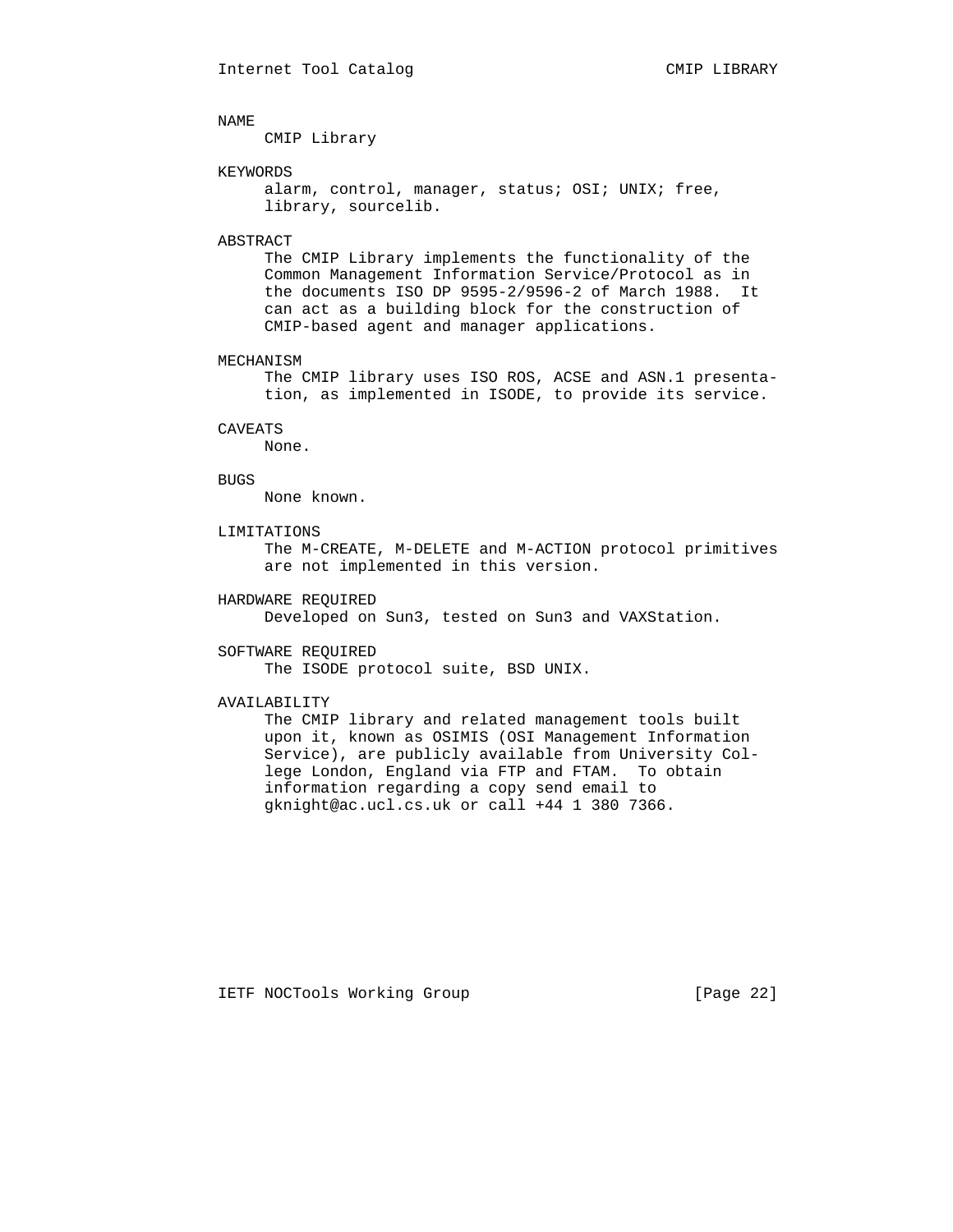The CMU SNMP Distribution

## KEYWORDS

manager, status; IP; NMS, SNMP; UNIX; free, sourcelib.

## ABSTRACT

 The CMU SNMP Distribution includes source code for an SNMP agent, several SNMP client applications, an ASN.1 library, and supporting documentation.

 The agent compiles into about 10 KB of 68000 code. The distribution includes a full agent that runs on a Kinetics FastPath2/3/4, and is built into the KIP appletalk/ethernet gateway. The machine independent portions of this agent also run on CMU's IBM PC/AT based router.

 The applications are designed to be useful in the real world. Information is collected and presented in a useful format and is suitable for everyday status moni toring. Input and output are interpreted symbolically. The tools can be used without referencing the RFCs.

## MECHANISM

SNMP.

## CAVEATS

None.

#### **BUGS**

 None reported. Send bug reports to sw0l+snmp@andrew.cmu.edu. ("sw0l" is "ess double-you zero ell.")

## LIMITATIONS

None reported.

## HARDWARE REQUIRED

 The KIP gateway agent runs on a Kinetics FastPath2/3/4. Otherwise, no restrictions.

## SOFTWARE REQUIRED

 The code was written with efficiency and portability in mind. The applications compile and run on the follow ing systems: IBM PC/RT running ACIS Release 3, Sun3/50 running SUNOS 3.5, and the DEC microVax running Ultrix 2.2. They are expected to run on any system with a

IETF NOCTools Working Group [Page 23]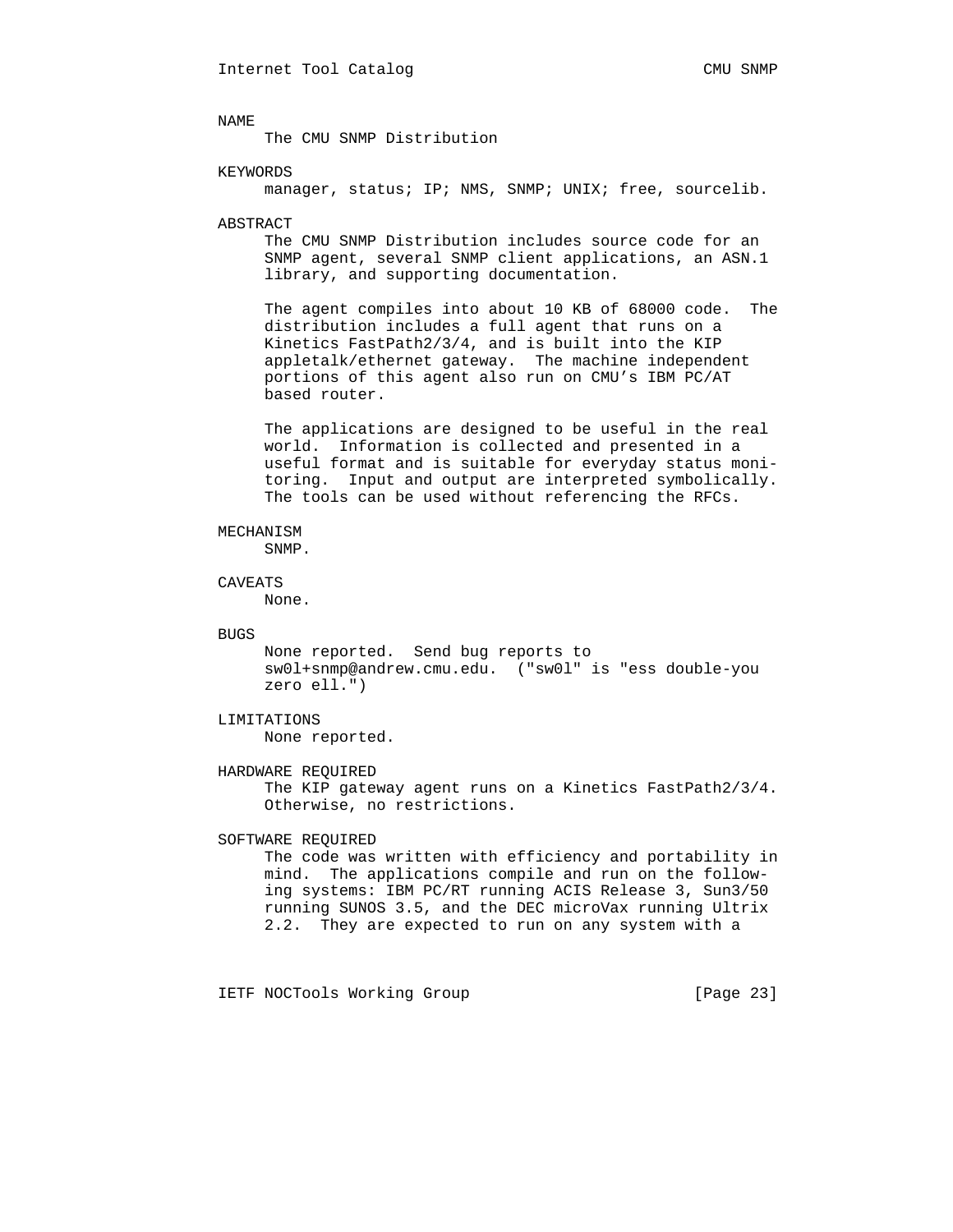Berkeley socket interface.

## AVAILABILITY

 This distribution is copyrighted by CMU, but may be used and sold without permission. Consult the copy right notices for further information. The distribu tion is available by anonymous FTP from the host lancaster.andrew.cmu.edu (128.2.13.21) as the files pub/cmu-snmp.9.tar, and pub/kip-snmp.9.tar. The former includes the libraries and the applications, and the latter is the KIP SNMP agent.

 Please direct questions, comments, and bug reports to sw0l+snmp@andrew.cmu.edu. ("sw0l" is "ess double-you zero ell.") If you pick up this package, please send a note to the above address, so that you may be notified of future enhancements/changes and additions to the set of applications (several are planned).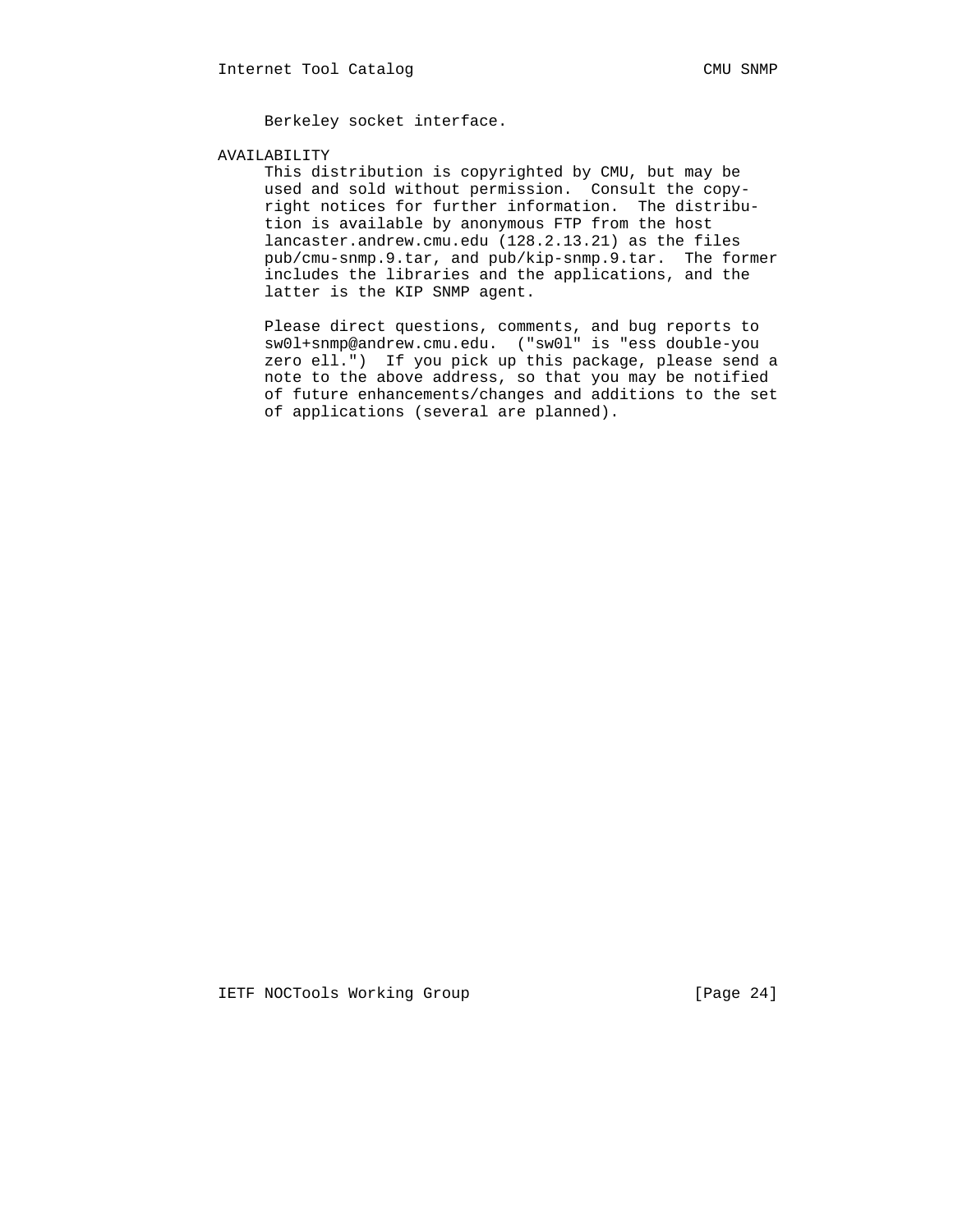Computer Security Checklist

KEYWORDS

security; DOS.

## ABSTRACT

 This program consists of 858 computer security ques tions divided up in thirteen sections. The program presents the questions to the user and records their responses. After answering the questions in one of the thirteen sections, the user can generate a report from the questions and the user's answers. The thirteen sections are: telecommunications security, physical access security, personnel security, systems develop ment security, security awareness and training prac tices, organizational and management security, data and program security, processing and operations security, ergonomics and error prevention, environmental secu rity, and backup and recovery security.

 The questions are weighted as to their importance, and the report generator can sort the questions by weight. This way the most important issues can be tackled first.

## MECHANISM

 The questions are displayed on the screen and the user is prompted for a single keystroke reply. When the end of one of the thirteen sections is reached, the answers are written to a disk file. The question file and the answer file are merged to create the report file.

## CAVEATS

None.

## BUGS

None known.

 LIMITATIONS None reported.

 HARDWARE REQUIRED No restrictions.

 SOFTWARE REQUIRED DOS operating system.

IETF NOCTools Working Group [Page 25]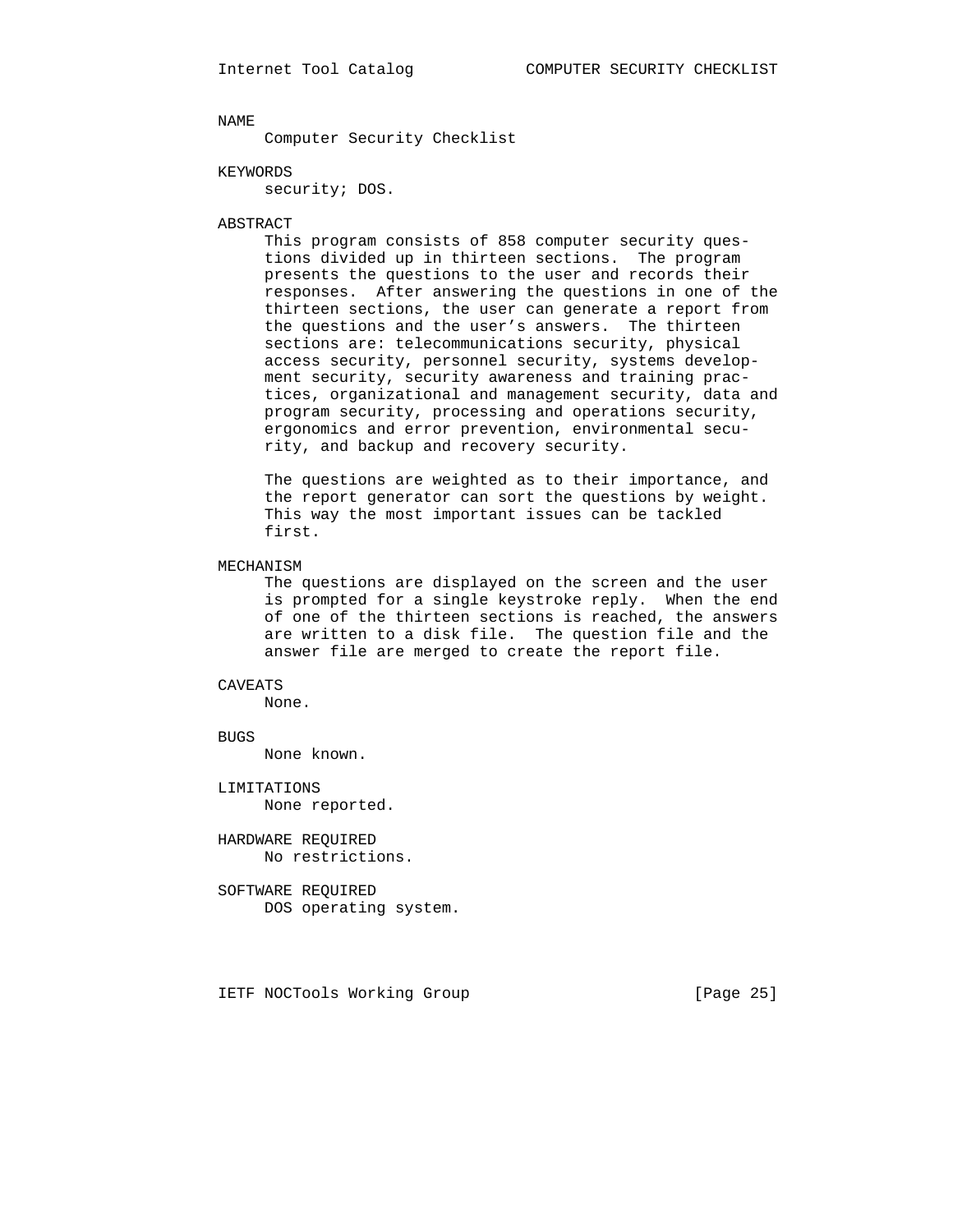AVAILABILITY A commercial product available from: C.D., Ltd. P.O. Box 58363 Seattle, WA 98138 (206) 243-8700

IETF NOCTools Working Group [Page 26]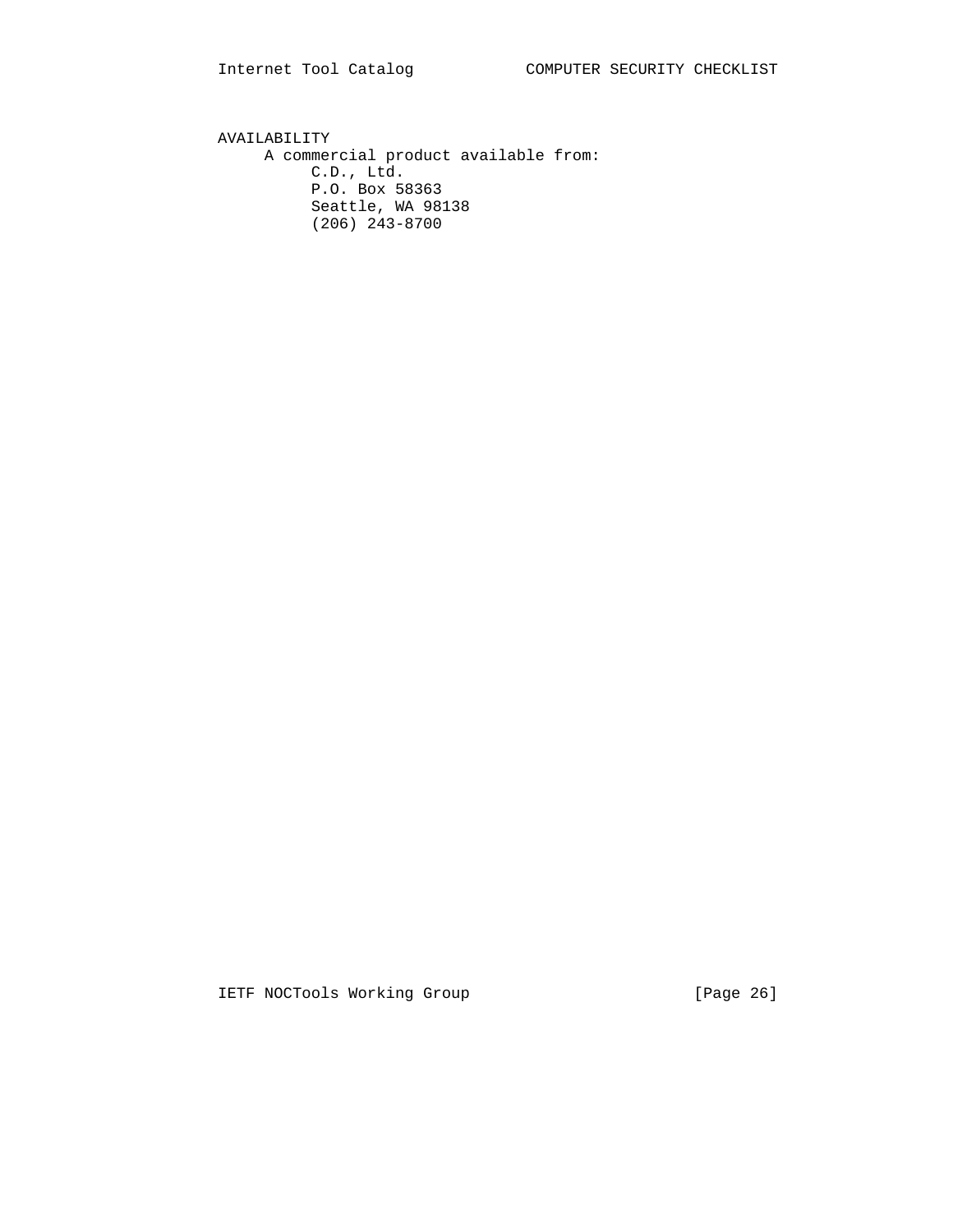ConnectVIEW

## KEYWORDS

 control, manager, routing, security, status; bridge, ethernet, ring; NMS, proprietary; DOS.

## ABSTRACT

 The ConnectVIEW Network Management System consists of various software managers that control and manage Hal ley System's internets made of of ConnectLAN 100 ether net and ConnectLAN 200 Token Ring Brouters. The management software provides an icon-based graphical network display with real-time monitoring and report ing, along with configuration, fault, performance and security management functions for managing ConnectLAN brouters. A Planning function is also provided that allows users to draw their networks.

### MECHANISM

Proprietary.

## CAVEATS

 The ConnectVIEW software must be running under Micro soft Windows, preferably on a dedicated management sta tion. There is, however, no degradation of LAN throughput.

## BUGS

None known.

#### LIMITATIONS

Currently works only with Halley System's products.

#### HARDWARE REQUIRED

 Requires a PC/AT compatible, with 640KB RAM, EGA adapter and monitor, keyboard, mouse, and ethernet adapter.

 SOFTWARE REQUIRED MSDOS 3.3 or higher. Microsoft Windows/286 version 2.1.

 AVAILABILITY Commercially available from: Halley Systems, Inc. 2730 Orchard Parkway San Jose, CA 95134

IETF NOCTools Working Group [Page 27]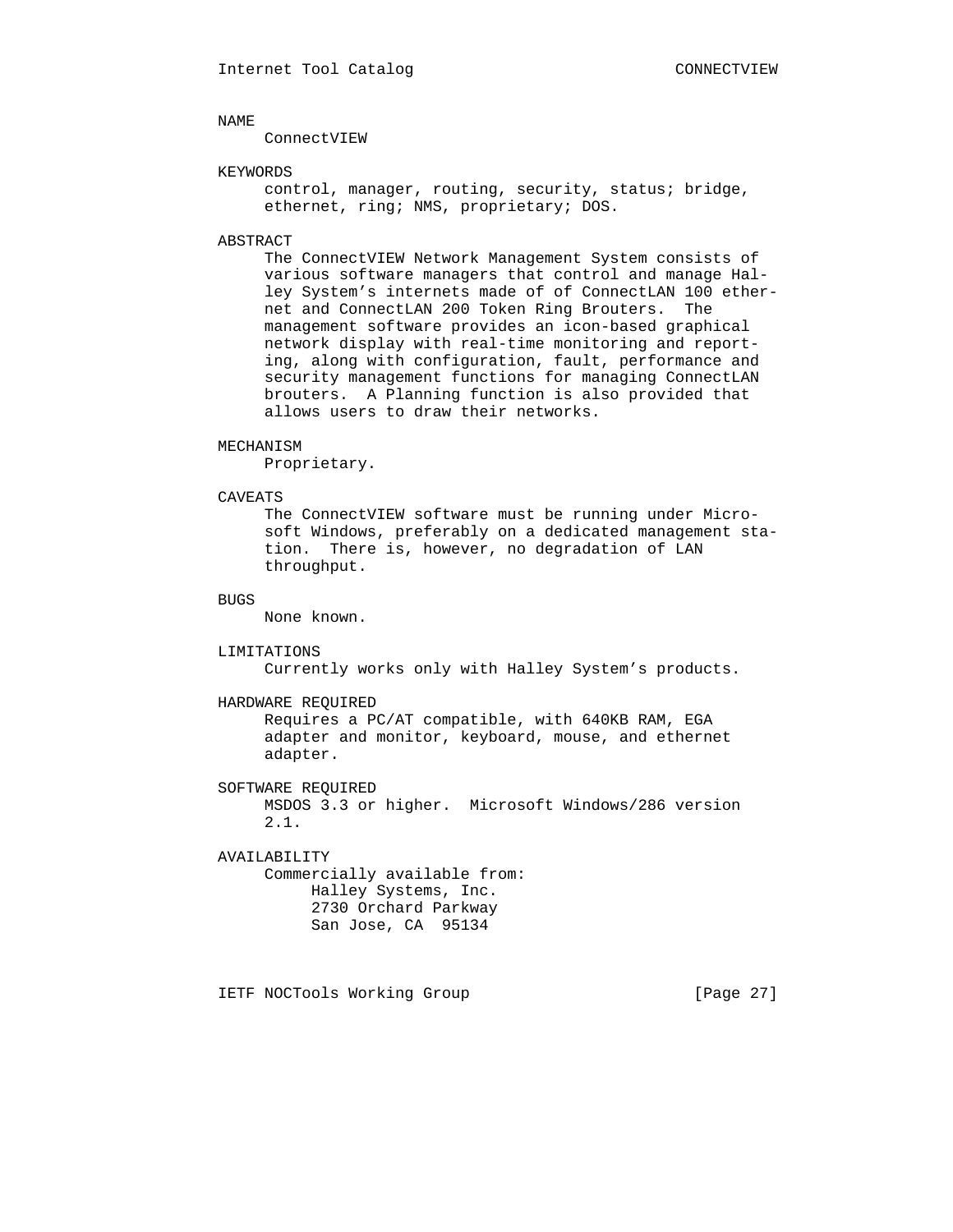decaddrs, decaroute, decnroute, xnsroutes, bridgetab

KEYWORDS

manager, map, routing; bridge, DECnet; NMS, SNMP; UNIX.

ABSTRACT

 These commands display private MIB information from Wellfleet systems. They retrieve and format for display values of one or several MIB variables from the Wellfleet Communications private enterprise MIB, using the SNMP (RFC1098). In particular these tools are used to examine the non-IP modules (DECnet, XNS, and Bridg ing) of a Wellfleet system.

 Decaddrs displays the DECnet configuration of a Wellfleet system acting as a DECnet router, showing the static parameters associated with each DECnet inter face. Decaroute and decnroute display the DECnet inter-area and intra-area routing tables (that is area routes and node routes). Xnsroutes displays routes known to a Wellfleet system acting as an XNS router. Bridgetab displays the bridge forwarding table with the disposition of traffic arriving from or directed to each station known to the Wellfleet bridge module. All these commands take an IP address as the argument and can specify an SNMP community for the retrieval. One SNMP query is performed for each row of the table. Note that the Wellfleet system must be operating as an IP router for the SNMP to be accessible.

#### MECHANISM

Management information is exchanged by use of SNMP.

### CAVEATS

None.

## BUGS

None known.

 LIMITATIONS None reported.

 HARDWARE REQUIRED Distributed and supported for Sun 3 systems.

SOFTWARE REQUIRED

```
 Distributed and supported for SunOS 3.5 and 4.x.
```
IETF NOCTools Working Group [Page 28]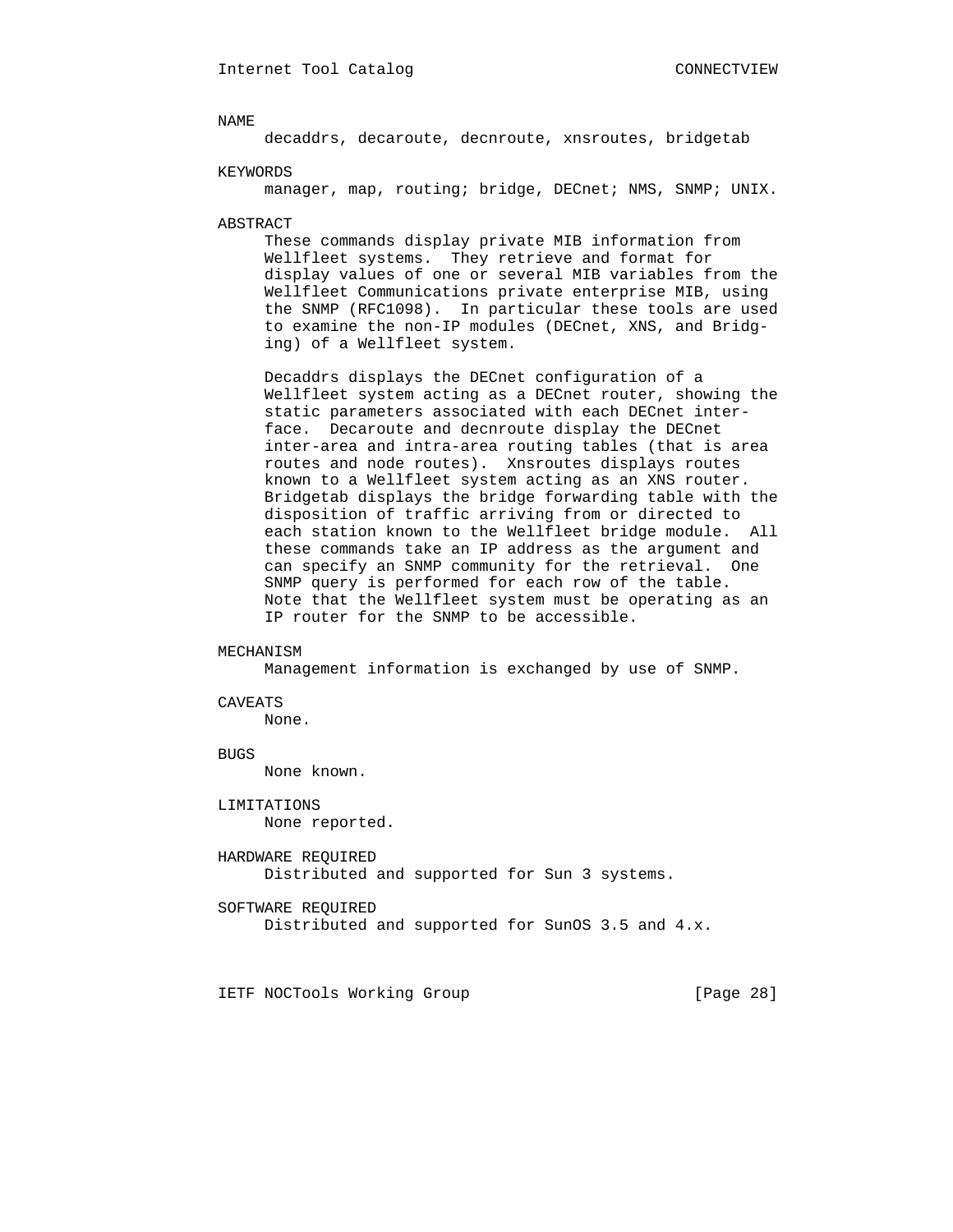AVAILABILITY Commercial product of: Wellfleet Communications, Inc. 12 DeAngelo Drive Bedford, MA 01730-2204 (617) 275-2400

IETF NOCTools Working Group [Page 29]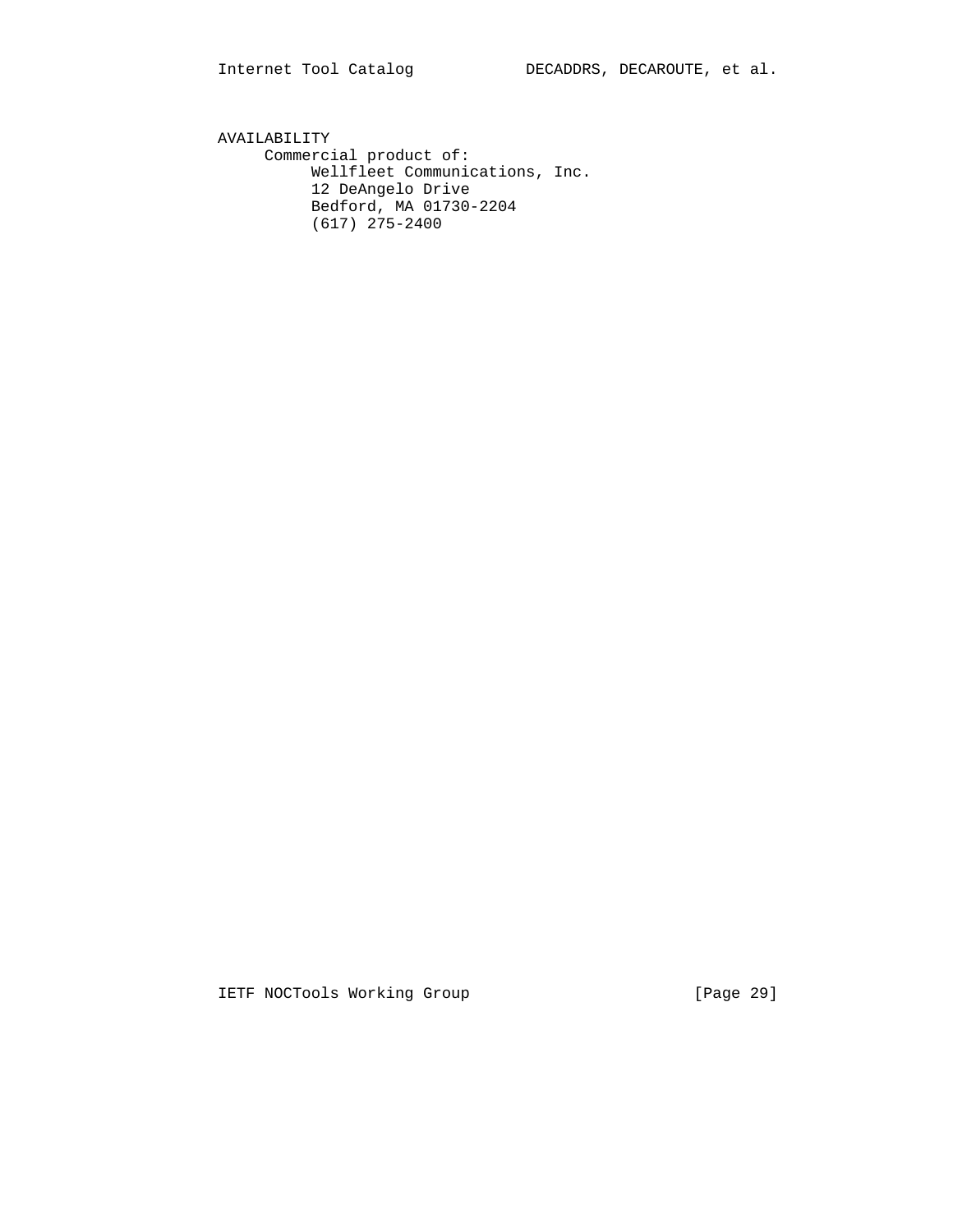DiG

## KEYWORDS

status; DNS; spoof; UNIX; free.

## ABSTRACT

 DiG (domain information groper), is a command line tool which queries DNS servers in either an interactive or a batch mode. It was developed to be more convenient/flexible than nslookup for gathering perfor mance data and testing DNS servers.

## MECHANISM

 Dig is built on a slightly modified version of the bind resolver (release 4.8).

## CAVEATS

none.

## BUGS

None known.

- LIMITATIONS None reported.
- HARDWARE REQUIRED No restrictions.

## SOFTWARE REQUIRED BSD UNIX.

## AVAILABILITY

 DiG is available via anonymous FTP from venera.isi.edu in pub/dig.1.0.tar.Z.

## IETF NOCTools Working Group [Page 30]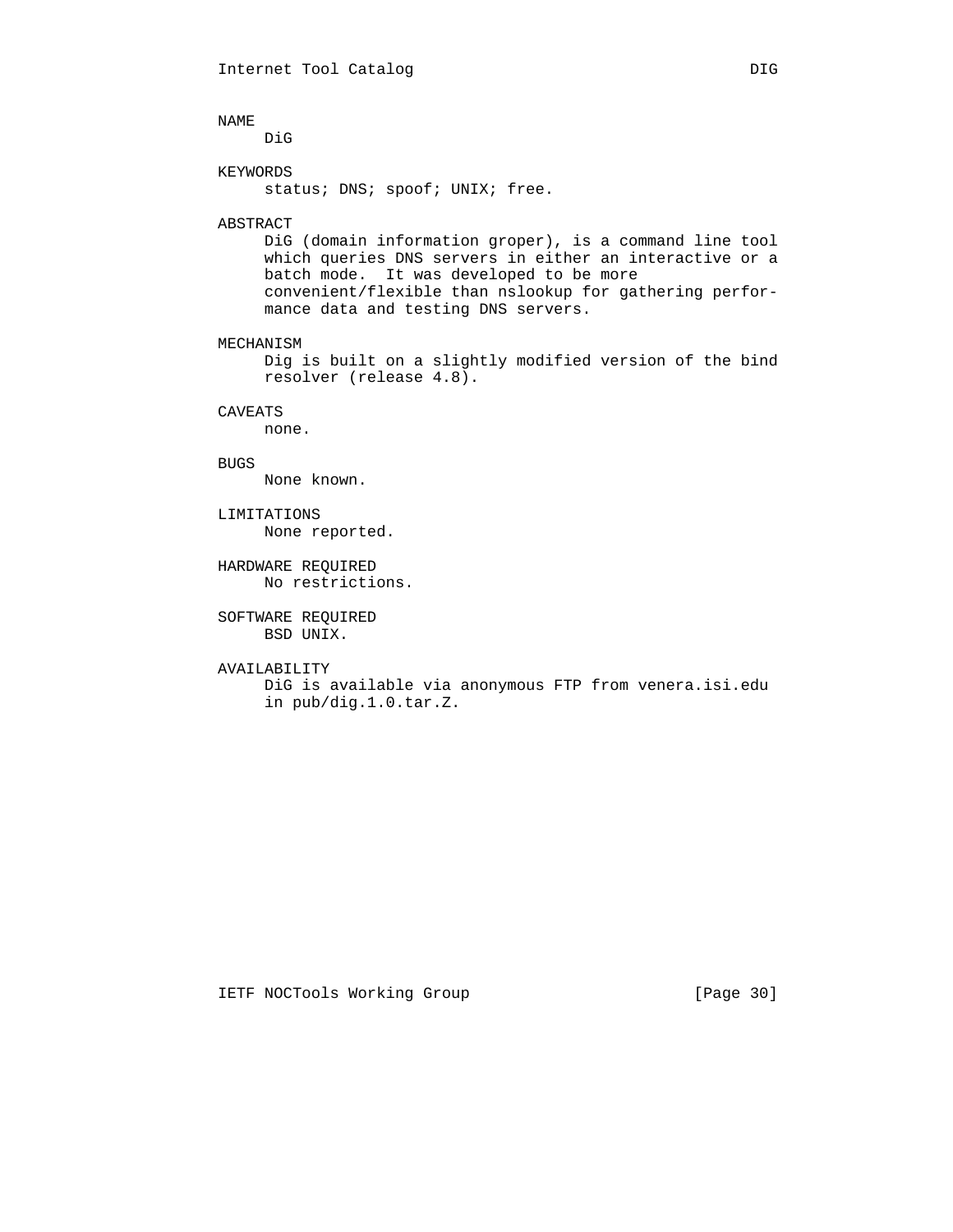Dual Manager

## KEYWORDS

alarm, control, manager, map, security, status; IP, OSI; NMS, SNMP, X; UNIX; library.

## ABSTRACT

 Netlabs' Dual Manager provides management of TCP/IP networks using both SNMP and CMOT protocols. Such management can be initiated either through the X- Windows user interface (both Motif and Openlook), or through OSI Network Management (CMIP) commands. The Dual Manager provides for configuration, fault, secu rity and performance management. It provides extensive map management features, including scanned maps in the background. It provides simple mechanisms to extend the MIB and assign specific lists of objects to specific network elements, thereby providing for the management of all vendors' specific MIB extensions. It provides an optional relational DBMS for storing and retrieving MIB and alarm information. Finally, the Dual Manager is an open platform, in that it provides several Application Programming Interfaces (APIs) for users to extend the functionality of the Dual Manager.

 The Dual Manager is expected to work as a TCP/IP "branch manager" under DEC's EMA, AT&T's UNMA and other OSI-conformant enterprise management architectures.

## MECHANISM

 The Netlabs Dual Manager supports the control and moni toring of network resources by use of both CMOT and SNMP message exchanges.

## CAVEATS

None.

## BUGS

None known.

 LIMITATIONS None reported.

 HARDWARE REQUIRED Runs on Sun/3 and Sun/4s.

IETF NOCTools Working Group [Page 31]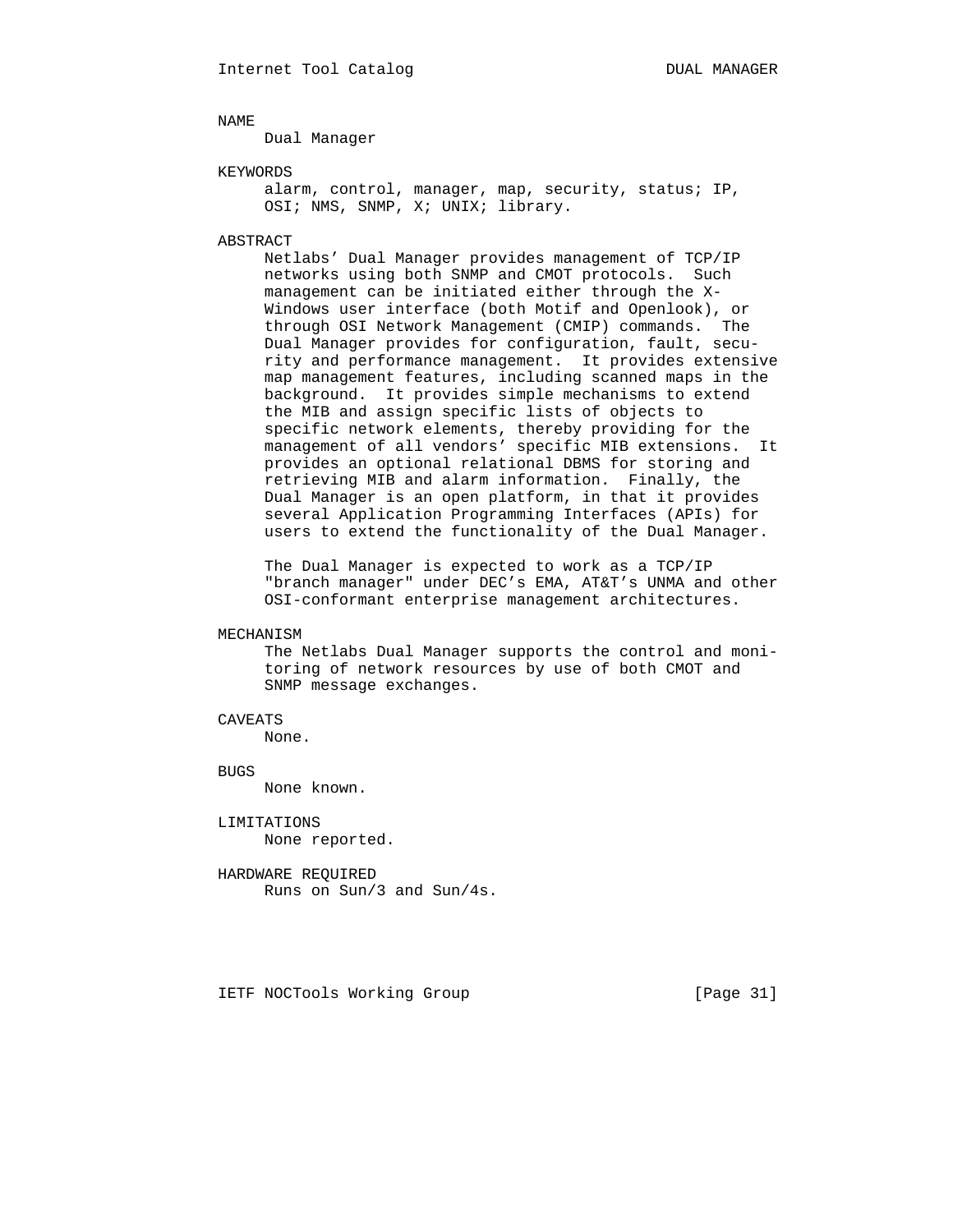```
 SOFTWARE REQUIRED
      Available on System V or SCO Open Desktop environments.
      Uses X-Windows for the user interface.
 AVAILABILITY
      Commercially available from:
          Netlabs Inc
           11693 Chenault Street Ste 348
          Los Angeles CA 90049
           (213) 476-4070
           lam@netlabs.com (Anne Lam)
```
IETF NOCTools Working Group [Page 32]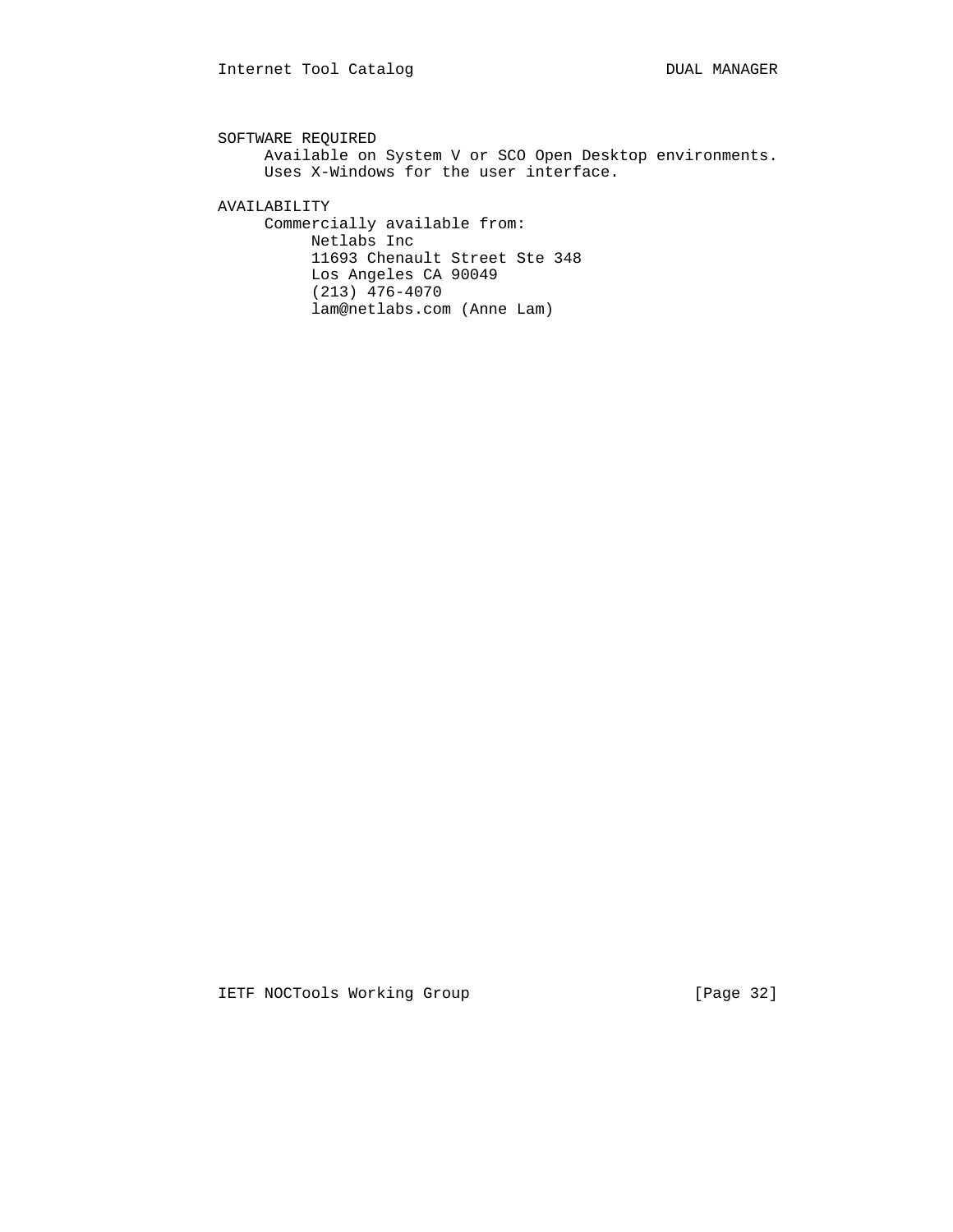ENTM -- Ethernet Traffic Monitor

## KEYWORDS

traffic; ethernet, IP; eavesdrop; VMS; free.

## ABSTRACT

 ENTM is a screen-oriented utility that runs under VAX/VMS. It monitors local ethernet traffic and displays either a real time or cumulative, histogram showing a percent breakdown of traffic by ethernet pro tocol type. The information in the display can be reported based on packet count or byte count. The per cent of broadcast, multicast and approximate lost pack ets is reported as well. The screen display is updated every three seconds. Additionally, a real time, slid ing history window may be displayed showing ethernet traffic patterns for the last five minutes.

 ENTM can also report IP traffic statistics by packet count or byte count. The IP histograms reflect infor mation collected at the TCP and UDP port level, includ ing ICMP type/code combinations. Both the ethernet and IP histograms may be sorted by ASCII protocol/port name or by percent-value. All screen displays can be saved in a file for printing later.

## MECHANISM

 This utility simply places the ethernet controller in promiscuous mode and monitors the local area network traffic. It preallocates 10 receive buffers and attempts to keep 22 reads pending on the ethernet dev ice.

CAVEATS

 Placing the ethernet controller in promiscuous mode may severly slow down a VAX system. Depending on the speed of the VAX system and the amount of traffic on the lo cal ethernet, a large amount of CPU time may be spent on the Interrupt Stack. Running this code on any pro duction system during operational hours is discouraged.

IETF NOCTools Working Group [Page 33]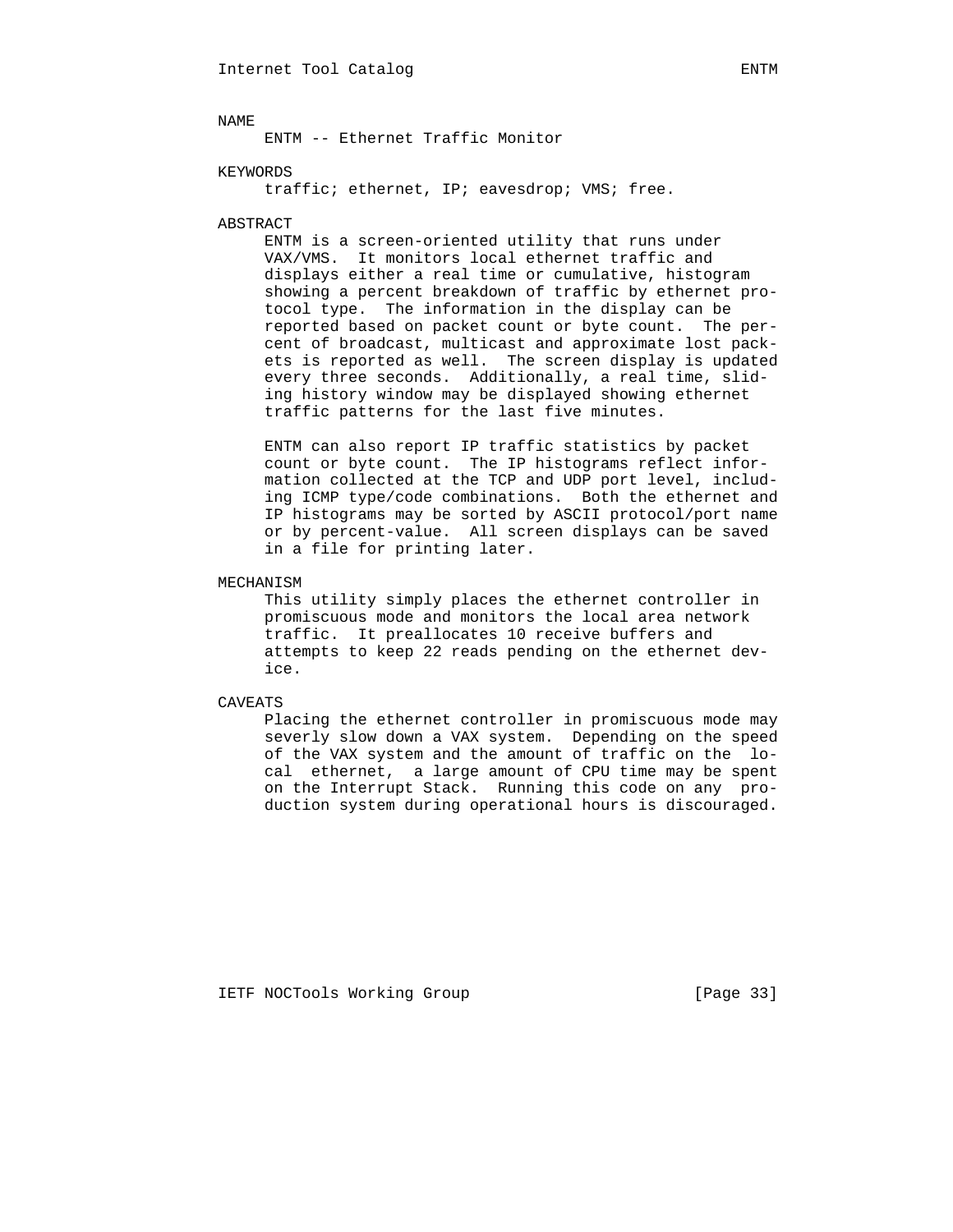BUGS Due to a bug in the VAX/VMS ethernet/802 device driver, IEEE 802 format packets may not always be detected. A simple test is performed to "guess" which packets are in IEEE 802 format (DSAP equal to SSAP). Thus, some DSAP/SSAP pairs may be reported as an ethernet type, while valid ethernet types may be reported as IEEE 802 packets. In some hardware configurations, placing an ethernet controller in promiscuous mode with automatic-restart enabled will hang the controller. Our VAX 8650 hangs running this code, while our uVAX IIs and uVAX IIIs do not. Please report any additional bugs to the author at: Allen Sturtevant National Magnetic Fusion Energy Computer Center Lawrence Livermore National Laboratory P.O. Box 808; L-561

> Livermore, CA 94550 Phone : (415) 422-8266 E-Mail: sturtevant@ccc.nmfecc.gov

#### LIMITATIONS

 The user is required to have PHY\_IO, TMPMBX and NETMBX privileges. When activated, the program first checks that the user process as enough quotas remaining (BYTLM, BIOLM, ASTLM and PAGFLQUO) to successfully run the program without entering into an involuntary wait state. Some quotas require a fairly generous setting.

 The contents of IEEE 802 packets are not examined. Only the presence of IEEE 802 packets on the wire is reported.

 The count of lost packets is approximated. If, after each read completes on the ethernet device, the utility detects that it has no reads pending on that device, the lost packet counter is incremented by one.

 When the total number of bytes processed exceeds 7fffffff hex, all counters are automatically reset to zero.

 HARDWARE REQUIRED A DEC ethernet controller.

IETF NOCTools Working Group [Page 34]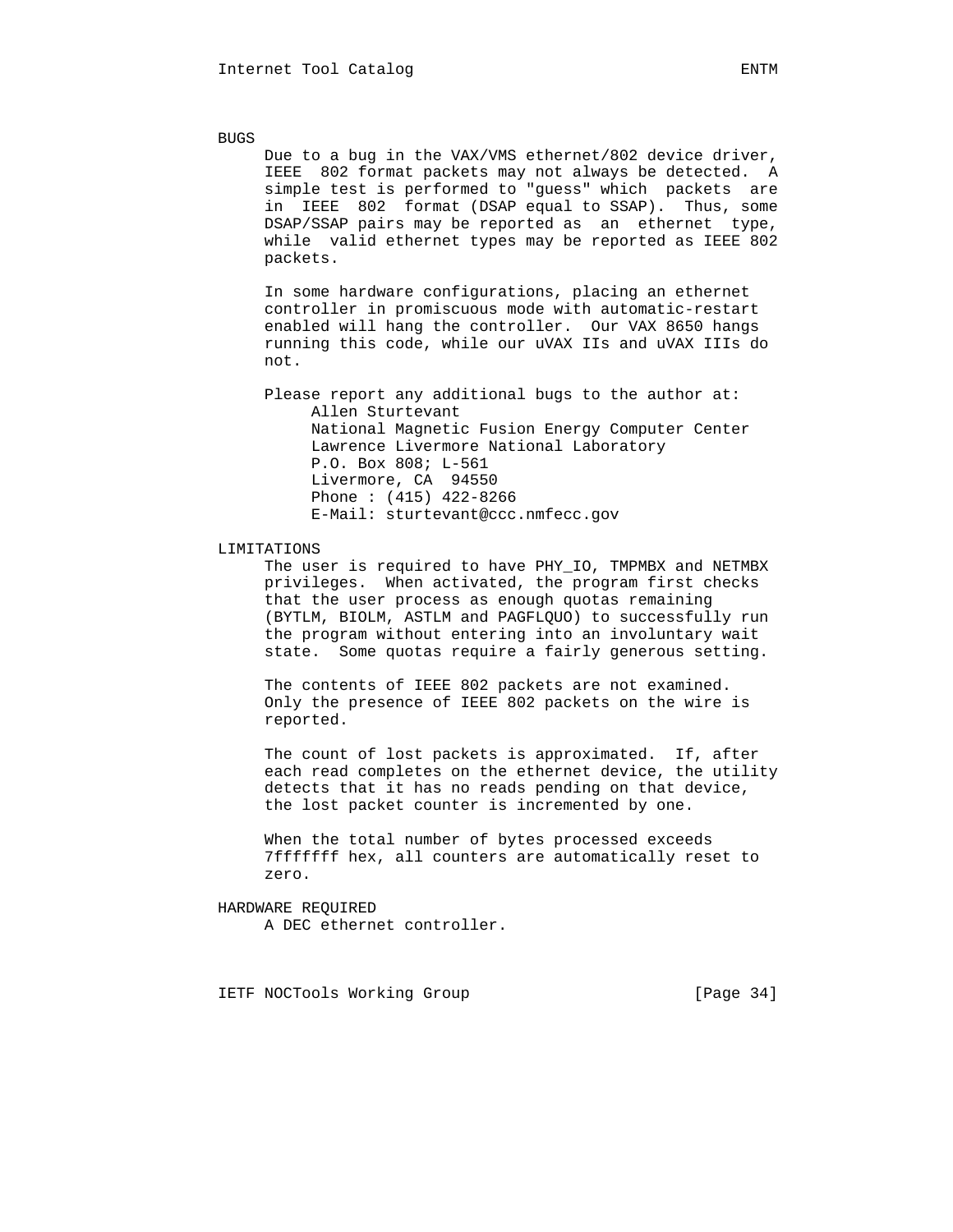AVAILABILITY

 For executables only, FTP to the ANONYMOUS account (password GUEST) on CCC.NMFECC.GOV and GET the follow ing files:

 [ANONYMOUS.PROGRAMS.ENTM]ENTM.DOC (ASCII text) [ANONYMOUS.PROGRAMS.ENTM]ENTM.EXE (binary) [ANONYMOUS.PROGRAMS.ENTM]EN\_TYPES.DAT (ASCII text) [ANONYMOUS.PROGRAMS.ENTM]IP\_TYPES.DAT (ASCII text)

IETF NOCTools Working Group [Page 35]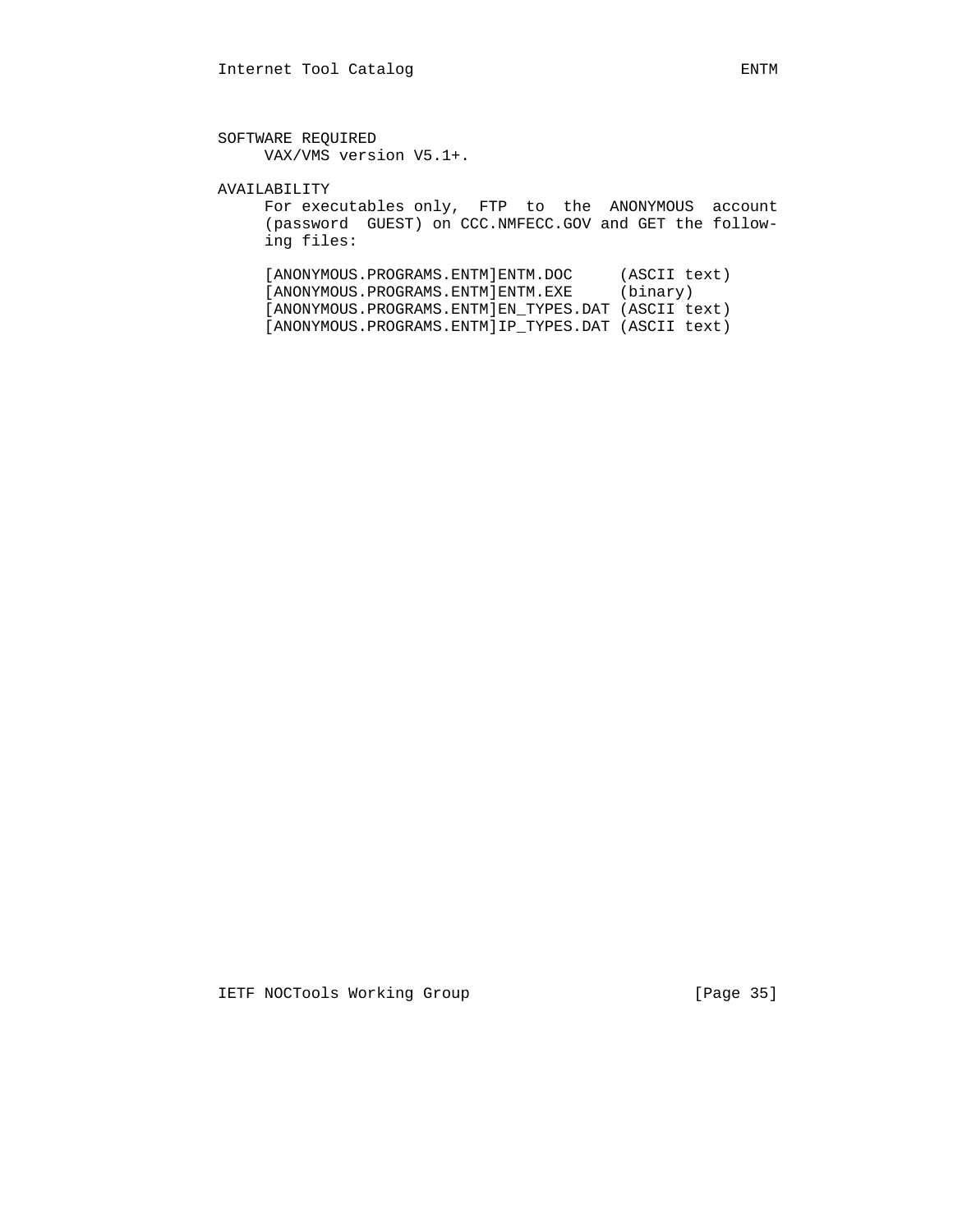etherfind

## KEYWORDS

traffic; ethernet, IP, NFS; eavesdrop; UNIX.

## ABSTRACT

 Etherfind examines the packets that traverse a network interface, and outputs a text file describing the traffic. In the file, a single line of text describes a single packet: it contains values such as protocol type, length, source, and destination. Etherfind can print out all packet traffic on the ethernet, or traffic for the local host. Further packet filtering can be done on the basis of protocol: IP, ARP, RARP, ICMP, UDP, ND, TCP, and filtering can also be done based on the source, destination addresses as well as TCP and UDP port numbers.

#### MECHANISM

 In usual operations, and by default, etherfind puts the interface in promiscuous mode. In 4.3BSD UNIX and related OSs, it uses a Network Interface Tap (NIT) to obtain a copy of traffic on an ethernet interface.

## CAVEATS

None.

#### BUGS

None known.

#### LIMITATIONS

 Minimal protocol information is printed. Can only be run by the super user. The syntax is painful.

## HARDWARE REQUIRED Ethernet.

## SOFTWARE REQUIRED SunOS.

## AVAILABILITY

 Executable included in Sun OS "Networking Tools and Programs" software installation option.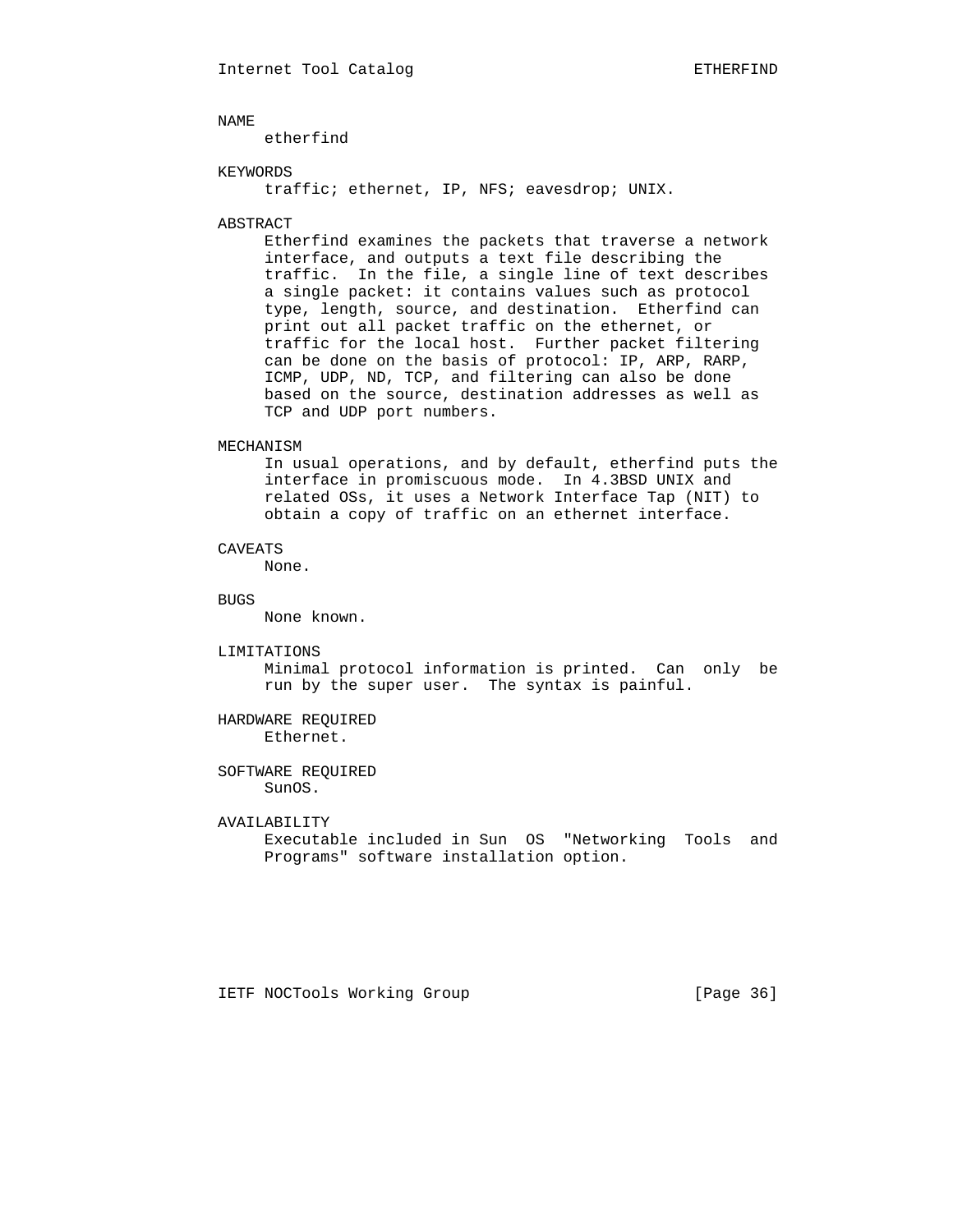etherhostprobe

### KEYWORDS

map, routing; ethernet, IP; ping; UNIX; free.

#### ABSTRACT

 Output list of hosts on an ethernet that respond to IP ARP. Produces a list in the following format:

| apptek4 | 128.18.4.114 | 08:00:20:01:96:62 |
|---------|--------------|-------------------|
| apptek5 | 128.18.4.115 | 08:00:20:00:02:fe |
| apptek6 | 128.18.4.116 | 08:00:20:00:57:6a |
| apptek7 | 128.18.4.117 | 08:00:20:00:65:34 |
| apptek8 | 128.18.4.118 | 08:00:20:06:58:6f |
| apptek9 | 128.18.4.119 | 08:00:20:00:03:4f |
|         |              |                   |

 The first column is the ethernet address, the second the IP address, and the third is the hostname (which is omitted if the name could not be found via gethost byaddr). A starting and ending IP address may be specified on the command line, which will limit the search.

## MECHANISM

 Etherhostprobe sends a UDP packet to the ''echo'' port, then looks in the kernel's ARP cache for the corresponding address entry. Explicit response (or lack of same) to the UDP packet is ignored. The cache will be checked up to four times at one-quarter-second intervals. Note that this allows the program to be run by a user with no special privileges.

## CAVEATS

 Etherhostprobe will fill the kernel's ARP cache with possibly useless entries, possibly causing delays to programs foolishly attempting to accomplish real work.

 Etherhostprobe causes -lots- of ARPs to be generated, possibly fooling network monitoring software (or peo ple) into concluding that something is horribly broken.

 Etherhostprobe spends up to one second looking for each possible address. Thus, exhaustively searching a class-C network will take about four minutes, and exhaustively searching a class-B network will take about 18 hours. Exhaustively searching a class-A net work will take the better part of a year, so don't even

IETF NOCTools Working Group [Page 37]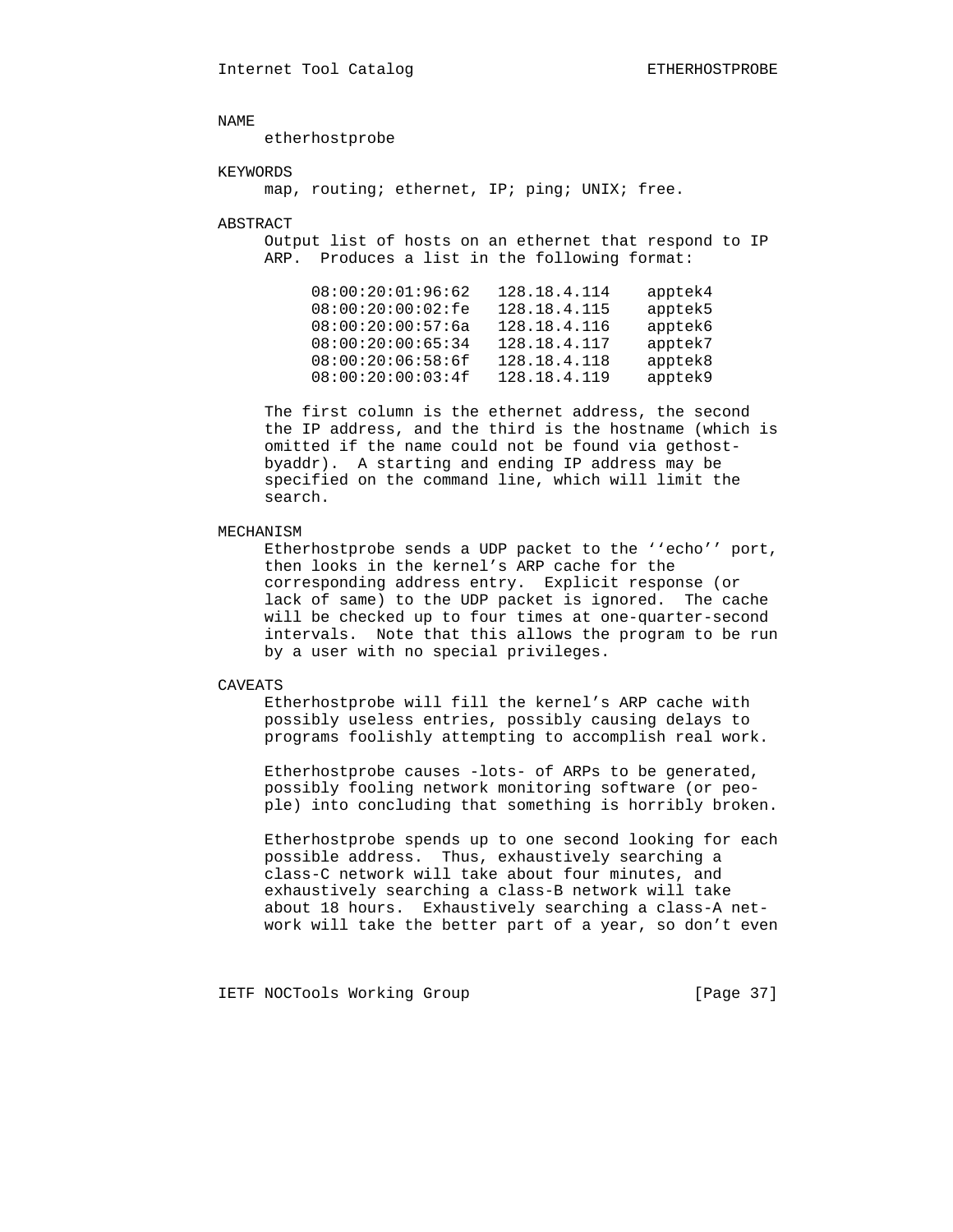think about it.

 Etherhostprobe will be fooled by gateways that imple ment proxy ARP; every possible address on the proxy- ARPed subnet will be listed with the gateway's ethernet address.

BUGS

None known.

#### LIMITATIONS

 If a given machine is not running IP ARP at the time that it is probed, it will be considered nonexistent. In particular, if a given machine is down at the time that it is probed . . .

 All hosts being probed must be on the same (possibly bridged) ethernet.

## HARDWARE REQUIRED

No restrictions, but see below.

#### SOFTWARE REQUIRED

 Runs on SunOS 3.5, and possibly elsewhere. The major non-standard portion of code is ''tx\_arp.c'', which reads the kernel's ARP cache.

### AVAILABILITY

 Copyrighted, but freely distributed. Available via anonymous FTP from spam.itstd.sri.com (128.18.10.1). From pub directory, file EHP.1 for etherhostprobe, and files IPF.1 and IPF.2 for ipForwarding.

IETF NOCTools Working Group [Page 38]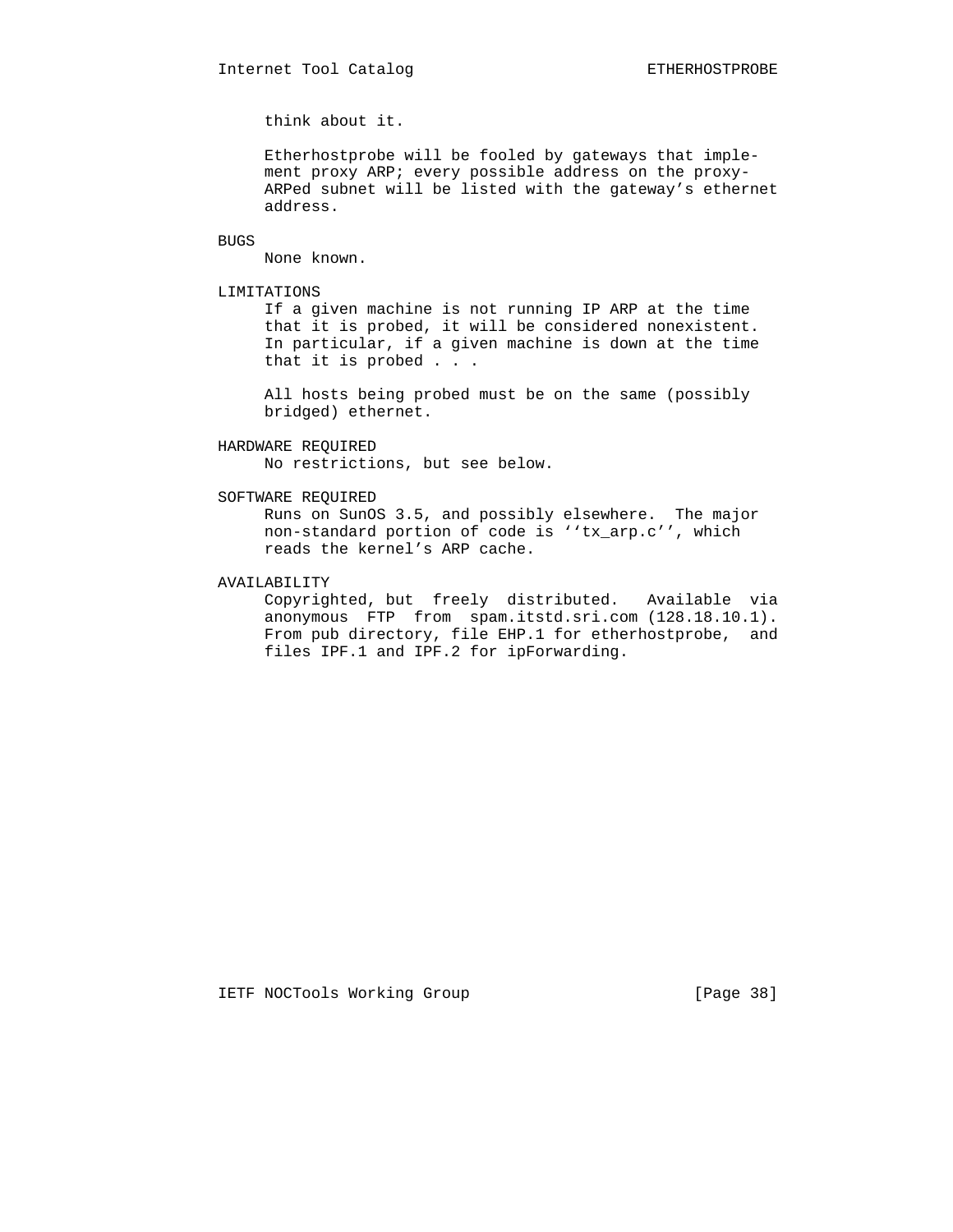EtherMeter (tm), model LANB/150

### KEYWORDS

 alarm, map, traffic; ethernet; NMS, proprietary; stan dalone.

#### ABSTRACT

 The Network Applications Technology (NAT) EtherMeter product is a dedicated ethernet traffic monitor that provides statistics on the ethernet segment to which it is attached. The EtherMeter reports three major kinds of statistics. For good packets, it reports the total number of good packets seen on the segment, the number of multicast and broadcast packets, and the total number of bytes in all packets seen. For packets with errors, it reports the number of CRC errors, short packets, oversize packets, and alignment errors. It also reports the distribution of packet by type, and the number of protocols seen on the segment. A count of transmit collisions is reported. Peak and current ethernet utilization rates are also reported, etc. Alarms can be set for utilization rate, packet rate, total error count, and delta error.

 The EtherMeter reports the statistics to a Network Management Station (NMS), also available from NAT, via IP/UDP datagrams, so that the meters can be monitored through routers. The NMS displays graphical and/or textual information, and EtherMeter icons turn colors to indicate status. Alarms can be set, and if the lev els are exceeded an audible alarm is generated on the NMS, and the EtherMeter icon changes from green to yel low on the network map.

## MECHANISM

 The EtherMeter is a self-contained board that can either be plugged into a PC/AT bus for power or installed in a small stand-alone enclosure. The board can be obtained with either a 10BASE5 thick ethernet transceiver cable connector, or a 10BASE2 thin ethernet BNC connector.

#### CAVEATS

 The EtherMeter is primarily a passive device whose only impact on the network will come from the monitoring packets sent to the NMS. The EtherMeter is assigned an IP address for communication with the NMS.

IETF NOCTools Working Group [Page 39]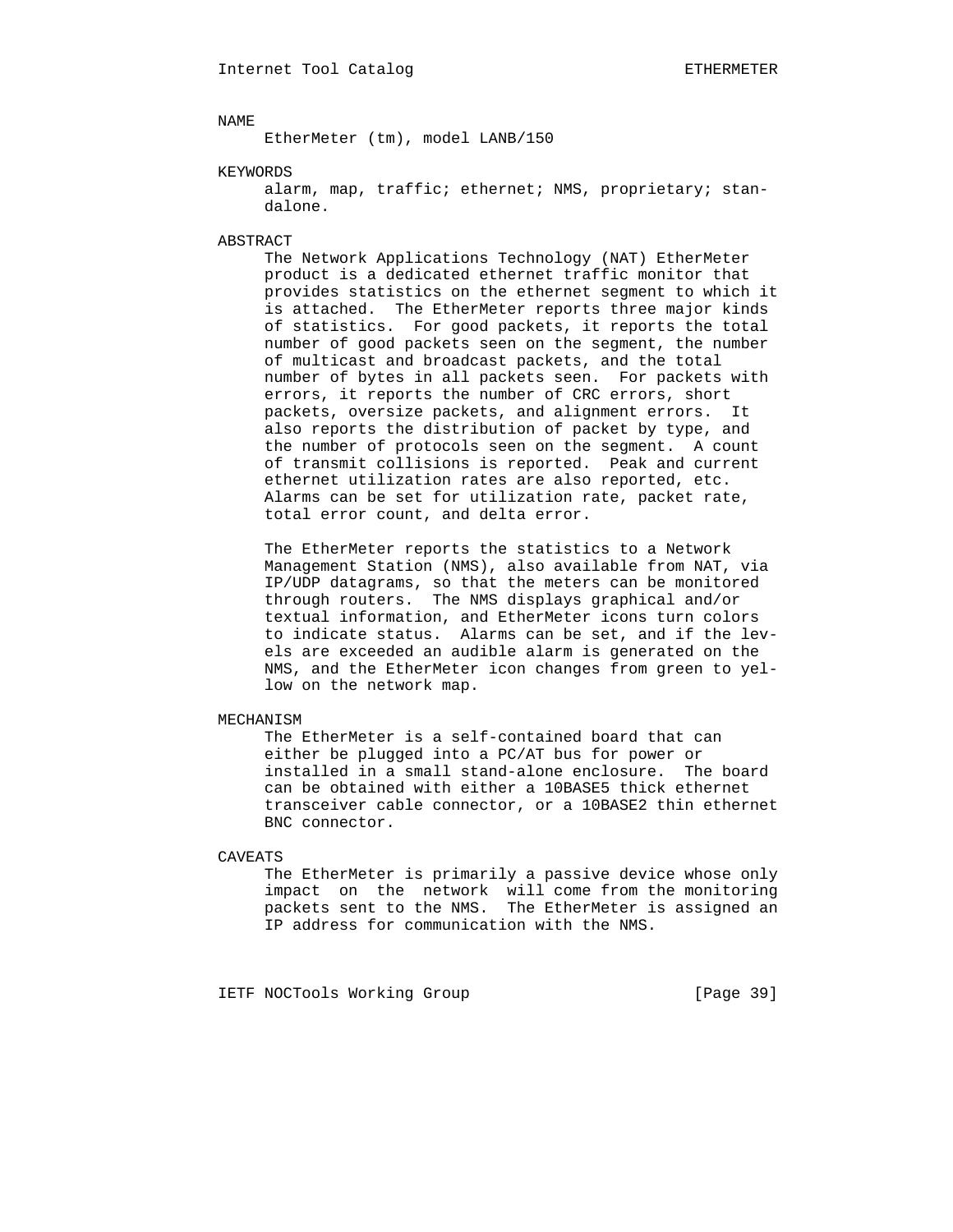BUGS

None known.

#### LIMITATIONS

 Proprietary protocol currently in use. The company has stated its intention to develop SNMP for the EtherMeter product in the first half of 1990. Currently the NMS does not keep log files. This limitation is ack nowledged, and plans are underway to add ASCII log file capability to the NMS.

HARDWARE REQUIRED

 An EtherMeter board and a PC/AT bus to plug it into, or a stand-alone enclosure with power supply (available from NAT). A Network Management Station and its software is required as well, to fully interact with the EtherMeter devices.

## SOFTWARE REQUIRED

 The EtherMeter software is included in ROM on the dev ice. The NMS software is bundled in with the NMS hardware.

AVAILABILITY

 The EtherMeter device, stand-alone enclosure, and Net work Management Station, are available commercially from:

 Network Application Technology, Inc. 21040 Homestead Road Cupertino, California 95014 Phone: (408) 733-4530 Fax: (408) 733-6478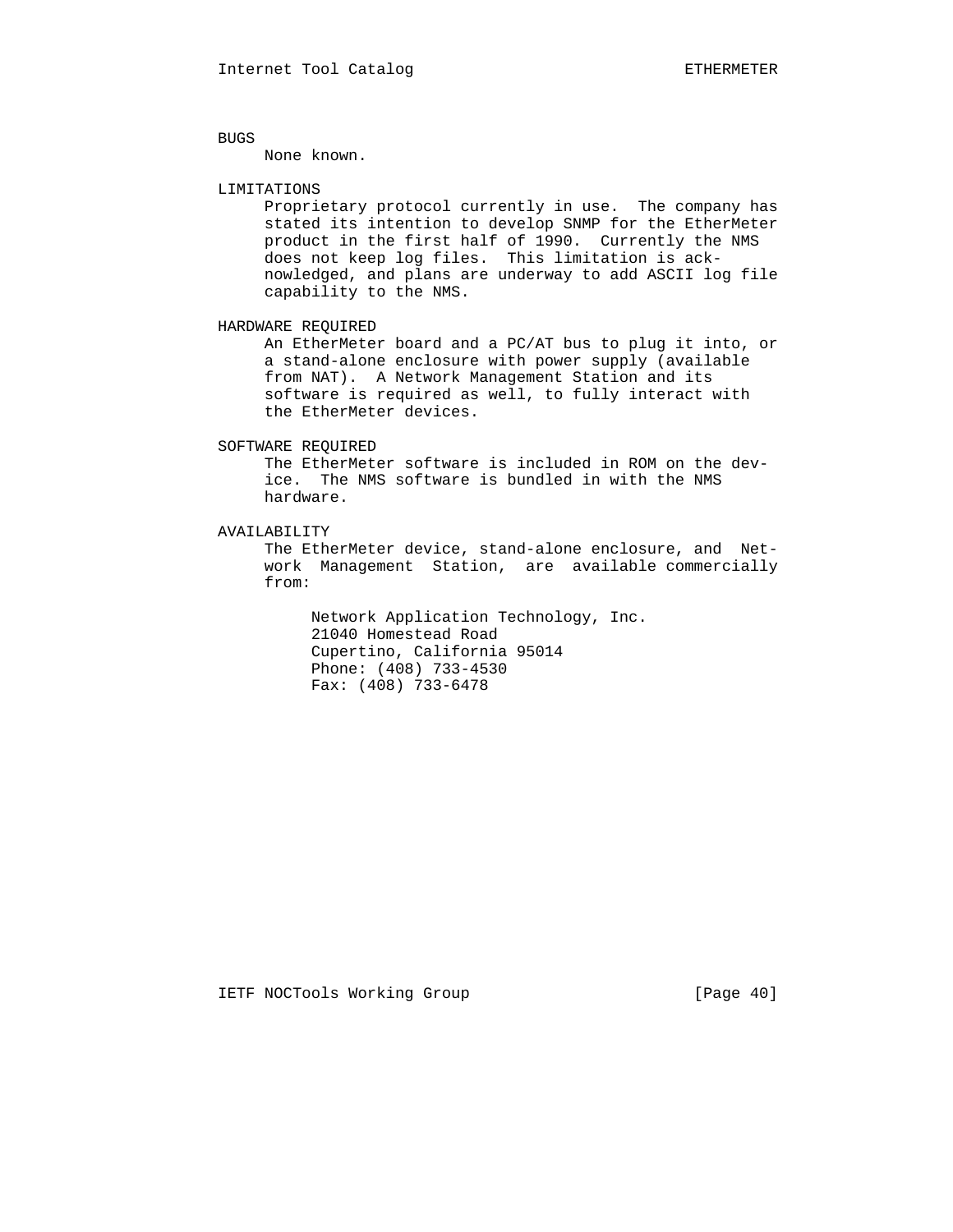EtherView(tm)

### KEYWORDS

traffic; ethernet, IP, NFS; eavesdrop; UNIX.

#### ABSTRACT

 EtherView is a network monitoring tool which runs on Sun workstations and allows you to monitor your hetero geneous internet network. It monitors all systems on the ethernet. It has three primary functions:

 Load Profile: It allows users to monitor the load on the ethernet over extended periods of time. The net work administrator can use it to characterize load gen erated by a node on the network, determine which sys tems and applications generate how much of the load and how that load fluctuates over long periods of time.

 NFS Profile: It allows the network administrator to determine the load on NFS servers, the average response time NFS servers and the mix of NFS load on each of the servers. Users can use the data to benchmark different NFS servers, determine which servers are overloaded, deduce the number of clients that each server can sup port and evaluate the effectiveness of NFS accelera tors.

 Protocol Analyzer: Users can capture packets based on source, destination, application, protocol, bit pat tern, packet size or a boolean filtering expression. It provides all standard features such as configurable buffer size, packet slicing and bit pattern based triggering criterion. It does automatic disassembly of NFS, TCP, UDP, IP, ICMP, ARP and RARP packets. Packets can be examined in any combination of summary, hex or detail format.

## MECHANISM

 EtherView uses the Sun's NIT interface to turn the eth ernet interface into promiscuous mode to capture pack ets. A high level process manages the interface and a low level process does the actual capturing and filter ing. Shared memory is used to communicate between the two processes.

BUGS

None known.

IETF NOCTools Working Group [Page 41]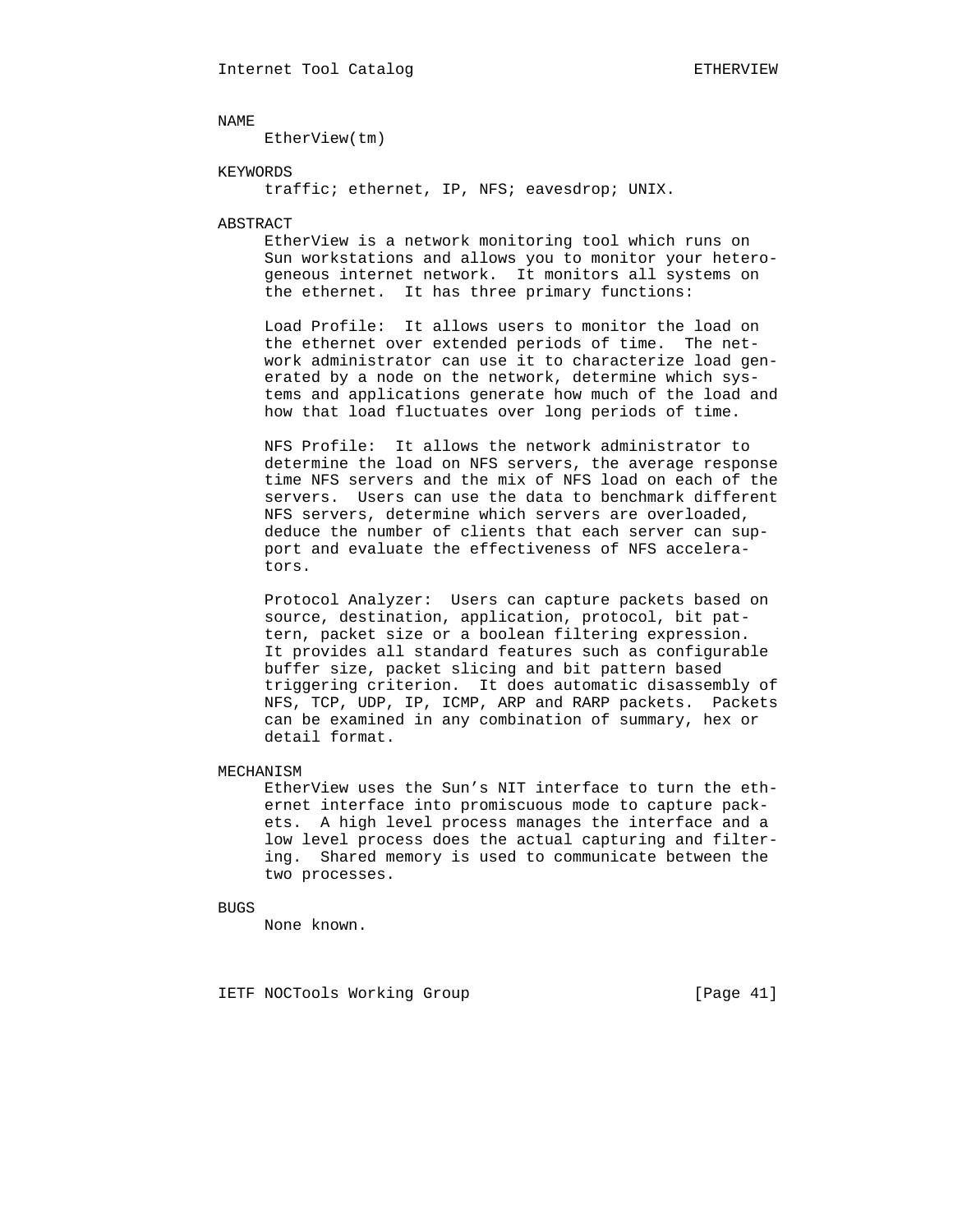LIMITATIONS Because of limitations in Sun's NIT interface, Ether- View will not capture packets originating from the sys tem where it is run. EtherView requires super-user privileges on the system where it is run. HARDWARE REQUIRED EtherView runs on all models of Sun-3, Sun-4 and Sun- 386i. SOFTWARE REQUIRED Sun-3 - SunOS 4.0.3. (SunOS 4.0 with NIT fixes).  $Sun-4$  - SunOS  $4.0$ . Sun-386i - SunOS 4.0. Runs under SunView. Will run under X Windows in future. AVAILABILITY EtherView is copyrighted, commercial product of: Matrix Computer Systems, Inc. 7 1/2 Harris Road Nashua, NH 03062 Tel: (603) 888-7790

email: ...uunet!matrix!eview

IETF NOCTools Working Group [Page 42]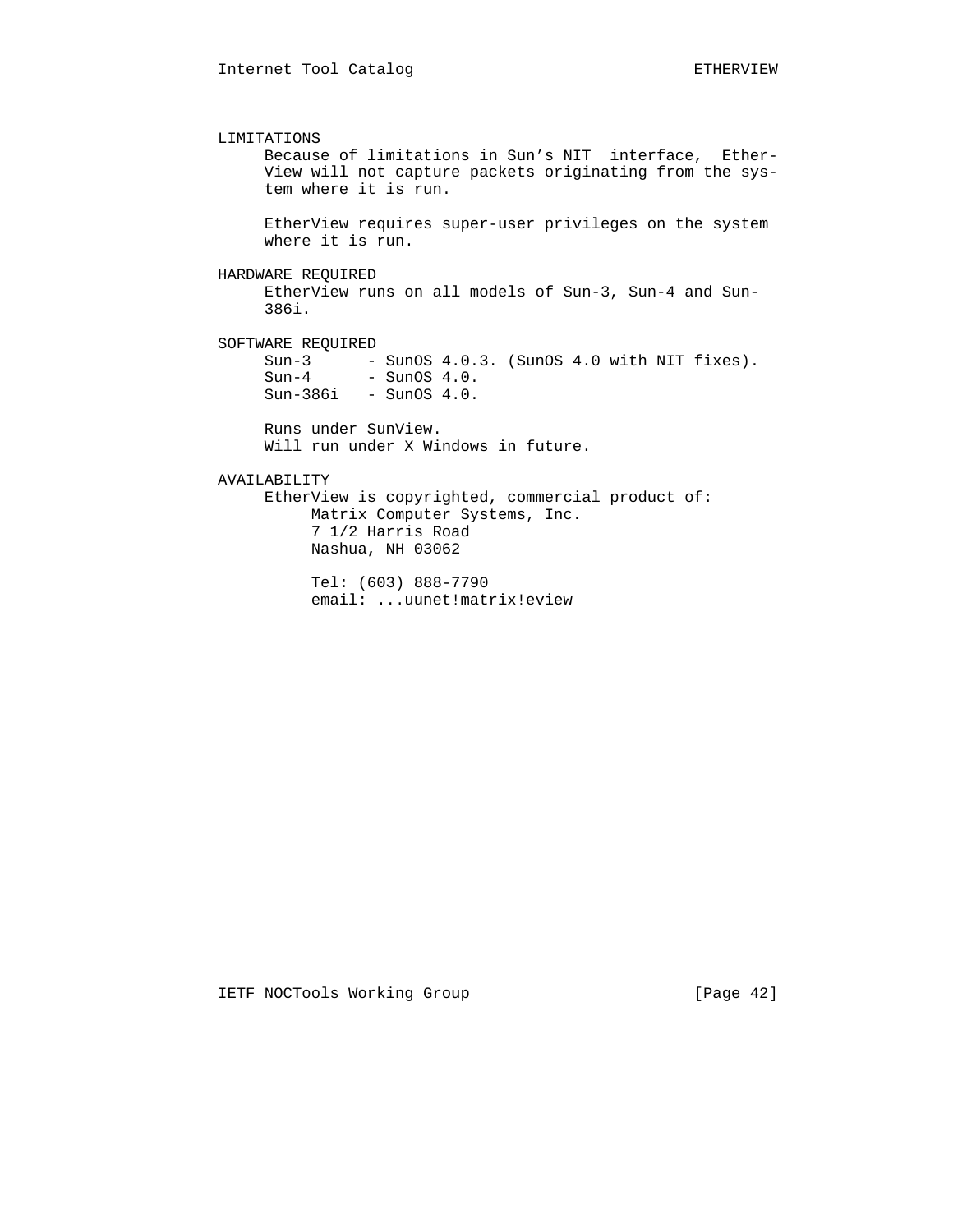getone, getmany, getroute, getarp, getaddr, getif, getid.

#### KEYWORDS

manager, routing, status; IP; NMS, SNMP; UNIX.

#### ABSTRACT

 These commands retrieve and format for display values of one or several MIB variables (RFC1066) using the SNMP (RFC1098). Getone and getmany retrieve arbitrary MIB variables; getroute, getarp, getaddr, and getif retrieve and display tabular information (routing tables, ARP table, interface configuration, etc.), and getid retrieves and displays system name, identifica tion and boot time.

Getone <target> <mibvariable> retrieves and displays the value of the designated MIB variable from the specified target system. The SNMP community name to be used for the retrieval can also be specified. Getmany works similarly for groups of MIB variables rather than individual values. The name of each variable, its value and its data type is displayed. Getroute returns information from the ipRoutingTable MIB structure, displaying the retrieved information in an accessible format. Getarp behaves similarly for the address translation table; getaddr for the ipAddressTable; and getif displays information from the interfaces table, supplemented with information from the ipAddressTable. Getid displays the system name, identification, ipFor warding state, and the boot time and date. All take a system name or IP address as an argument and can specify an SNMP community for the retrieval. One SNMP query is performed for each row of the table.

## MECHANISM

Queries SNMP agent(s).

#### CAVEATS

None.

## **BUGS** None known.

# LIMITATIONS

None reported.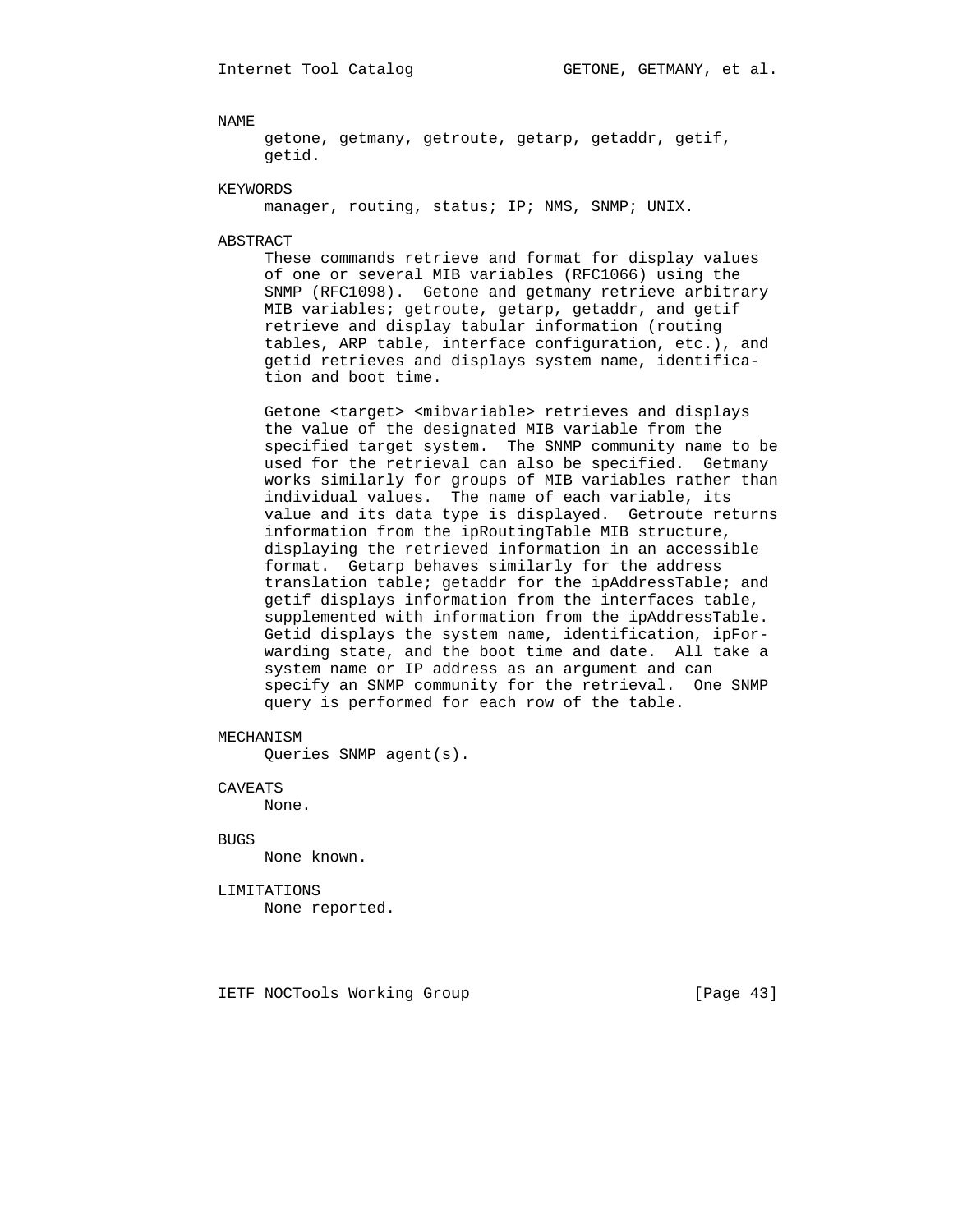HARDWARE REQUIRED Distributed and supported for Sun 3 systems. SOFTWARE REQUIRED Distributed and supported for SunOS 3.5 and 4.x. AVAILABILITY Commercial product of: Wellfleet Communications, Inc. 12 DeAngelo Drive Bedford, MA 01730-2204 (617) 275-2400

IETF NOCTools Working Group [Page 44]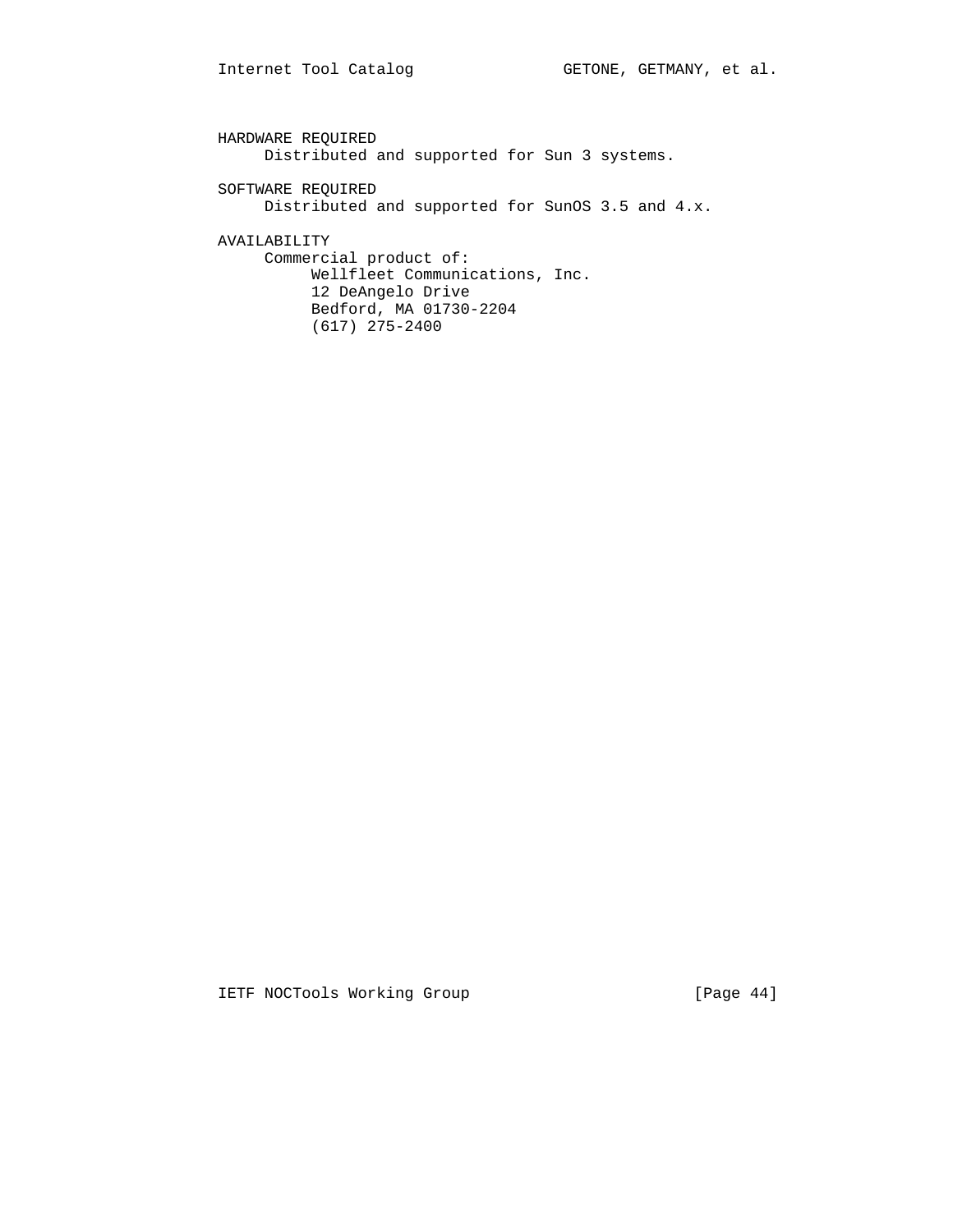hammer & anvil

#### KEYWORDS

benchmark, generator; IP; DOS; free.

#### ABSTRACT

 Hammer and anvil are the benchmarking programs for IP routers. Using these tools, gateways have been tested for per-packet delay, router-generated traffic over head, maximum sustained throughput, etc.

#### MECHANISM

 Tests are performed on a gateway in an isolated testbed. Hammer generates packets at controlled rates. It can set the length and interpacket interval of a packet stream. Anvil counts packet arrivals.

#### CAVEATS

Hammer should not be run on a live network.

#### BUGS

None reported.

## LIMITATIONS

 Early versions of hammer could not produce inter-packet intervals shorter than 55 usec.

## HARDWARE REQUIRED

 Hammer runs on a PC/AT or compatible, and anvil requires a PC or clone. Both use a Micom Interlan NI5210 for LAN interface.

## SOFTWARE REQUIRED MS-DOS.

## AVAILABILITY

 Hammer and anvil are copyrighted, though free. Copies are available from pub/eutil on husc6.harvard.edu.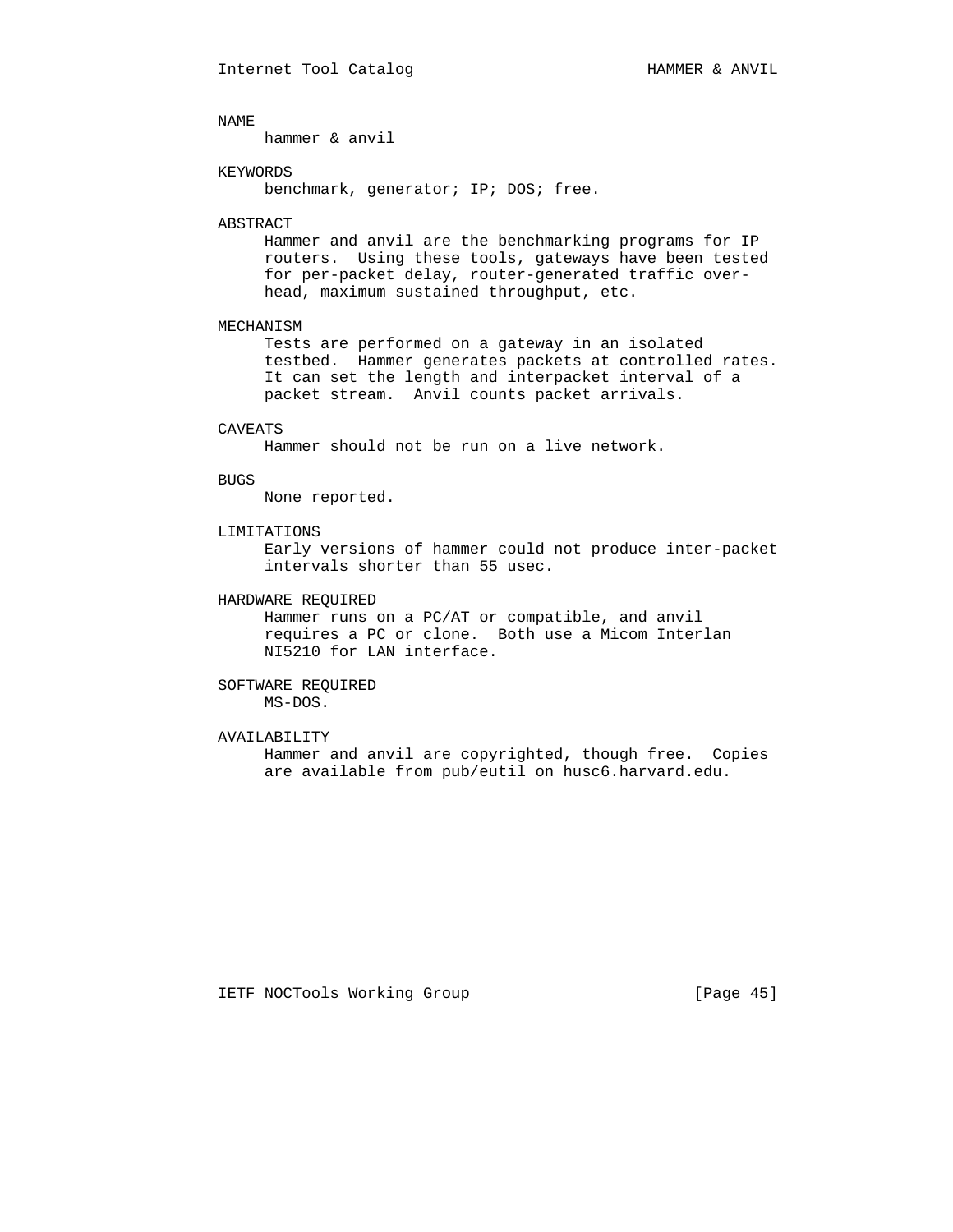hopcheck

### KEYWORDS

routing; IP; ping; DOS; free.

#### ABSTRACT

 Hopcheck is a tool that lists the gateways traversed by packets sent from the hopcheck-resident PC to a desti nation. Hopcheck uses the same mechanism as traceroute but is for use on IBM PC compatibles that have ethernet connections. Hopcheck is part of a larger TCP/IP pack age that is known as ka9q that is for use with packet radio. Ka9q can coexist on a PC with other TCP/IP packages such as FTP Inc's PC/TCP, but must be used independently of other packages. Ka9q was written by Phil Karn. Hopcheck was added by Katie Stevens, dkstevens@ucdavis.edu. Unlike traceroute, which requires a UNIX kernel mod, hopcheck will run on the standard, unmodified ka9q release.

## MECHANISM

See the description in traceroute.

## CAVEATS

See the description in traceroute.

BUGS

None known.

## LIMITATIONS

 Host table required. Does not work with domain name server or with IP address as the argument. This is mainly an inconvenience.

## HARDWARE REQUIRED

 IBM PC compatible with ethernet network interface card, though does not work with 3Com 505 board.

#### SOFTWARE REQUIRED DOS.

IETF NOCTools Working Group [Page 46]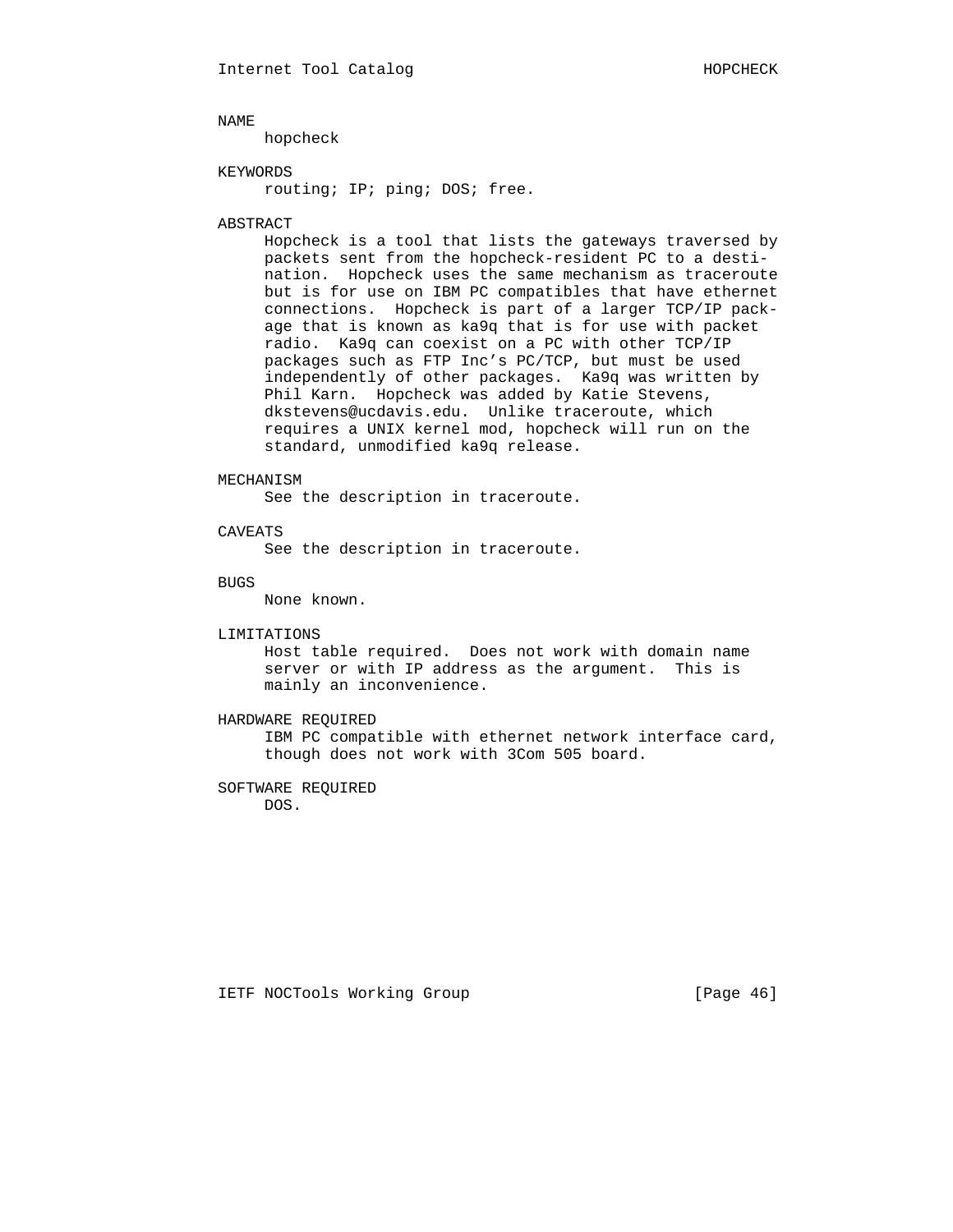## AVAILABILITY

 Free. On deposit at the National Center for Atmospher ic Research. For access from UNIX, available via anonymous FTP from windom.ucar.edu, in directory "etc," as hopcheck.tar.Z. For access directly from a PC, fetch nethop.exe and readme.hop; nethop.exe is execut able. Also available via anonymous FTP at ucdavis.edu, in the nethopexe or nethopsrc suite of files in direc tory "dist."

IETF NOCTools Working Group [Page 47]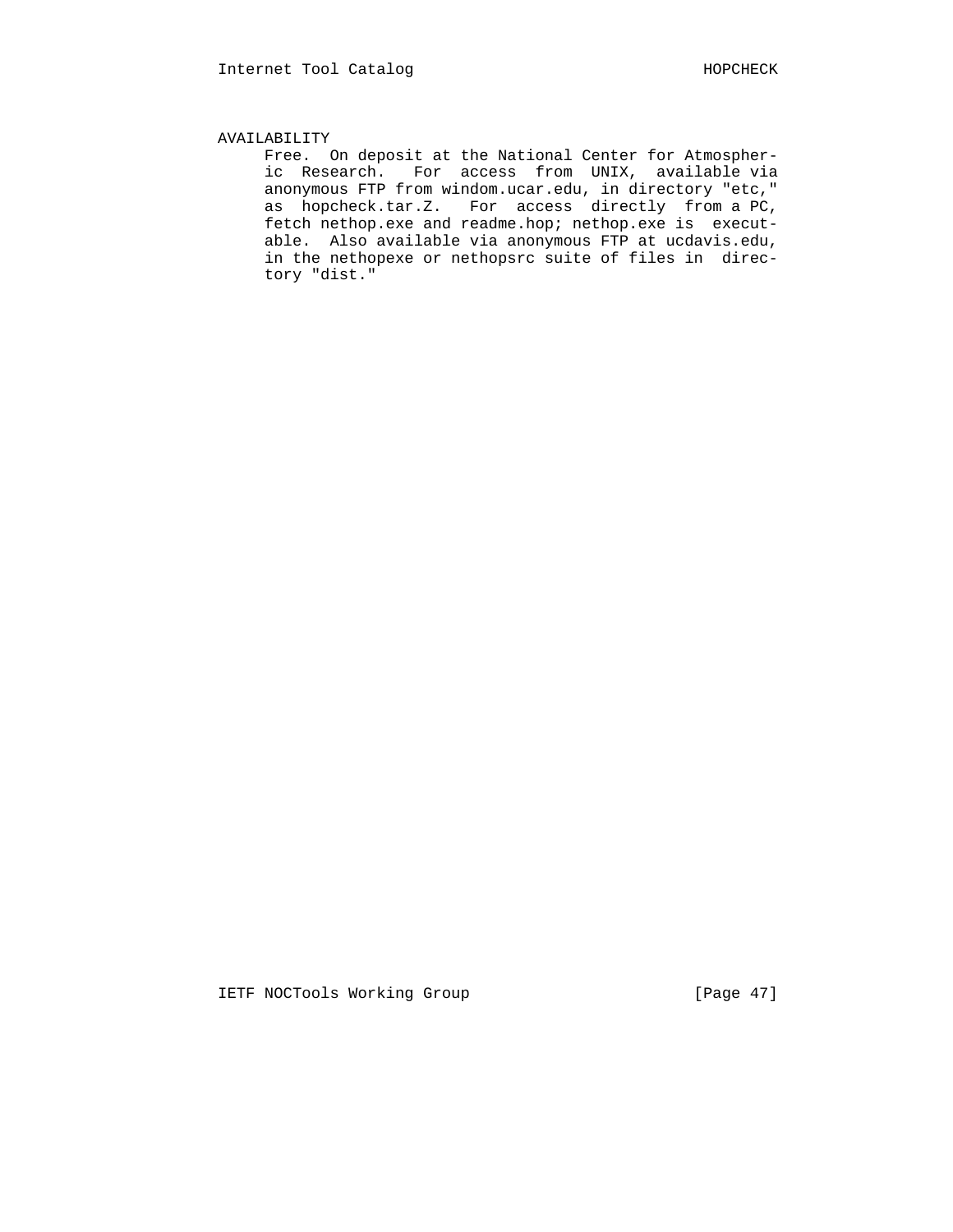HyperMIB

### KEYWORDS

reference; Macintosh; free, sourcelib.

#### ABSTRACT

 HyperMIB is a hypertext presentation of the MIB (RFC1066). The tree structure of the MIB is presented graphically, and the user traverses the tree by select ing branches of the tree. When the MIB variables are displayed, selecting them causes a text window to appear and show the definition of that variable (using the actual text of the MIB document).

#### MECHANISM

 The Apple Macintosh HyperCard utility is used. The actual text of the MIB document is read into scrollable text windows, and a string search is done on the vari able selected. A person familiar with HyperCard pro gramming could modify the program to suit their needs (such as to add the definitions for their company's private space).

## CAVEATS

None.

#### BUGS

None known.

## LIMITATIONS

 This program only gives the definition of the MIB vari ables. It cannot poll a node to find the value of the variables.

## HARDWARE REQUIRED

Apple Macintosh computer with at least 1MByte of RAM.

## SOFTWARE REQUIRED

Apple Macintosh operating system and HyperCard.

## AVAILABILITY

 This software may be copied and given away without charge. The files are available by anonymous FTP on CCC.NMFECC.GOV. The files are:

```
 [Anonymous.programs.HyperMIB]Hyper_MIB.help (ASCII text)
[Anonymous.programs.HyperMIB]Hyper.MIB (binary)
```
IETF NOCTools Working Group [Page 48]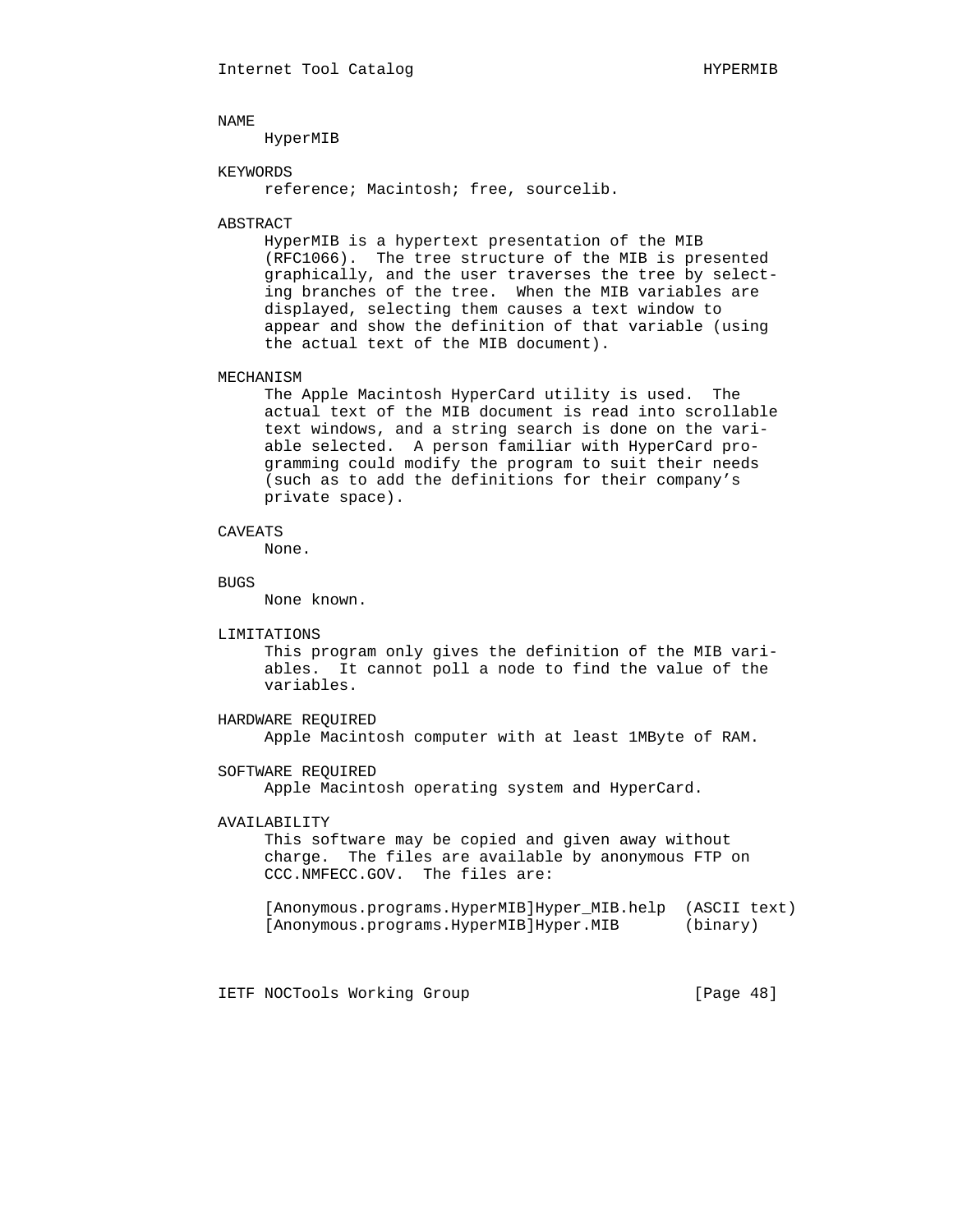[Anonymous.programs.HyperMIB]MIB.tree (binary)

The software is also available for a nominal fee from:

 National Energy Software Center Argonne National Laboratory 9700 South Cass Avenue Argonne, Illinois 60439 (312) 972-7250

IETF NOCTools Working Group [Page 49]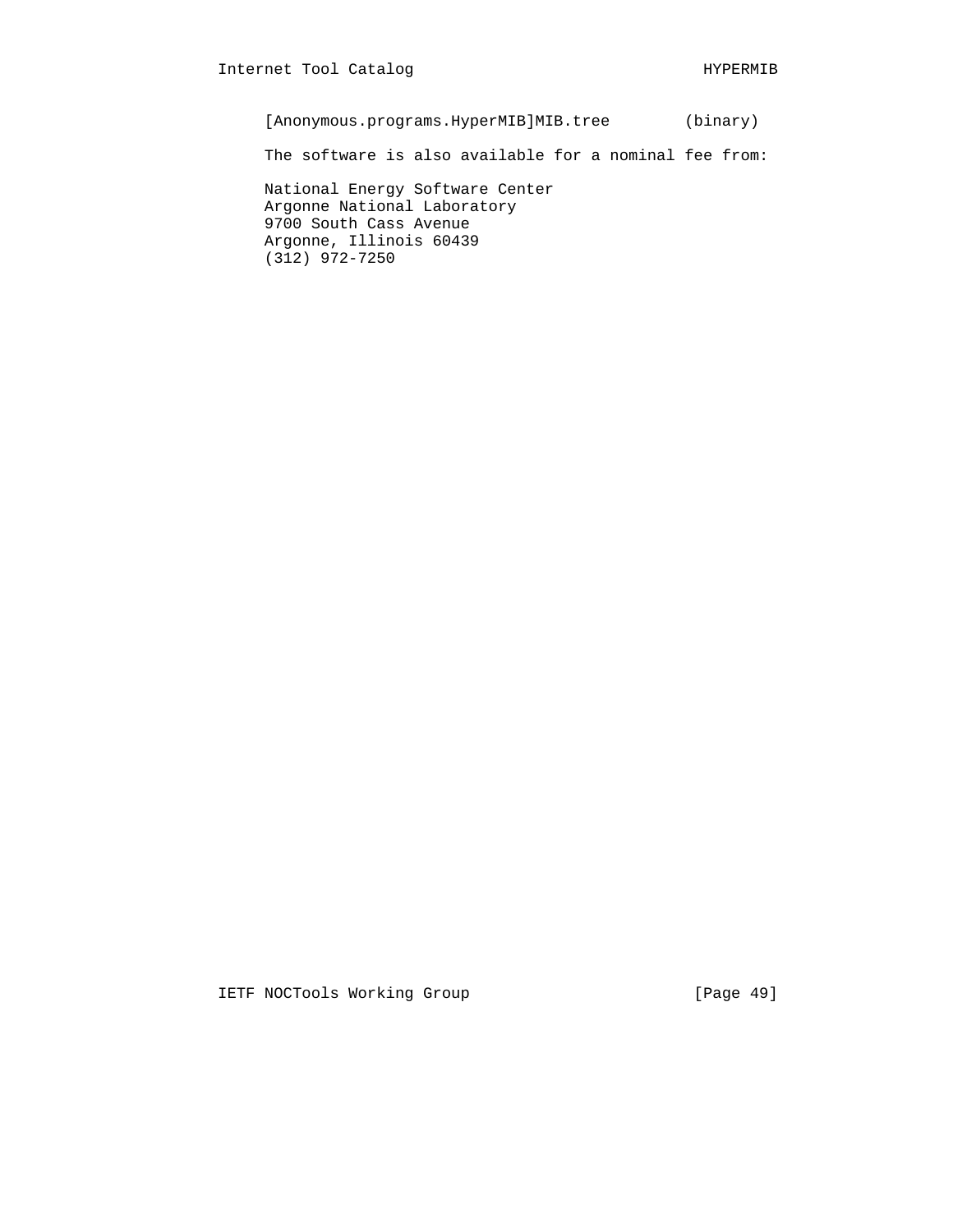Internet Rover

#### KEYWORDS

status; IP, SMTP; curses, ping, spoof; UNIX; free, sourcelib.

#### ABSTRACT

 Internet Rover is a prototype network monitor that uses multiple protocol "modules" to test network functional ity. This package consists of two primary pieces of code: the data collector and the problem display.

 There is one data collector that performs a series of network tests, and maintains a list of problems with the network. There can be many display processes all displaying the current list of problems which is useful in a multi-operator NOC.

 The display task uses curses, allowing many terminal types to display the problem file either locally or from a remote site. Full source is provided. The data collector is easily configured and extensible. Contri butions such as additional protocol modules, and shell script extensions are welcome.

#### MECHANISM

 A configuration file contains a list of nodes, addresses, NodeUp? protocol test (ping in most cases), and a list of further tests to be performed if the node is in fact up. Modules are included to test TELNET, FTP, and SMTP. If the configuration contains a test that isn't recognized, a generic test is assumed, and a filename is checked for existence. This way users can create scripts that create a file if there is a prob lem, and the data collector simply checks the existence of that file to determine if there is problem.

CAVEATS

None.

BUGS

None known.

IETF NOCTools Working Group [Page 50]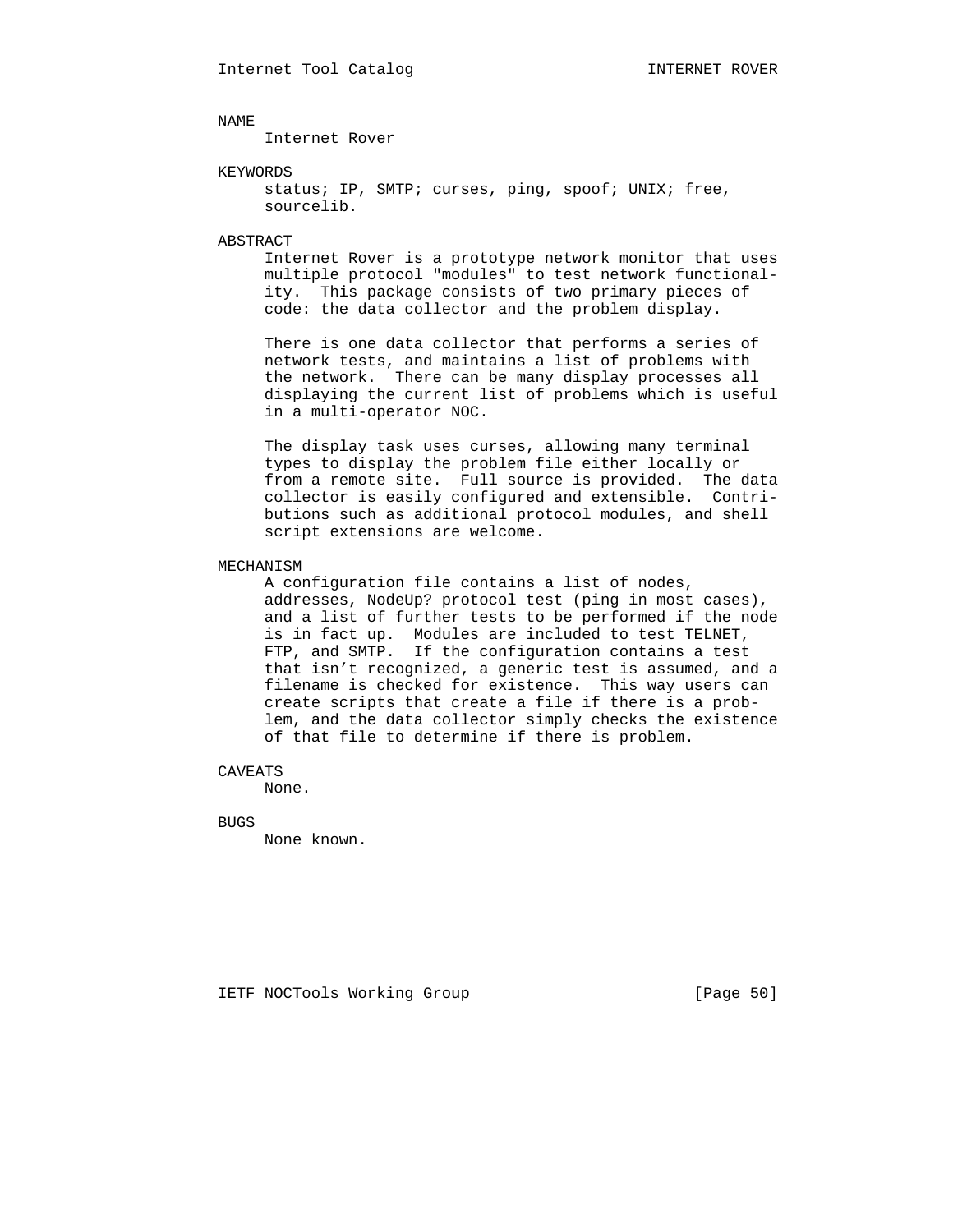#### LIMITATIONS

 This tools does not yet have the capability to perform actions based on the result of the test. Rather, it is intended for a multi-operator environment, and simply displays a list of what is wrong with the net.

#### HARDWARE REQUIRED

This software is known to run on Suns and IBM RTs.

#### SOFTWARE REQUIRED

 Curses, 4.xBSD UNIX socket programming libraries, BSD ping.

## AVAILABILITY

 Full source available via anonymous FTP from merit.edu (35.1.1.42) in the ˜ftp/pub/inetrover directory. Source and executables are public domain and can be freely distributed for non-commercial use. This pack age is unsupported, but bug reports and fixes may be sent to: wbn@merit.edu.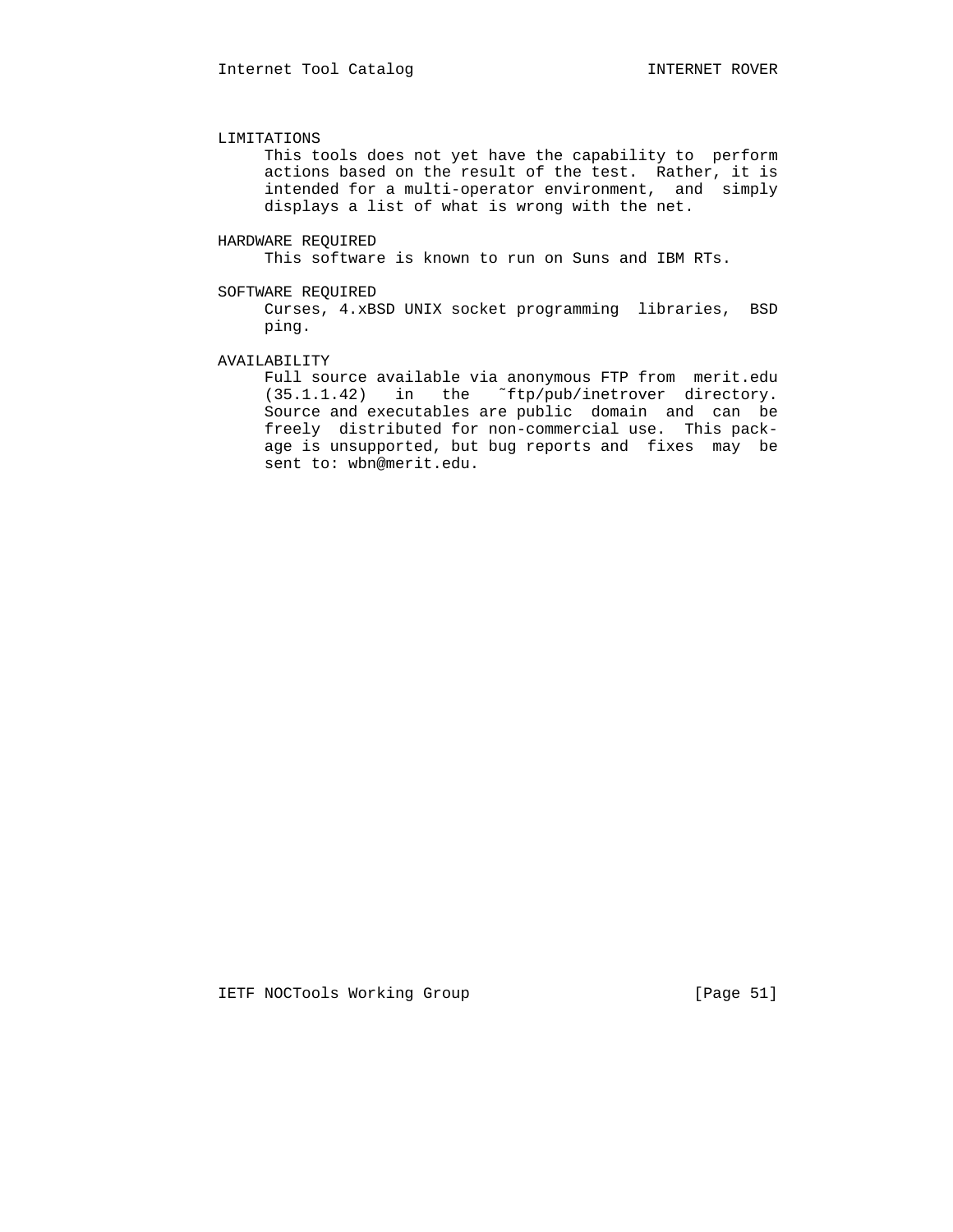LAN Patrol

### KEYWORDS

security, traffic; ethernet, star; eavesdrop; DOS.

#### ABSTRACT

 LAN Patrol is a full-featured network analyzer that provides essential information for effective fault and performance management. It allows network managers to easily monitor user activity, find traffic overloads, plan for growth, test cable, uncover intruders, balance network services, and so on. LAN Patrol uses state of the art data collection techniques to monitor all activity on a network, giving an accurate picture of how it is performing.

 LAN Patrol's reports can be saved as ASCII files to disk, and imported into spreadsheet or database pro grams for further analysis.

## MECHANISM

 The LAN Patrol interface driver programs a standard interface card to capture all traffic on a network seg ment. The driver operates from the background of a standard PC, maintaining statistics for each station on the network. The information can be viewed on the PC's screen, or as a user-defined report output either to file or printer.

## CAVEATS

 None. Normal operation is completely passive, making LAN Patrol transparent to the network.

#### BUGS

None known.

#### LIMITATIONS

 LAN Patrol can monitor up to 10,000 packets/sec on an AT class PC, and is limited to monitoring a maximum of 1024 stations for intervals of up to 30 days.

 Because LAN Patrol operates at the physical level, it will only see traffic for the segment on which it is installed; it cannot see traffic across bridges.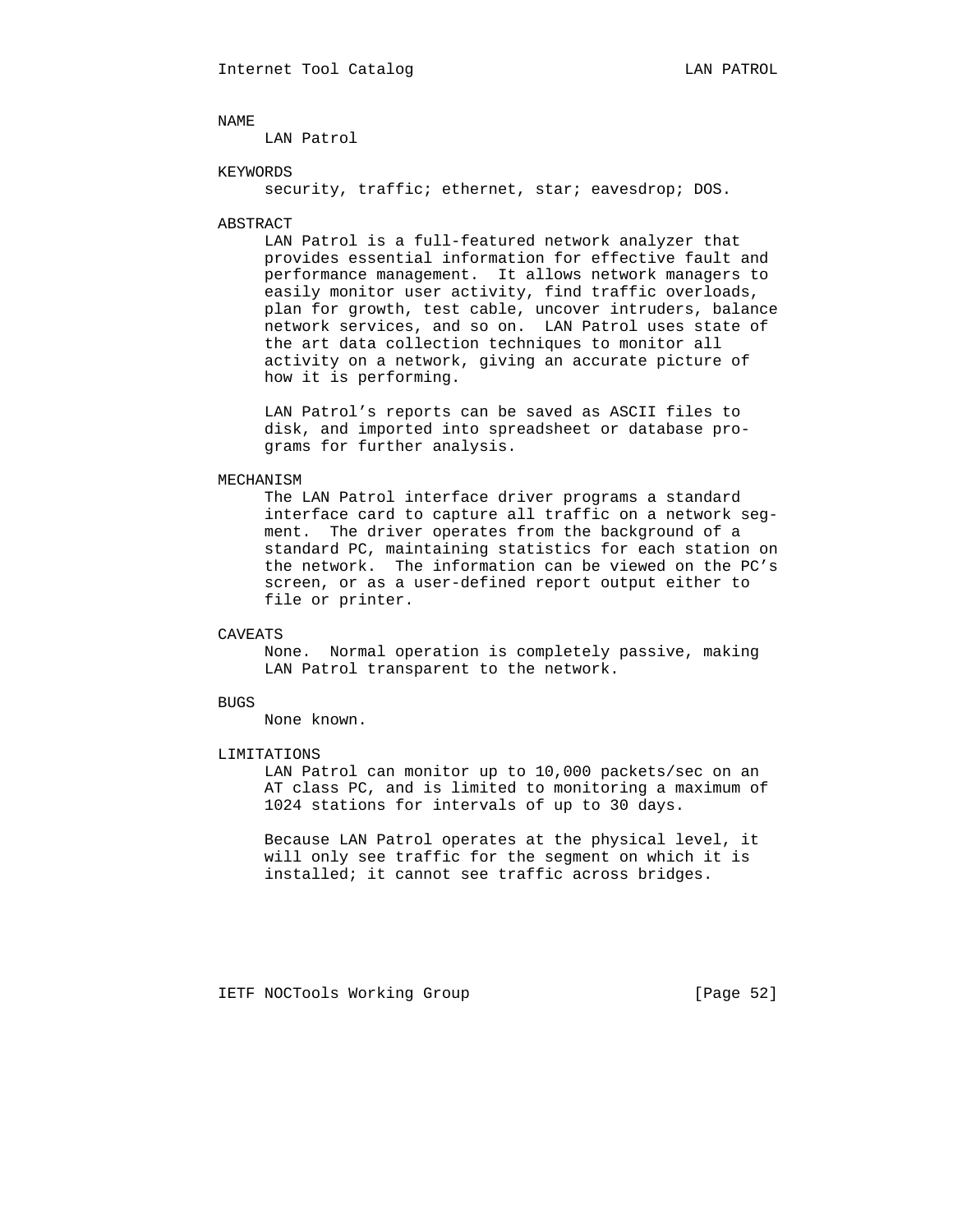HARDWARE REQUIRED Computer: IBM PC/XT/AT, PS/2 Model 30, or compatible. Requires 512K memory and a hard drive or double-sided disk drive. Display: Color or monochrome text. Color display allows color-coding of traffic information. Ethernet, StarLAN, LattisNet, or StarLAN 10 network interface card. SOFTWARE REQUIRED PC DOS, MS-DOS version 3.1 or greater. AVAILABILITY LAN Patrol many be purchased through network dealers, or directly from:

 Legend Software, Inc. Phone: (201) 227-8771 FAX: (201) 906-1151

IETF NOCTools Working Group [Page 53]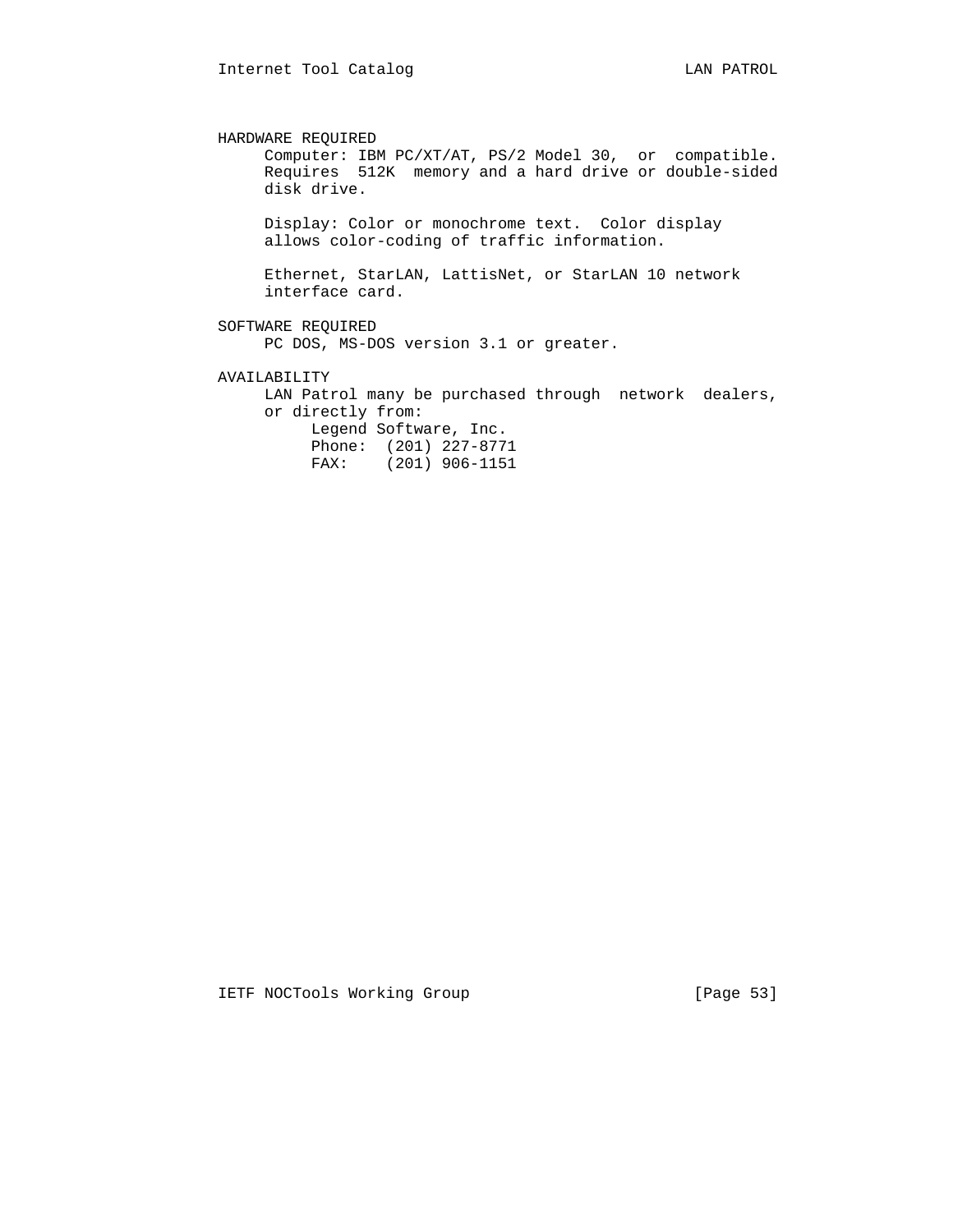LanProbe -- the HP 4990S LanProbe Distributed Analysis System.

#### KEYWORDS

alarm, manager, map, status, traffic; ethernet; eavesdrop, NMS; proprietary.

#### ABSTRACT

 The LanProbe distributed monitoring system performs remote and local monitoring of ethernet LANs in a pro tocol and vendor independent manner.

 LanProbe discovers each active node on a segment and displays it on a map with its adapter card vendor name, ethernet address, and IP address. Additional informa tion about the nodes, such as equipment type and physi cal location can be entered in to the data base by the user.

 When the NodeLocator option is used, data on the actual location of nodes is automatically entered and the map becomes an accurate representation of the physical lay out of the segment. Thereafter when a new node is installed and becomes active, or when a node is moved or becomes inactive, the change is detected and shown on the map in real time. The system also provides the network manager with precise cable fault information displayed on the map.

 Traffic statistics are gathered and displayed and can be exported in (comma delimited) CSV format for further analysis. Alerts can be set on user defined thres holds.

 Trace provides a remote protocol analyzer capability with decodes for common protocols.

 Significant events (like power failure, cable breaks, new node on network, broadcast IP source address seen, etc.) are tracked in a log that is uploaded to Pro beView periodically.

 ProbeView generates reports that can be manipulated by MSDOS based word processors, spreadsheets, and DBMS.

IETF NOCTools Working Group [Page 54]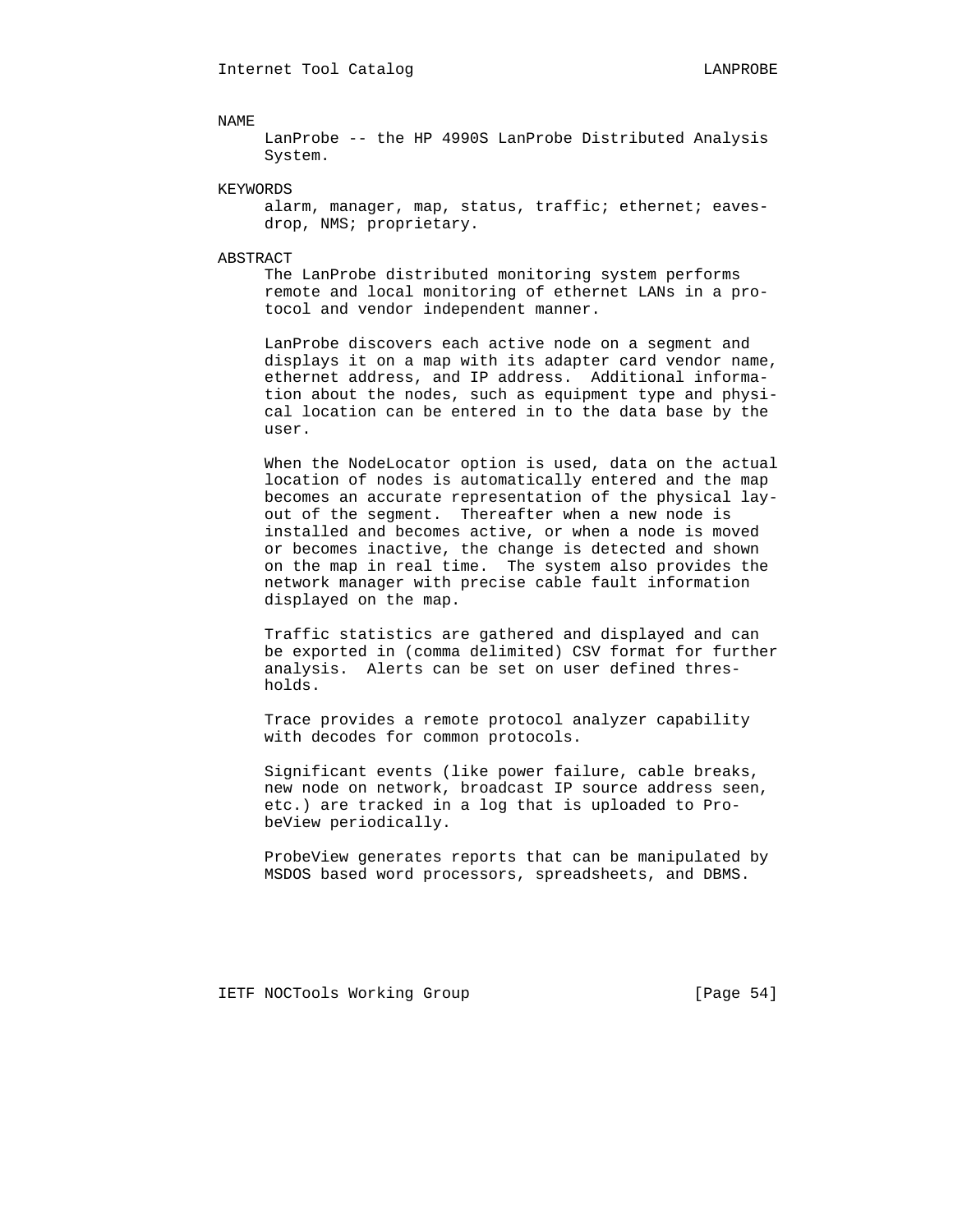## MECHANISM

 The system consists of one or more LanProbe segment monitors and ProbeView software running under Microsoft Windows. The LanProbe segment monitor attaches to the end of an ethernet segment and monitors all traffic. Attachment can be direct to a thin or thick coax cable, or via an external transceiver to fiber optic or twist ed pair cabling. Network data relating to the segment is transferred to a workstation running ProbeView via RS-232, ethernet, or a modem connection.

 ProbeView software, which runs on a PC/AT class works tation, presents network information in graphical displays.

 The HP4992A NodeLocator option attaches to the opposite end of the cable from the HP4991A LanProbe segment mon itor. It automatically locates the position of nodes on the ethernet networks using coaxial cabling schemes.

### CAVEATS

None.

## **BUGS**

None known.

LIMITATIONS

None reported.

#### HARDWARE REQUIRED

 HP 4991A LanProbe segment monitor HP 4992A NodeLocator (for optional capabilities) 80386 based PC capable of running MS-Windows

 SOFTWARE REQUIRED HP 4990A ProbeView MSDOS 3.0 or higher and Microsoft Windows/286 2.1.

AVAILABILITY

 A commercial product available from: Hewlett-Packard Company P.O. Box 10301, Palo Alto, CA 94303-0890

IETF NOCTools Working Group [Page 55]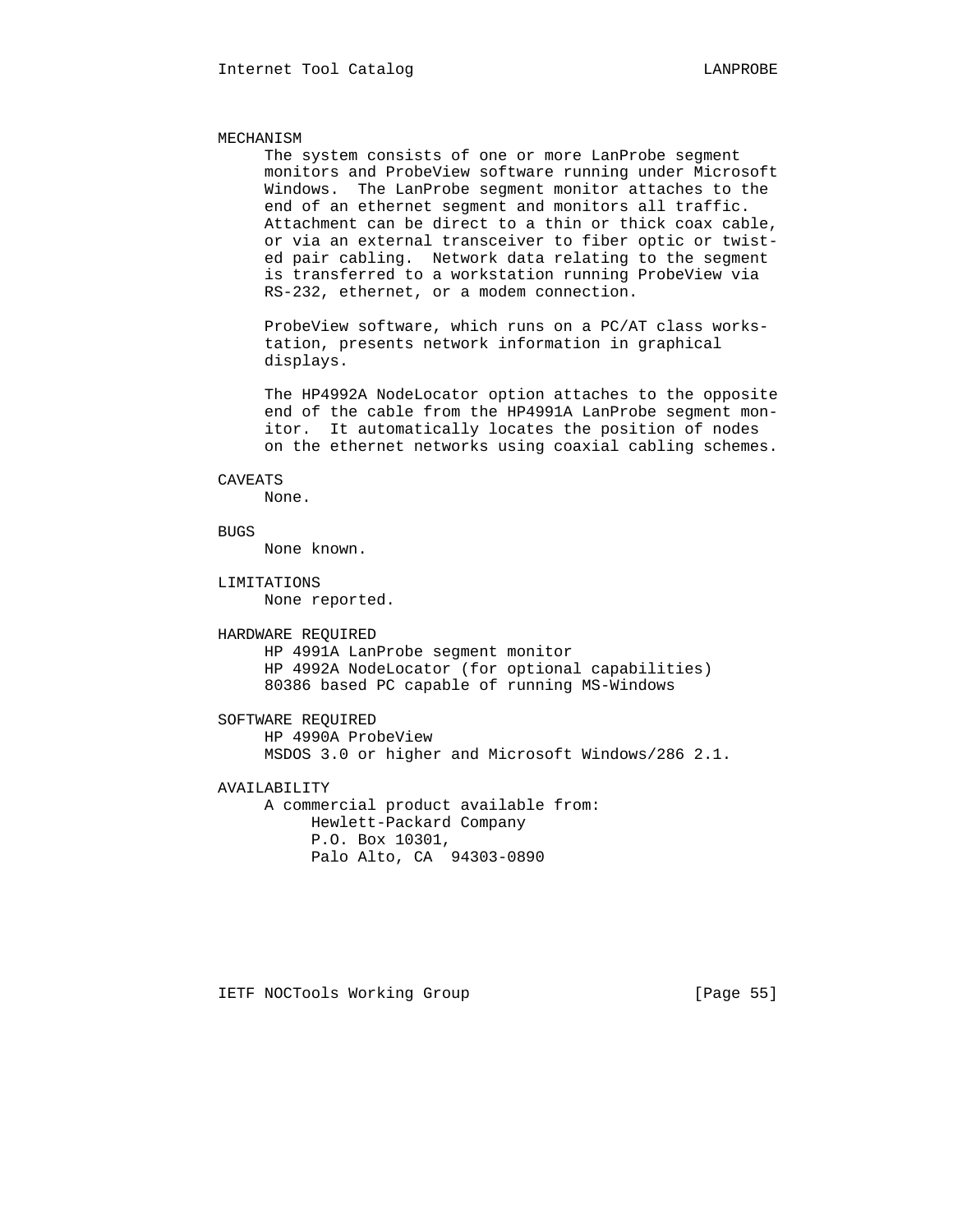### LANWatch

### KEYWORDS

 alarm, analyzer, traffic; CHAOS, DECnet, DNS, ethernet, IP, OSI, ring, SMTP, star; eavesdrop; DOS; library, sourcelib.

#### ABSTRACT

 LANWatch 2.0 is an inexpensive, powerful and flexible network analyzer that runs under DOS on personal com puters and requires no hardware modifications to either the host or the network. LANWatch is an invaluable tool for installing, troubleshooting, and monitoring local area networks, and for developing and debugging new protocols. Network managers using LANWatch can inspect network traffic patterns and packet errors to isolate performance problems and bottlenecks. Protocol developers can use LANWatch to inspect and verify proper protocol handling. Since LANWatch is a software-only package which installs easily in existing PCs, network technicians and field service engineers can carry LANWatch in their briefcase for convenient network analysis at remote sites.

 LANWatch has two operating modes: Display and Examine. In Display Mode, LANWatch traces network traffic by displaying captured packets in real time. Examine Mode allows you to scroll back through stored packets to inspect them in detail. To select a subset of packets for display, storage or retrieval, there is an exten sive set of built-in filters. Using filters, LANWatch collects only packets of interest, saving the user from having to sort through all network traffic to isolate specific packets. The built-in filters include alarm, trigger, capture, load, save and search. They can be controlled separately to match on source or destination address, protocol, or packet contents at the hardware and transport layers. LANWatch also includes suffi cient source code so users can modify the existing filters and parsers or add new ones.

 The LANWatch distribution includes executables and source for several post-processors: a TCP protocol analyzer, a node-by-node traffic analyzer and a dump file listing tool.

MECHANISM

IETF NOCTools Working Group [Page 56]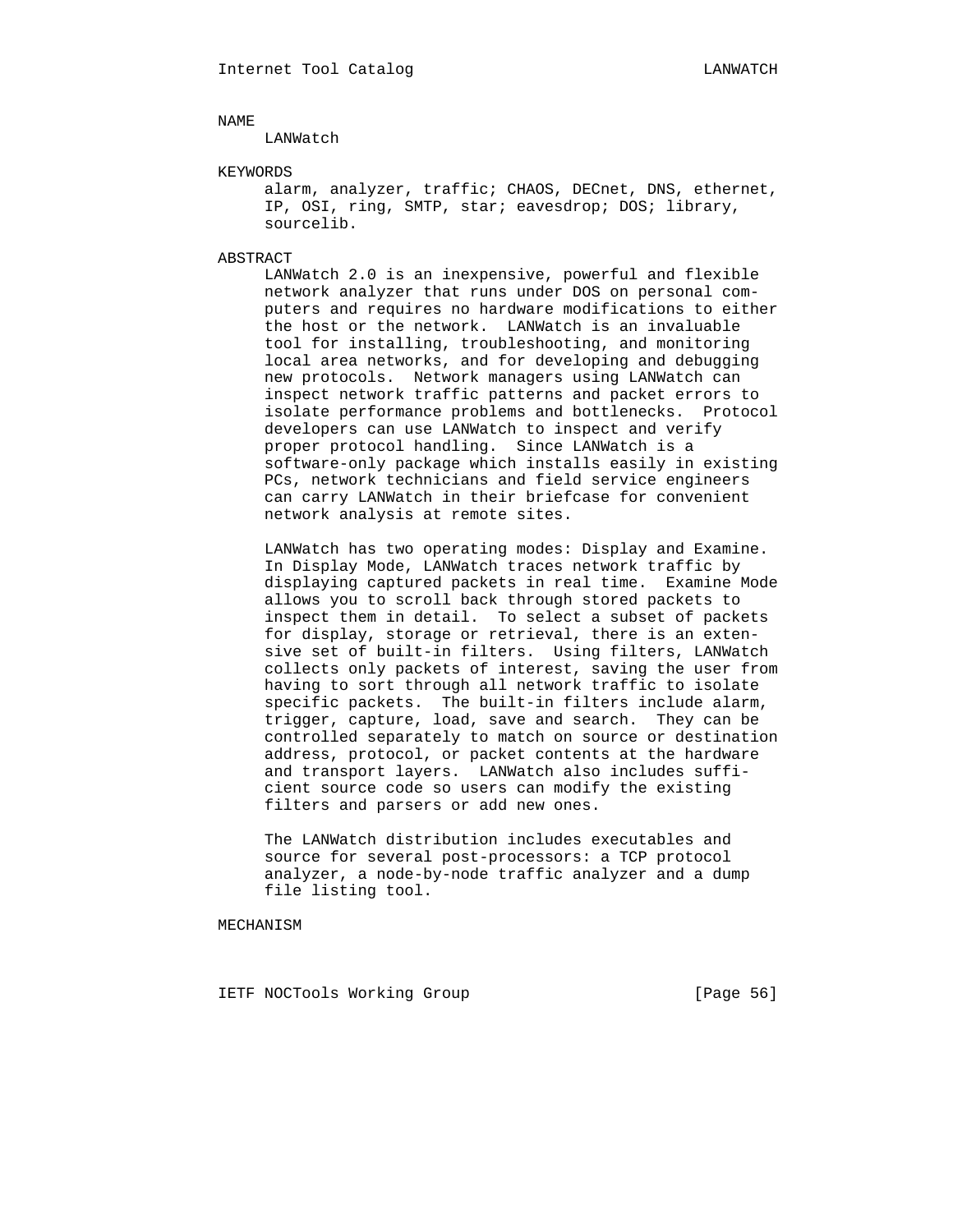Uses many common PC network interfaces by placing them in promiscuous mode and capturing traffic.

### CAVEATS

 Most PC network interfaces will not capture 100% of the traffic on a fully-loaded network (primarily missing back-to-back packets).

## BUGS

None known.

LIMITATIONS

 LANWatch can't analyze what it doesn't see (see Caveats).

HARDWARE REQUIRED

 LANWatch requires a PC or PS/2 with a supported network interface card.

## SOFTWARE REQUIRED

 LANWatch runs in DOS. Modification of the supplied source code or creation of additional filters and parsers requires Microsoft C 5.1

## AVAILABILITY

 LANWatch is commercially available from FTP Software, Incorporated, 26 Princess Street, Wakefield, MA, 01880 (617 246-0900).

IETF NOCTools Working Group [Page 57]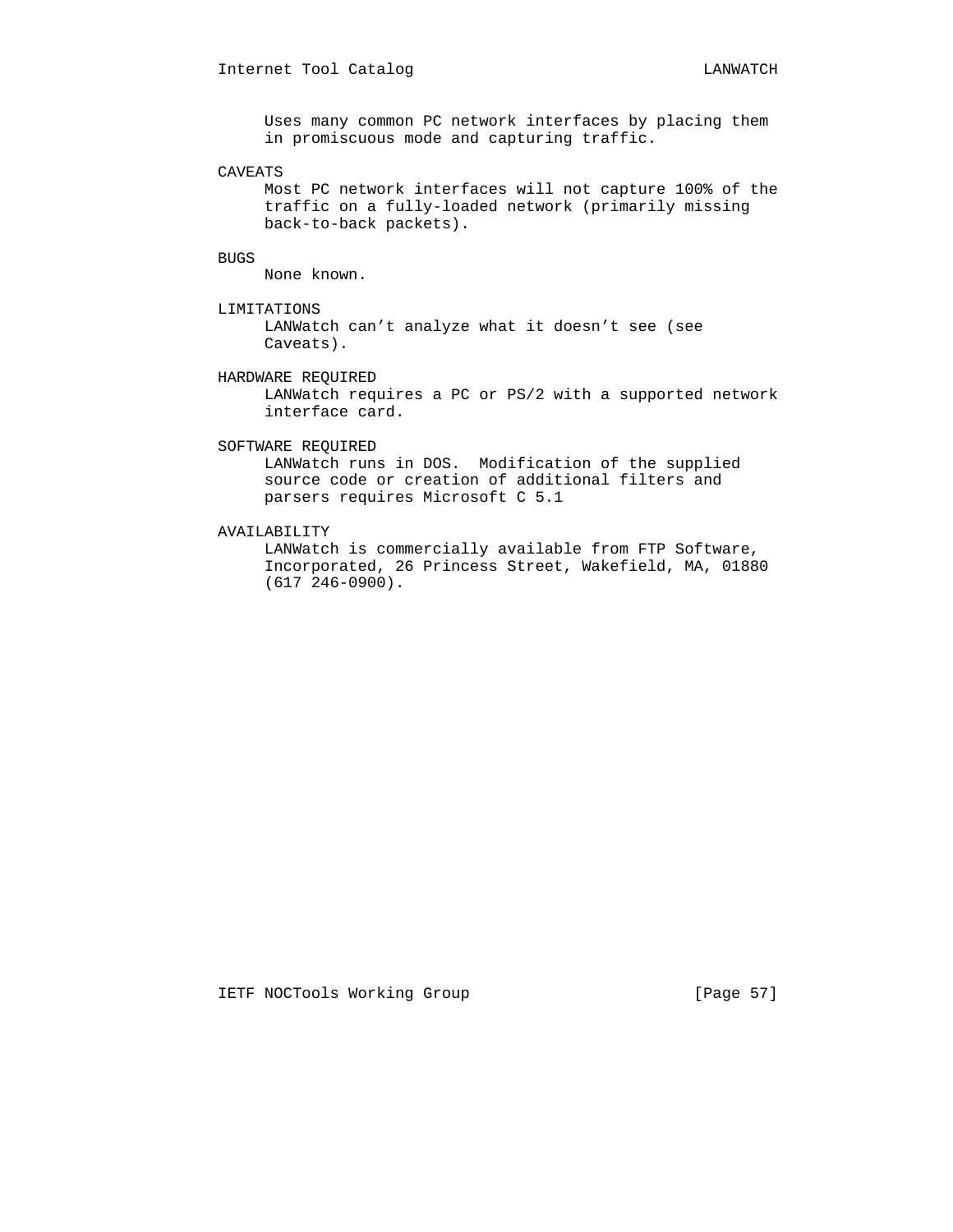map -- Interactive Network Map

#### KEYWORDS

manager, map; CHAOS, ethernet, IP, ring, star; NMS, ping, SNMP, X; UNIX; free, sourcelib.

## ABSTRACT

 Map draws a map of network connectivity and allows interactive examination of information about various components including whether hosts can be reached over the network.

 The program is supplied with complete source and is written in a modular fashion to make addition of dif ferent protocols stacks, displays, or hardcopy devices relatively easy. This is one of the reasons why the initial version supports at least two of each. Contri butions of additional drivers in any of these areas will be welcome as well as porting to additional plat forms.

## MECHANISM

 Net components are pinged by use of ICMP echo and, optionally, CHAOS status requests and SNMP "gets." The program initializes itself from static data stored in the file system and therefore does not need to access the network in order to get running (unless the static files are network mounted).

## CAVEATS

As of publication, the tool is in beta release.

#### BUGS

 Several minor nits, documented in distribution files. Bug discoveries should be reported by email to Bug- Map@LCS.MIT.Edu.

### LIMITATIONS

 See distribution file for an indepth discussion of sys tem capabilities and potential.

## HARDWARE REQUIRED

 An X display is needed for interactive display of the map, non-graphical interaction is available in non display mode. For hardcopy output a PostScript or Tek tronix 4692 printer is required.

IETF NOCTools Working Group [Page 58]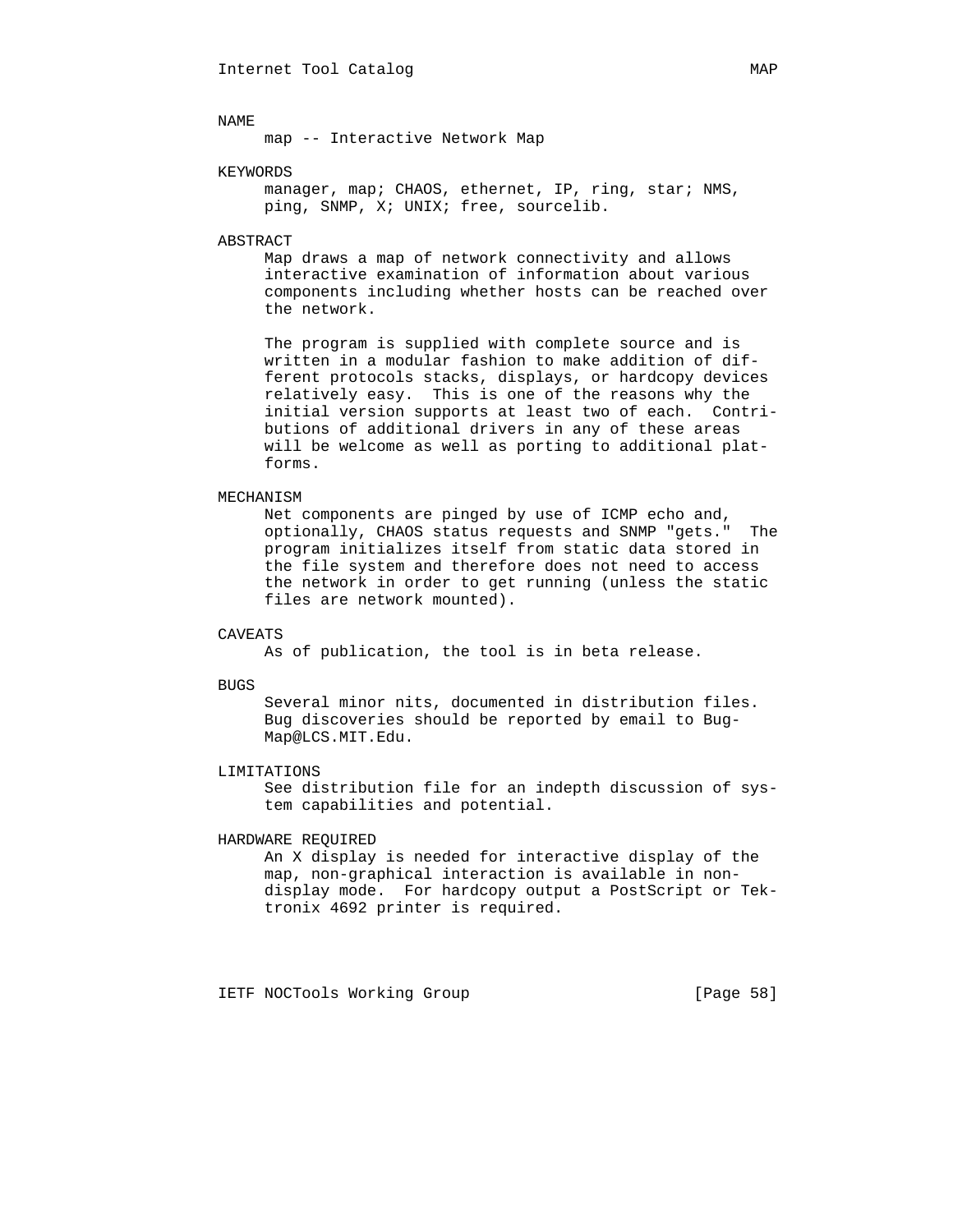SOFTWARE REQUIRED

 BSD UNIX or related OS. IP/ICMP is required; CHAOS/STATUS and SNMP can be used but are optional. X-Windows is required for interactive display of the map.

### AVAILABILITY

 As of publication, map is in beta release. To be added to the email forum that discusses the software, or to obtain individual files or instructions on getting the full current release, send a request to:

MAP-Request@LCS.MIT.Edu.

 The program is Copyright MIT. It is available via anonymous FTP with a license making it free to use and distribute for non-commercial purposes.

IETF NOCTools Working Group [Page 59]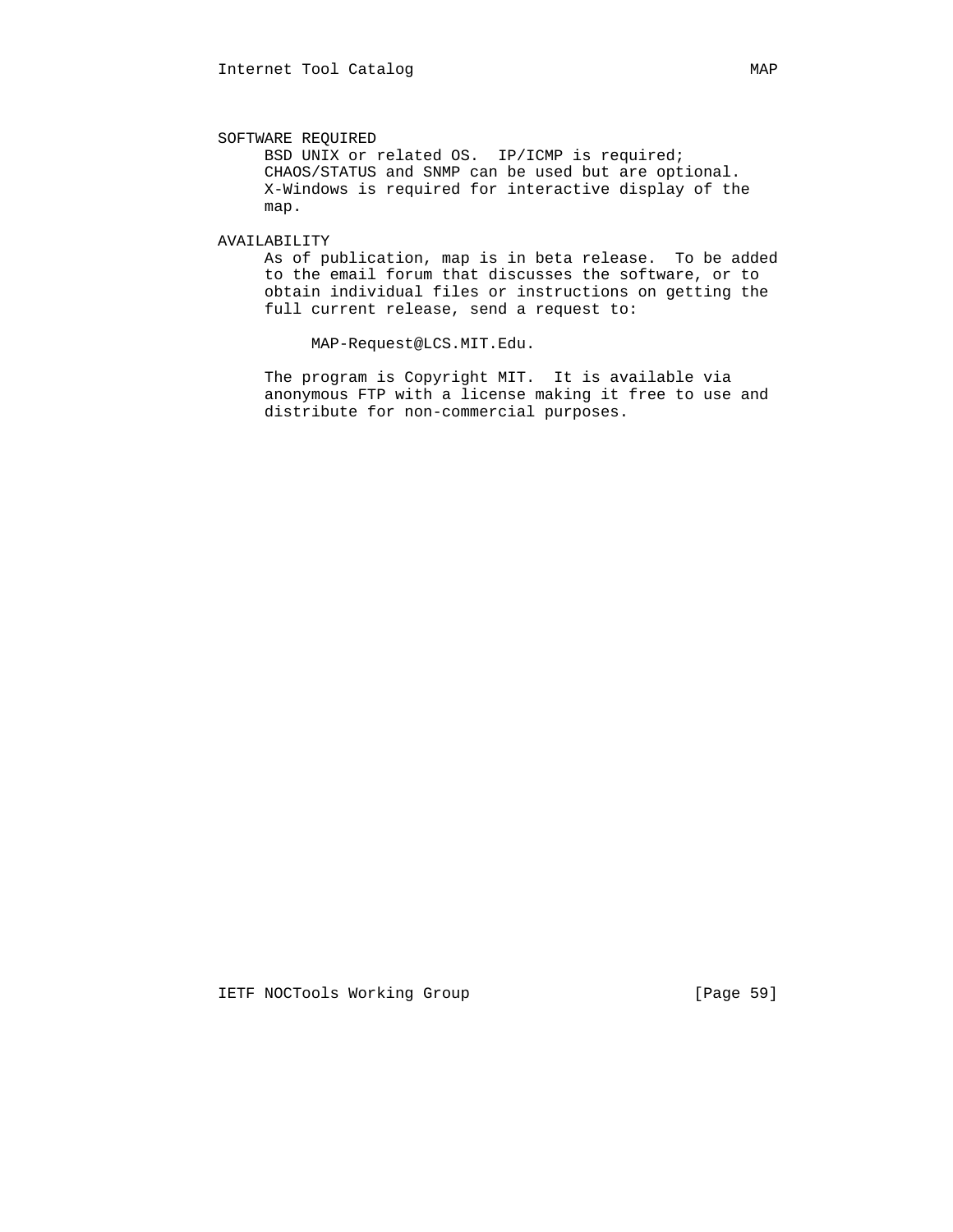mconnect

#### KEYWORDS

status; SMTP; spoof; UNIX.

## ABSTRACT

 Mconnect allows an interactive session with a remote mailer. Mail delivery problems can be diagnosed by connecting to the remote mailer and issuing SMTP com mands directly.

## MECHANISM

 Opens a TCP connection to remote SMTP on port 25. Pro vides local line buffering and editing, which is the distinction between mconnect and a TELNET to port 25.

## CAVEATS

None.

## BUGS

None known.

## LIMITATIONS

 Mconnect is not a large improvement over using a TELNET connection to port 25.

## HARDWARE REQUIRED No restrictions.

## SOFTWARE REQUIRED BSD UNIX or related OS.

#### AVAILABILITY

 Available with 4.xBSD UNIX and related operating sys tems.

## IETF NOCTools Working Group [Page 60]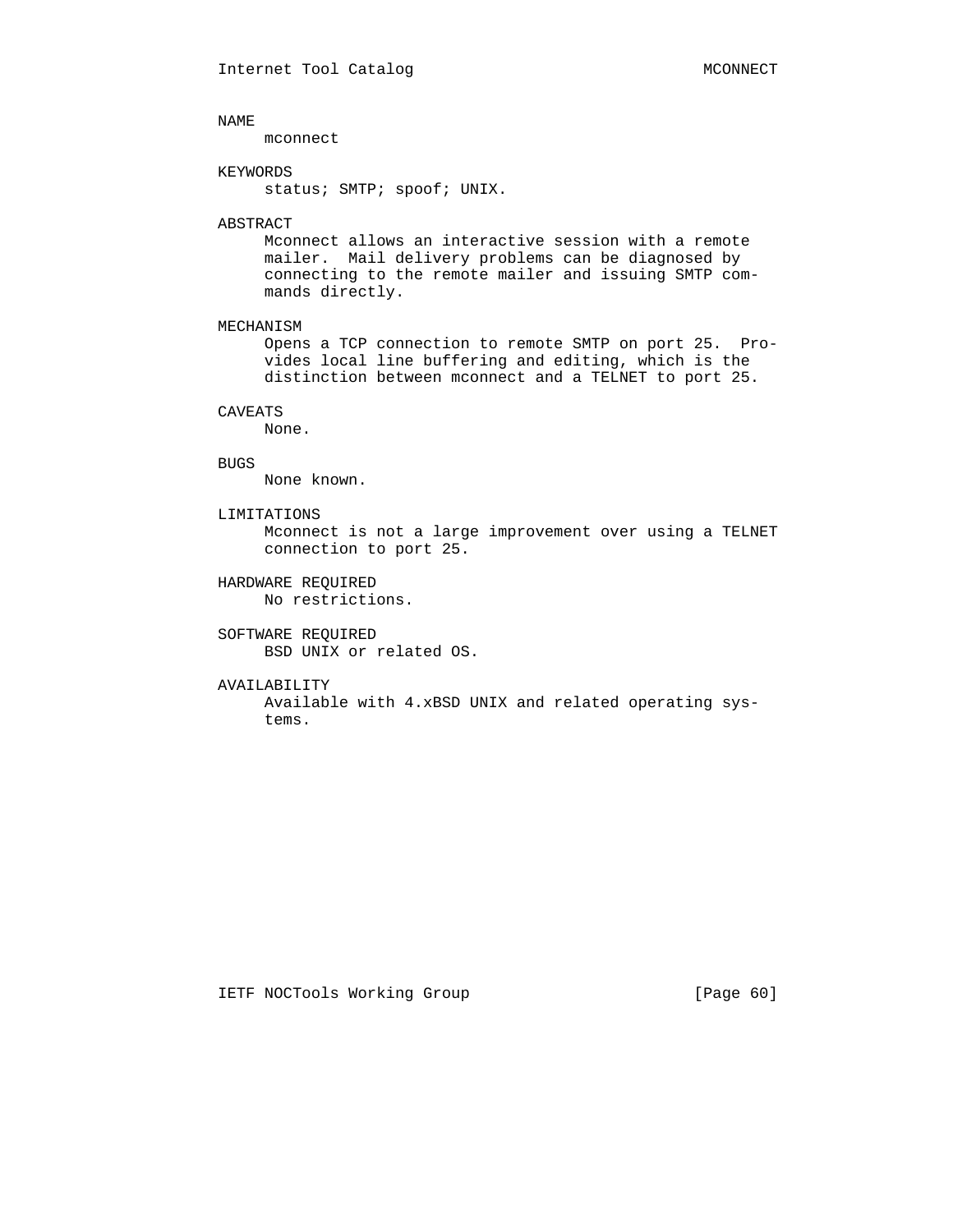Netlabs CMOT Agent

#### KEYWORDS

manager, status; IP, OSI; NMS.

#### ABSTRACT

 Netlabs' CMOT code debuted in Interop 89. The CMOT code comes with an Extensible MIB, which allows users to add new MIB variables. The code currently supports all the MIB variables in RFC 1095 via the data types in RFC 1065, as well as the emerging MIB-II, which is currently in experimental stage. The CMOT has been benchmarked at 100 Management Operations per Second (MOPS) for a 1-MIPS machine.

### MECHANISM

 The Netlabs CMOT agent supports the control and moni toring of network resources by use of CMOT message exchanges.

#### CAVEATS

None.

## **BUGS**

None known.

 LIMITATIONS None reported.

 HARDWARE REQUIRED Portable to most hardware.

 SOFTWARE REQUIRED Portable to most operating systems.

## AVAILABILITY

 Commercially available from: Netlabs Inc 11693 Chenault Street Ste 348 Los Angeles CA 90049 (213) 476-4070 lam@netlabs.com (Anne Lam)

IETF NOCTools Working Group [Page 61]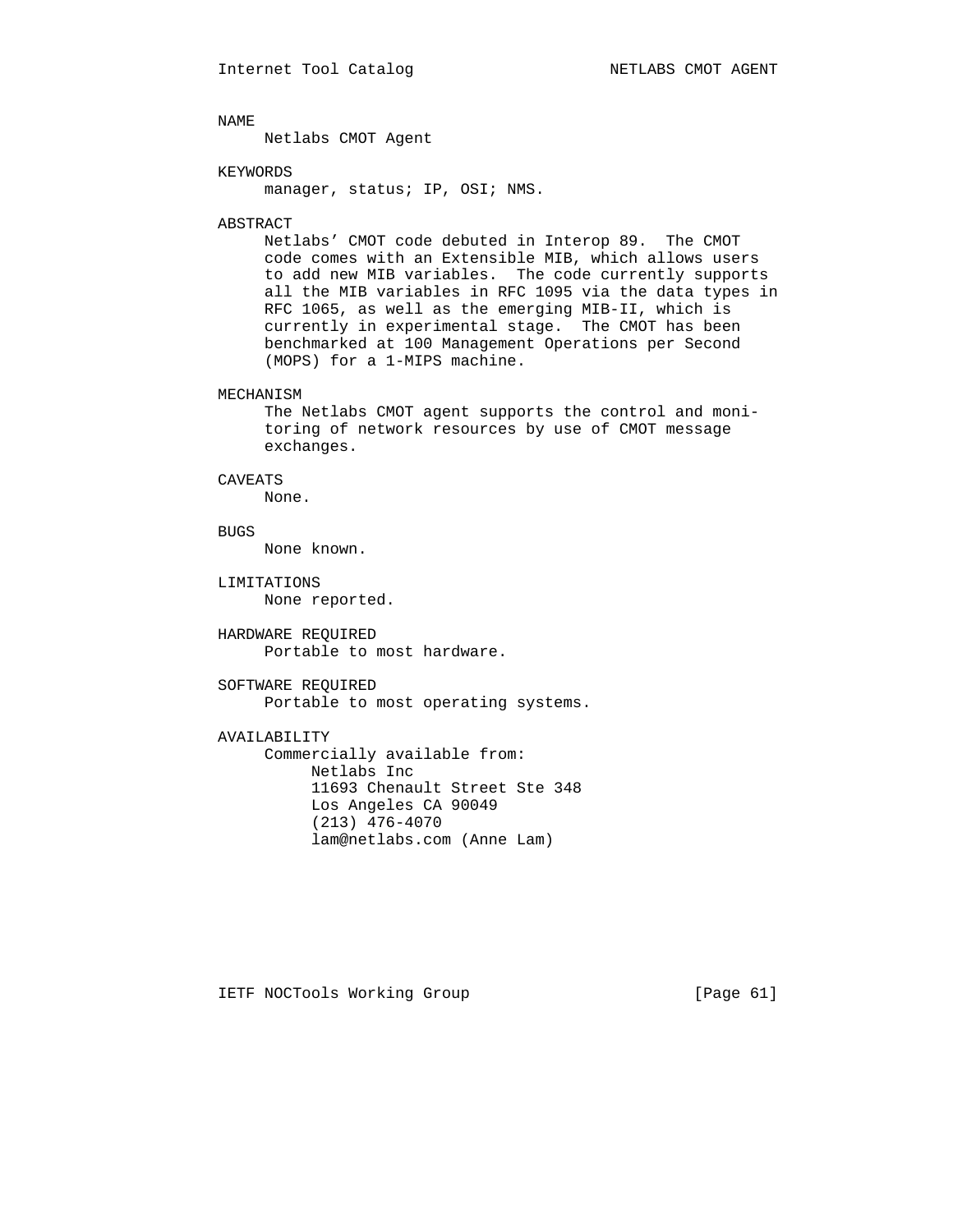Netlabs SNMP Agent.

### KEYWORDS

manager, status; IP; NMS, SNMP.

#### ABSTRACT

 Netlabs' SNMP code debuted in Interop 89, where it showed interoperation of the code with several imple mentations on the show floor. The SNMP code comes with an Extensible MIB, which allows users to add new MIB variables. The code currently supports all the MIB variables in RFC 1066 via the data types in RFC 1065, as well as the emerging MIB-II, which is currently in experimental stage. The SNMP has been benchmarked at 200 Management Operations per Second (MOPS) for a 1- MIPS machine.

#### MECHANISM

 The Netlabs SNMP agent supports the control and moni toring of network resources by use of SNMP message exchanges.

## CAVEATS

None.

# BUGS

None known.

 LIMITATIONS None reported.

 HARDWARE REQUIRED Portable to most hardware.

 SOFTWARE REQUIRED Portable to most operating systems.

## AVAILABILITY

 Commercially available from: Netlabs Inc 11693 Chenault Street Ste 348 Los Angeles CA 90049 (213) 476-4070 lam@netlabs.com (Anne Lam)

IETF NOCTools Working Group [Page 62]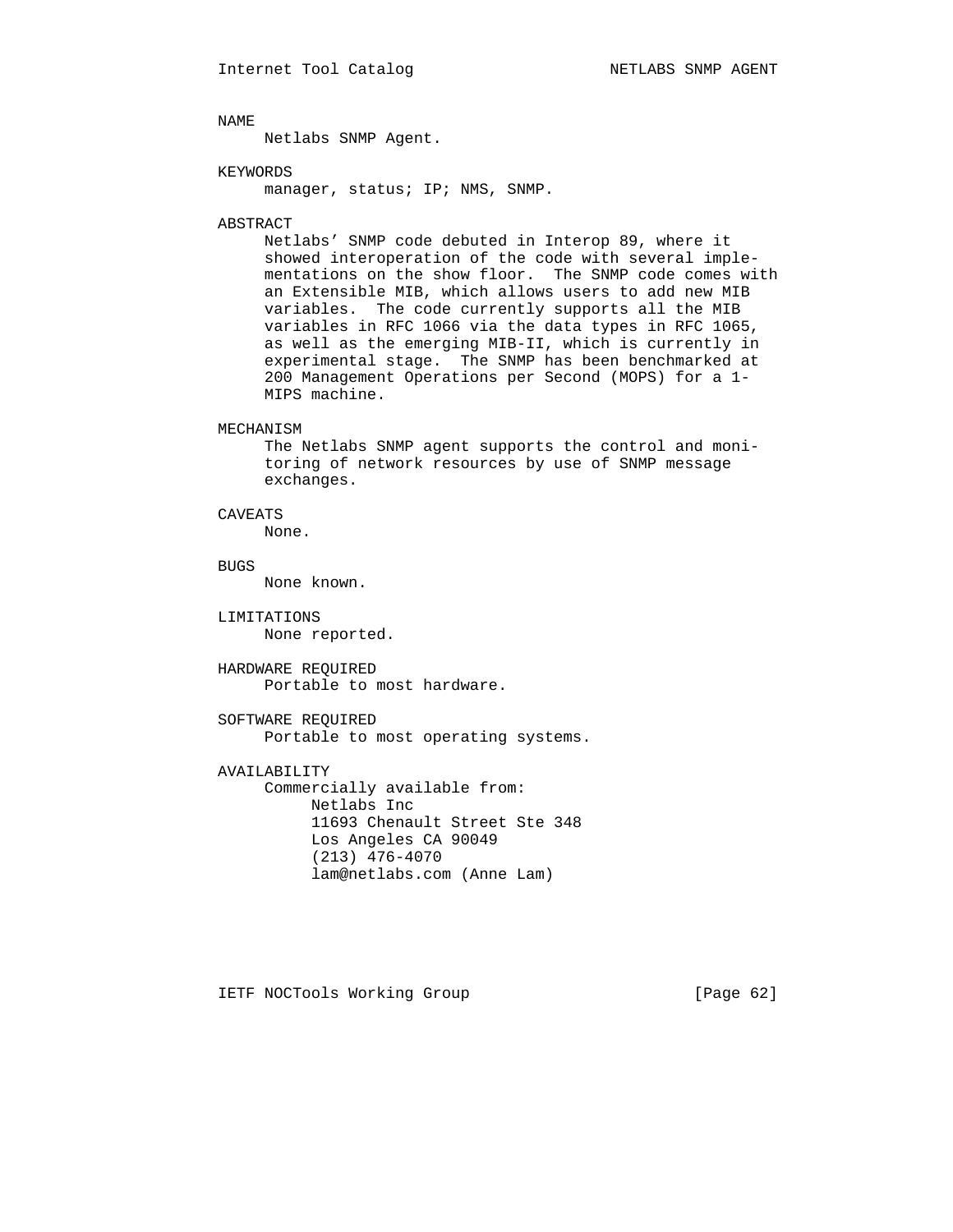netmon

### KEYWORDS

status; DNS, IP; ping; DOS; free.

#### ABSTRACT

 Netmon is a DOS-based program that pings hosts on a monitored list at user-specified intervals. In addi tion, a user may optionally ping hosts not on the list.

 Netmon also performs domain lookups. Furthermore, a user may build and send a domain query to any desired DNS server.

### MECHANISM

 The tool works by using the echo service feature of ICMP. It reports if it receives an incorrect response or no response.

#### CAVEATS

 Depending on the frequency of pinging and the number of hosts pinged, netmon could create a high volume of traffic.

## BUGS

None known.

#### LIMITATIONS

None reported.

#### HARDWARE REQUIRED

 A PC, and a Western Digital WD8003 interface card (or any other card for which there is a packet driver for FTP Software Inc.'s PC/TCP kernel). Both monochrome and color displays are supported, though color is recommended.

 SOFTWARE REQUIRED DOS operating system, and the PC/TCP Kernel by FTP Software, Inc.

## AVAILABILITY

 The BYU modified version is available for anonymous FTP from Dcsprod.byu.edu, in directory "programs." It can be freely distributed for non-commercial use.

IETF NOCTools Working Group [Page 63]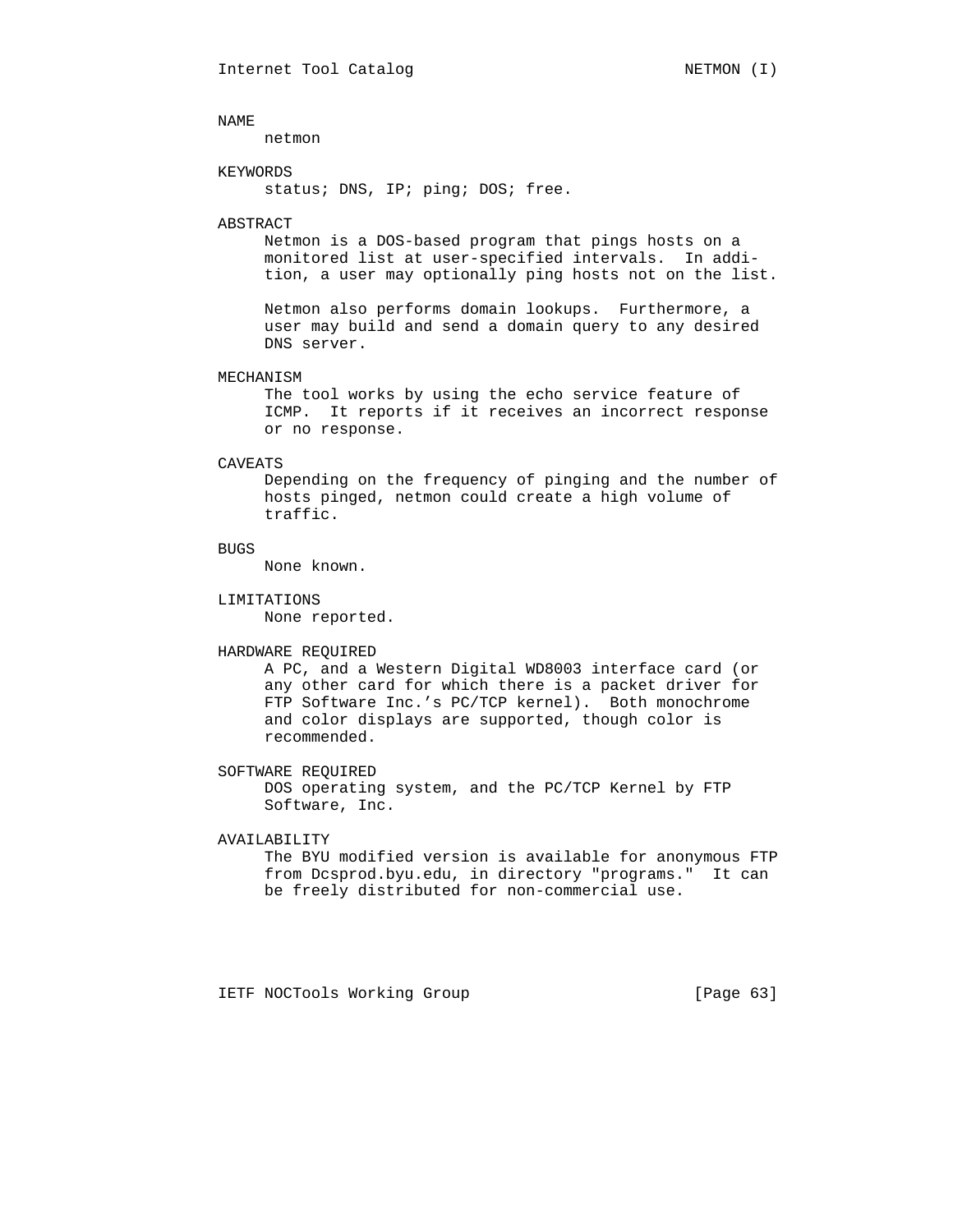NETMON and iptrace

### KEYWORDS

traffic; IP; eavesdrop; UNIX; free.

#### ABSTRACT

 NETMON is a facility to enable communication of net working events from the BSD UNIX operating system to a user-level network monitoring or management program. Iptrace is a program interfacing to NETMON which logs TCP-IP traffic for performance measurement and gateway monitoring. It is easy to build other NETMON-based tools using iptrace as a model.

 NETMON resides in the 4.3BSD UNIX kernel. It is independent of hardware-specific code in UNIX. It is transparent to protocol and network type, having no internal assumptions about the network protocols being recorded. It is installed in BSD-like kernels by adding a standard function call (probe) to a few points in the input and output routines of the protocols to be logged.

 NETMON is analogous to Sun Microsystems' NIT, but the interface tap function is extended by recording more context information. Aside from the timestamp, the choice of information recorded is up to the installer of the probes. The NETMON probes added to the BSD IP code supplied with the distribution include as context: input and output queue lengths, identification of the network interface, and event codes labeling packet dis cards. (The NETMON distribution is geared towards measuring the performance of BSD networking protocols in an IP gateway).

 NETMON is designed so that it can reside within the monitored system with minimal interference to the net work processing. The estimated and measured overhead is around five percent of packet processing.

 The user-level tool "iptrace" is provided with NETMON. This program logs IP traffic, either at IP-level only, or as it passes through the network interface drivers as well. As a separate function, iptrace produces a host traffic matrix output. Its third type of output is abbreviated sampling, in which only a pre-set number of packets from each new host pair is logged. The

IETF NOCTools Working Group [Page 64]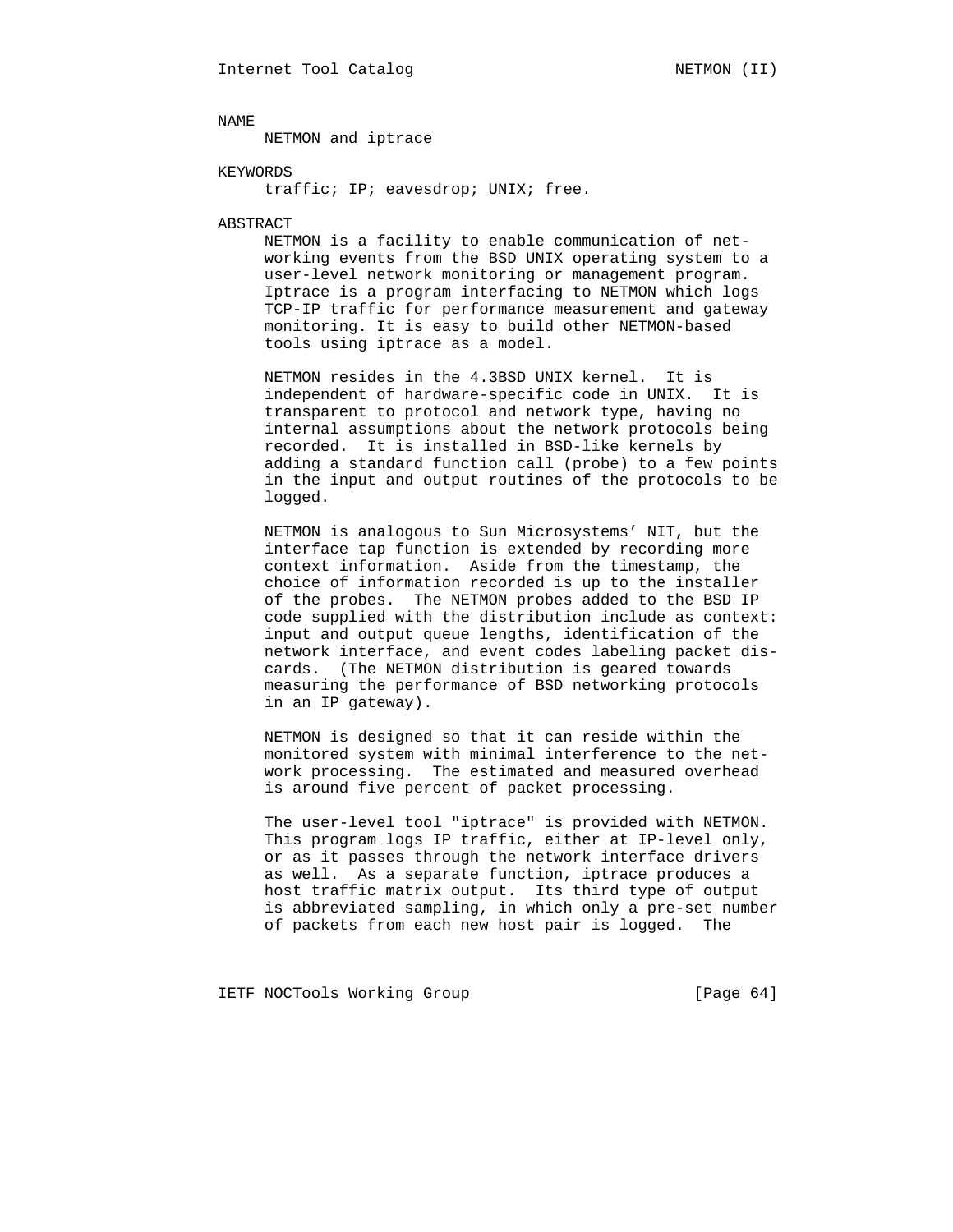three output types are configured dynamically, in any combination.

 OSITRACE, another logging tool with a NETMON interface, is available separately (and documented in a separate entry in this catalog).

## MECHANISM

 Access to the information logged by NETMON is through a UNIX special file, /dev/netmon. User reads are blocked until the buffer reaches a configurable level of full ness.

 Several other parameters of NETMON can be tuned at com pile time. A diagnostic program, netmonstat, is included in the distribution.

#### CAVEATS

None.

#### BUGS

 Bug reports and questions should be addressed to: ie-tools@gateway.mitre.org Requests to join this mailing list: ie-tools-request@gateway.mitre.org Questions and suggestions can also be directed to: Allison Mankin (703)883-7907 mankin@gateway.mitre.org

## LIMITATIONS

 A NETMON interface for tcpdump and other UNIX protocol analyzers is not included, but it is simple to write. NETMON probes for a promiscuous ethernet interface are similarly not included.

## HARDWARE REQUIRED No restrictions.

## SOFTWARE REQUIRED

 BSD UNIX-like network protocols or the ability to install the BSD publicly available network protocols in the system to be monitored.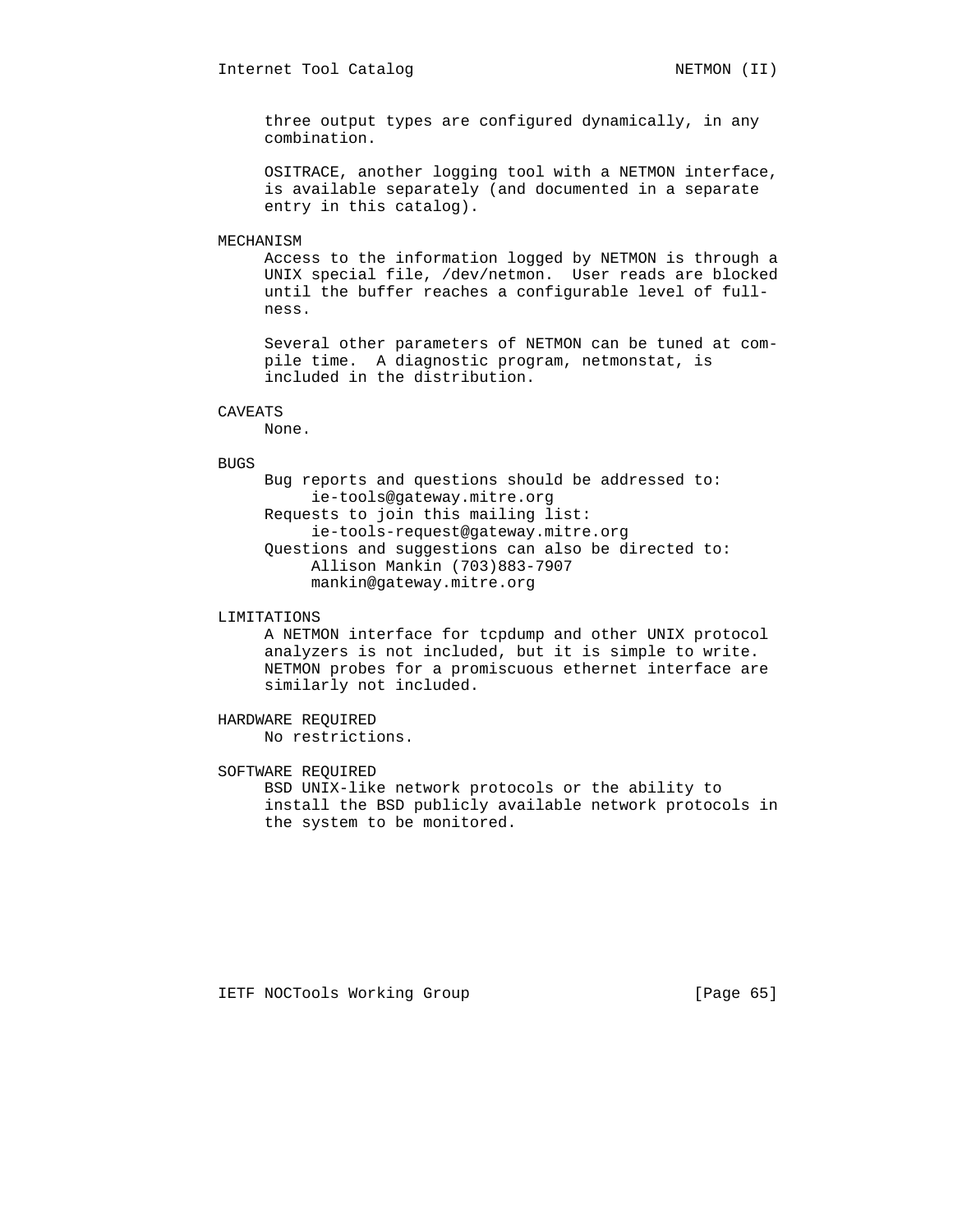## AVAILABILITY

 The NETMON distribution is available by anonymous FTP in pub/netmon.tar or pub/netmon.tar.Z from aelred- 3.ie.org. A short user's and installation guide, NETMON.doc, is available in the same location. The NETMON distribution is provided "as is" and requires retention of a copyright text in code derived from it. It is copyrighted by the MITRE-Washington Networking Center.

IETF NOCTools Working Group [Page 66]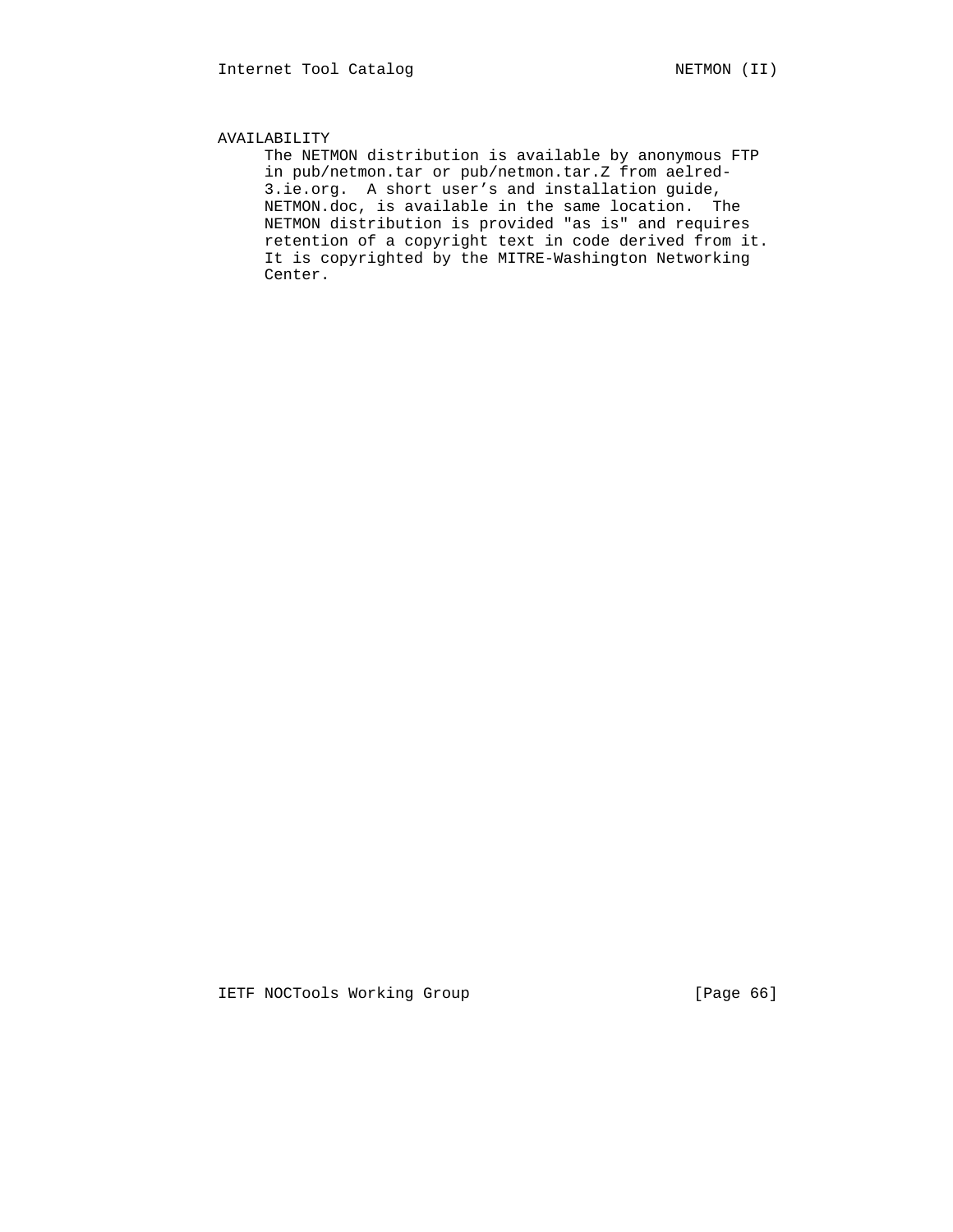NETMON -- an SNMP-based network management tool from SNMP Research.

#### KEYWORDS

 alarm, control, manager, map, routing; DECnet, ether net, IP, OSI, ring, star; NMS, SNMP; DOS; sourcelib.

## ABSTRACT

 The NETMON application implements a network management station based on a low-cost DOS-based platform. It can be successfully used with many types of networks, including both wide area networks and those based on various LAN media. NETMON has been used with multipro tocol devices including those which support TCP/IP, DECnet, and OSI protocols. The fault management tool displays the map of the network configuration with current node and link state indicated in one of several colors. Alarms may be enabled to alert the operator of events occurring in the network. Events are logged to disk. The NETMON application comes complete with source code including a powerful set of portable libraries for generating and parsing SNMP messages. Output data from NETMON may be transferred via flat files for additional report generation by a variety of statistical packages.

### MECHANISM

 The NETMON application is based on the Simple Network Management Protocol (SNMP). Polling is performed via the powerful SNMP get-next operator and the SNMP get operator. Trap directed polling is used to regulate the focus and intensity of the polling.

#### CAVEATS

None.

#### BUGS

None known.

#### LIMITATIONS

 The monitored and managed nodes must implement the SNMP over UDP per RFC 1098 or must be reachable via a proxy agent.

### HARDWARE REQUIRED

 The minimum system is a IBM Personal Computer (4.77 MHz) with DOS 3.0 or later, an Enhanced Graphics

IETF NOCTools Working Group [Page 67]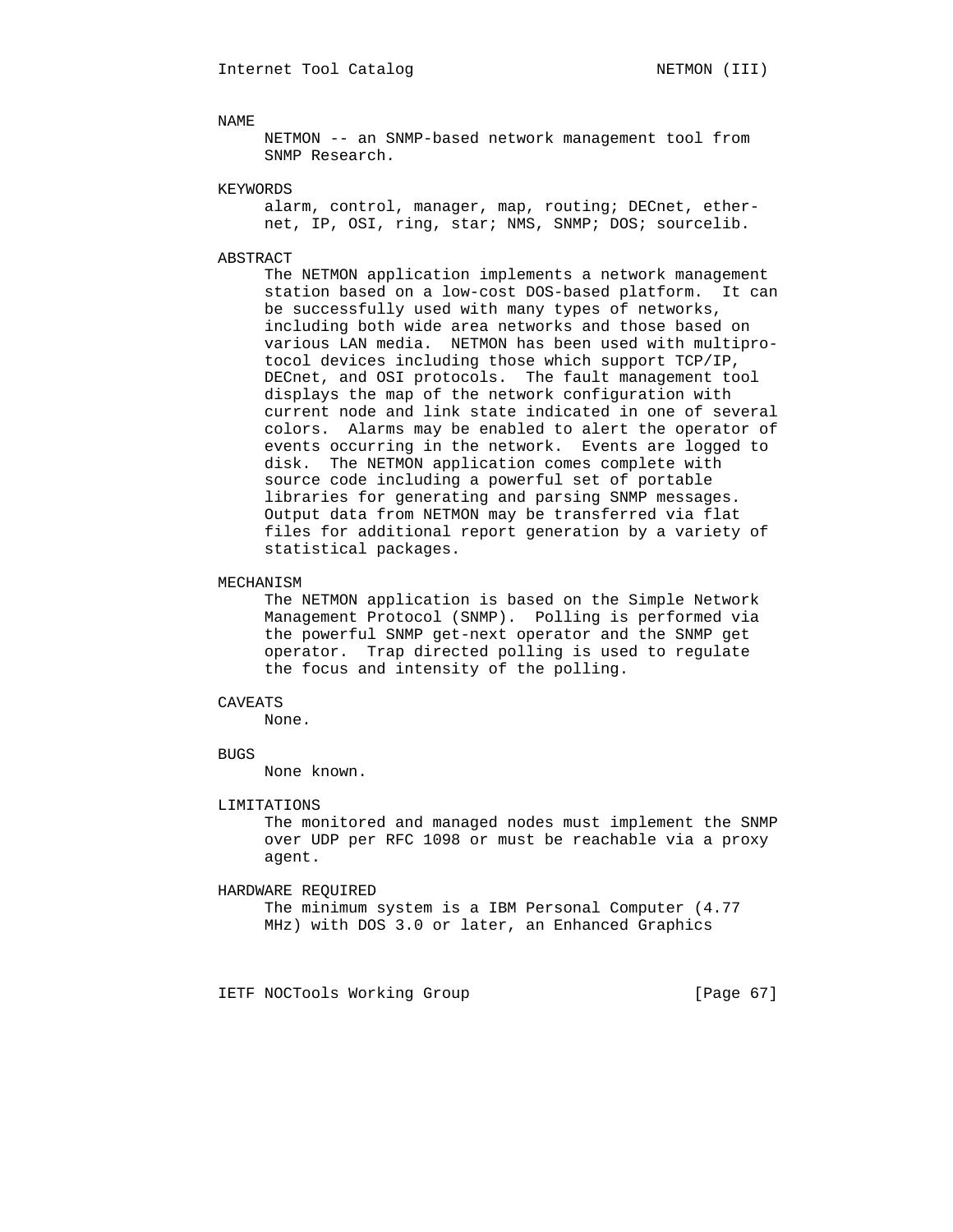Adapter, Enhanced Graphics Monitor, a single 360 Kbyte floppy drive, and an ethernet adapter. However, most users will find a hard disk to be helpful for storing network history and will be less impatient with a fas ter CPU.

# SOFTWARE REQUIRED DOS 3.0 or later and TCP/IP software from one of several sources. AVAILABILITY

 This is a commercial product available under license from:

> SNMP Research P.O. Box 8593 Knoxville, TN 37996-4800 (615) 573-1434 (Voice) (615) 573-9197 (FAX) Attn: Dr. Jeff Case

IETF NOCTools Working Group [Page 68]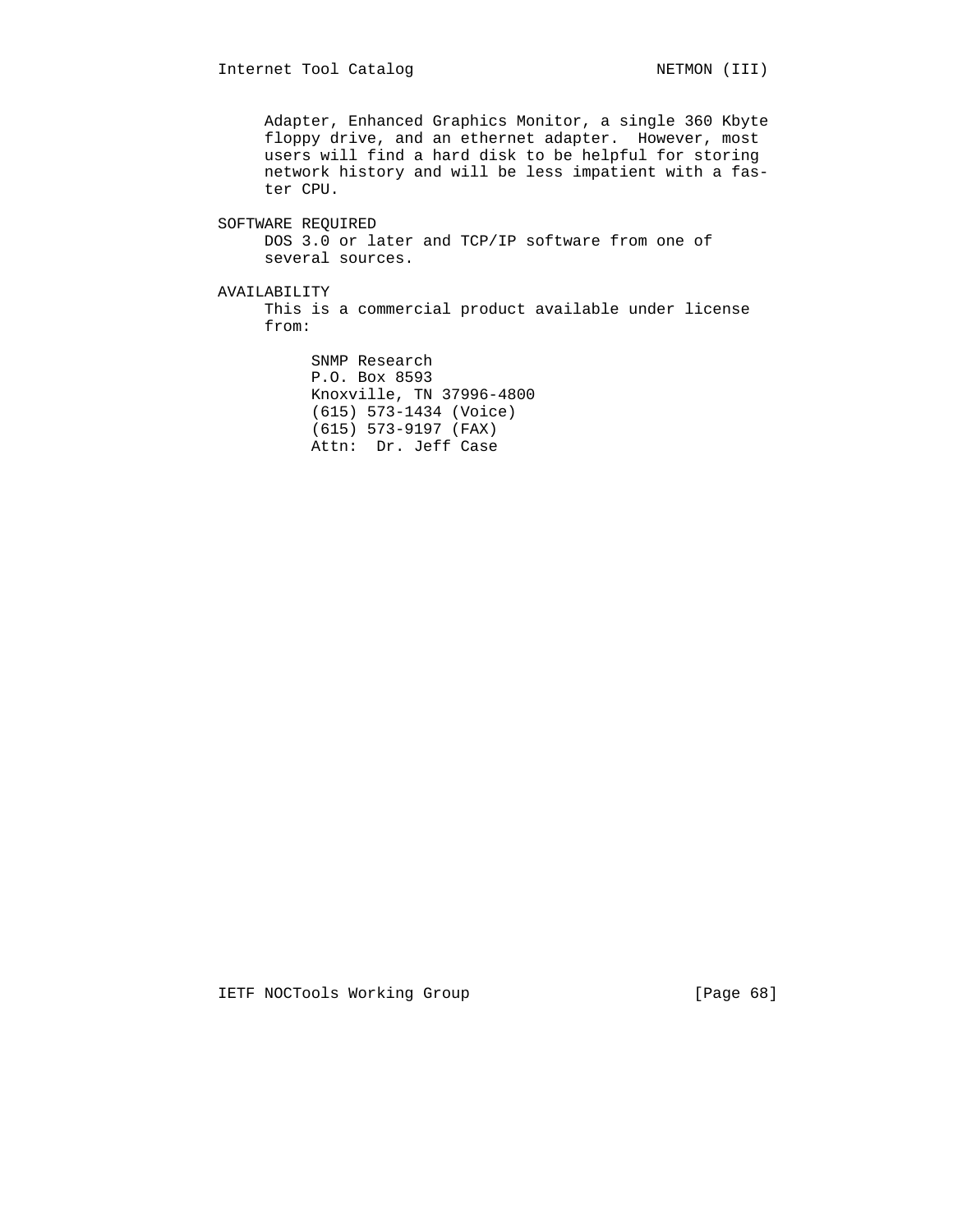netstat

#### KEYWORDS

routing; IP; UNIX, VMS; free.

#### ABSTRACT

 Netstat is a program that accesses network related data structures within the kernel, then provides an ASCII format at the terminal. Netstat can provide reports on the routing table, TCP connections, TCP and UDP "listens", and protocol memory management.

#### MECHANISM

 Netstat accesses operating system memory to read the kernel routing tables.

#### CAVEATS

 Kernel data structures can change while netstat is run ning.

## BUGS

None known.

## LIMITATIONS

None reported.

 HARDWARE REQUIRED No restrictions.

## SOFTWARE REQUIRED BSD UNIX or related OS, or VMS.

## AVAILABILITY

 Available via anonymous FTP from uunet.uu.net, in directory bsd-sources/src/ucb. Available with 4.xBSD UNIX and related operating systems. For VMS, available as part of TGV MultiNet IP software package, as well as Wollongong's WIN/TCP.

IETF NOCTools Working Group [Page 69]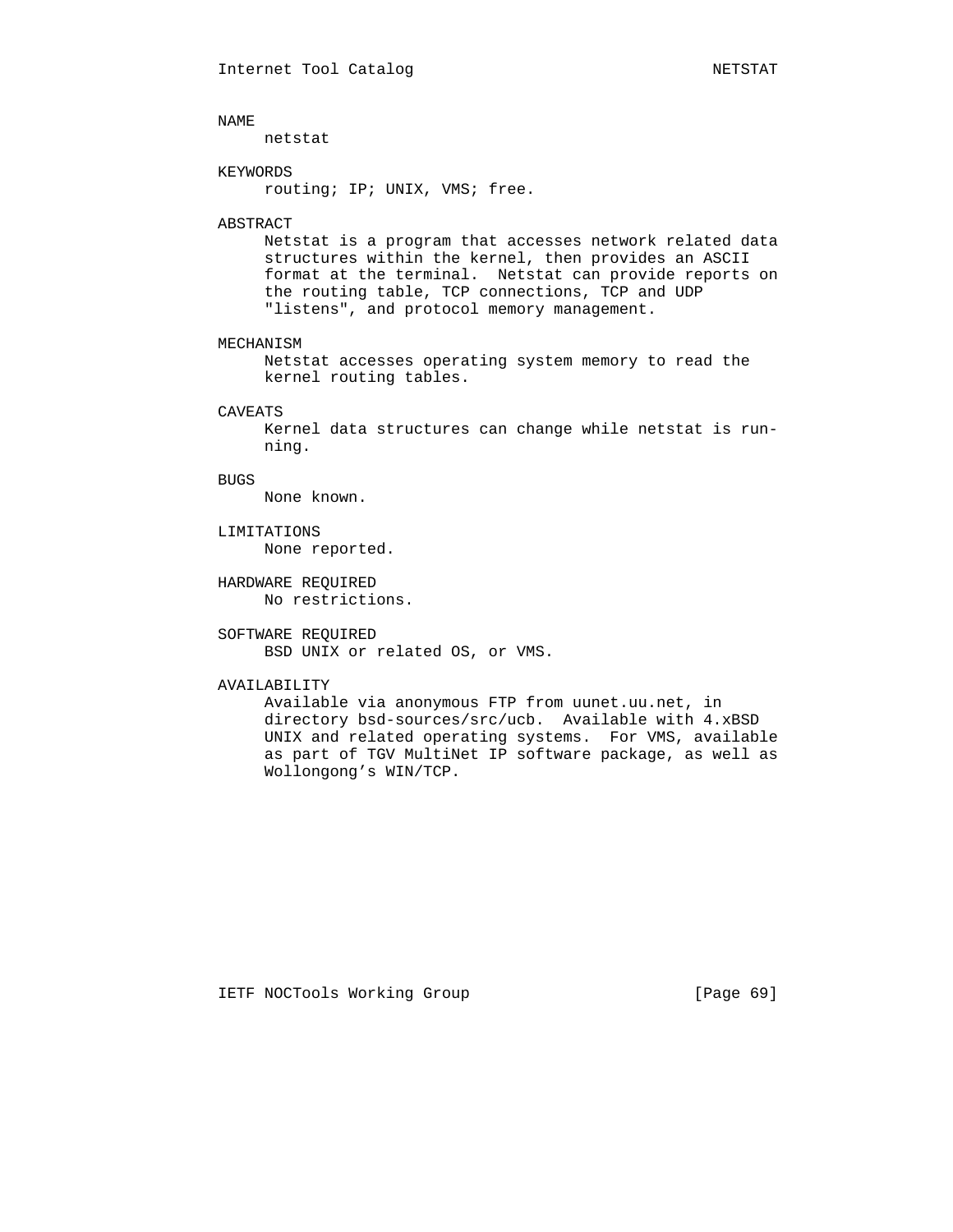netwatch

#### KEYWORDS

traffic; ethernet, IP, ring; eavesdrop; DOS; free.

#### ABSTRACT

 PC/netwatch listens to an attached local broadcast net work and displays one line of information for every packet that goes by. This information consists of the "to" and "from" local network addresses, the packet length, the value of the protocol type field, and 8 selected contiguous bytes of the packet contents. While netwatch is running it will respond to commands to display collected information, change its operating mode, or to filter for specific types of packets.

## MECHANISM

Puts controller in promiscuous mode.

#### CAVEATS

None.

## BUGS

None known.

#### LIMITATIONS

 The monitor can handle a burst rate of about 200 pack ets per second. Packets arriving faster than that are missed (but counted in the statistics of the network driver). The display rate is about 25 packets per second and there is a buffer that can hold 512 undisplayed packets. The monitor discards overflow packets.

## HARDWARE REQUIRED

 IBM PC compatible with CGA and network interface (3com 3C501, Interlan NI5010, or proNet p1300).

## SOFTWARE REQUIRED

 DOS 2.0 or higher, MicroSoft C (to generate custom exe cutables)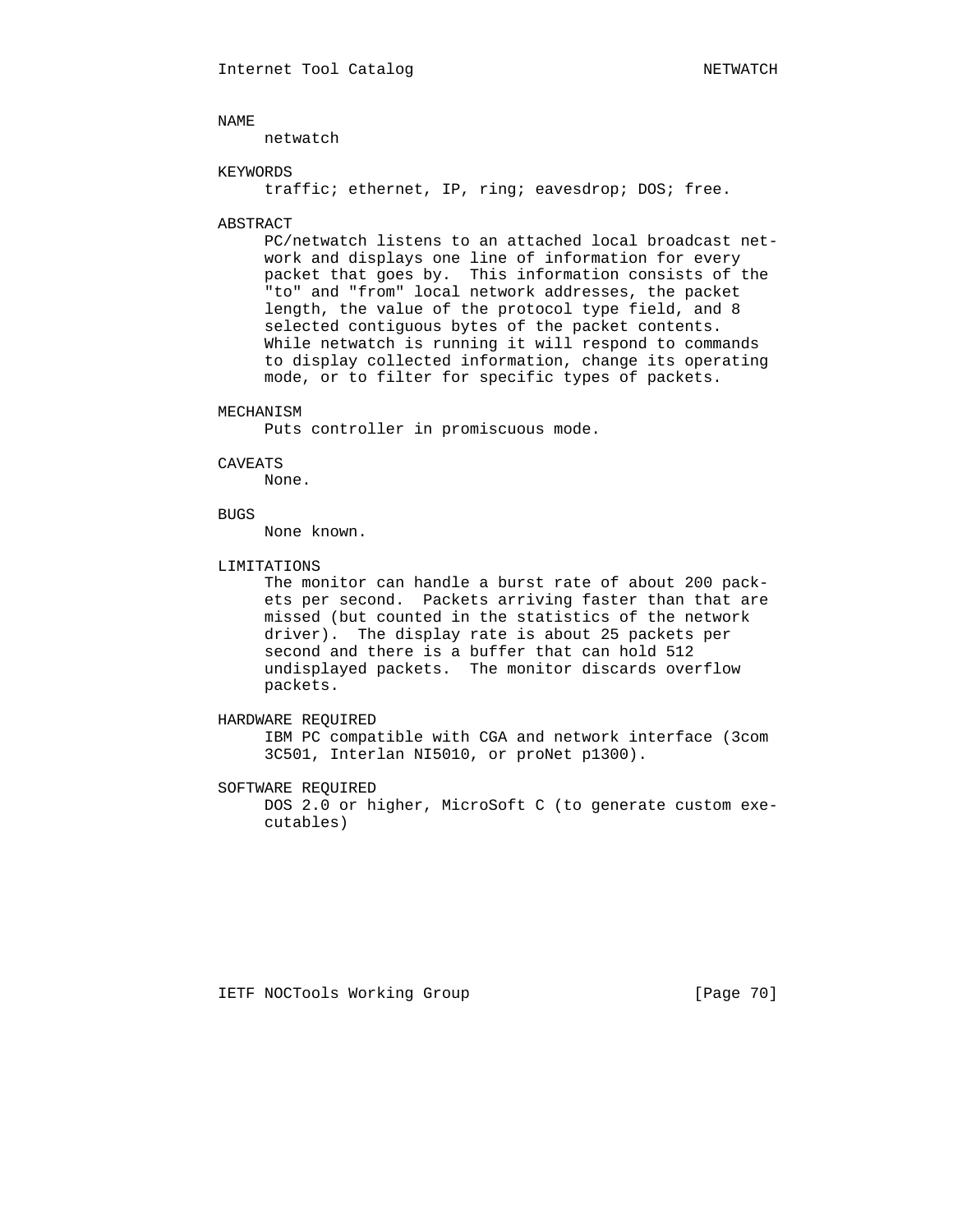## AVAILABILITY

 Available as a utility program in the pcip distribution from host husc6.harvard.edu, in directory pub/pcip. Available in a standalone package via anonymous FTP from windom.ucar.edu, in file pc/network/netwatch.arc; a binary "dearc" program is also available from windom.ucar.edu.

IETF NOCTools Working Group [Page 71]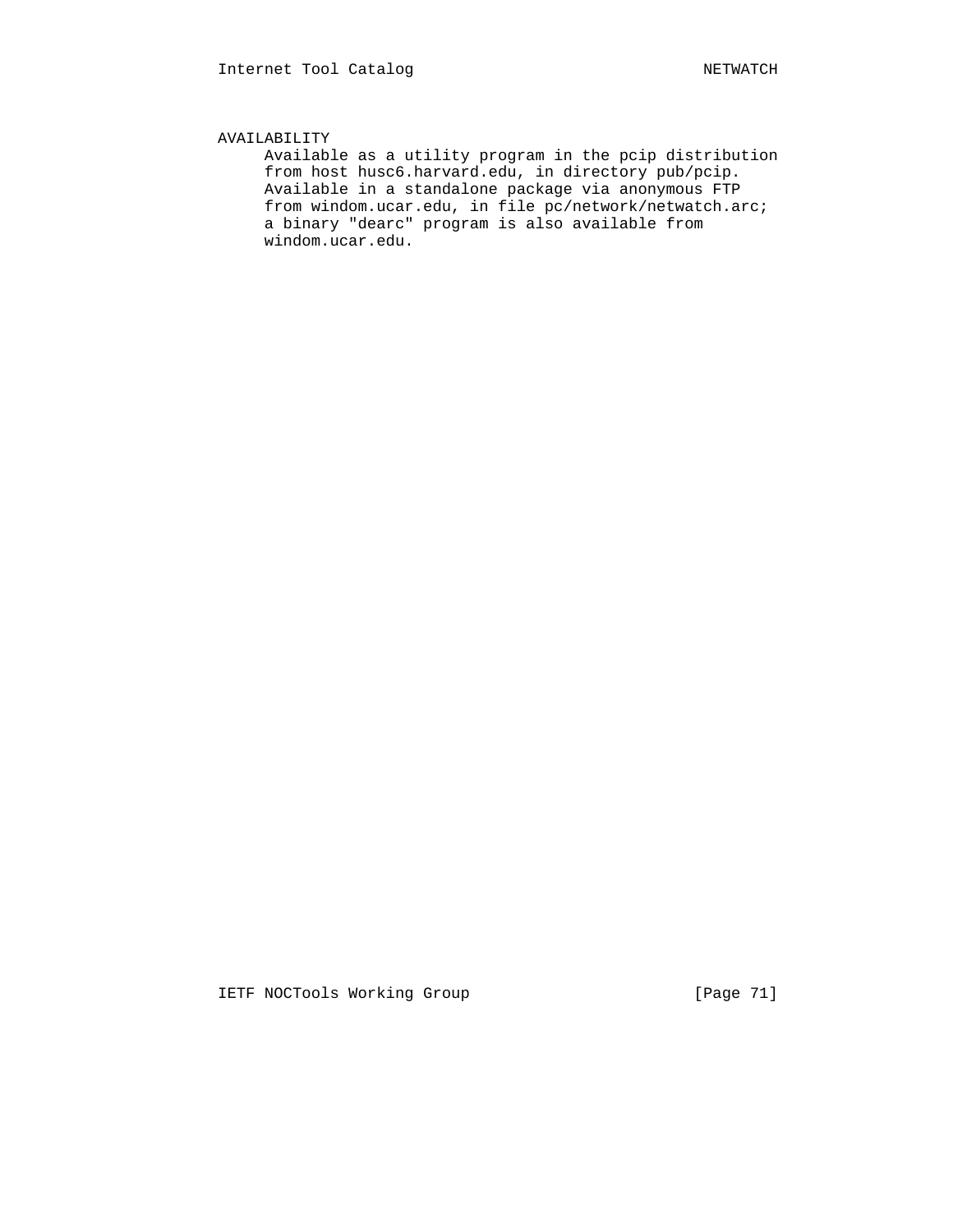Network Integrator I

### KEYWORDS

map, traffic; ethernet; UNIX.

#### ABSTRACT

 This tool monitors traffic on network segments. All information is dumped to either a log file or, for real-time viewing, to a command tool window. Data is time-stamped according to date and time. Logging can continue for up to 24 hours.

 The tool is flexible in data collection and presenta tion. Traffic filters can be specified according to header values of numerous protocols, including those used by Apple, DEC, Sun, HP, and Apollo. Bandwidth utilization can be monitored, as well as actual load and peak throughput. Additionally, the Network Integrator can analyze a network's topology, and record the location of all operational nodes on a network.

 Data can be displayed in six separate formats of bar graphs. In addition, there are several routines for producing statistical summaries of the data collected.

#### MECHANISM

The tools work through RPC and XDR calls.

#### CAVEATS

 Although the tool adds only little traffic to a net work, generation of statistics from captured files requires a significant portion of a workstation's CPU.

#### BUGS

None known.

#### LIMITATIONS

 Must be root to run monitor. There does not seem to be a limit to the number of nodes, since it monitors by segments. The only major limitation is the amount of disk space that a user can commit to the log files. The size of the log files, however, can be controlled through the tool's parameters.

### HARDWARE REQUIRED

Sun3 or Sun4.

IETF NOCTools Working Group [Page 72]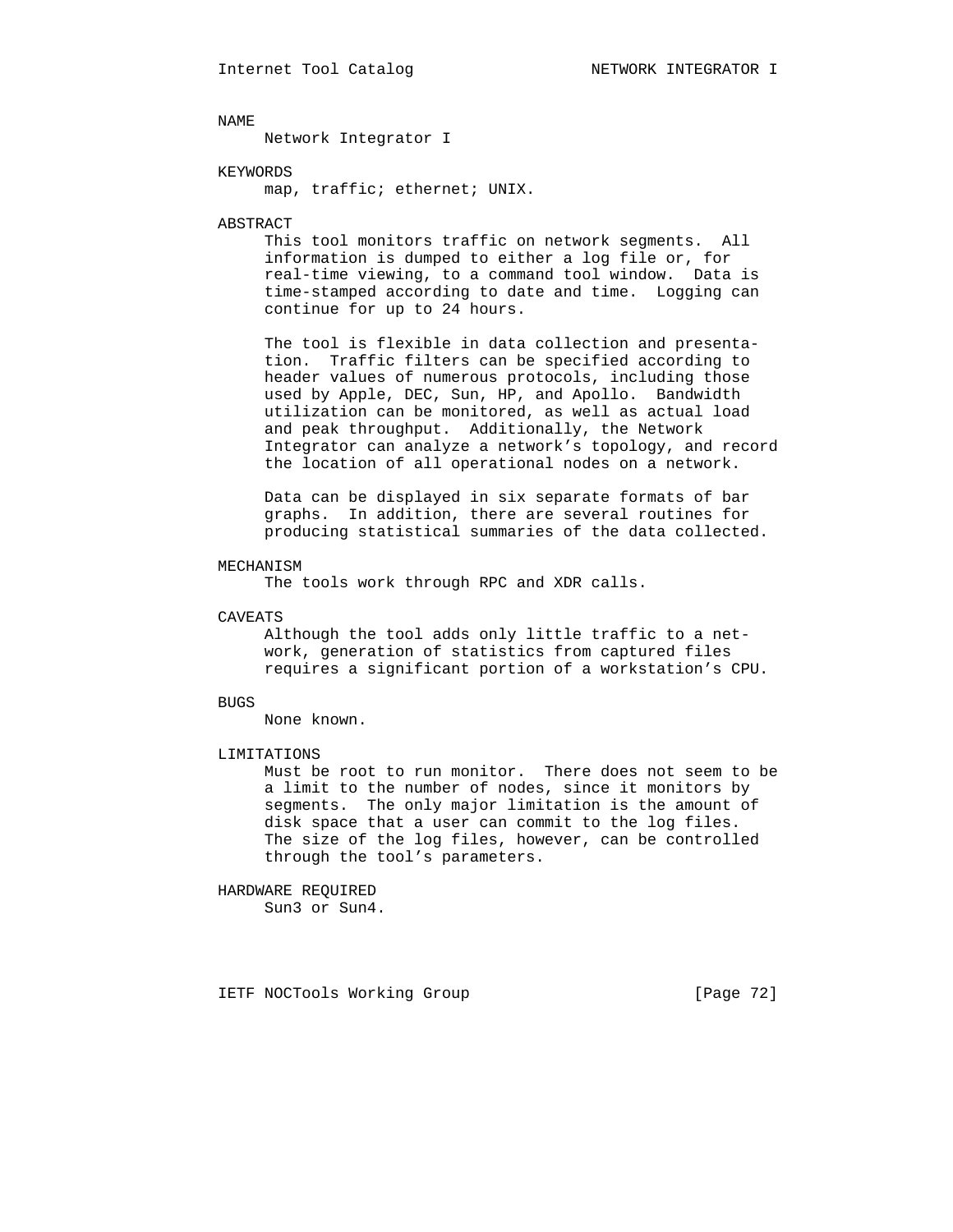SOFTWARE REQUIRED 4.0BSD UNIX or greater, or related OS.

AVAILABILITY

 Copyrighted, commercially available from Network Integrators, (408) 927-0412.

IETF NOCTools Working Group [Page 73]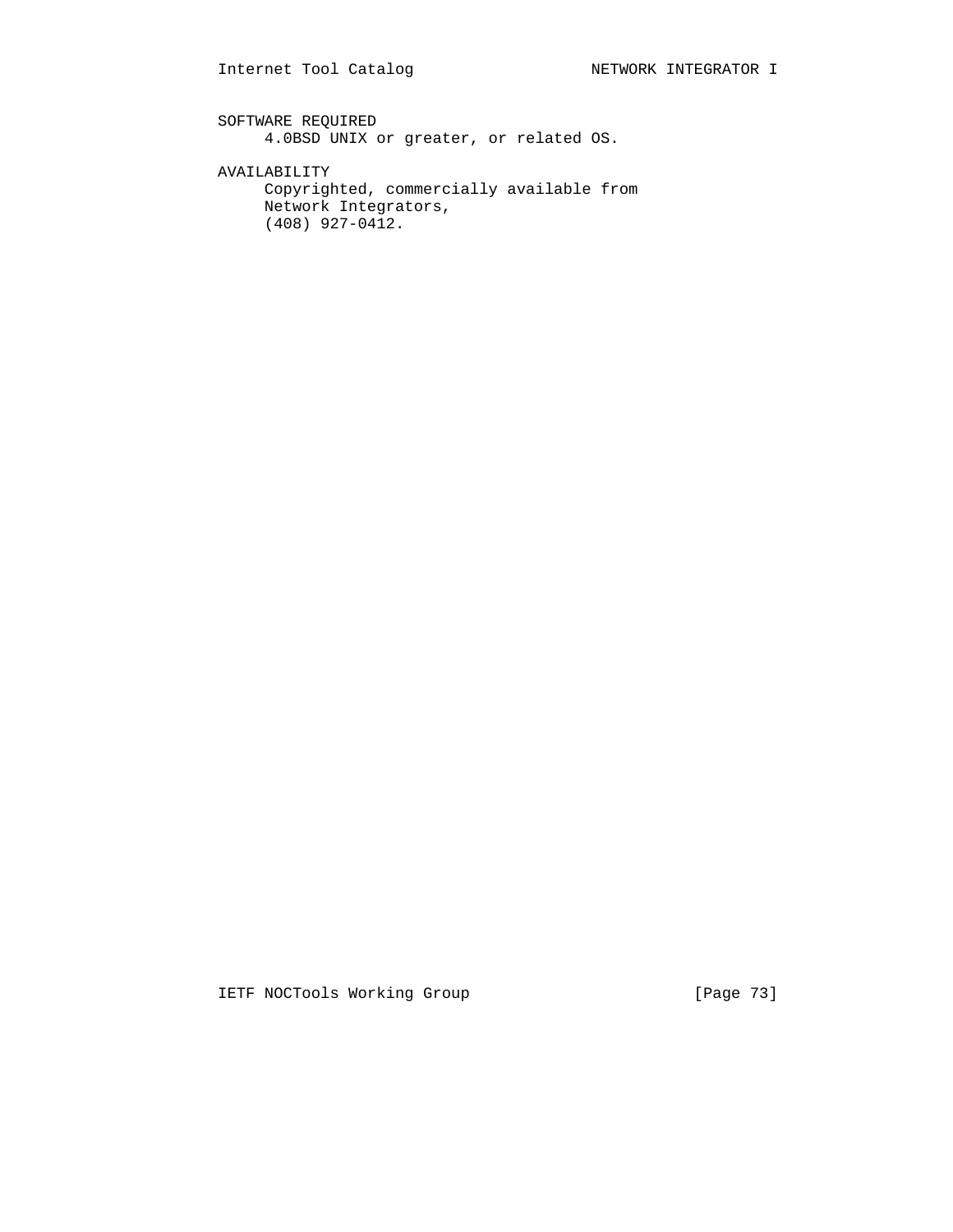net\_monitor

# KEYWORDS

 routing, status; DECnet, IP; curses, ping; UNIX, VMS; free, sourcelib.

## ABSTRACT

 Net\_monitor uses ICMP echo (and DECnet reachability information on VAX/VMS) to monitor a network. The mon itoring is very simplistic, but has proved useful. It periodically tests whether hosts are reachable and reports the results in a full-screen display. It groups hosts together in common sets. If all hosts in a set become unreachable, it makes a lot of racket with bells, since it assumes that this means that some com mon piece of hardware that supports that set has failed. The periodicity of the tests, hosts to test, and groupings of hosts are controlled with a single configuration file.

 The idea for this program came from the PC/IP monitor facility, but is an entirely different program with different functionality.

### MECHANISM

 Reachability is tested using ICMP echo facilities for TCP/IP hosts (and DECnet reachability information on VAX/VMS). A DECnet node is considered reachable if it appears in the list of hosts in a "show network" com mand issued on a routing node.

## CAVEATS

 This facility has been found to be most useful when run in a window on a workstation rather than on a terminal connected to a host. It could be useful if ported to a PC (looks easy using FTP Software's programming libraries), but this has not been done. Curses is very slow and cpu intensive on VMS, but the tool has been run in a window on a VAXstation 2000. Just don't try to run it on a terminal connected to a 11/750.

### **BUGS**

None known.

IETF NOCTools Working Group [Page 74]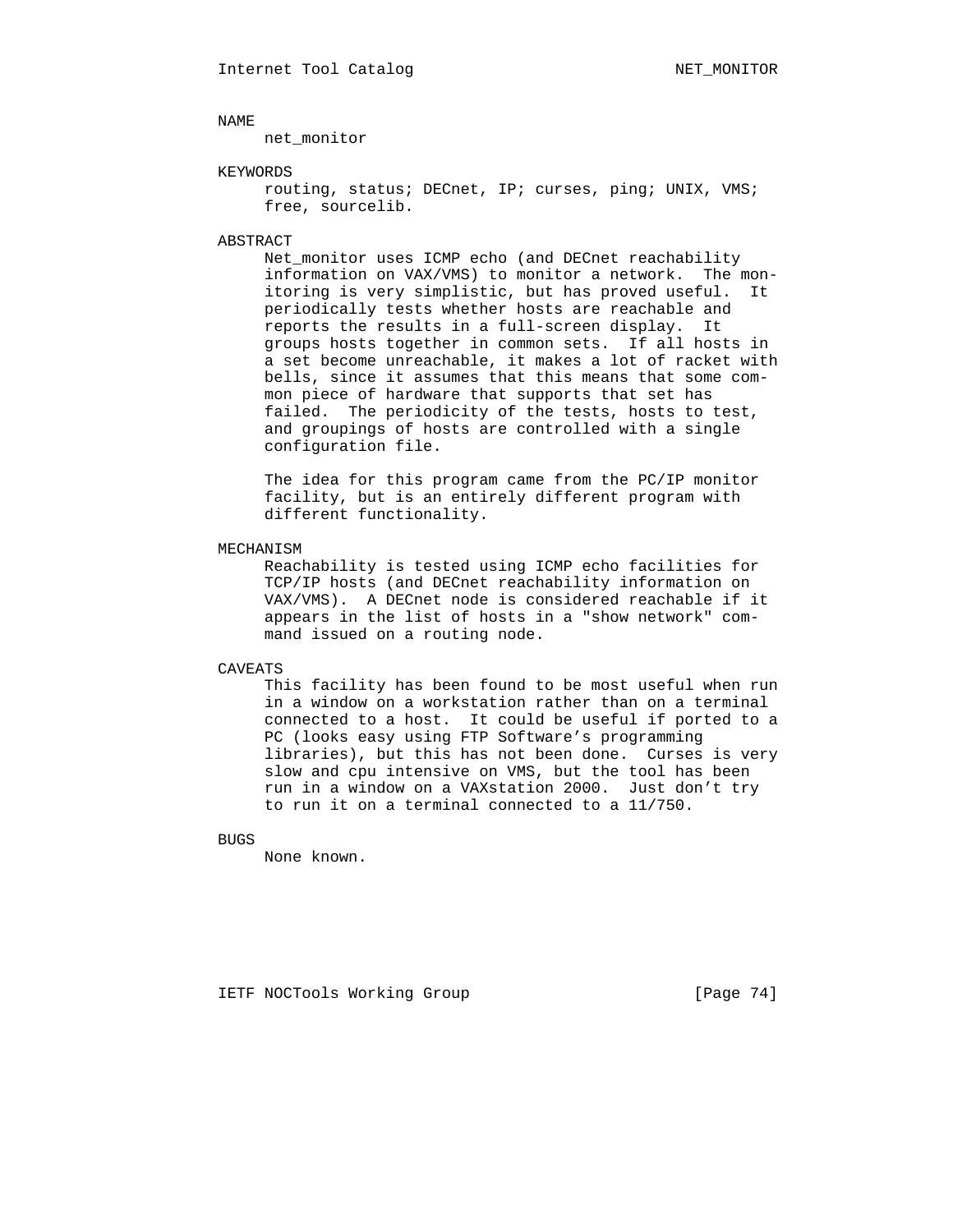### LIMITATIONS

 This tool is not meant to be a replacement for a more comprehensive network management facility such as is provided with SNMP.

## HARDWARE REQUIRED

A host with a network connection.

# SOFTWARE REQUIRED

 Curses, 4.xBSD UNIX socket programming libraries (lim ited set) and some flavor of TCP/IP that supports ICMP echo request (ping). It has been run on VAX/VMS run ning WIN/TCP and several flavors of 4BSD UNIX (includ ing SunOS 3.2, 4.0, and 4.3BSD). It could be ported to any platform that provides a BSD-style programming li brary with an ICMP echo request facility and curses.

### AVAILABILITY

Requests should be sent to the author:

 Dale Smith Asst Dir of Network Services University of Oregon Computing Center Eugene, OR 97403-1211

 Internet: dsmith@oregon.uoregon.edu. BITNET: dsmith@oregon.bitnet UUCP: ...hp-pcd!uoregon!dsmith Voice: (503)686-4394

 With the source code, a makefile is provided for most any UNIX box and a VMS makefile compatible with the make distributed with PMDF. A VMS DCL command file is also provided, for use by those VMS sites without "make."

 The author will attempt to fix bugs, but no support is promised. The tool is copyrighted, but free (for now).

IETF NOCTools Working Group [Page 75]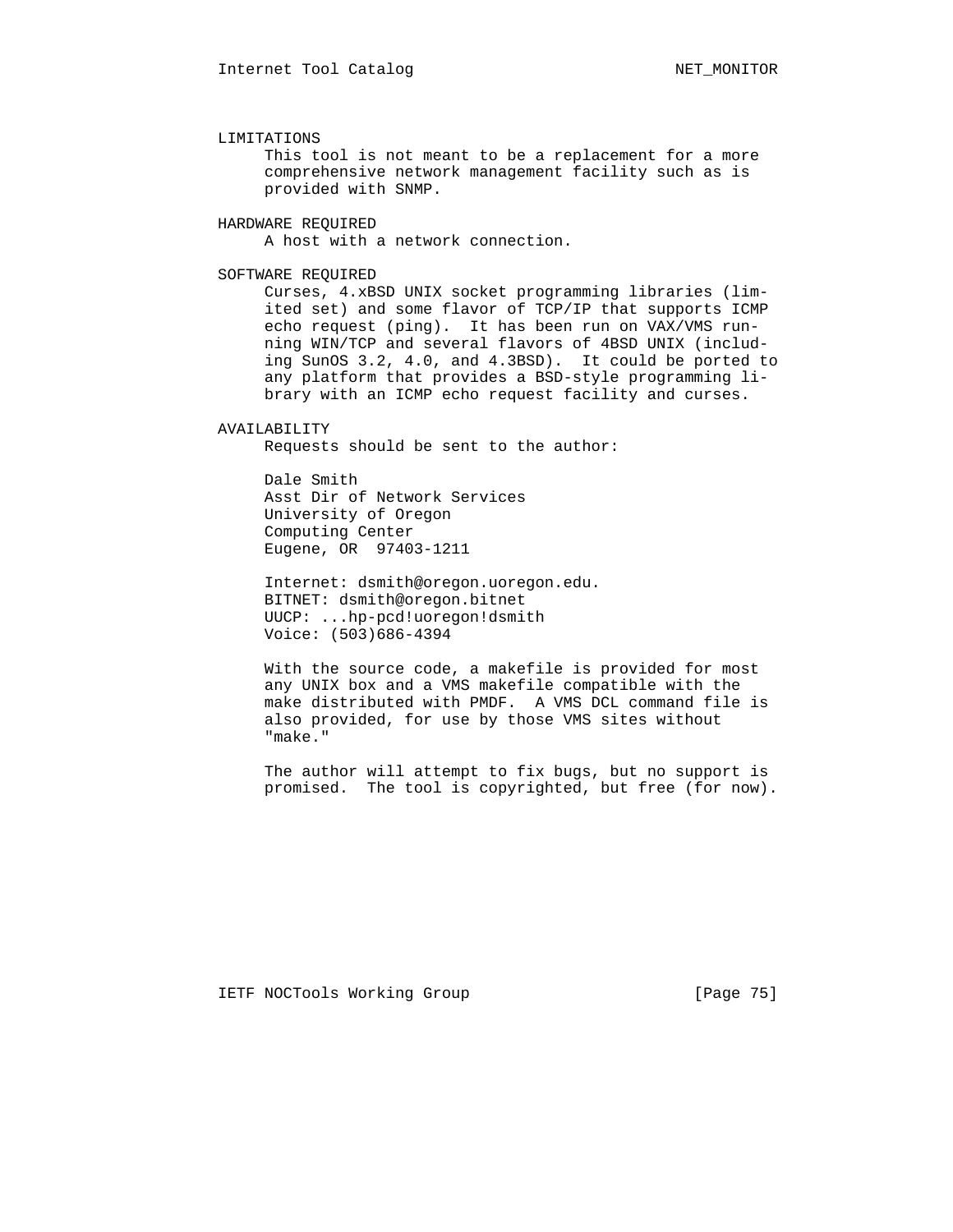nfswatch

## KEYWORDS

 traffic; ethernet, IP, NFS; curses, eavesdrop; UNIX; free.

## ABSTRACT

 Nfswatch monitors all incoming ethernet traffic to an NFS file server and divides it into several categories. The number and percentage of packets received in each category is displayed on the screen in a continuously updated display.

 All exported file systems are monitored by default. Other files may optionally be monitored. Options also allow monitoring of traffic destined for a remote host instead of the local host, or monitoring traffic sent by a single host. Items such as the sample interval length can be adjusted either on the command line or interactively. Facilities for taking screen "snapshots," saving all data to a log file, and summar izing the log file are included. Nfslogsum, a program that summarizes the log file, is included in the dis tribution.

# MECHANISM

 Nfswatch uses the Network Interface Tap in promiscuous mode to monitor the ethernet. It filters out NFS pack ets destined for the local (or remote) host, and then decodes the file handles in order to determine which file or file system a request pertains to.

# CAVEATS

 Because the NFS file handle is a non-standard (server private) piece of data, the file system monitoring part of the program will break whenever the format of a file handle is not what it expects to see. This is easily fixed in the code, however. The code presently under stands SunOS 4.0 file handles.

BUGS

None known.

IETF NOCTools Working Group [Page 76]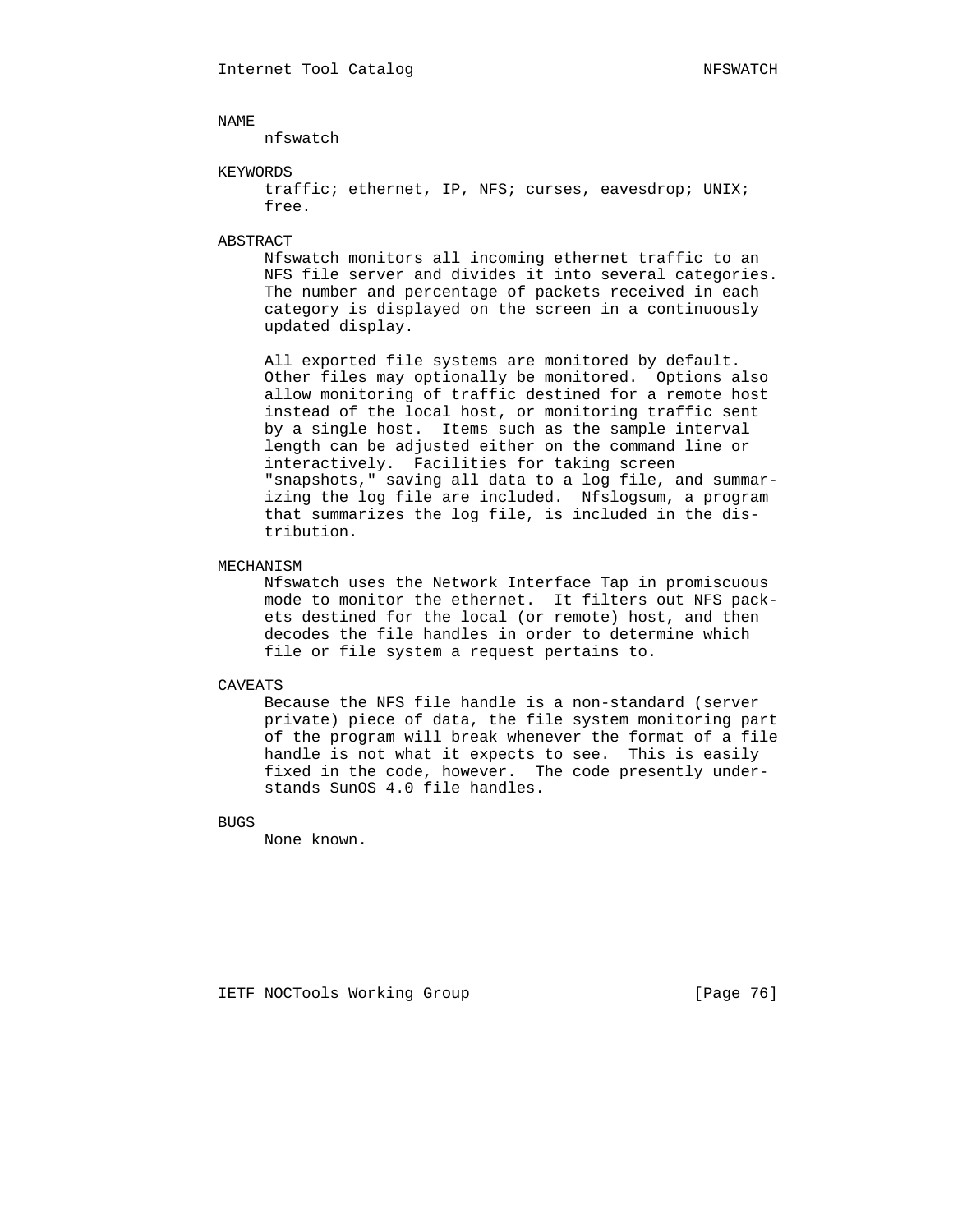### LIMITATIONS

 Up to 256 exported file systems and 256 individual files can be monitored, but only (2 \* (DisplayLines - 16)) will be displayed on the screen (all data will be written to the log file).

 Only NFS requests made by client machines are counted; the NFS traffic generated by the server in response to these requests is not counted.

# HARDWARE REQUIRED

 Has been tested on Sun-3 and Sun-4 systems. No hardware dependencies, but see below.

# SOFTWARE REQUIRED

 SunOS 4.0 or higher. The STREAMS NIT device is used. Fairly easy code modifications should be able to make it run under older SunOS releases, or other versions of BSD UNIX with a NIT-like device.

# AVAILABILITY

 Copyrighted, but freely distributable. Available via anonymous FTP from hosts icarus.riacs.edu and spam.itstd.sri.com in pub/nfswatch.tar.Z. There should also be a copy on the 1989 Sun User's Group tape.

IETF NOCTools Working Group [Page 77]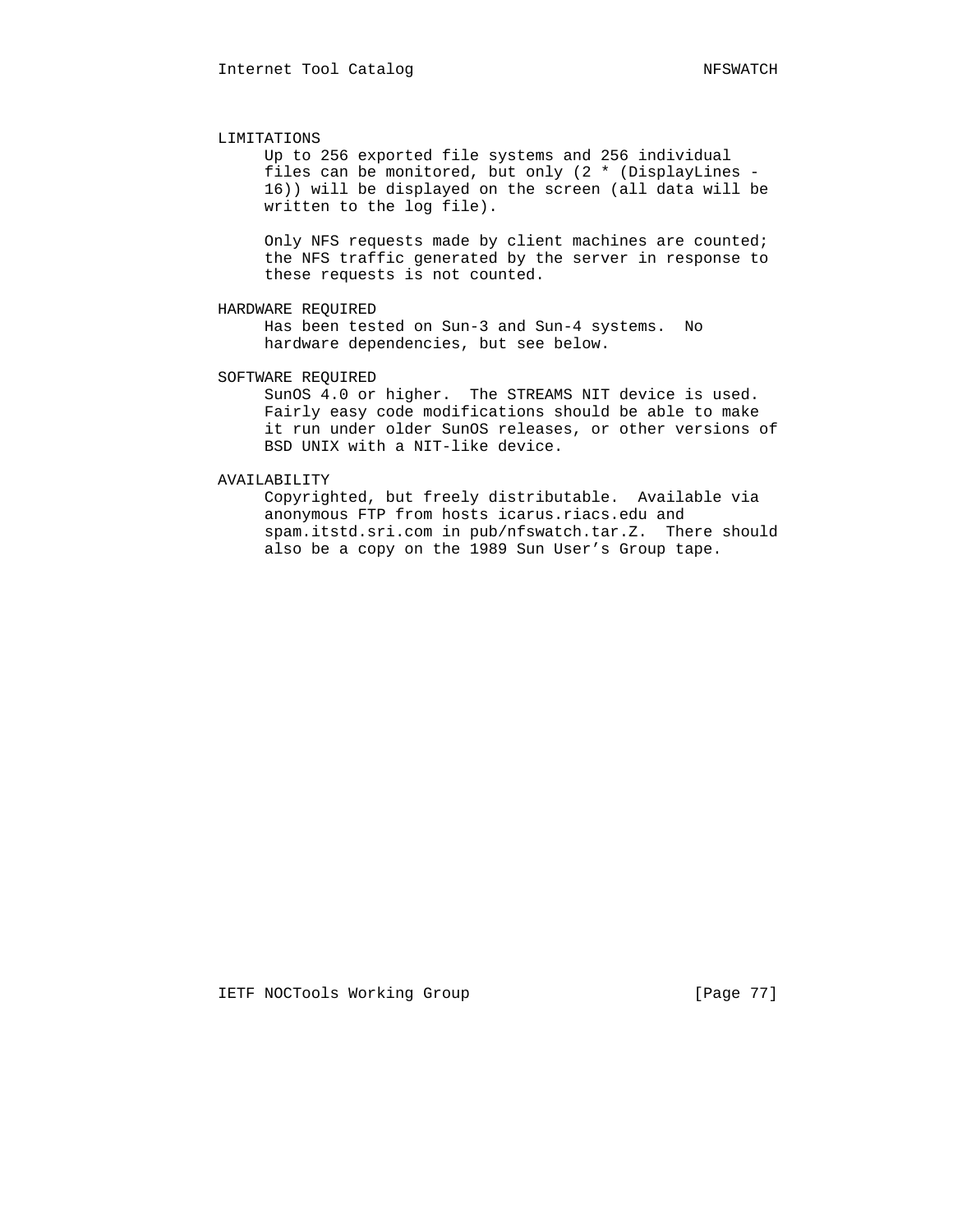nhfsstone

## KEYWORDS

benchmark, generator; NFS; spoof; UNIX; free.

# ABSTRACT

 Nhfsstone (pronounced n-f-s-stone, the "h" is silent) is an NFS benchmarking program. It is used on an NFS client to generate an artificial load with a particular mix of NFS operations. It reports the average response time of the server in milliseconds per call and the load in calls per second. The nhfsstone distribution includes a script, "nhfsnums" that converts test results into plot(5) format so that they can be graphed using graph(1) and other tools.

# MECHANISM

 Nhfsstone is an NFS traffic generator. It adjusts its calling patterns based on the client's kernel NFS statistics and the elapsed time. Load can be generated over a given time or number of NFS calls.

## CAVEATS

 Nhfsstone will compete for system resources with other applications.

### BUGS

None known.

# LIMITATIONS None reported.

 HARDWARE REQUIRED No restrictions.

# SOFTWARE REQUIRED 4.xBSD-based UNIX

# AVAILABILITY

 Available via anonymous FTP from bugs.cs.wisc.edu. Alternatively, Legato Systems will provide the program free of charge, if certain conditions are met. Send name and both email and U.S. mail addresses to: Legato Systems, Inc. Nhfsstone 260 Sheridan Avenue Palo Alto, California 94306

IETF NOCTools Working Group [Page 78]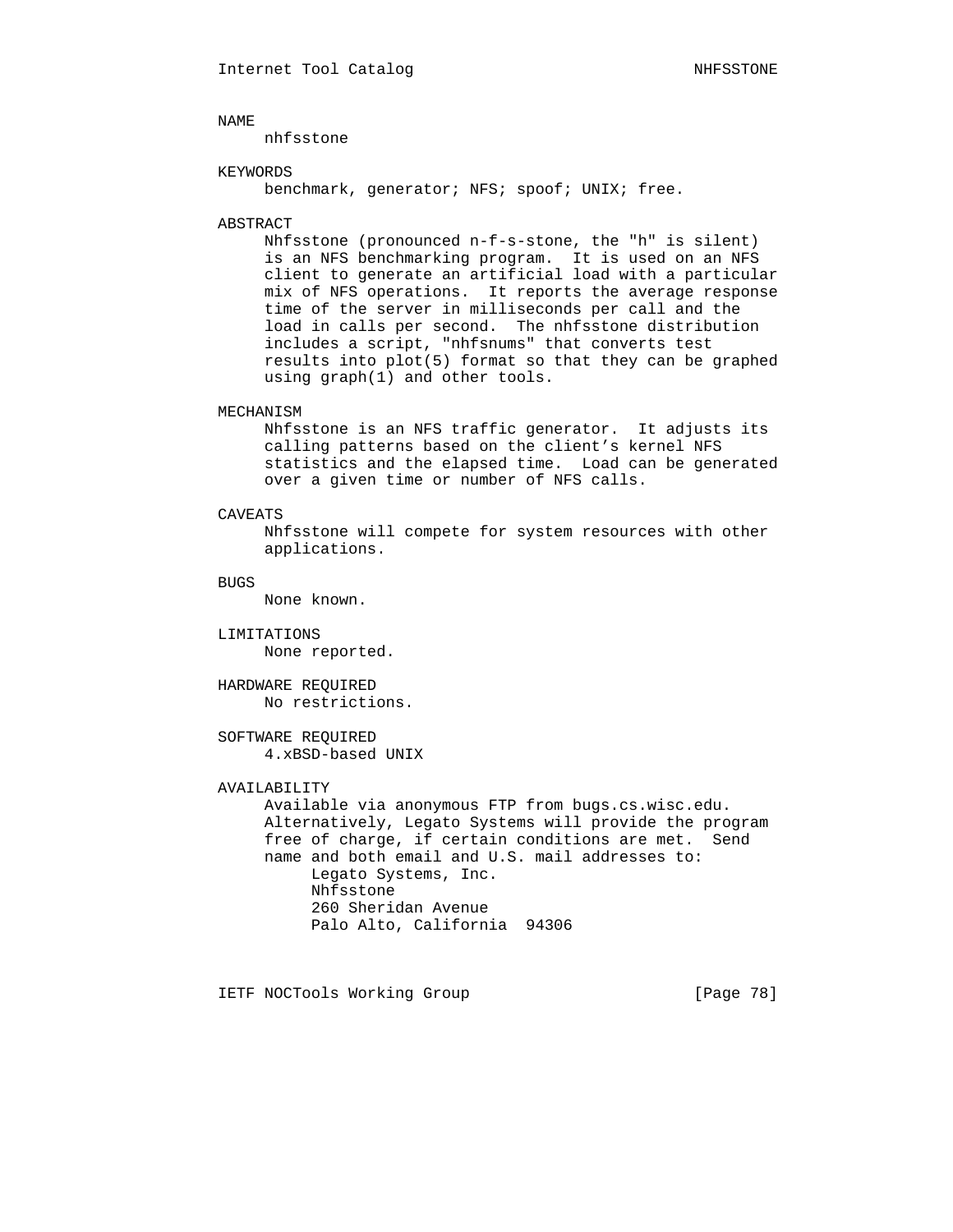A mailing list is maintained for regular information and bug fixes: nhfsstone@legato.com or uunet!legato.com!nhfsstone. To join the list: nhfsstone-request@legato.com or uunet!legato.com!nhfsstone-request.

IETF NOCTools Working Group [Page 79]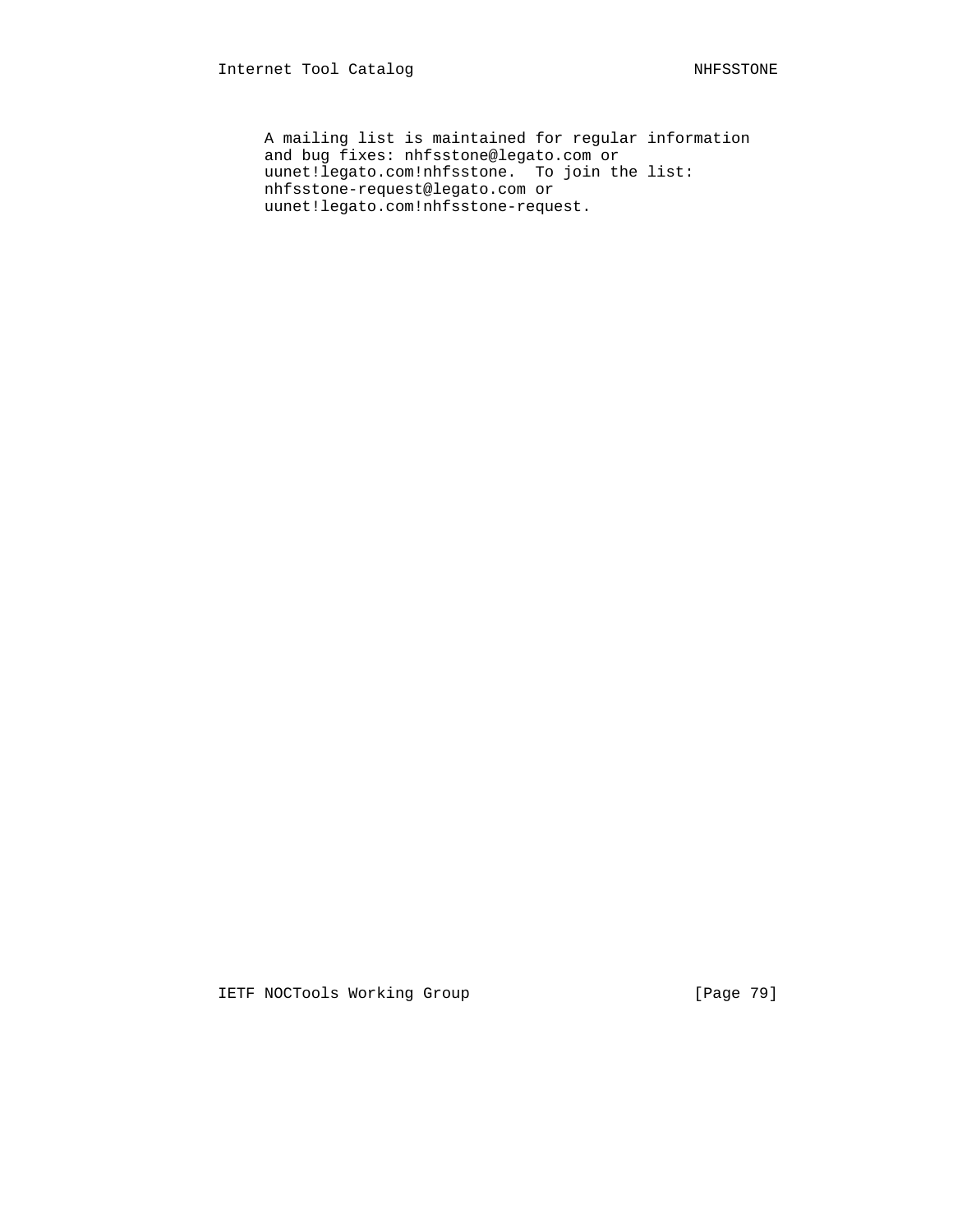NMC -- the Hughes LAN Systems 9100 Network Management Center

KEYWORDS

 control, manager, routing, status, traffic; bridge, DECnet, ethernet, IP; NMS, SNMP; UNIX.

ABSTRACT

 The 9100 Network Management Center provides the capa bility to manage and control standards-based networking products from Hughes LAN Systems' and other vendors. This management extends to all network products that are equipped with the industry standard SNMP (Simple Network Management Protocol). A comprehensive rela tional database manages the data and ensures easy access and control of resources throughout the network.

9100 NMC software provides the following functions:

Database Management

 Stores and retrieves the information required to administer and configure the network. It can be used to:

> Store and recall configuration data for all devices. Provide availability history for devices. Provides full-function SQL interface. Assign new internet addresses. Provide administrative information such as physical location of devices, person respon sible, maintenance history, asset data, hardware/software versions, etc.

Configuration Management

 A comprehensive configuration model that enables you to:

> Retrieve configuration information from SNMP devices. Configure HLS devices using SNMP.

 Configures attributes relating to TCP/IP, DECnet and other protocols in HLS devices using SNMP. Poll devices to compare their current attri-

 bute values with those in the database and produce reports of the discrepancies. Collect data about the state of the network.

IETF NOCTools Working Group [Page 80]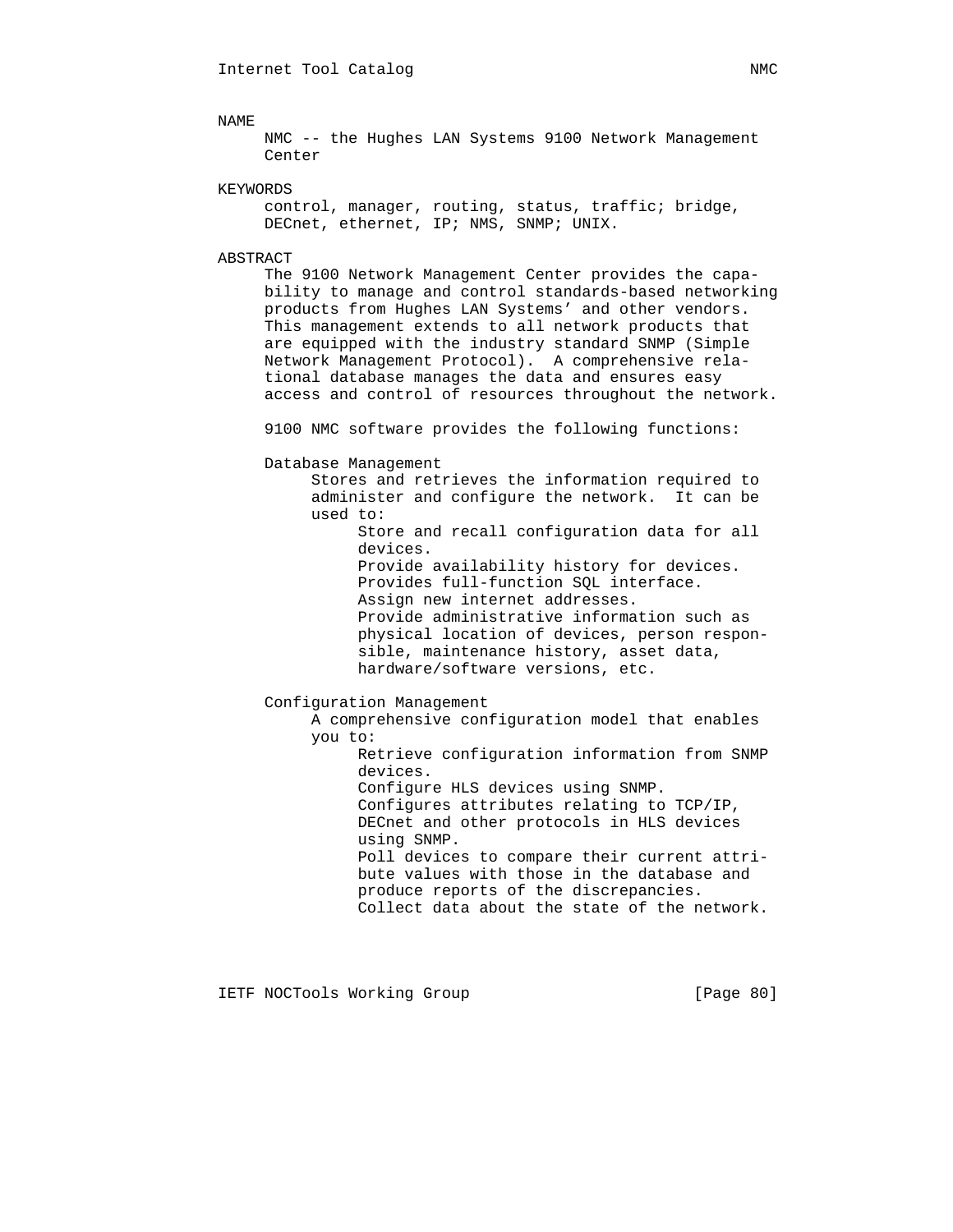Performance Management Displays local network traffic graphically, by packet size, protocol, network utilization, sources and destinations of packets, etc. Fault Management Provides availability monitoring and indicates potential problems. Scheduled availability monitoring of devices. SNMP traps (alarms) are recorded in an alarm log. New alarms are indicated by a flashing icon and optional audio alert. Possible causes and suggested actions for the alarms are listed. Cumulative reports can be produced. Utilities Function Allows you to view and/or stop existing NMC processes, and to define schedules for invoking NMC applications and database maintenance utili ties. MECHANISM SNMP. CAVEATS None reported. **BUGS**  None known. LIMITATIONS Maximum number of nodes that can be monitored is 18,000. This can include Hosts, Terminal Servers, PCs, and Bridges. HARDWARE REQUIRED The host for the NMC software is a Sun 3 desktop works tation. Recommended minimum hardware is the Sun 3/80 Color with a 1/4" SCSI tape drive. SOFTWARE REQUIRED The NMC, which is provided on 1/4" tape format, runs on the Sun 4.0 Operating System.

IETF NOCTools Working Group [Page 81]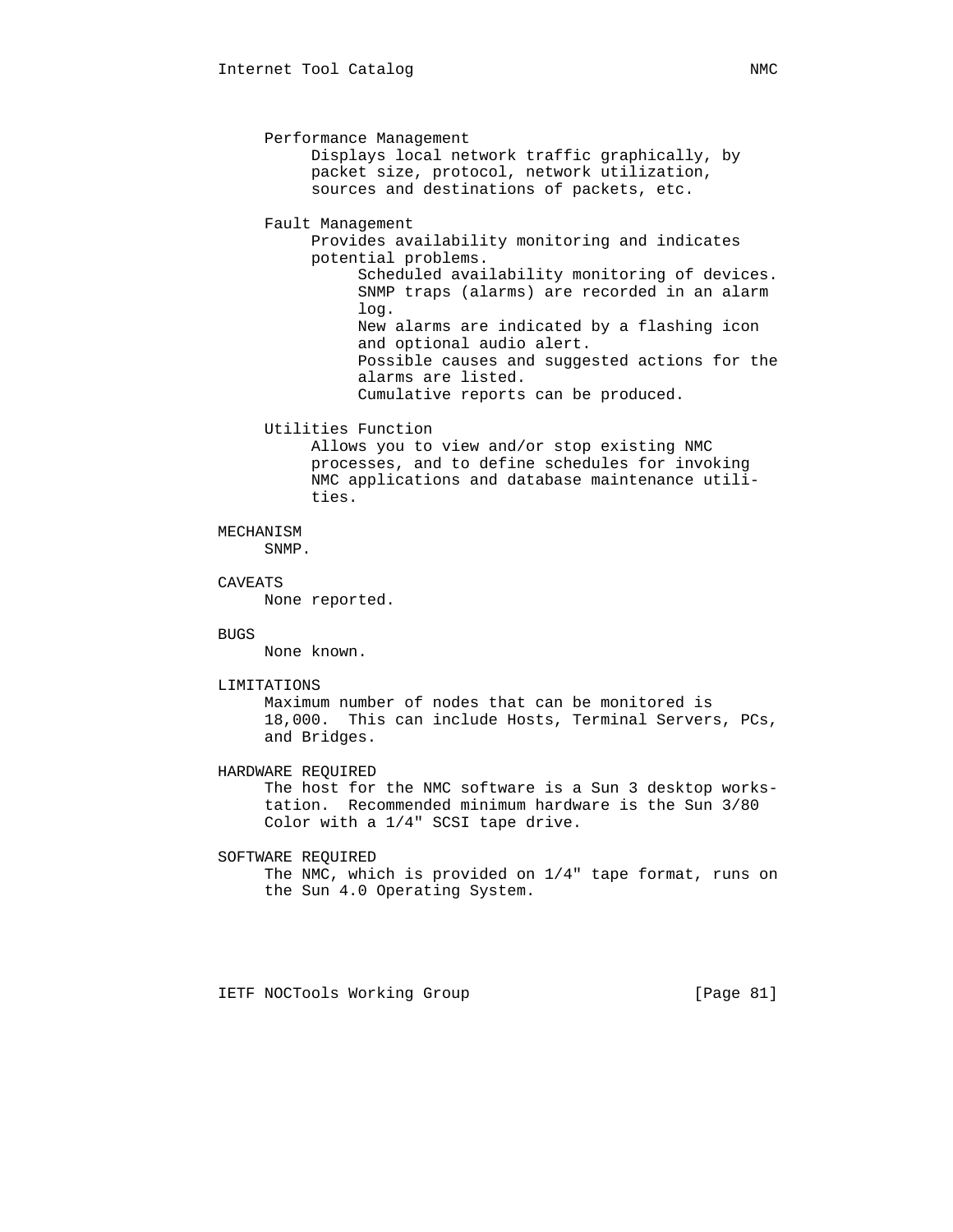AVAILABILITY A commercial product of: Hughes LAN Systems Inc. 1225 Charleston Road Mountain View, CA 94043 Phone: (415) 966-7300 Fax: (415) 960-3738 RCA Telex: 276572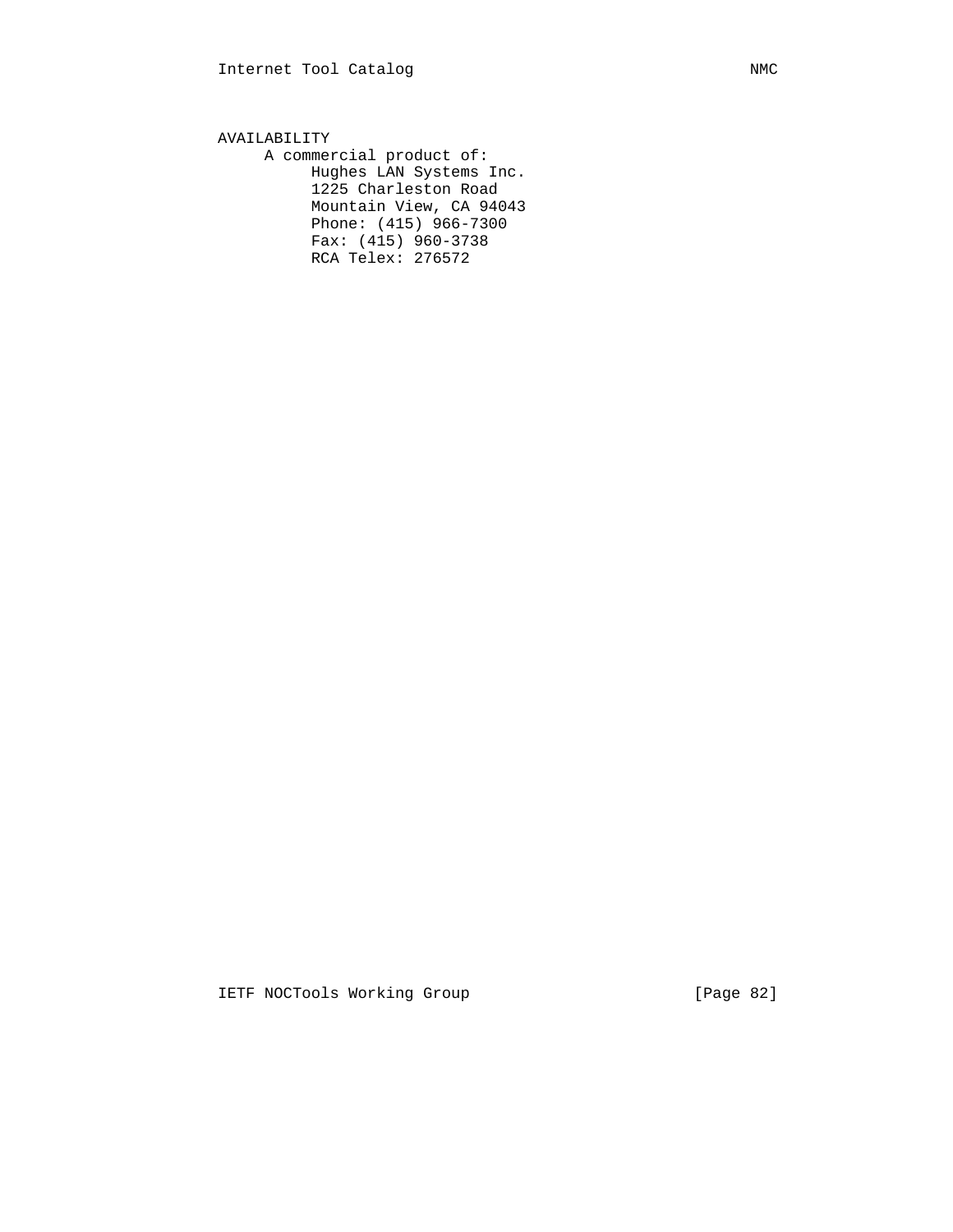NNStat

## KEYWORDS

manager, status, traffic; ethernet, IP; eavesdrop, NMS; UNIX; free.

### ABSTRACT

 NNStat is a collection of programs that provides an internet statistic collecting capability. The NNStat strategy for statistic collection is to collect traffic statistics via a promiscuous ethernet tap on the local networks, versus instrumenting the gateways. If all traffic entering or leaving a network or set of net works traverses a local ethernet, then by stationing a statistic gathering agent on each local network a pro file of network traffic can be gathered. Statistical data is retrieved from the local agents by a global manager.

 A program called "statspy" performs the data gathering function. Essentially, statspy reads all packets on an ethernet interface and records all information of interest. Information of interest is gathered by exa mining each packet and determining if the source or destination IP address is one that is being monitored, typically a gateway address. If so then the contents of the packet are examined to see if they match further criteria.

 A program called "collect" performs global data collec tion. It periodically polls various statspy processes in the domain of interest to retrieve locally logged statistical data.

 The NNSTAT distribution comes with several sample awk programs which process the logged output of the collect program.

### MECHANISM

 Local agents (statspy processes) collect raw traffic data via a promiscuous ethernet tap. Statistical, fil tered or otherwise reduced data is retrieved from the local agents by a global manager (the "collect" pro cess).

### CAVEATS

None.

IETF NOCTools Working Group [Page 83]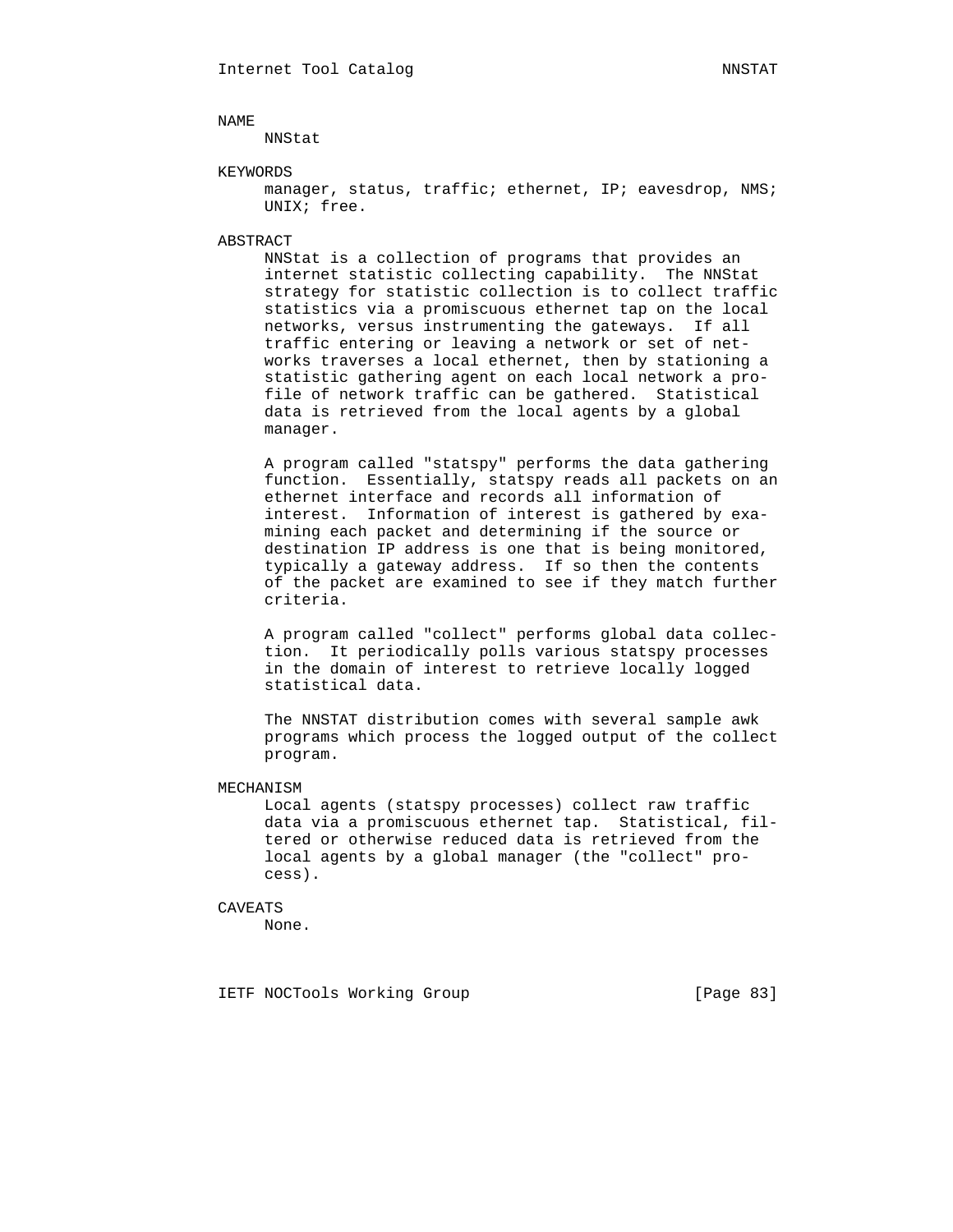BUGS

 Bug fixes, extensions, and other pointers are discussed in the electronic mail forum, bytecounters. To join, send a request to bytecounters-request@venera.isi.edu. Forum exchanges are archived in the file bytecounters/bytecounters.mail, available via anonymous FTP from venera.isi.edu.

# LIMITATIONS

 NNStat presumes a topology of one or more long haul networks gatewayed to local ethernets.

 A kernel mod required to run with SunOS4. These mods are described in the bytecounters archive.

## HARDWARE REQUIRED

 Ethernet interface. Sun 3, Sun 4 (SPARC), or PC RT workstation.

# SOFTWARE REQUIRED

 Distribution is for BSD UNIX, could easily be adapted to any UNIX with promiscuous ethernet support.

# AVAILABILITY

 Distribution is available via anonymous FTP from venera.isi.edu, in file pub/NNStat.tar.Z. Documenta tion is in pub/NNStat.userdoc.ms.Z.

IETF NOCTools Working Group [Page 84]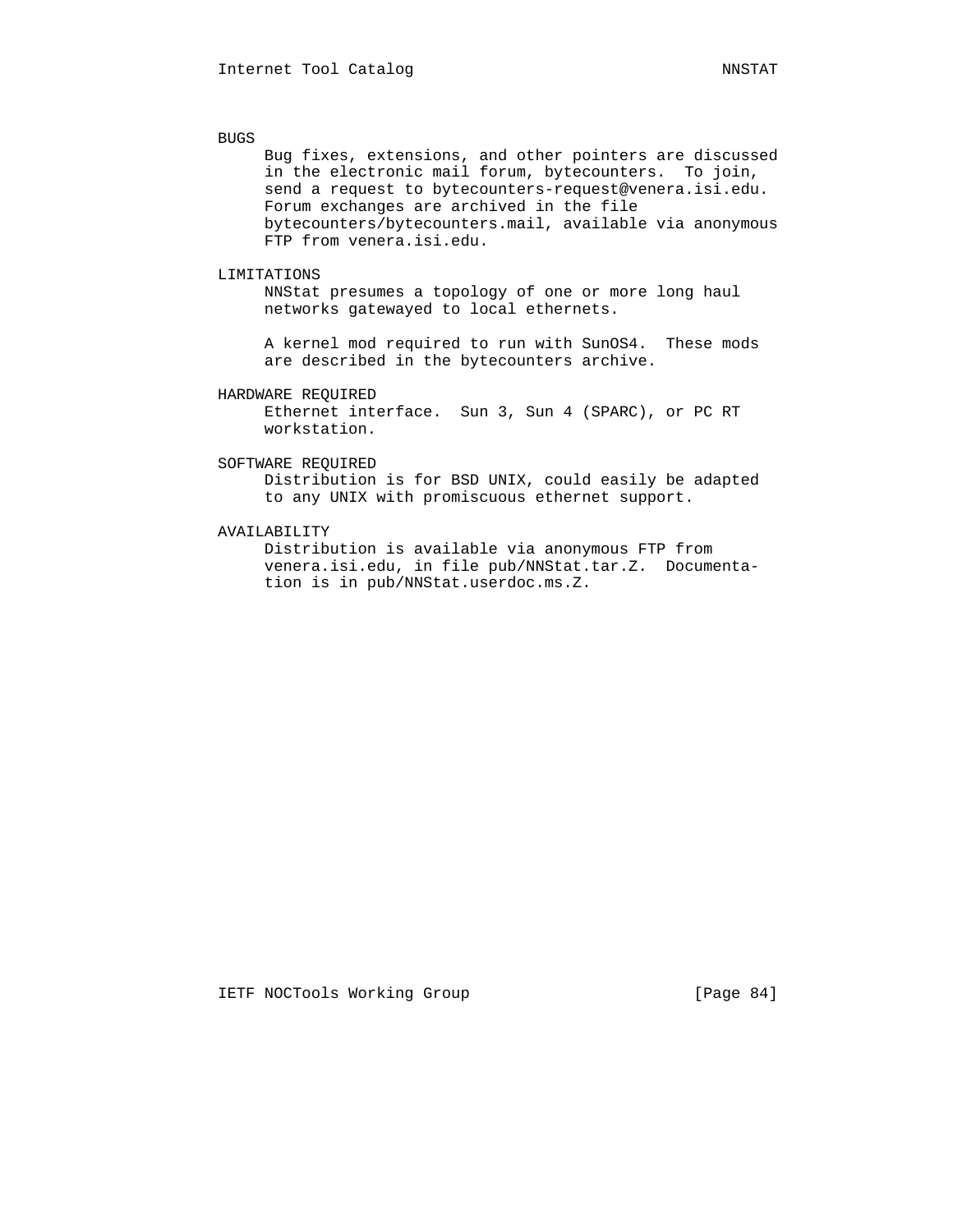KEYWORDS

map, routing, status; IP; ping; VMS; free.

### ABSTRACT

 NPRV is a full-screen, keypad-oriented utility that runs under VAX/VMS. It allows the user to quickly scan through a user-defined list of IP addresses (or domain names) and verify a node's reachability. The node's reachability is determined by performing an ICMP echo, UDP echo and a TCP echo at alternating three second intervals. The total number of packets sent and received are displayed, as well as the minimum, average and maximum round-trip times (in milliseconds) for each type of echo. Additionally, a "trace route" function is performed to determine the path from the local sys tem to the remote host. Once all of the trace route information has filled the screen, a "snapshot" of the screen can be written to a text file. Upon exiting the utility, these text files can be used to generate a logical network map showing host and gateway intercon nectivity.

# MECHANISM

 The ICMP echo is performed by sending ICMP ECHO REQUEST packets. The UDP and TCP echoes are performed by con necting to the UDP/TCP echo ports (port number 7). The trace route information is compiled by sending alter nating ICMP ECHO REQUEST packets and UDP packets with very large destination UDP port numbers (in two passes). Each packet is initially sent with a TTL (time to live) of 1. This should cause an ICMP TIME EXCEEDED error to be generated by the first routing gateway. Then each packet is sent with a TTL of 2. This should cause an ICMP TIME EXCEEDED error to be generated by the second routing gateway. Then each packet is sent with a TTL of 3, and so on. This pro cess continues until an ICMP ECHO REPLY or UDP PORT UNREACHABLE is received. This indicates that the remote host has been reached and that the trace route information is complete.

### CAVEATS

 This utility sends one echo packet per second (ICMP, UDP or TCP), as well as sending out one trace route packet per second. If a transmitted trace route packet

IETF NOCTools Working Group [Page 85]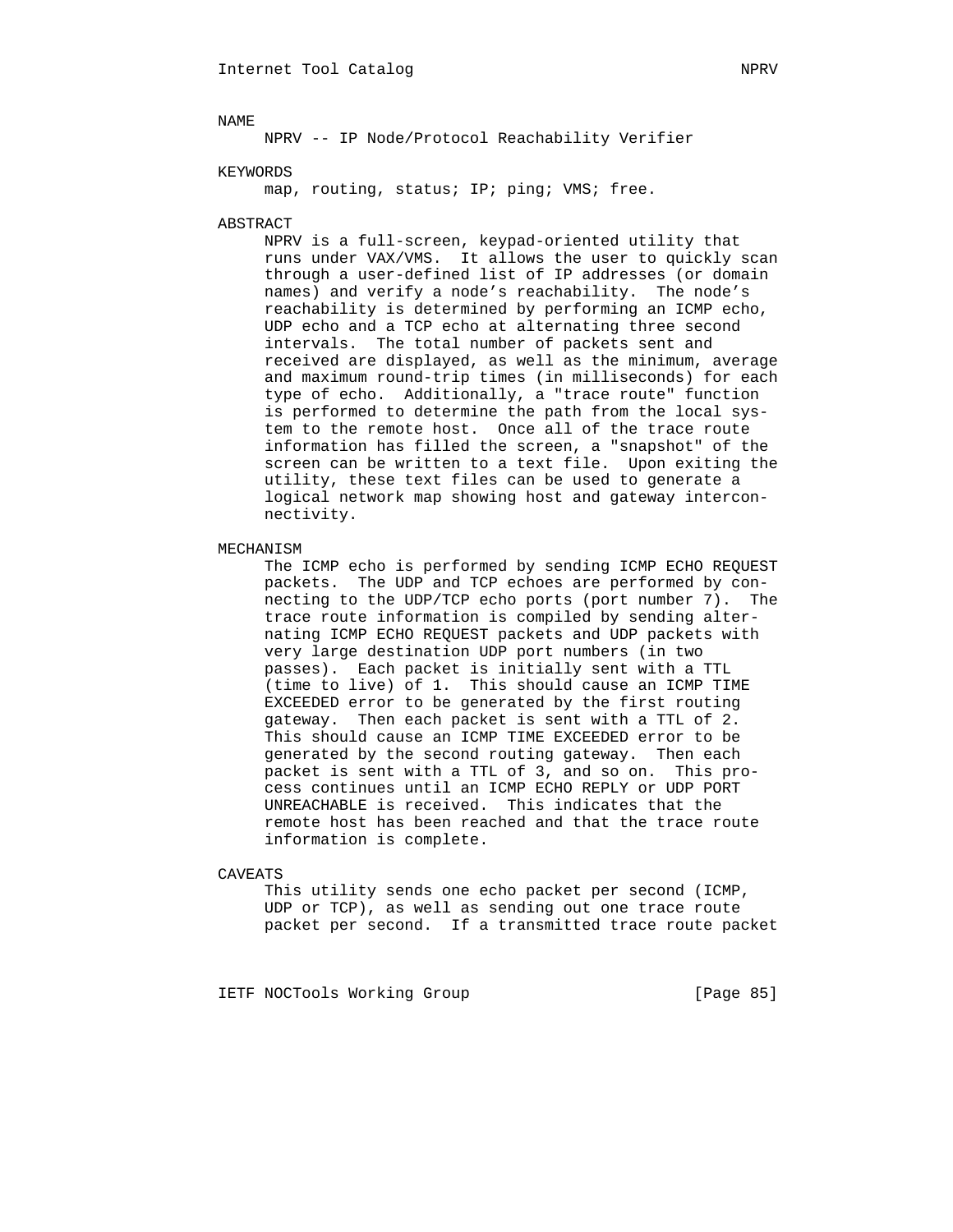is returned in less than one second, another trace route packet is sent in 100 milliseconds. This could cause a significant amount of contention on the local network.

BUGS

 None known. Please report any discovered bugs to the author at: Allen Sturtevant National Magnetic Fusion Energy Computer Center Lawrence Livermore National Laboratory P.O. Box 808; L-561 Livermore, CA 94550 Phone : (415) 422-8266 E-Mail: sturtevant@ccc.nmfecc.gov

# LIMITATIONS

 The user is required to have SYSPRV privilege to per form the ICMP Echo and trace route functions. The utility will still run with this privilege disabled, but only the UDP Echo and TCP Echo information will be displayed. This utility is written in C, but unfor tunately it cannot be easily ported over to UNIX since many VMS system calls are used and all screen I/O is done using the VMS Screen Management Routines.

# HARDWARE REQUIRED

 Any network interface supported by TGV Incorporated's MultiNet software.

## SOFTWARE REQUIRED

 VAX/VMS V5.1+ and TGV Incorporated's MultiNet version 2.0.

# AVAILABILITY

 For executables only, FTP to the ANONYMOUS account (password GUEST) on CCC.NMFECC.GOV (128.55.128.30) and GET the following files:

| [ANONYMOUS.PROGRAMS.NPRV]NPRV.DOC   | (ASCII text) |
|-------------------------------------|--------------|
| [ANONYMOUS.PROGRAMS.NPRV]NPRV.EXE   | (binary)     |
| [ANONYMOUS.PROGRAMS.NPRV]SAMPLE.IPA | (ASCII text) |

IETF NOCTools Working Group [Page 86]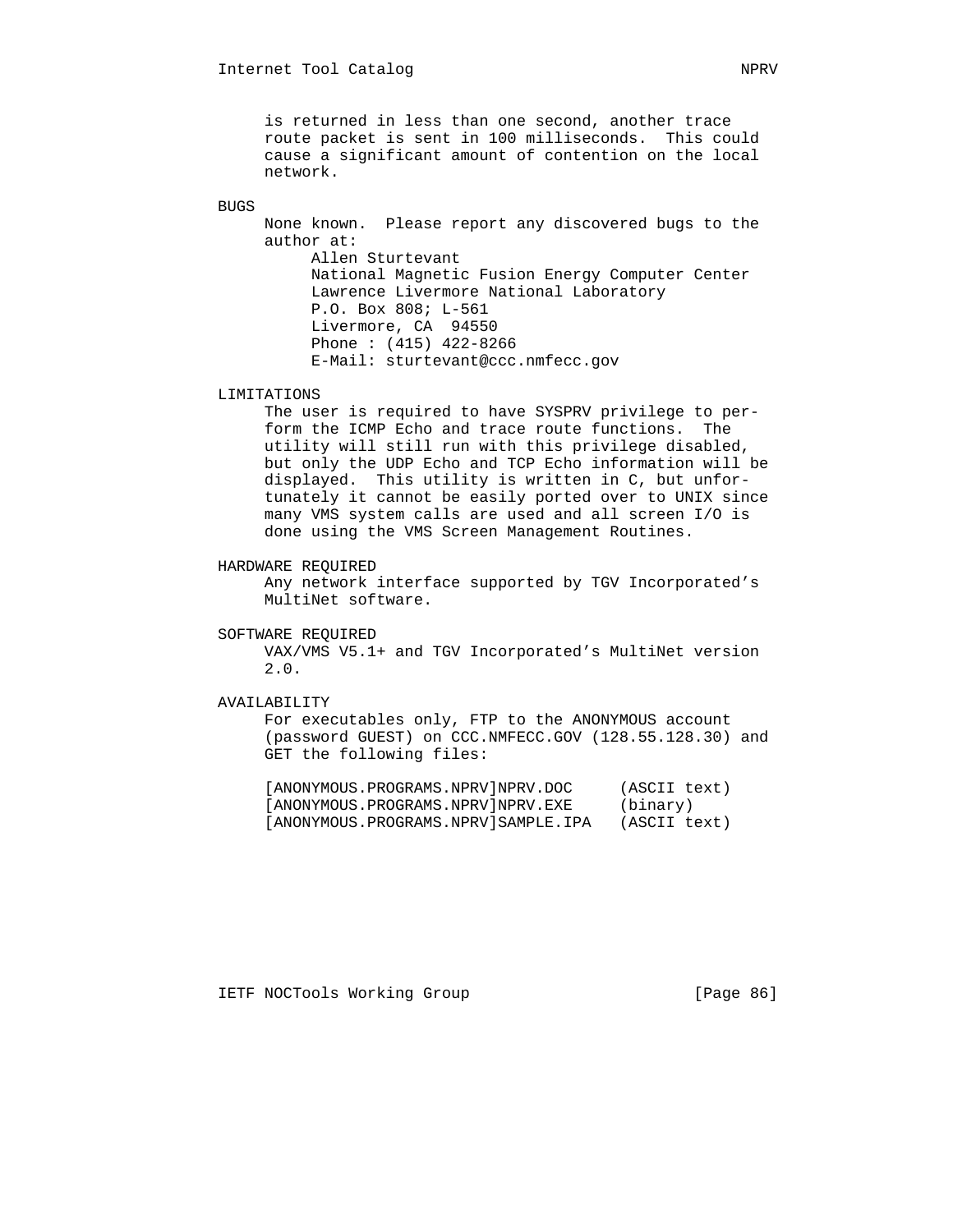nslookup

## KEYWORDS

status; DNS; spoof; UNIX, VMS; free.

### ABSTRACT

 Nslookup is a program used for interactive query of ARPA Internet domain servers. This program is useful for diagnosing routing or mail delivery problems, where often a local domain server is responding with an incorrect internet address. It is essentially a data base front end which converts user queries into domain name queries. By default nslookup queries the local domain name server but you can specify additional servers. Additional information beyond the mapping of domain names to internet addresses is possible.

### MECHANISM

Formats and sends domain name queries.

### CAVEATS

None.

**BUGS** 

None known.

 LIMITATIONS None known.

 HARDWARE REQUIRED No restrictions.

 SOFTWARE REQUIRED BSD UNIX or related OS, or VMS.

# AVAILABILITY

 Nslookup is part of the "named" distribution, available via anonymous FTP from uunet.uu.net, in directories bsd-sources/src/etc and bsd-sources/src/network, and part of the "bind" distribution, available via anonymous FTP from ucbarpa.berkeley.edu, in directory 4.3. Also available with 4.xBSD UNIX and related operating systems. For VMS, available as part of TGV MultiNet IP software package, as well as Wollongong's WIN/TCP.

IETF NOCTools Working Group [Page 87]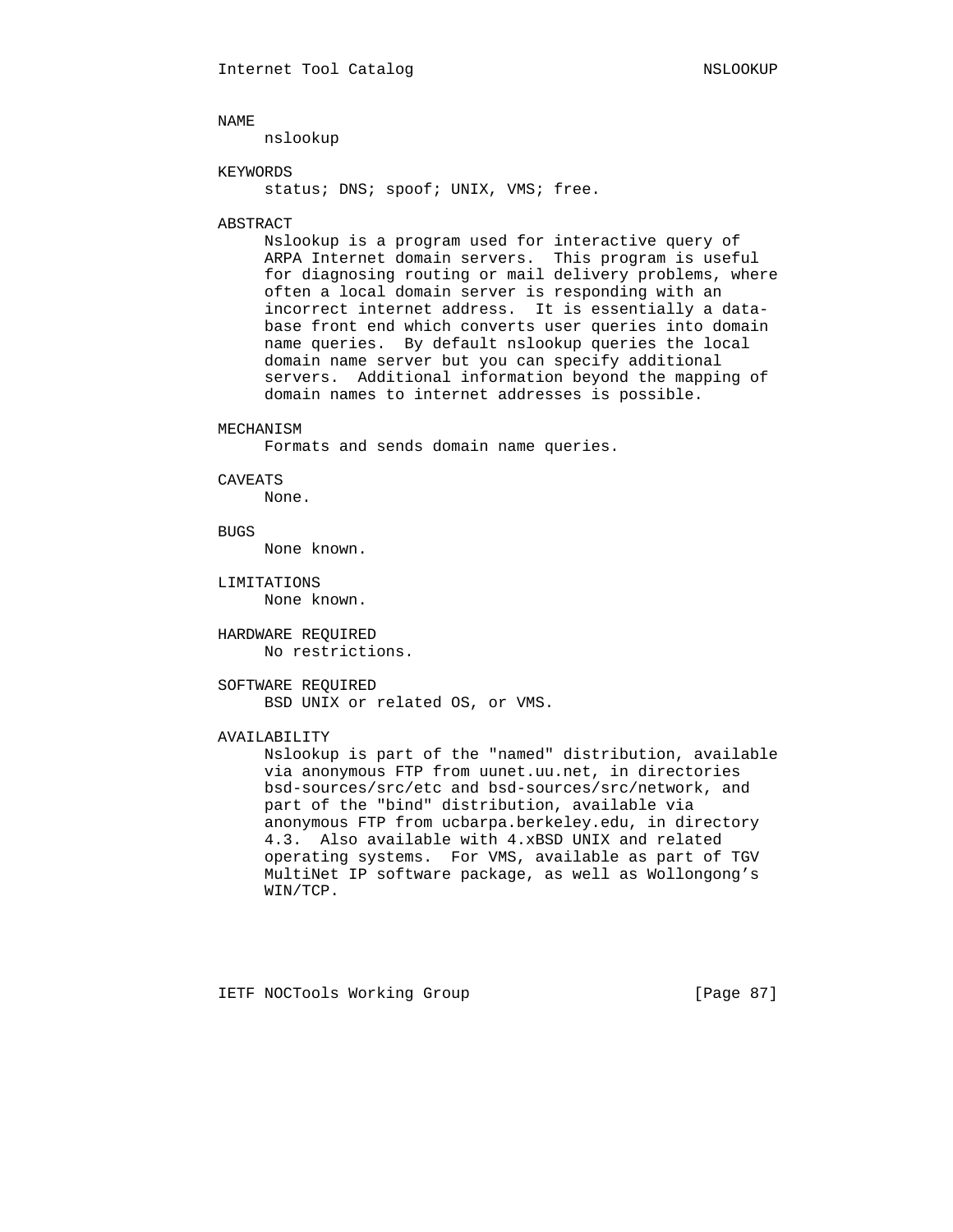osilog -- OSI event Logger

# KEYWORDS

alarm, manager; OSI; UNIX; free.

## ABSTRACT

 The osilog program receives management event reports for the operation of the ISODE Transport layer (ISO Transport Protocol class 0) on one or more managed sys tems, formats them suitably to facilitate post processing and records them for future analysis.

## MECHANISM

 It communicates with the System Management Agents (SMAs) on the selected systems via CMIP.

## CAVEATS

 The System Management Agent (SMA) must be running on the hosts selected to provide management reports.

## BUGS

None known.

# LIMITATIONS

 ISODE Transport Layer only supported by the SMA at present.

# HARDWARE REQUIRED

Developed and tested on Sun3.

## SOFTWARE REQUIRED

The ISODE protocol suite, BSD UNIX.

### AVAILABILITY

 The osilog and related tools, known as OSIMIS (OSI Management Information Service), are publicly available from University College London, England via FTP and FTAM. To obtain information regarding a copy send email to gknight@ac.ucl.cs.uk or call +44 1 380 7366.

IETF NOCTools Working Group [Page 88]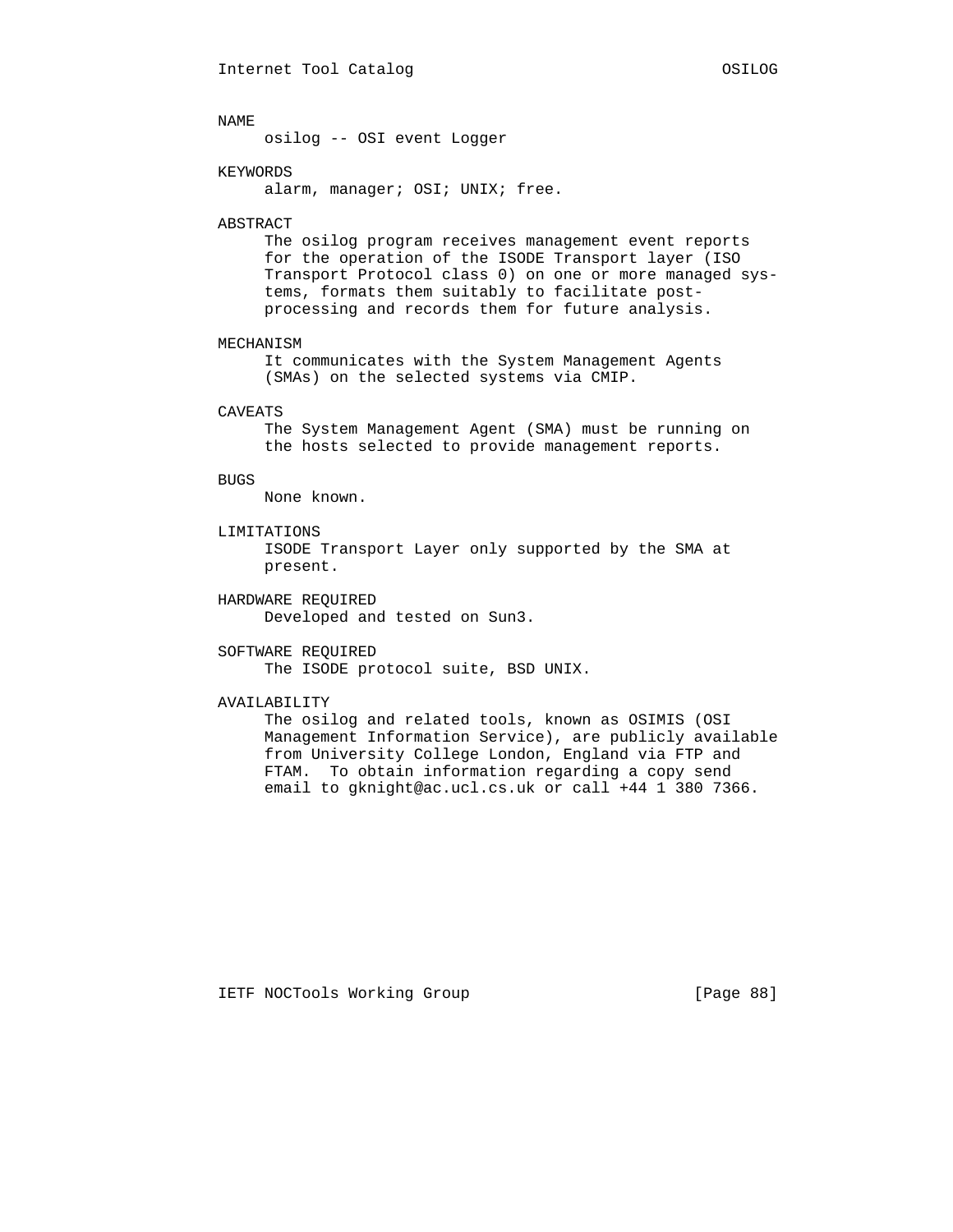osimic -- OSI Microscope

# KEYWORDS

manager, status; OSI; UNIX; free.

## ABSTRACT

 The osimic program is a human user interface to the management information base on the ISODE Transport layer (ISO Transport Protocol class 0). It allows browsing through the management information tree and enables the manipulation of attribute values. It is implemented using the SunView package of the SunTools window system.

# MECHANISM

 It communicates with the System Management Agent (SMA) on the selected system via CMIP.

### CAVEATS

 The System Management Agent (SMA) must be running on the host where the mib is being examined.

## BUGS

None known.

# LIMITATIONS

 ISODE Transport Layer only supported by the SMA at present.

# HARDWARE REQUIRED Developed and tested on Sun3.

# SOFTWARE REQUIRED

The ISODE protocol suite, BSD UNIX, SunView/SunTools.

# AVAILABILITY

 The osimic and related tools, known as OSIMIS (OSI Management Information Service), are publicly available from University College London, England via FTP and FTAM. To obtain information regarding a copy send email to gknight@ac.ucl.cs.uk or call +44 1 380 7366.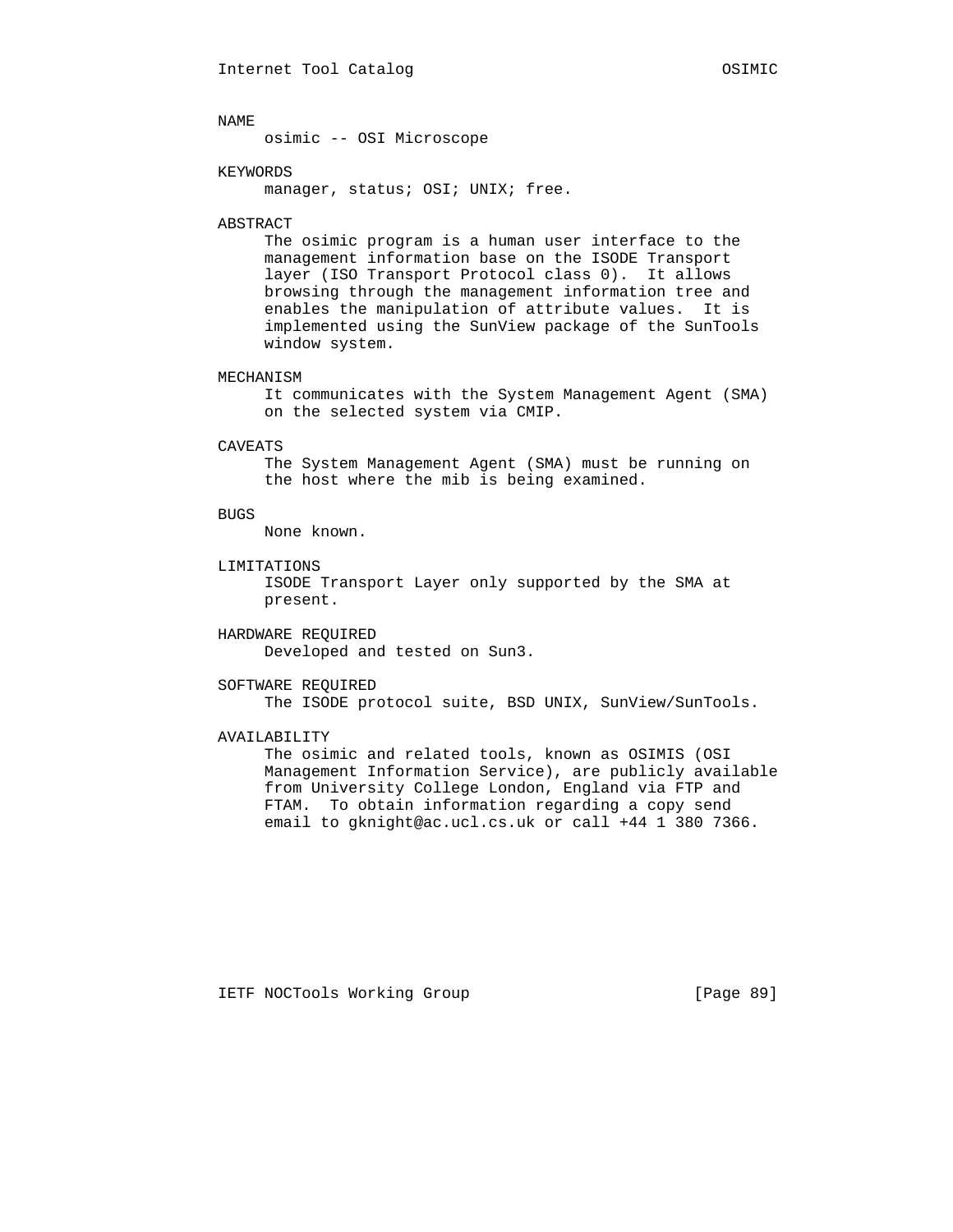osimon -- OSI Monitor

## KEYWORDS

manager, status, traffic; OSI; curses; UNIX; free.

## ABSTRACT

 The osimon program monitors activity of the ISODE Tran sport layer (ISO Transport Protocol class 0), display ing entries for the active transport entities and con nections. The display is dynamically updated in the case of significant events such as connection opening and closing and packet traffic, as information is received in the form of event reports from a SMA. It uses the UNIX curses package for screen management.

## MECHANISM

 It communicates with the System Management Agent (SMA) on the selected system via CMIP.

#### CAVEATS

 The System Management Agent (SMA) must be running on the host being monitored.

# **BUGS**

 For the terminal type Sun, there are some transient problems with the display.

### LIMITATIONS

ISODE Transport Layer only supported at present.

#### HARDWARE REQUIRED

 Developed and tested on Sun3 for various terminal types.

# SOFTWARE REQUIRED The ISODE protocol suite, BSD UNIX.

# AVAILABILITY

 The osimon and related tools, known as OSIMIS (OSI Management Information Service), are publicly available from University College London, England via FTP and FTAM. To obtain information regarding a copy send email to gknight@ac.ucl.cs.uk or call +44 1 380 7366.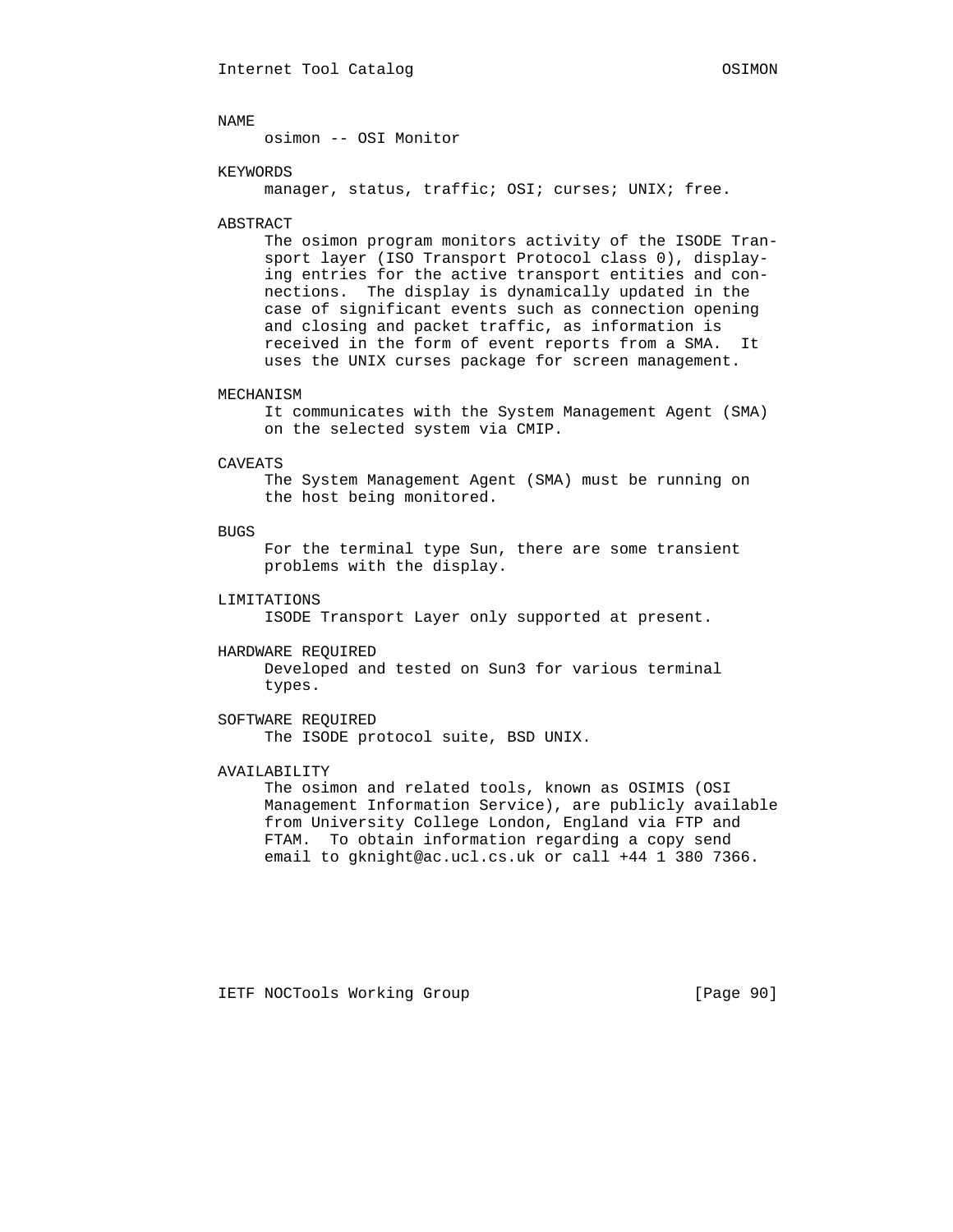OSITRACE

# KEYWORDS

traffic; OSI; eavesdrop; UNIX; free.

### ABSTRACT

 OSITRACE is a network performance tool that displays information about ISO TP4 connections. One line of output is displayed for each packet indicating the time, source, destination, length, packet type, sequence number, credit, and any optional parameters contained in the packet. Numerous options are avail able to control the output of OSITRACE.

 To obtain packets to analyze, OSITRACE uses Sun Microsystems' Network Interface Tap (NIT) in SunOS 3.4, 3.5, and 4.0.X. OSITRACE may also obtain data from the NETMON utility which is described as another tool entry.

 In Sun systems, OSITRACE may be easily installed: OSI kernel support is not needed, nor is any other form of OSI software support.

## MECHANISM

 This tool has been designed in such a way that code to process different protocol suites may be easily added. As such, OSITRACE also has the ability to trace the DOD TCP protocols.

### CAVEATS

None.

### BUGS

 Bug reports and questions should be addressed to: ie tools@gateway.mitre.org

 Requests to join this mailing list: ie-tools request@gateway.mitre.org

 Questions and suggestions can also be directed to: Greg Hollingsworth, gregh@gateway.mitre.org

### LIMITATIONS

None reported.

IETF NOCTools Working Group [Page 91]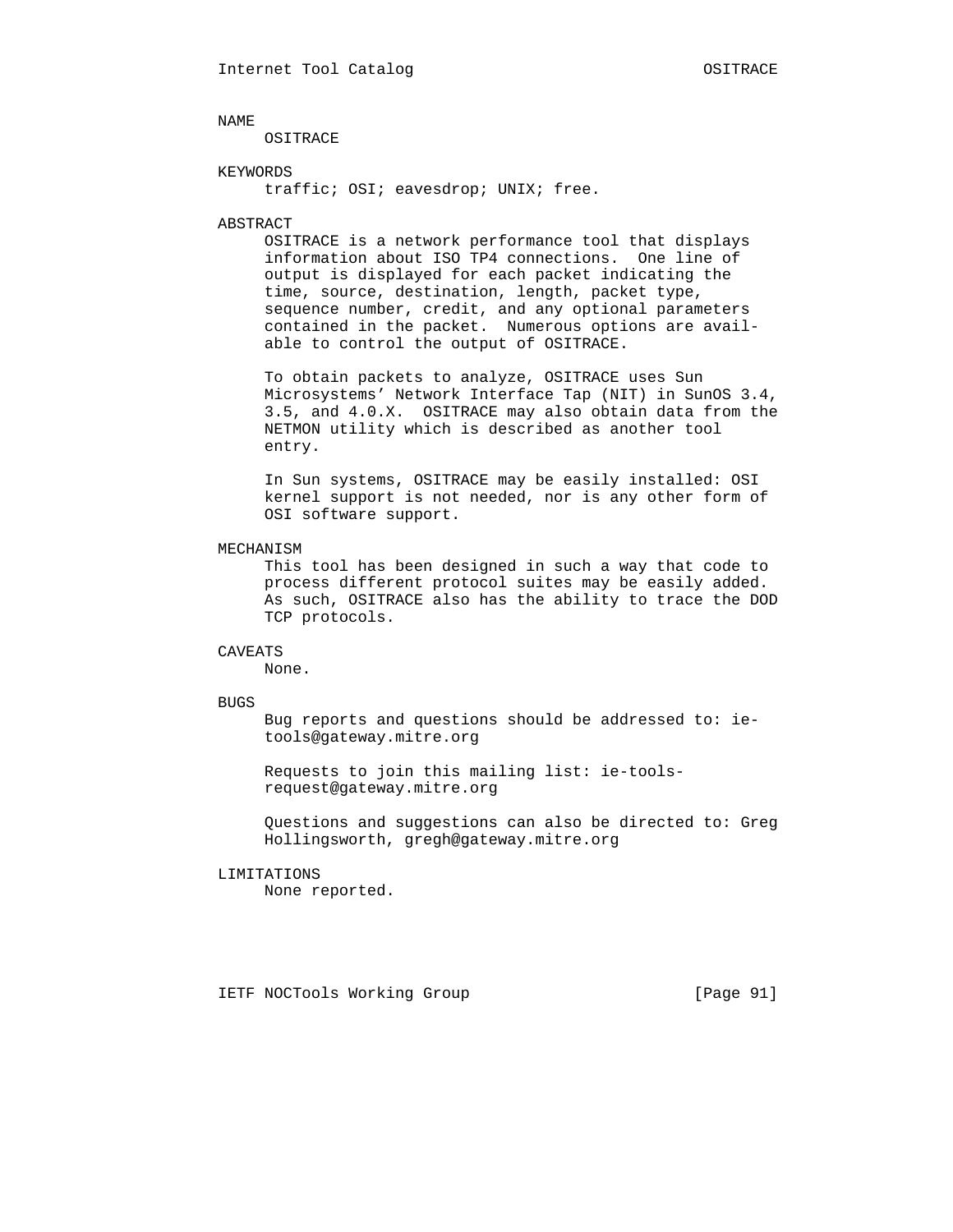HARDWARE REQUIRED No restriction.

 SOFTWARE REQUIRED SunOS 3.4, 3.5, or 4.0.X, or BSD UNIX-like network pro tocols with NETMON installed.

AVAILABILITY

 OSITRACE is copyrighted by the MITRE-Washington Net working Center, but freely distributed "as is." It re quires retention of a copyright text in code derived from it. The distribution is available by anonymous FTP in pub/pdutrace.tar or pub/pdutrace.tar.Z from aelred-3.ie.org.

IETF NOCTools Working Group [Page 92]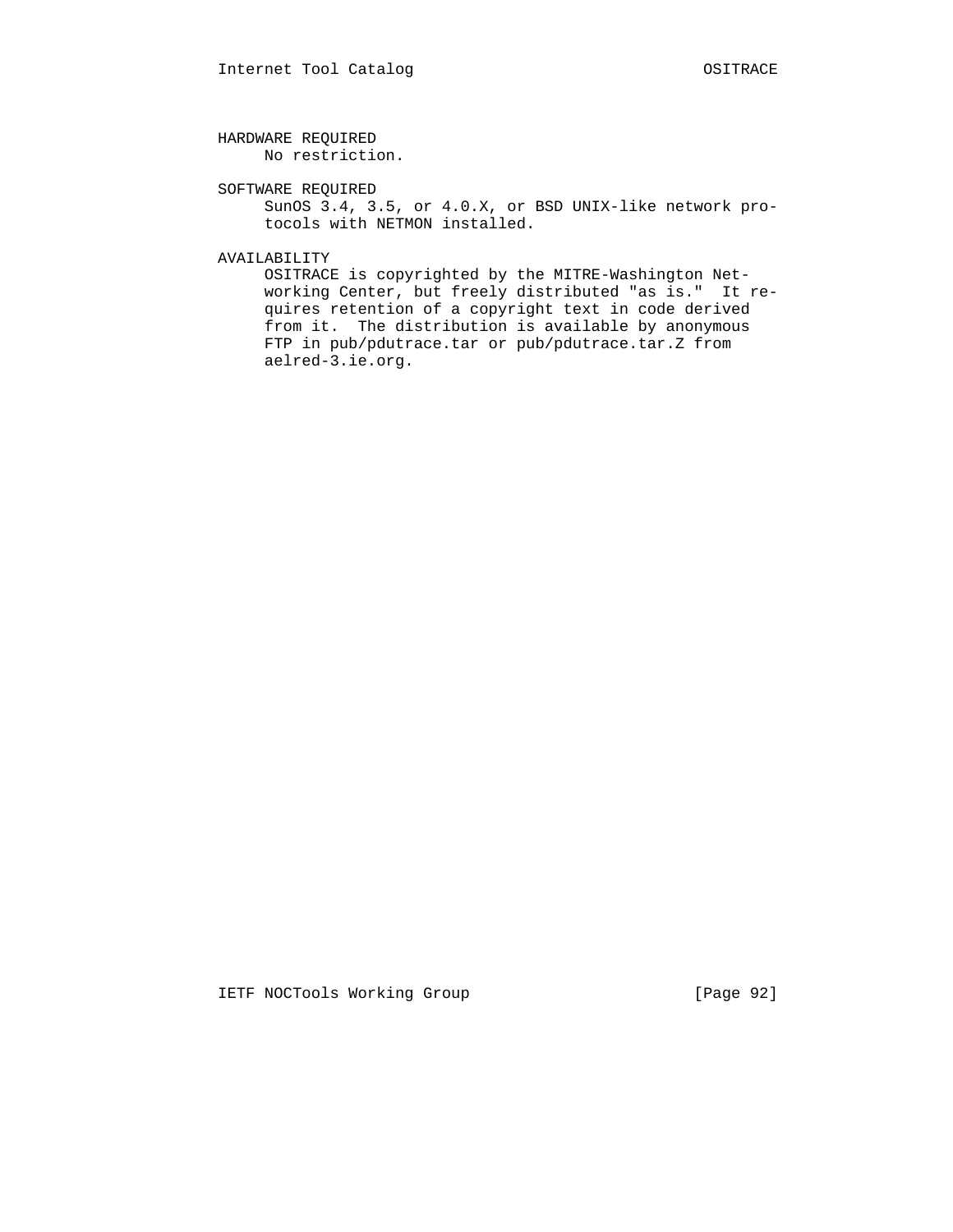OverVIEW

## KEYWORDS

manager, status; IP; NMS, SNMP; DOS.

### ABSTRACT

 Network and internet monitor; Performance monitor; Fully Graphic user interface; Event logging; TFTP boot server

# MECHANISM

 OverVIEW uses SNMP to query routers, gateways and hosts. Also supports SGMP, PING and is committed to CMIP/CMOT. The SNMP queries allow dynamic determina tion of configuration and state. Sets of related queries allows monitoring of congestion and faults. The hardware and software are sold as an integrated package.

### CAVEATS

None.

# BUGS

None known.

- LIMITATIONS 256 nodes, 256 nets
- HARDWARE REQUIRED 80286, 640K, EGA, mouse.

## SOFTWARE REQUIRED

 MS-DOS, OverVIEW, Network kernel, Mouse driver, SNMP agents for monitored devices.

# AVAILABILITY

 Fully supported product of Proteon, Inc. For more information, contact: Proteon, Inc. Phone: (508) 898-2800 2 Technology Drive Fax: (508) 366-8901 Westborough, MA 01581 Telex: 928124

IETF NOCTools Working Group [Page 93]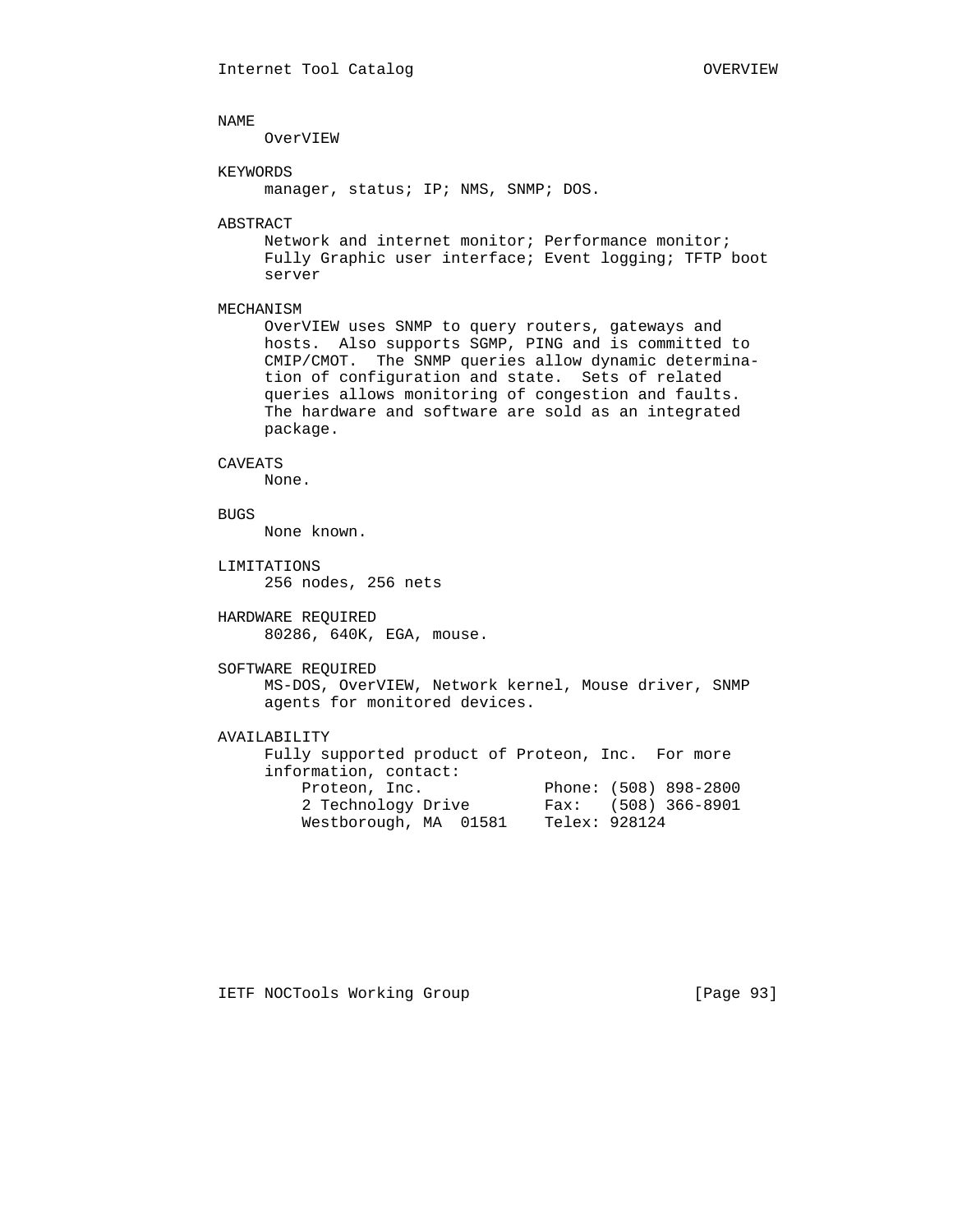ping

### KEYWORDS

generator, status; IP; ping; DOS, UNIX, VMS; free.

## ABSTRACT

 Ping is perhaps the most basic tool for internet management. It verifies that a remote IP implementa tion and the intervening networks and interfaces are functional. It can be used to measure round trip delay. Numerous versions of the ping program exist.

### MECHANISM

Ping is based on the ICMP ECHO\_REQUEST message.

### CAVEATS

 If run repeatedly, ping could generate high system loads.

# BUGS

None known.

## LIMITATIONS

 PC/TCP's ping is the only implementation known support both loose and strict source routing. Though some ping implementations support the ICMP "record route" feature, the usefulness of this option for debugging routes is limited by the fact that many gateways do not correctly implement it.

# HARDWARE REQUIRED No restrictions.

### SOFTWARE REQUIRED None.

### AVAILABILITY

 Ping is widely included in TCP/IP distributions. Pub lic domain versions of ping are available via anonymous FTP from uunet.uu.net, in directory bsd sources/src/etc, and from venera.isi.edu, in directory pub.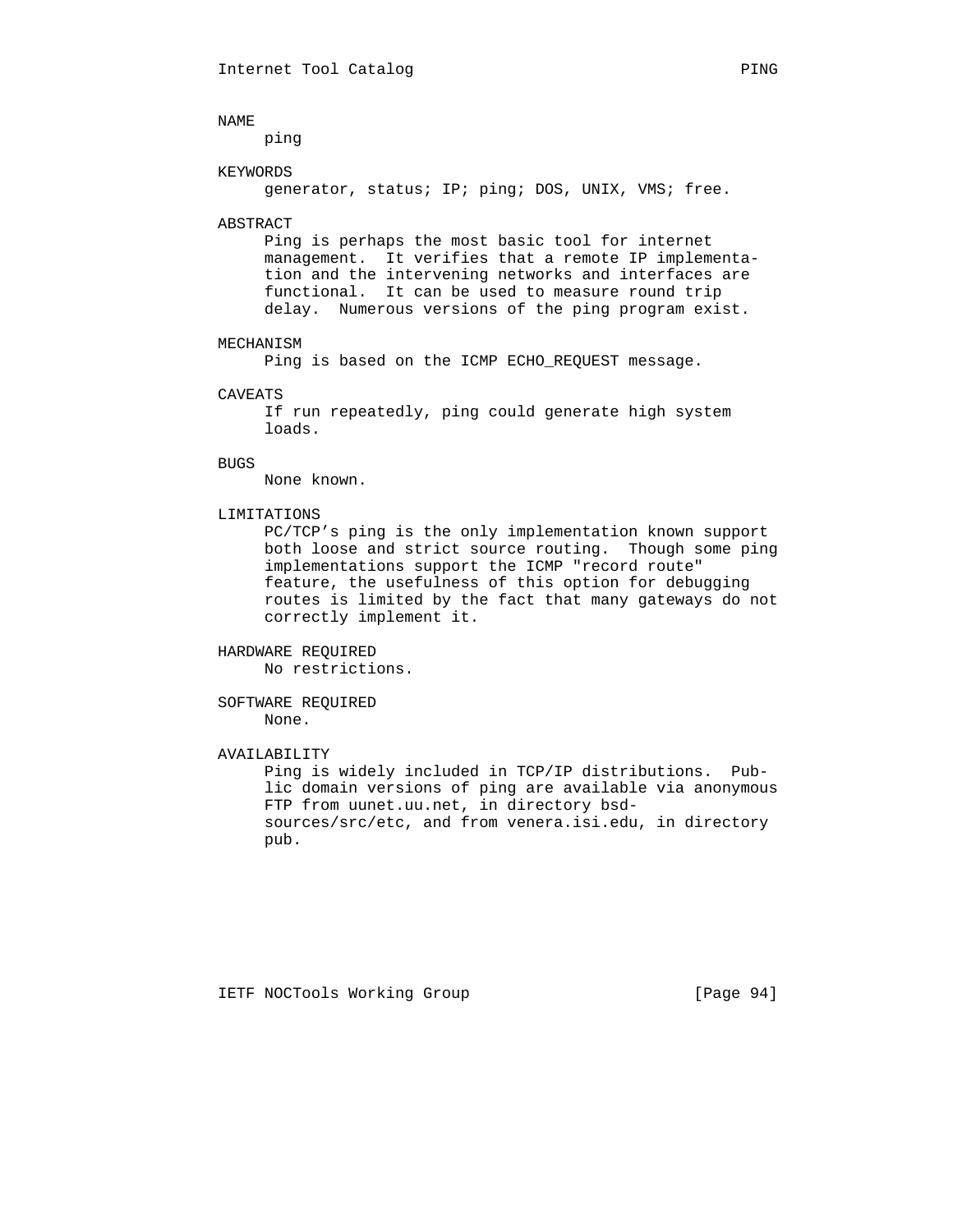proxyd -- SNMP proxy agent daemons from SNMP Research.

KEYWORDS

 control, status; bridge, ethernet, IP, ring, star; NMS, SNMP; UNIX; library, sourcelib.

ABSTRACT

 SNMP proxy agents may be used to permit the monitoring and controlling of network elements which are otherwise not addressable using the SNMP management protocol (e.g., a network bridge that implements a proprietary management protocol). Similarly, SNMP proxy agents may be used to protect SNMP agents from redundant network management agents through the use of caches. Finally, SNMP proxy agents may be used to implement elaborate MIB access policies. The proxy agent daemon listens for SNMP queries and commands from logically remote network management stations, translates and retransmits those as appropriate network management queries or cache lookups, listens for and parses the responses, translates the responses into SNMP responses, and returns those responses as SNMP messages to the network management station that originated the transaction. The proxy agent daemon also emits SNMP traps to identi fied trap receivers. The proxy agent daemon is archi tected to make the addition of additional vendor specific variables a straight-forward task. The proxy application comes complete with source code including a powerful set of portable libraries for generating and parsing SNMP messages and a set of command line utili ties.

## MECHANISM

 Network management variables are made available for inspection and/or alteration by means of the Simple Network Management Protocol (SNMP).

CAVEATS

None.

BUGS

None known.

LIMITATIONS

 This application is a template for proxy application writers.

IETF NOCTools Working Group [Page 95]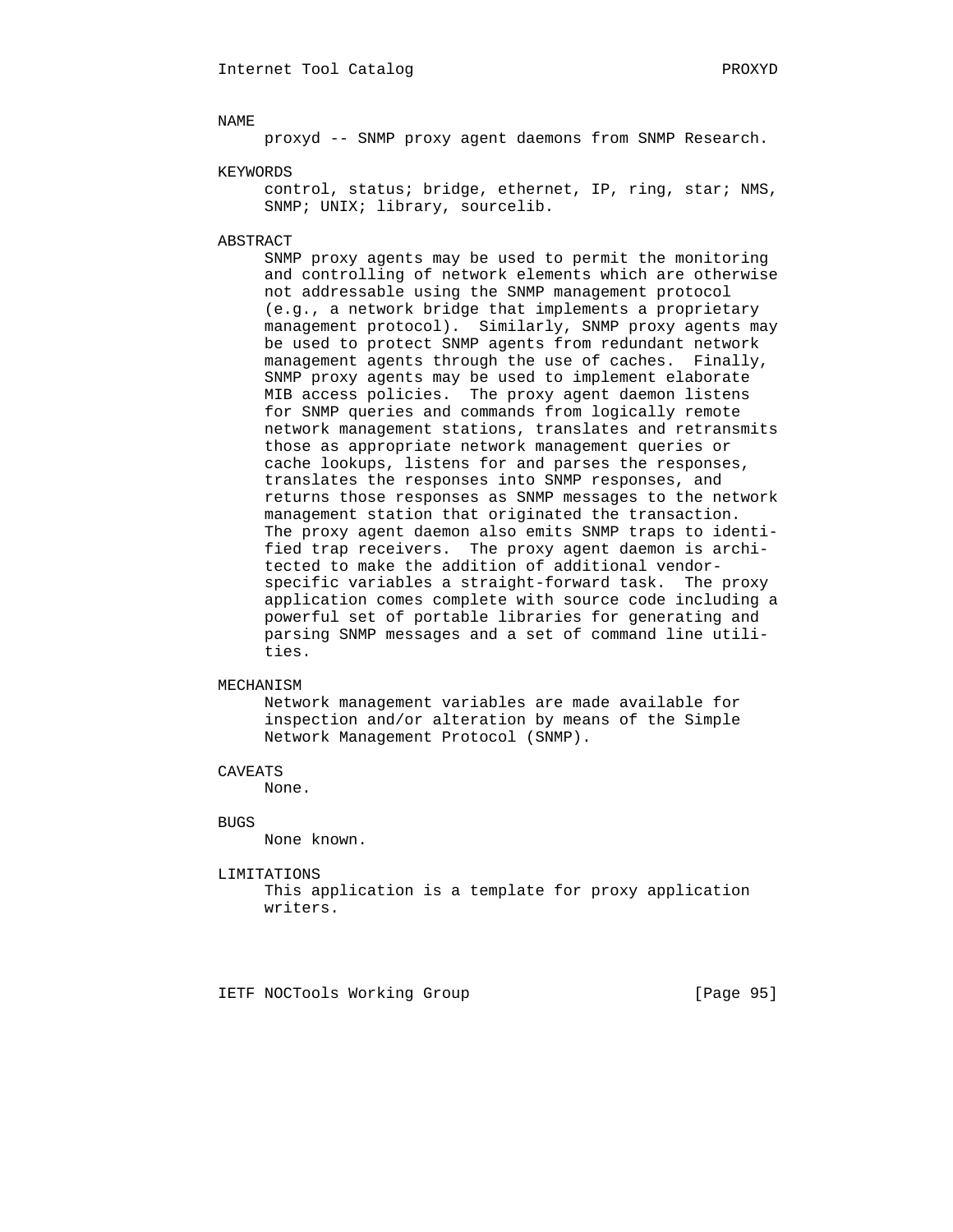Only a few of the many LanBridge 100 variables are sup ported. HARDWARE REQUIRED System from Sun Microsystems, Incorporated. SOFTWARE REQUIRED Sun OS 3.5 or 4.x AVAILABILITY This is a commercial product available under license from: SNMP Research P.O. Box 8593

 Knoxville, TN 37996-4800 (615) 573-1434 (Voice) (615) 573-9197 (FAX) Attn: Dr. Jeff Case

IETF NOCTools Working Group [Page 96]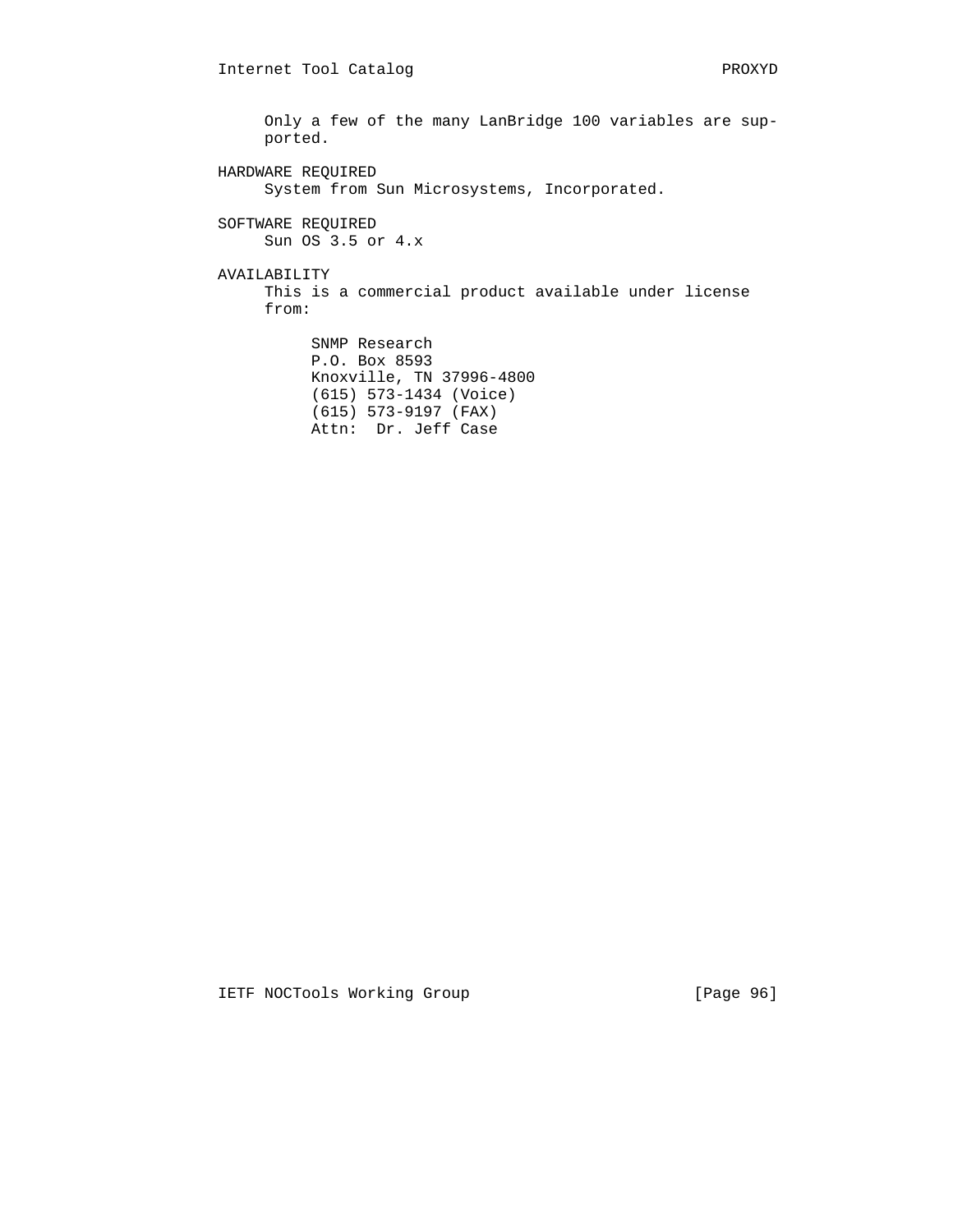query, ripquery

# KEYWORDS

routing; IP; spoof; UNIX; free.

### ABSTRACT

 Query allows remote viewing of a gateway's routing tables.

# MECHANISM

 Query formats and sends a RIP request or POLL command to a destination gateway.

# CAVEATS

 Query is intended to be used a a tool for debugging gateways, not for network management. SNMP is the pre ferred protocol for network management.

# BUGS

None known.

### LIMITATIONS

The polled gateway must run RIP.

# HARDWARE REQUIRED No restriction.

# SOFTWARE REQUIRED 4.3BSD UNIX or related OS.

### AVAILABILITY

Available with routed and gated distributions.

 Routed may be obtained via anonymous FTP from uunet.uu.net, in file bsd sources/src/network/routed.tar.Z.

 Gated may be obtained via anonymous FTP from devvax.tn.cornell.edu. Distribution files are in directory pub/gated.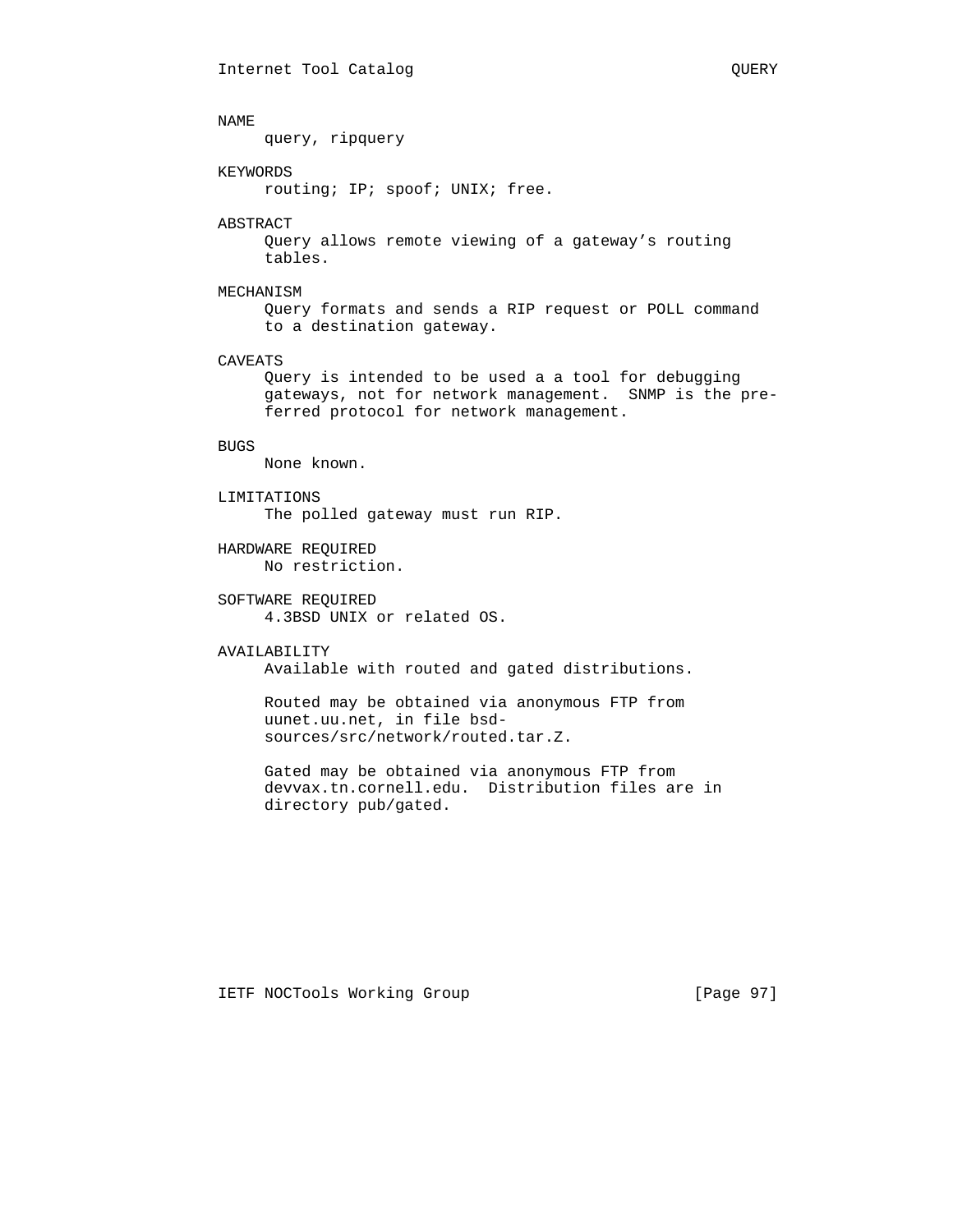SERAG -- the Simple Event Reporting and Alarm Genera tion tool

### KEYWORDS

alarm, security; ethernet, IP; NMS, proprietary; UNIX.

### ABSTRACT

 The Simple Event Reporting and Alarm Generation (SERAG) collects error messages and other event reports from servers on a LAN. Any node with UDP/IP can be the source of such messages/reports. The logging of error messages is integrated with the audit trail facility of the Network Control Server (NCS) from 3COM. Alarms are generated on the NCS based on predefined conditions. Alarms may be sent to the console of the NCS, logged in a file, or routed via WAN to a service center.

 SERAG can automatically detect a predefined set of errors in the servers and generate alarms. The break down of a server in the LAN may also result in alarm generation.

 SERAG creates an error log that can be used for post testing analysis.

### MECHANISM

 The tool searches through the audit trail (error log) files for events specified by the user. The search may be constrained to specific nodes in the network and to a specific time frame. Events may be combined into conditions which are logical expressions (e.g., look for eventA and eventB and not eventC within time frame so and so). This is an interactive query facility to analyze the audit trail (error log).

 The user may also ask for such conditions to be checked at regular intervals, and specify routing of error mes sages in case the condition is satisfied. The checking of such conditions is done by a daemon process running in the background.

# CAVEATS

 May impact the performance of the NCS if error logs are big, or if conditions are computationally complex.

BUGS

None known.

IETF NOCTools Working Group [Page 98]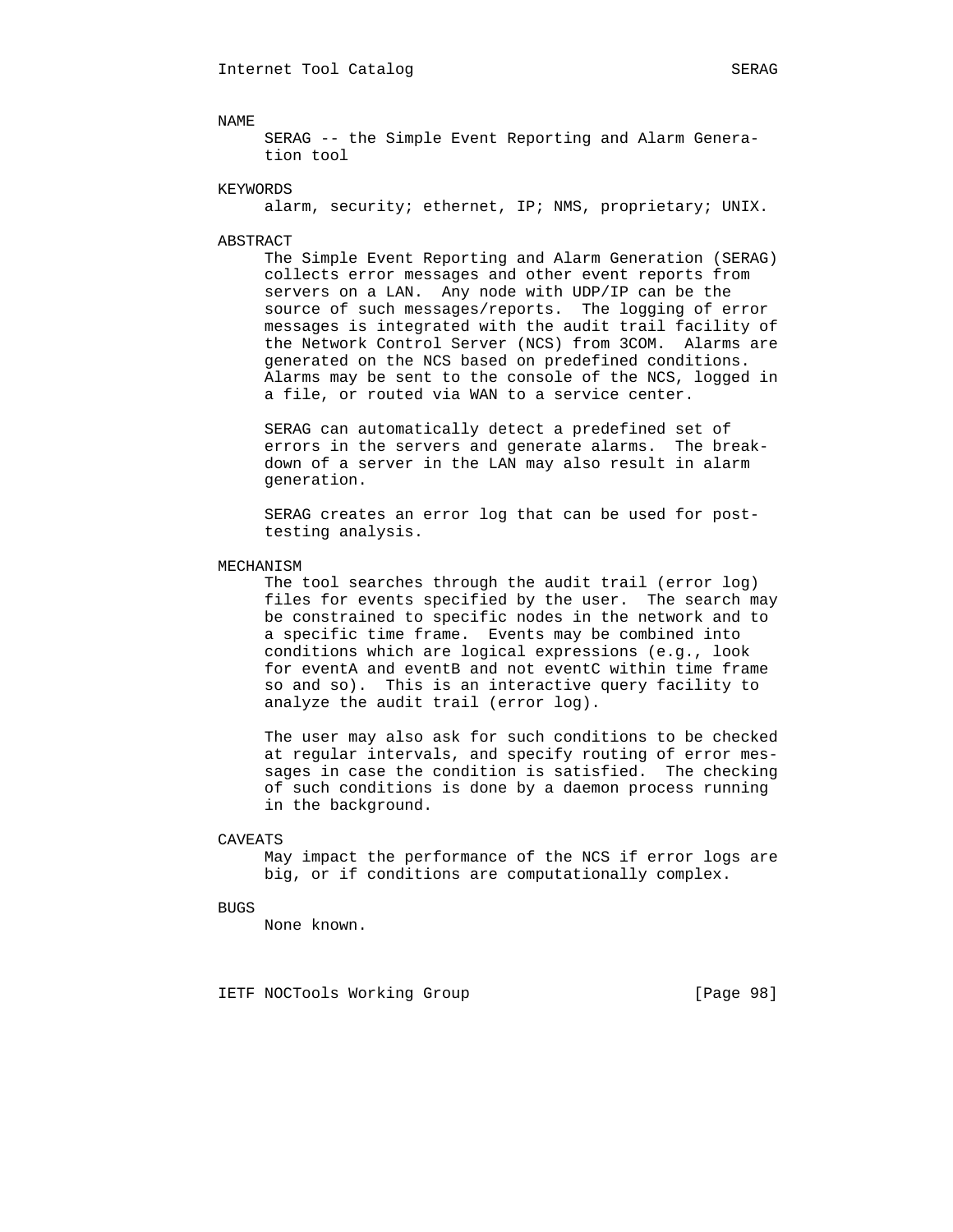LIMITATIONS None reported. HARDWARE REQUIRED A workstation running UNIX. SOFTWARE REQUIRED Implemented in C (using lex and yacc) on a Sun 3/50. Also runs under Xenix. Should work with most versions of UNIX. AVAILABILITY Developed jointly by ELAB-RUNIT and Norsk Data: Tor Didriksen, Ole-Hjalmar Kristensen, Steinar Haug, Eldfrid Oefsti Oevstedal, Tor Staalhane ELAB-RUNIT N-7034 Trondheim Norway phone: +47 7 593000 fax : +47 7 532586 email: didrik@idt.unit.no sthaug@idt.unit.no kristensen@vax.runit.unit.no Commercially available from: Norsk Data A/S P.O. Box 25, Bogerud N-0621 Oslo 6 Norway ref: network management/security management/fault management phone: +47 2 627500 fax : +47 2 296796

IETF NOCTools Working Group [Page 99]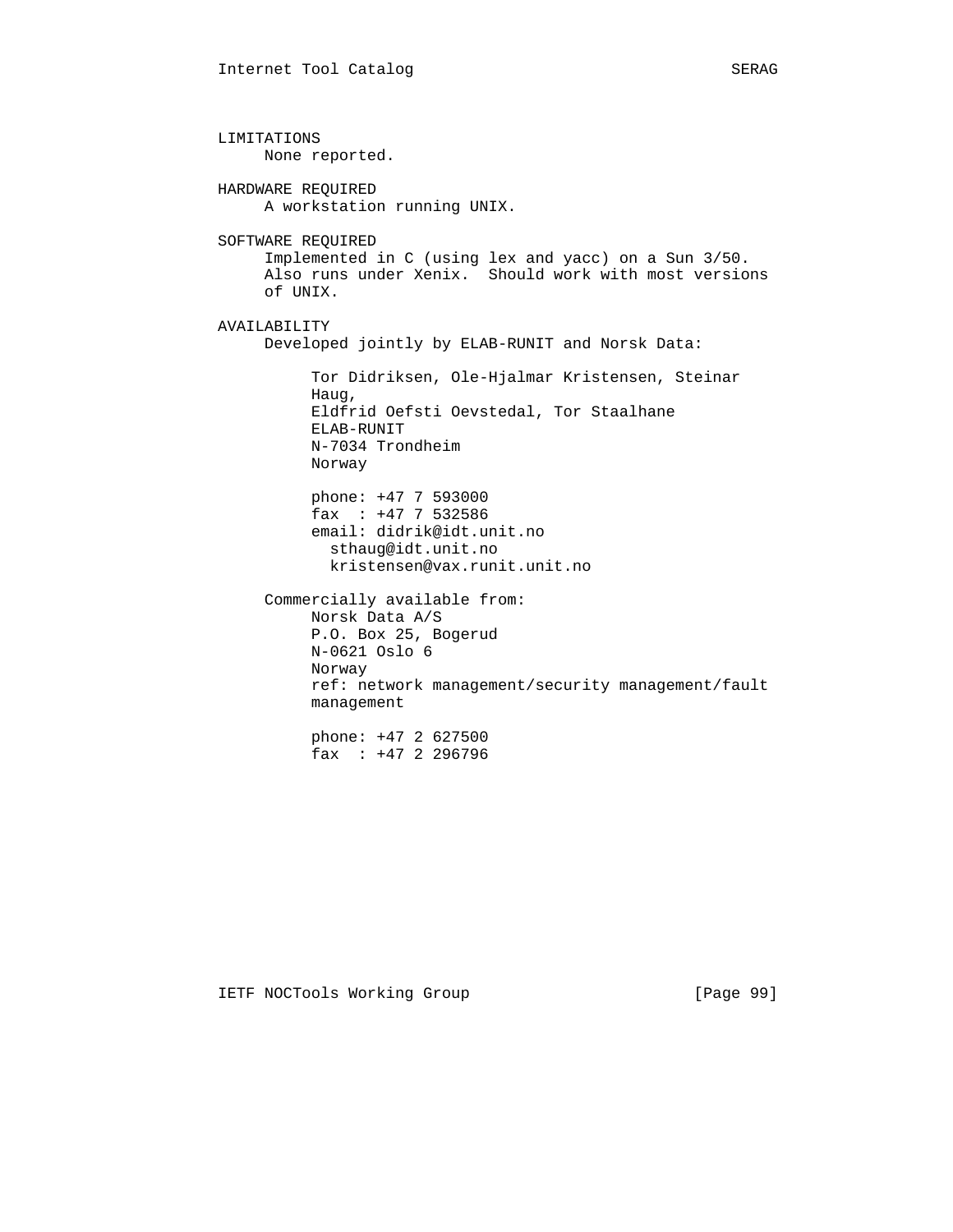sma -- OSI System Management Agent

### KEYWORDS

alarm, manager, status; OSI; UNIX; free.

### ABSTRACT

 The sma is a CMIP agent which runs on BSD UNIX and pro vides access to management information on the operation of the ISODE transport layer (ISO Transport Protocol class 0). It also supports the sending of event reports. Activity can be recorded in a log file.

## MECHANISM

 The sma communicates with the active ISODE transport entities using UNIX UDP sockets in order to receive the management information which is made available to other manager processes via CMIP.

### CAVEATS

None.

### BUGS

None known.

## LIMITATIONS

ISODE Transport Layer only supported at present.

### HARDWARE REQUIRED

Developed on Sun3, tested on Sun3 and VAXStation.

### SOFTWARE REQUIRED

The ISODE protocol suite, BSD UNIX.

### AVAILABILITY

 The sma and related tools, known as OSIMIS (OSI Manage ment Information Service), are publicly available from University College London, England via FTP and FTAM. To obtain information regarding a copy send email to gknight@ac.ucl.cs.uk or call +44 1 380 7366.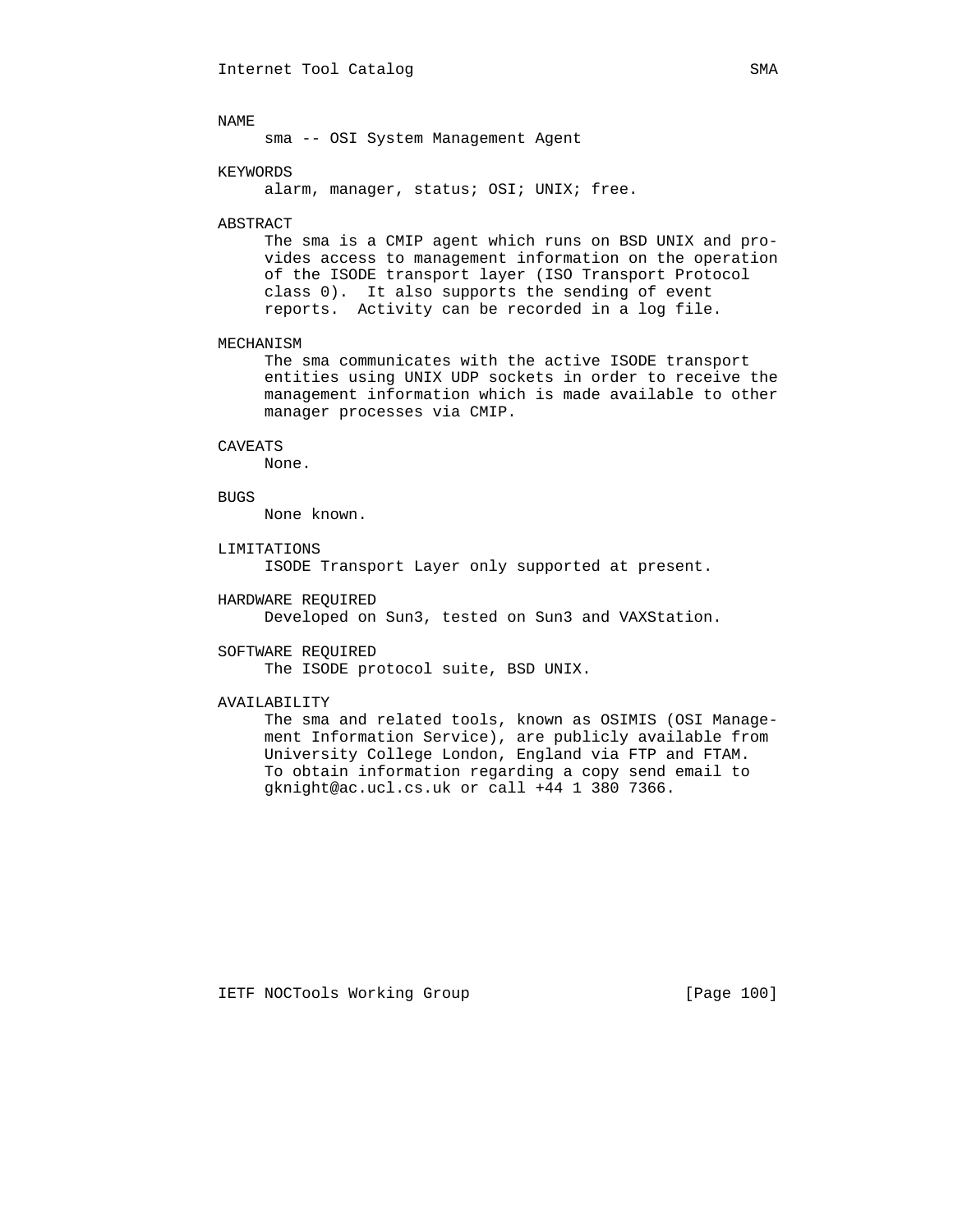Sniffer

# KEYWORDS

 analyzer, generator, traffic; DECnet, ethernet, IP, NFS, OSI, ring, SMTP, star; eavesdrop; standalone.

### ABSTRACT

 The Network General Sniffer is a protocol analyzer for performing LAN diagnostics, monitoring, traffic genera tion, and troubleshooting. The Sniffer protocol analyzer has the capability of capturing every packet on a network and of decoding all seven layers of the OSI protocol model. Capture frame selection is based on several different filters: protocol content at lower levels; node addresses; pattern matching (up to 8 logically-related patterns of 32 bytes each); and des tination class. Users may extend the protocol interpretation capability of the Sniffer by writing their own customized protocol interpreters and linking them to the Sniffer software.

 The Sniffer displays network traffic information and performance statistics in real time, in user-selectable formats. Numeric station addresses are translated to symbolic names or manufacturer ID names. Network activities measured include frames accepted, Kbytes accepted, and buffer use. Each network version has additional counters for activities specific to that network. Network activity is expressed as frames/second, Kbytes/second, or per cent of network bandwidth utilization.

 Data collection by the Sniffer may be output to printer or stored to disk in either print-file or spread-sheet format.

 Protocol suites understood by the Sniffer include: Banyan Vines, IBM Token-Ring, Novell Netware, XNS/MS- Net (3Com 3+), DECnet, TCP/IP (including SNMP and applications-layer protocols such as FTP, SMTP, and TELNET), X Windows (for X version 11), NFS, and several SUN proprietary protocols (including mount, pmap, RPC, and YP). Supported LANs include: ethernet, Token-ring (4Mb and 16Mb versions), ARCNET, StarLAN, IBM PC Net work (Broadband), and Apple Localtalk Network.

MECHANISM

IETF NOCTools Working Group [Page 101]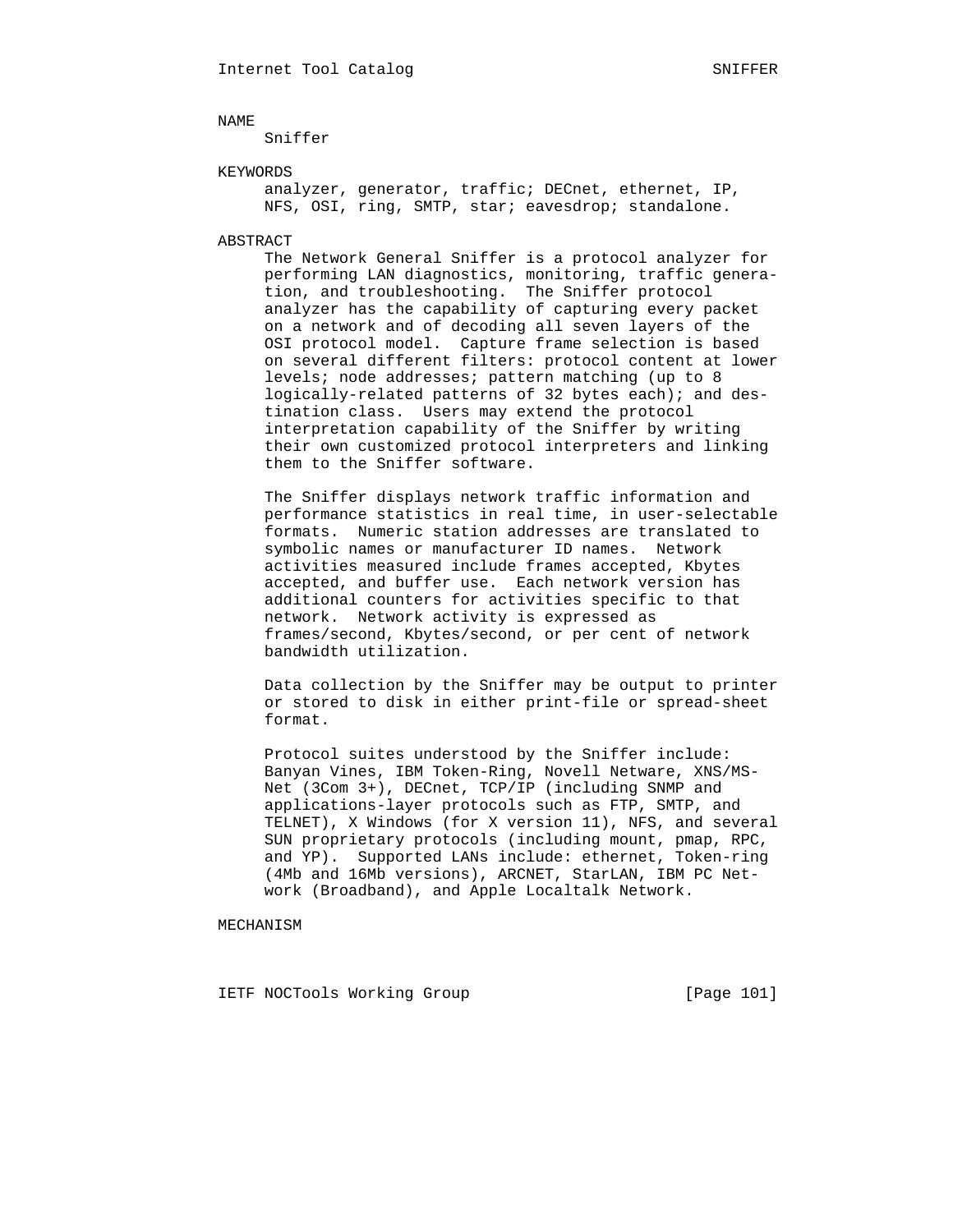The Sniffer is a self-contained, portable protocol analyzer that require only AC line power and connection to a network to operate. Normally passive (except when in Traffic Generator mode), it captures images of all or of selected frames in a working buffer, ready for immediate analysis and display.

 The Sniffer is a standalone device. Two platforms are available: one for use with single network topologies, the other for use with multi-network topologies. Both include Sniffer core software, a modified network interface card (or multiple cards), and optional proto col interpreter suites.

 All Sniffer functions may be remotely controlled from a modem-connected PC. Output from the Sniffer can be imported to database or spreadsheet packages.

### CAVEATS

 In normal use, the Sniffer is a passive device, and so will not adversely effect network performance. Perfor mance degradation will be observed, of course, if the Sniffer is set to Traffic Generator mode and connected to an active network.

```
 BUGS
```
None known.

### LIMITATIONS

None reported.

### HARDWARE REQUIRED

 None. The Sniffer is a self-contained unit, and includes its own interface card. It installs into a network as would any normal workstation.

# SOFTWARE REQUIRED None.

### AVAILABILITY

 The Sniffer is available commercially. For information on your local representative, call or write:

 Network General Corporation 4200 Bohannon Drive Menlo Park, CA 94025 Phone: (415) 688-2700 Fax: 415-321-0855

For acquisition by government agencies, the Sniffer is

IETF NOCTools Working Group [Page 102]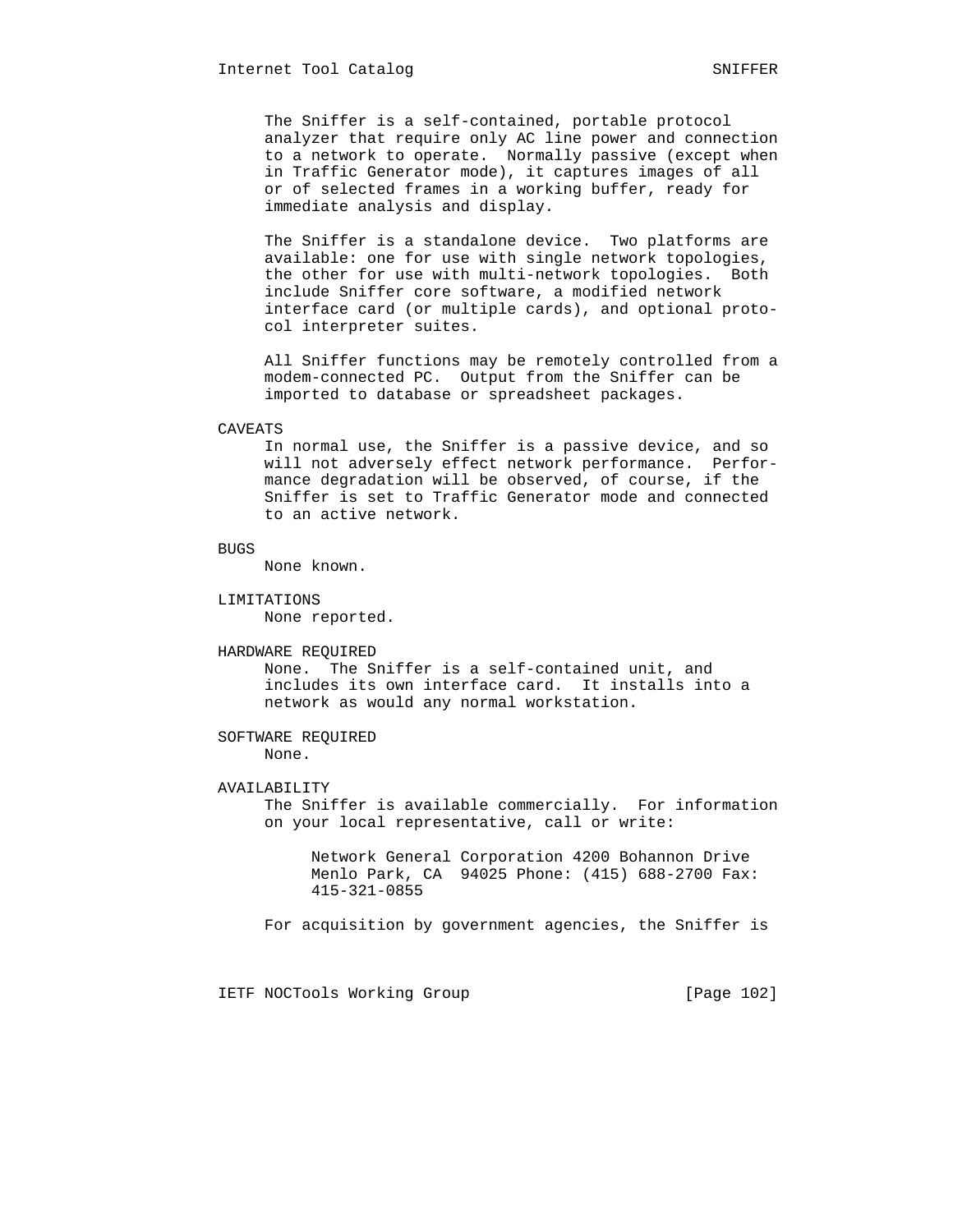included on the GSA schedule.

IETF NOCTools Working Group [Page 103]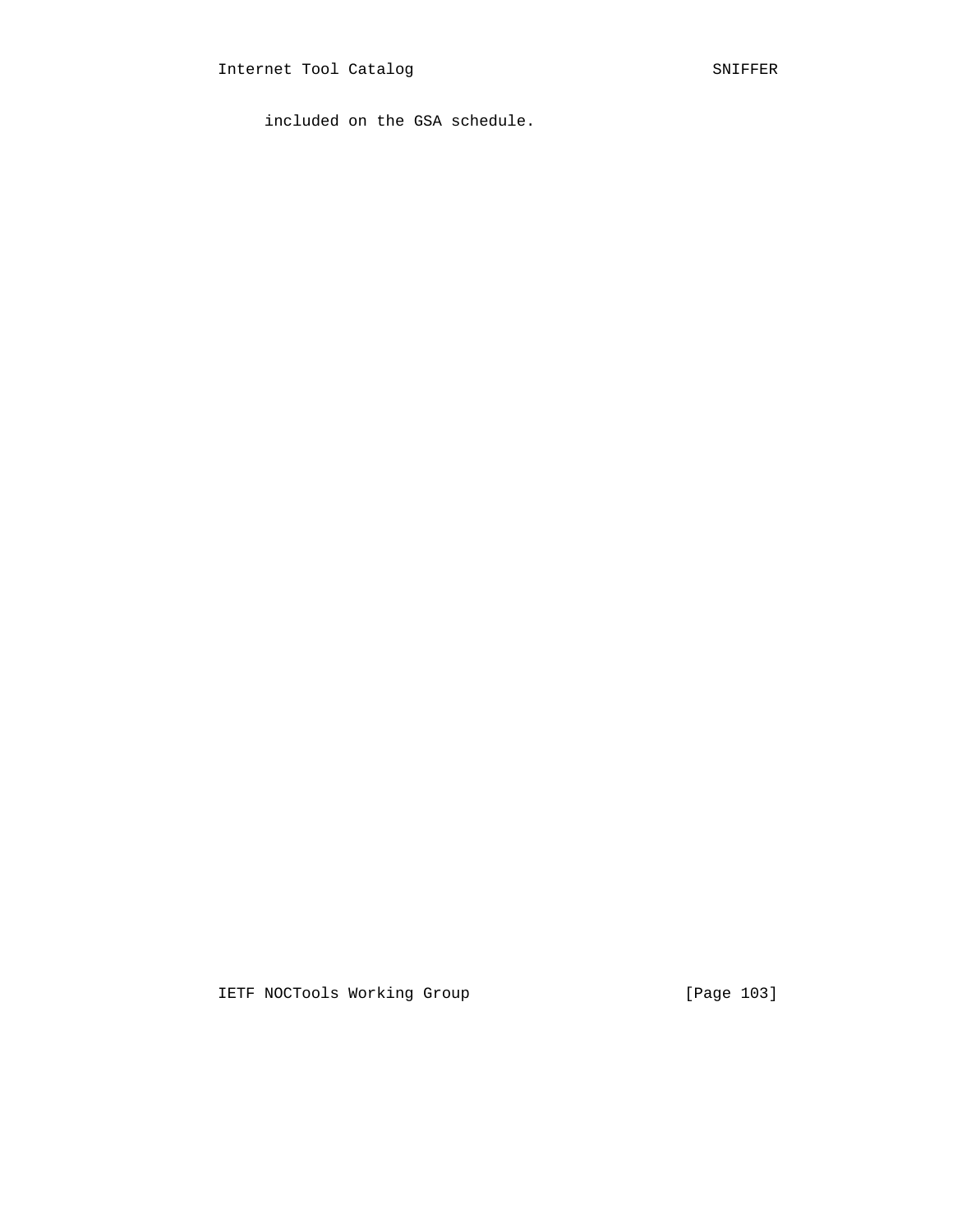The SNMP Development Kit

### KEYWORDS

manager, status; IP; NMS, SNMP; UNIX; free, sourcelib.

### ABSTRACT

 The SNMP Development Kit comprises C Language source code for a programming library that facilitates access to the management services of the SNMP (RFC 1098). Sources are also included for a few simple client applications whose main purpose is to illustrate the use of the library. Example client applications query remote SNMP agents in a variety of modes, and generate or collect SNMP traps. Code for an example SNMP agent that supports a subset of the Internet MIB (RFC 1066) is also included.

## MECHANISM

 The Development Kit facilitates development of SNMP based management applications -- both clients and agents. Example applications execute SNMP management operations according to the values of command line arguments.

## CAVEATS

None.

### BUGS

Fixed in the next release.

LIMITATIONS

None reported.

### HARDWARE REQUIRED

 The SNMP library source code is highly portable and runs on a wide range of platforms.

SOFTWARE REQUIRED

 The SNMP library source code has almost no operating system dependencies and runs in a wide range of environments. Certain portions of the example SNMP agent code are specific to the 4.3BSD implementation of the UNIX system for the DEC MicroVAX.

### AVAILABILITY

 The Development Kit is available via anonymous FTP from host allspice.lcs.mit.edu. The copyright for the

IETF NOCTools Working Group [Page 104]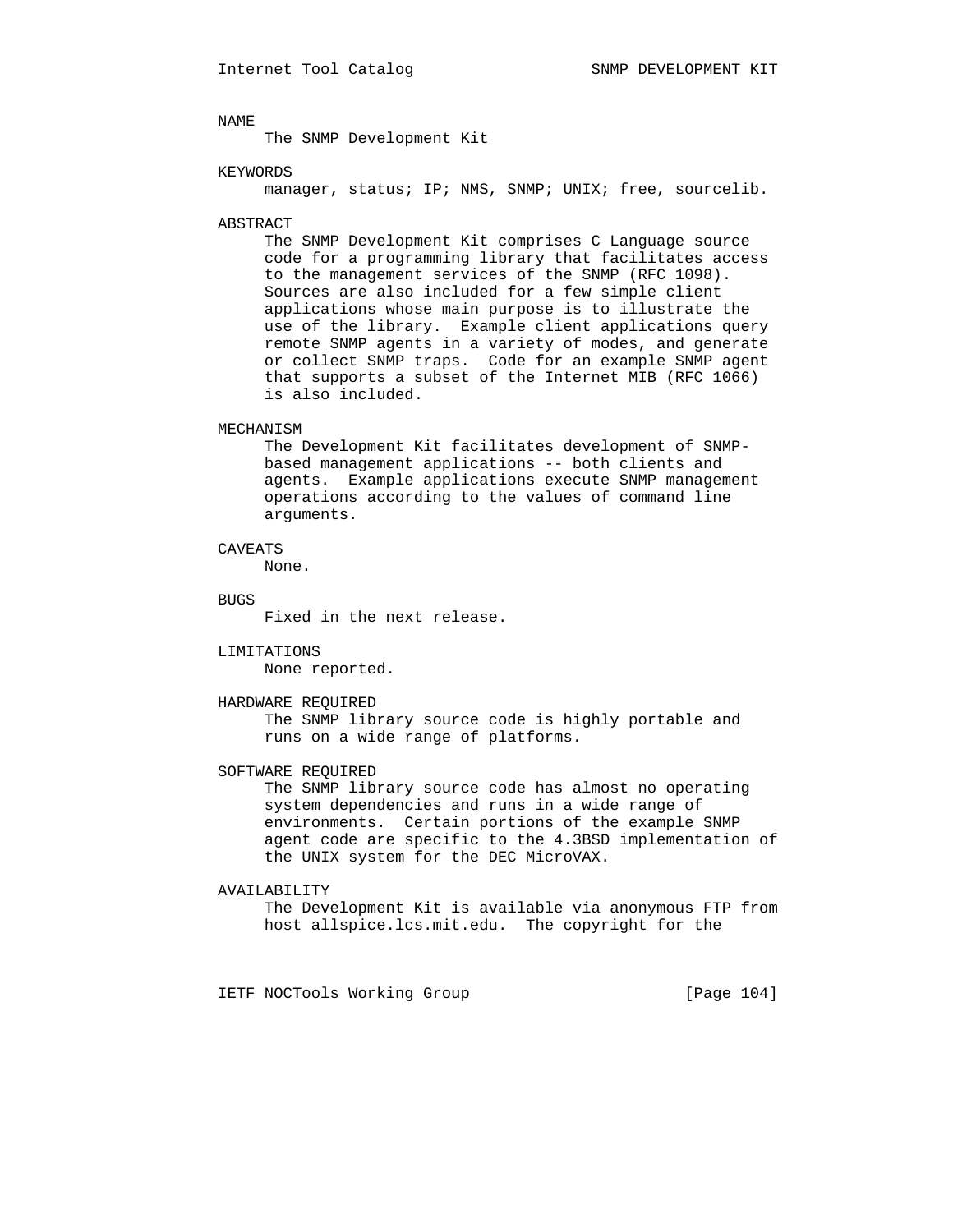Development Kit is held by the Massachusetts Institute of Technology, and the Kit is distributed without charge according to the terms set forth in its code and documentation. The distribution takes the form of a UNIX tar file.

 Bug reports, questions, suggestions, or complaints may be mailed electronically to snmp-dk@ptt.lcs.mit.edu, although no response in any form is guaranteed. Dis tribution via UUCP mail may be arranged by contacting the same address. Requests for hard-copy documentation or copies of the distribution on magnetic media are never honored.

IETF NOCTools Working Group [Page 105]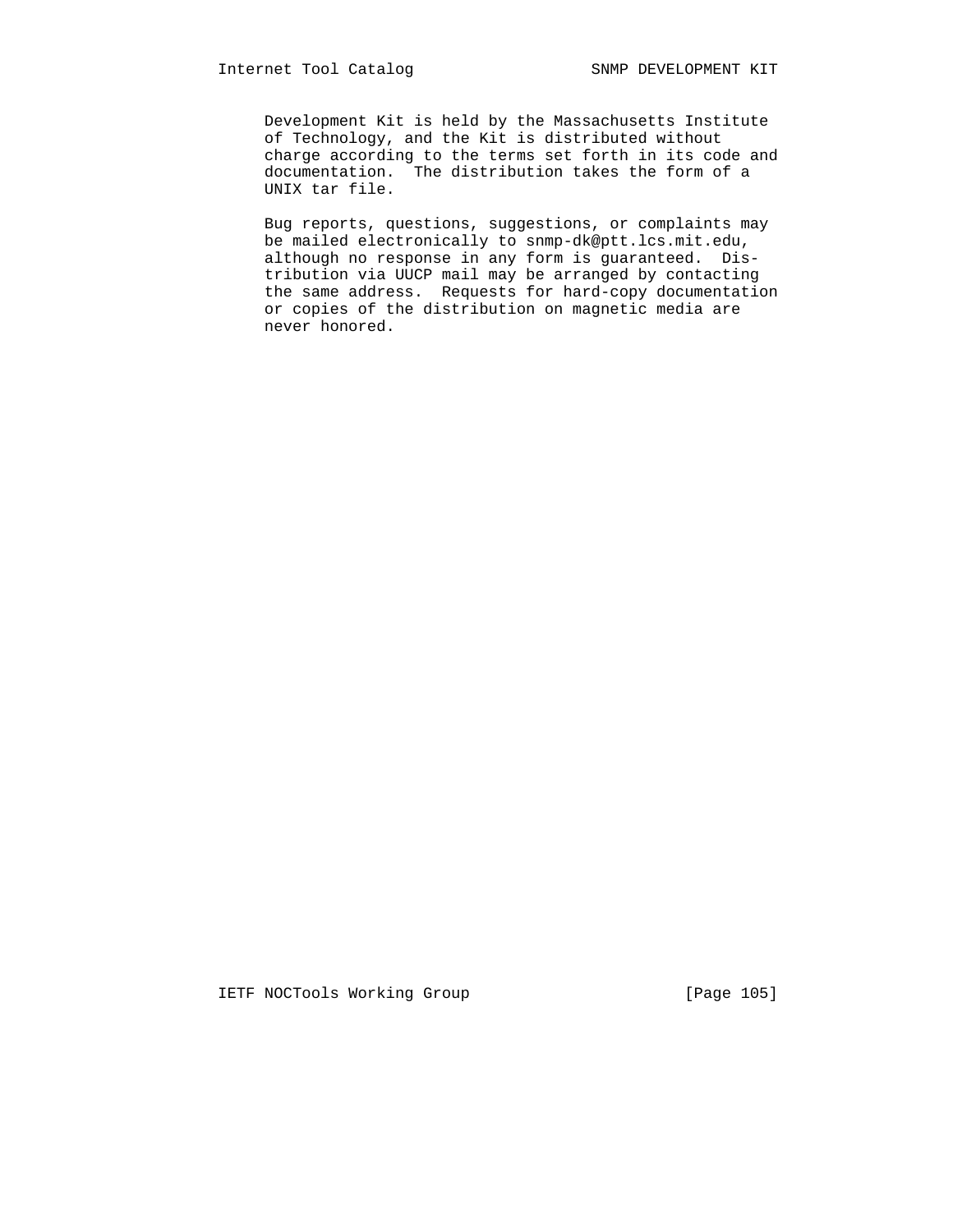Snmp Libraries and Utilities from SNMP Research.

### KEYWORDS

 alarm, control, manager, map, routing, status; bridge, DECnet, ethernet, IP, OSI, ring, star; NMS, SNMP; DOS, UNIX, VMS; sourcelib.

### ABSTRACT

The SNMP Libraries and Utilities serve two purposes:

- 1) to act as building blocks for the construction of SNMP-based agent and manager applications; and
- 2) to act as network management tools for network fire fighting and report generation.

 The libraries perform ASN.1 parsing and generation tasks for both network management station applications and network management agent applications. These libraries hide the details of ASN.1 parsing and genera tion from application writers and make it unnecessary for them to be expert in these areas. The libraries are very robust with considerable error checking designed in. The several command line utilities include applications for retrieving one or many vari ables, retrieving tables, or effecting commands via the setting of remote network management variables.

## MECHANISM

 The parsing is performed via recursive descent methods. Messages are passed via the Simple Network Management Protocol (SNMP).

# CAVEATS

None.

### BUGS

None known.

 LIMITATIONS None reported.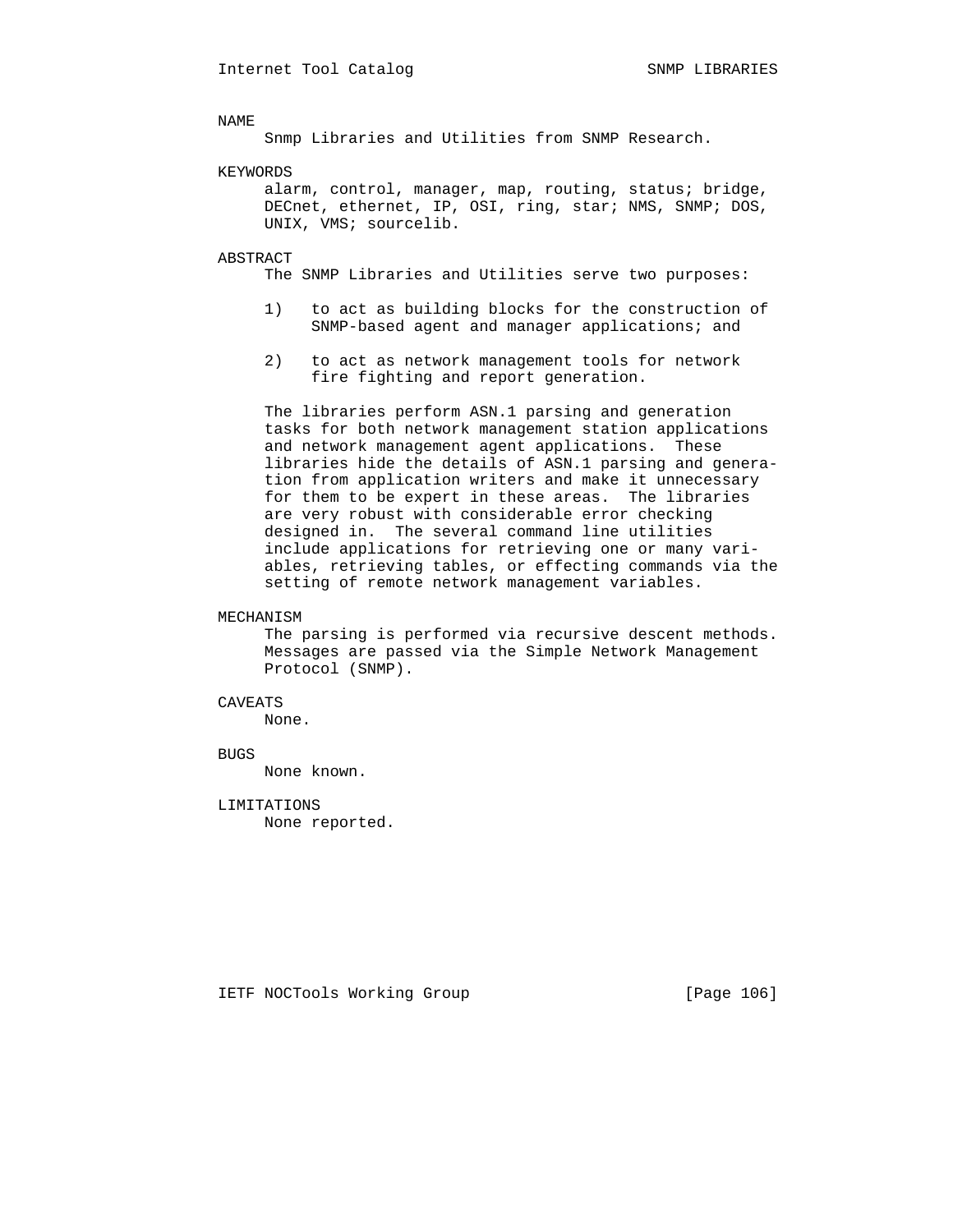HARDWARE REQUIRED This software has been ported to a wide range of sys tems, too numerous to itemize. It includes worksta tions, general purpose timesharing systems, and embed ded hardware in intelligent network devices such as re peaters, bridges, and routers. SOFTWARE REQUIRED C compiler, TCP/IP library from a variety of sources.

AVAILABILITY

 This is a commercial product available under license from:

 SNMP Research P.O. Box 8593 Knoxville, TN 37996-4800 (615) 573-1434 (Voice) (615) 573-9197 (FAX) Attn: Dr. Jeff Case

IETF NOCTools Working Group [Page 107]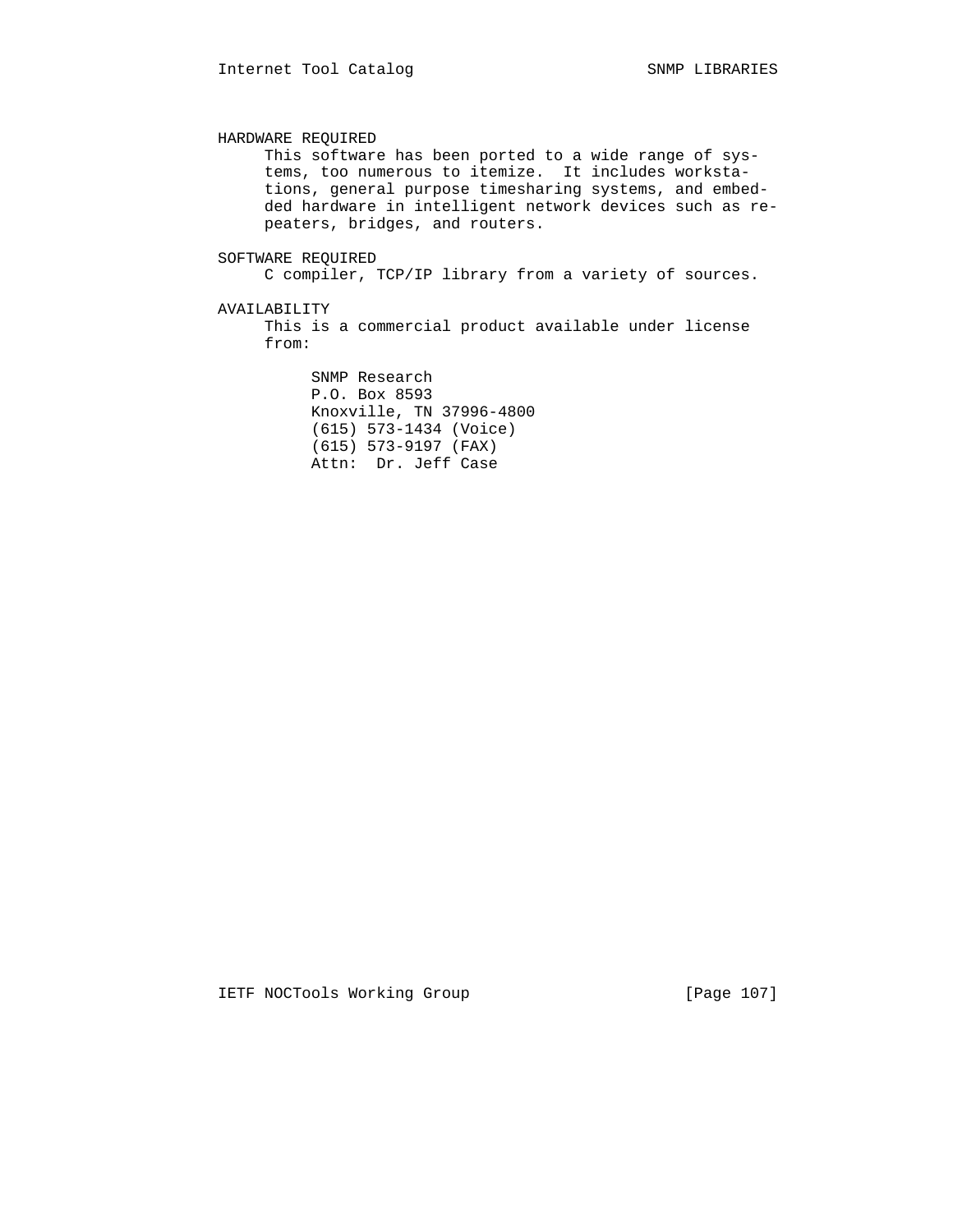snmpask

### KEYWORDS

manager, status; IP; NMS, SNMP; UNIX.

# ABSTRACT

 Snmpask is a network monitoring application which gath ers specific information from a single network entity at regular intervals and stores this information into UNIX flat files. A report generation package is included in the NYSERNet SNMP Software Distribution to produce reports and graphs from the raw data.

### MECHANISM

 Snmpask uses SNMP to gather its information. The agent which must be queried and the variables to query for are specified in a configuration file.

#### CAVEATS

 An SNMP agent must be running in the network entity being monitored in order for snmpask to be useful.

### BUGS

 None outstanding. They are fixed as reports come in. Report bugs to: nysersnmp@nisc.nyser.net

## LIMITATIONS

 SNMP polling is done synchronously. Only a single agent can be polled per snmpask process. Only 16 vari ables can be requested per snmpask process.

## HARDWARE REQUIRED

 Developed on Sun 3/60, Sun 3/260, tested on a SPARCsta tion I, DECstation, and a Solbourne 4/802.

### SOFTWARE REQUIRED

 Some UNIX variant or some other OS with a Berkeley Socket Compatibility Library.

# AVAILABILITY

 Snmpask is available in the NYSERNet SNMP Software Dis tribution, which is licensed, copyrighted software. To obtain information regarding the package send mail to: snmplisc@nisc.nyser.net or call +1 518-283-8860.

IETF NOCTools Working Group [Page 108]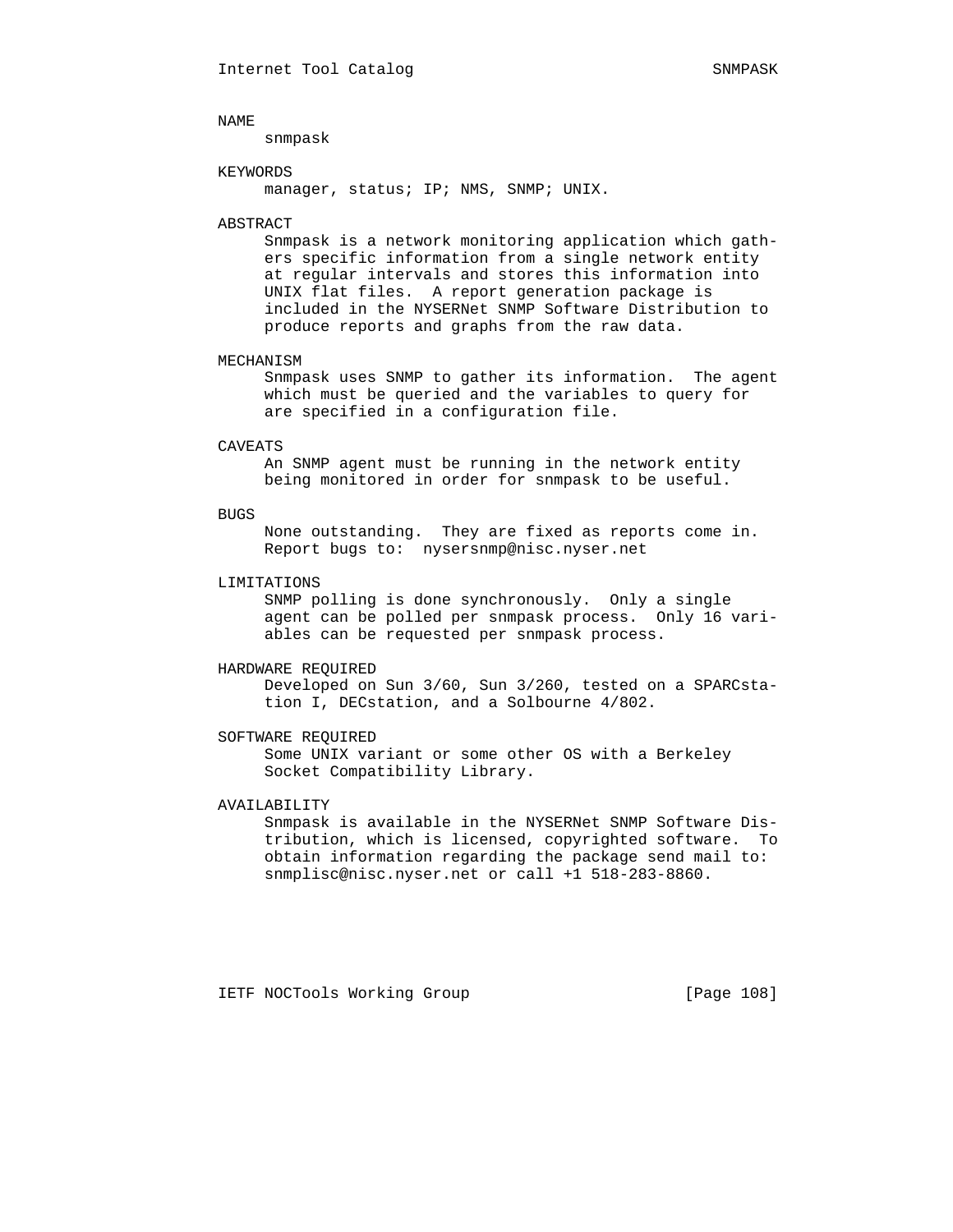snmpd

### KEYWORDS

manager, status; IP; NMS, SNMP; UNIX.

### ABSTRACT

 Snmpd is an SNMP agent which runs on UNIX derivatives and answers network management queries from network management stations supporting SNMP. Snmpd also sup ports the sending of SNMP traps.

# MECHANISM

 Snmpd conforms to SNMP as specified in RFC 1098. Cer tain user configurable options are manipulated through a simple configuration file.

# CAVEATS

 UNIX does not support all of the MIB variables speci fied in RFC 1066. Snmpd does the best it can to find the answers.

### BUGS

 None outstanding. They are fixed as reports come in. report bugs to: nysersnmp@nisc.nyser.net

# LIMITATIONS

See CAVEATS.

# HARDWARE REQUIRED

 Developed on Sun 3/60, Sun 3/260, tested on a SPARCsta tion I, DECstation, and a Solbourne 4/802.

# SOFTWARE REQUIRED

Some UNIX variant.

# AVAILABILITY

 Snmpd is available in the NYSERNet SNMP Software Dis tribution, which is licensed, copyrighted software. To obtain information regarding the package send mail to: snmplisc@nisc.nyser.net or call +1 518-283-8860.

IETF NOCTools Working Group [Page 109]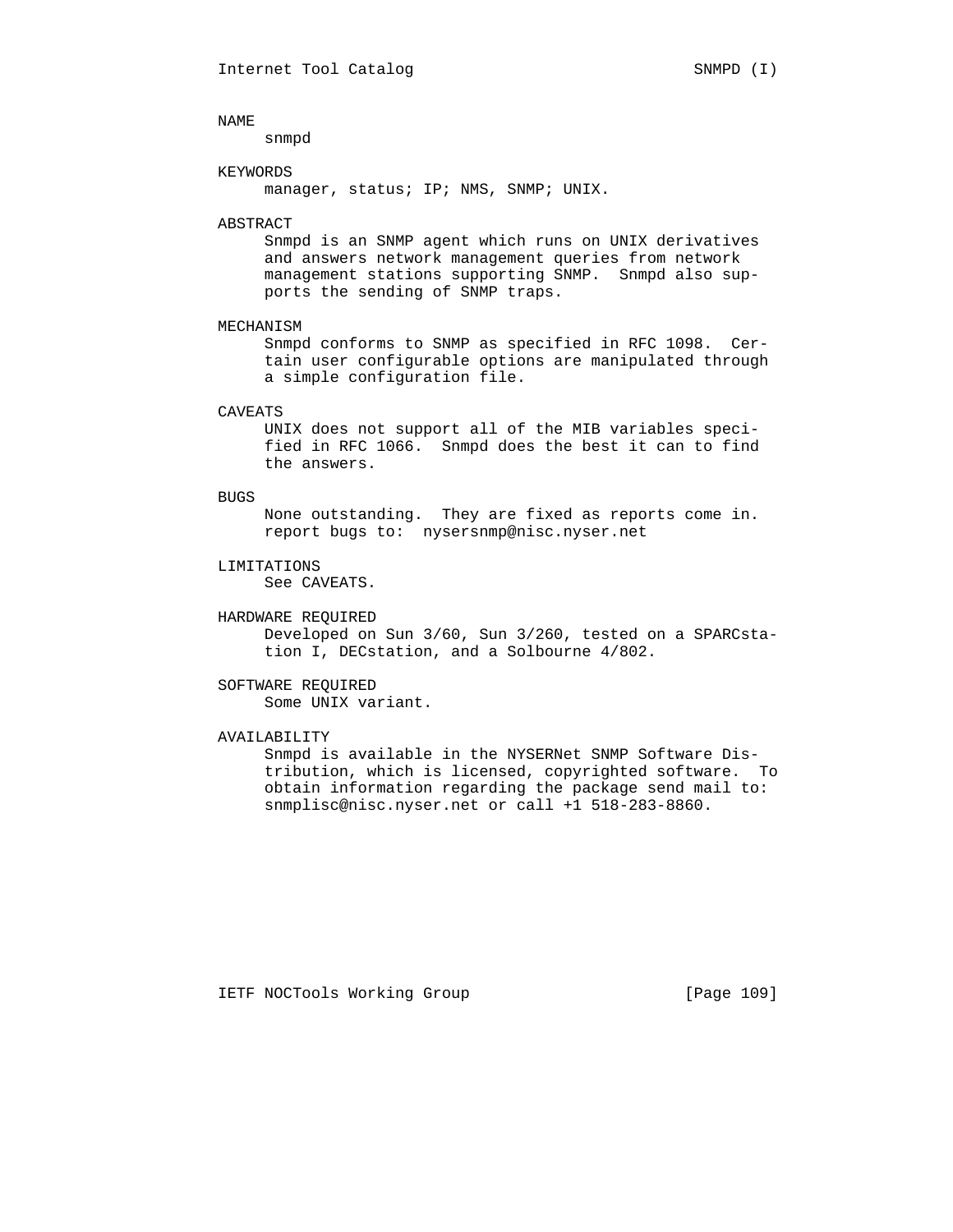snmpd -- an SNMP host/gateway agent daemon from SNMP Research.

### KEYWORDS

manager, status; bridge, ethernet, IP, ring, star; NMS, SNMP; DOS, UNIX; sourcelib.

# ABSTRACT

 The snmpd agent daemon listens for and responds to net work management queries and commands from logically remote network management stations. The agent daemon also emits SNMP traps to identified trap receivers. The agent daemon is architected to make the addition of additional vendor-specific variables a straight-forward task. The snmpd application comes complete with source code including a powerful set of portable libraries for generating and parsing SNMP messages and a set of com mand line utilities.

# MECHANISM

 Network management variables are made available for inspection and/or alteration by means of the Simple Network Management Protocol (SNMP).

## CAVEATS

None.

#### BUGS

None known.

#### LIMITATIONS

 Only the operating system variables available without source code modifications to the operating system and device device drivers are supported.

# HARDWARE REQUIRED

 This software has been ported to a wide range of sys tems, too numerous to itemize. It includes worksta tions, general purpose timesharing systems, and embed ded hardware in intelligent network devices such as repeaters, bridges, and routers.

#### SOFTWARE REQUIRED

C compiler, ".h" files for operating system.

IETF NOCTools Working Group [Page 110]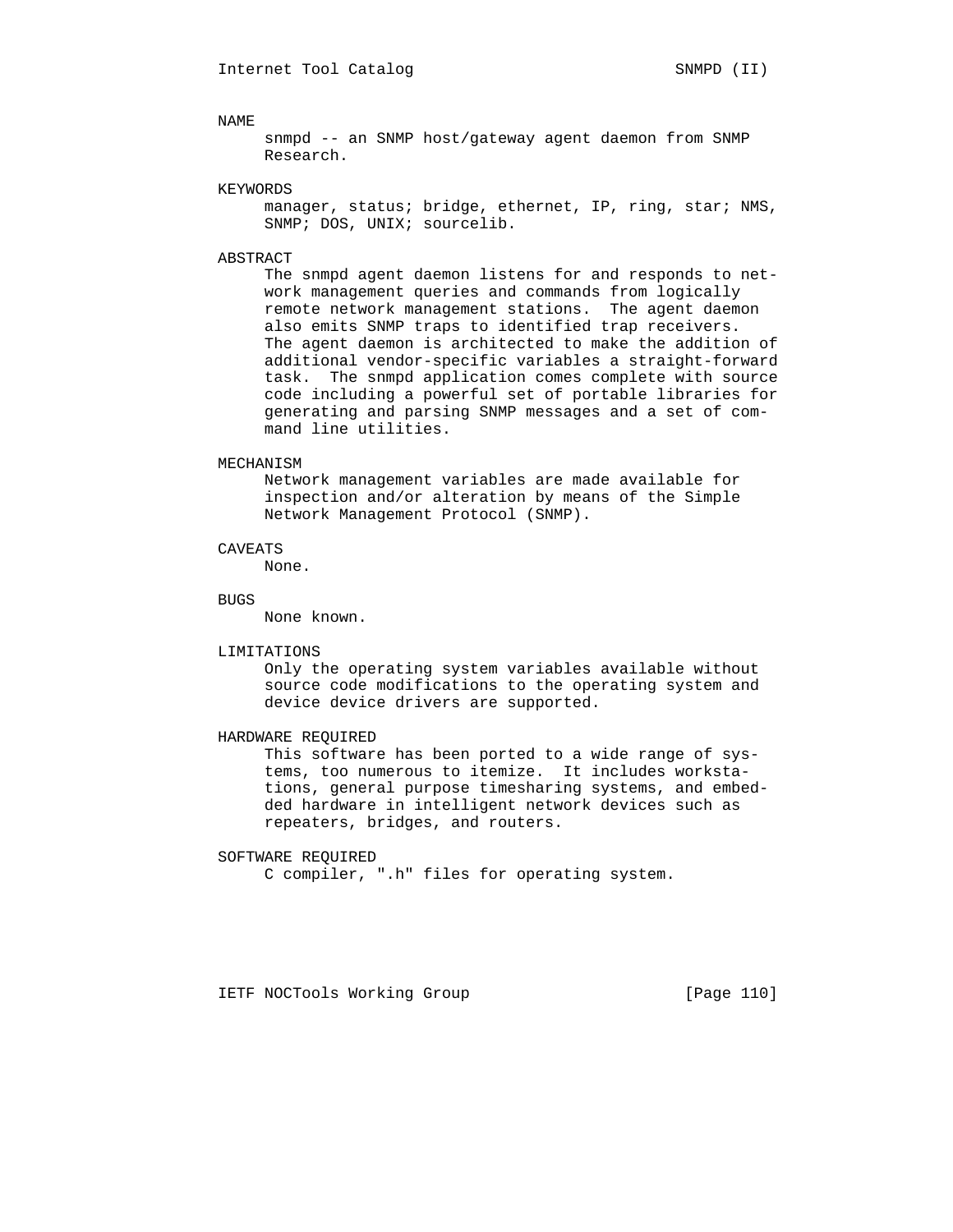AVAILABILITY This is a commercial product available under license from: SNMP Research P.O. Box 8593 Knoxville, TN 37996-4800 (615) 573-1434 (Voice) (615) 573-9197 (FAX) Attn: Dr. Jeff Case

IETF NOCTools Working Group [Page 111]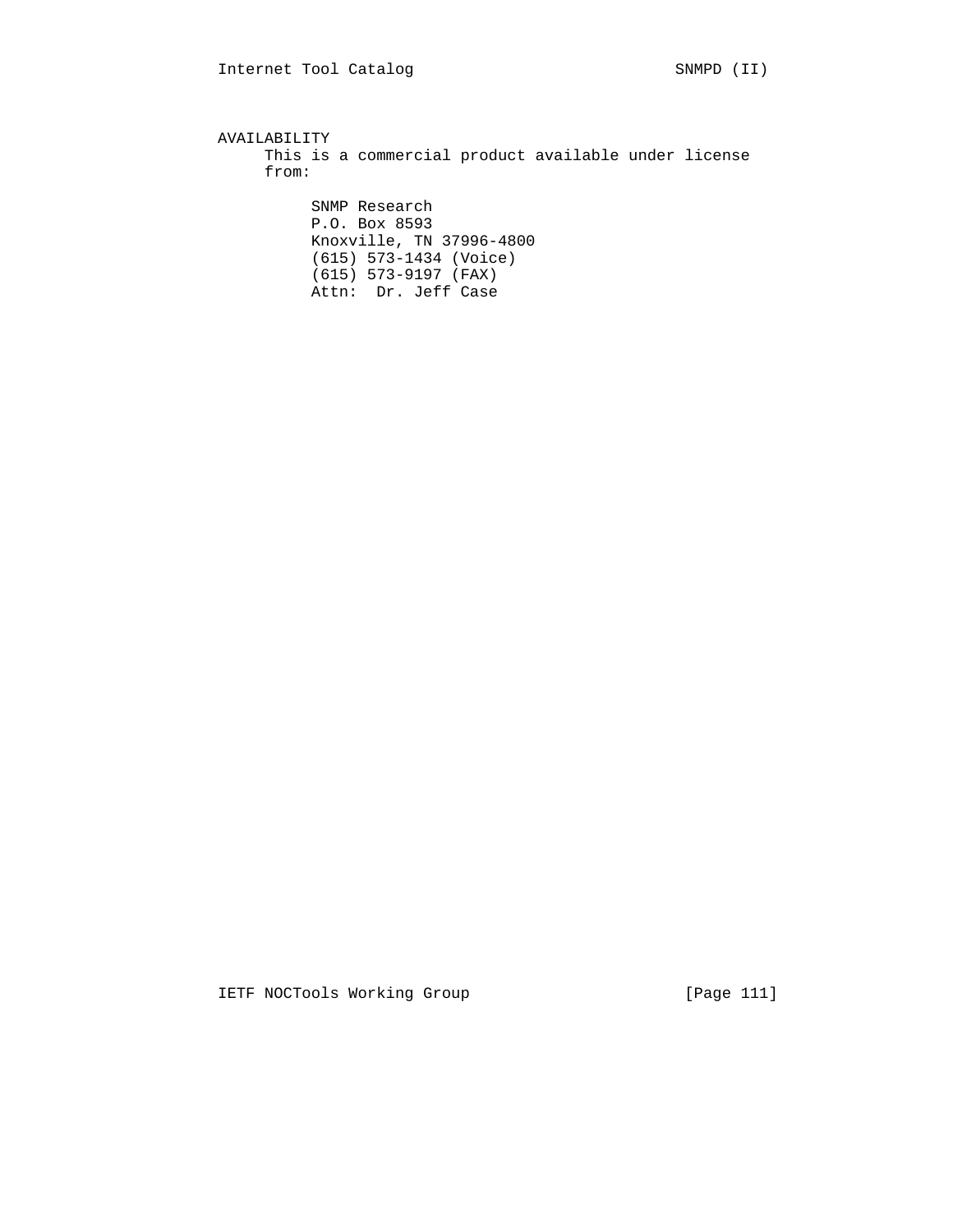snmplookup

# KEYWORDS

manager, status; IP; NMS, SNMP; UNIX.

### ABSTRACT

 Snmplookup is a network monitoring application that allows the interactive querying of a network entity. Snmplookup mimics nslookup, the DNS interactive query tool, in style and feel.

# MECHANISM

 Snmplookup uses SNMP to gather its information. The network entity to be queried and the variable to be retrieved can be entered from the command shell after snmplookup is invoked.

### CAVEATS

 An SNMP agent must be running on the network entity being monitored.

#### BUGS

 None outstanding. They are fixed as reports come in. Report bugs to: nysersnmp@nisc.nyser.net

# LIMITATIONS

See CAVEATS.

# HARDWARE REQUIRED

 Developed on Sun 3/60, Sun 3/260, tested on a SPARCsta tion I, DECstation, and a Solbourne 4/802.

# SOFTWARE REQUIRED

 Some UNIX variant or some other OS with a Berkeley Socket Compatibility Library.

#### AVAILABILITY

 Snmplookup is available in the NYSERNet SNMP Software Distribution, which is licensed, copyrighted software. To obtain information regarding the package send mail to: snmplisc@nisc.nyser.net or call +1 518-283-8860.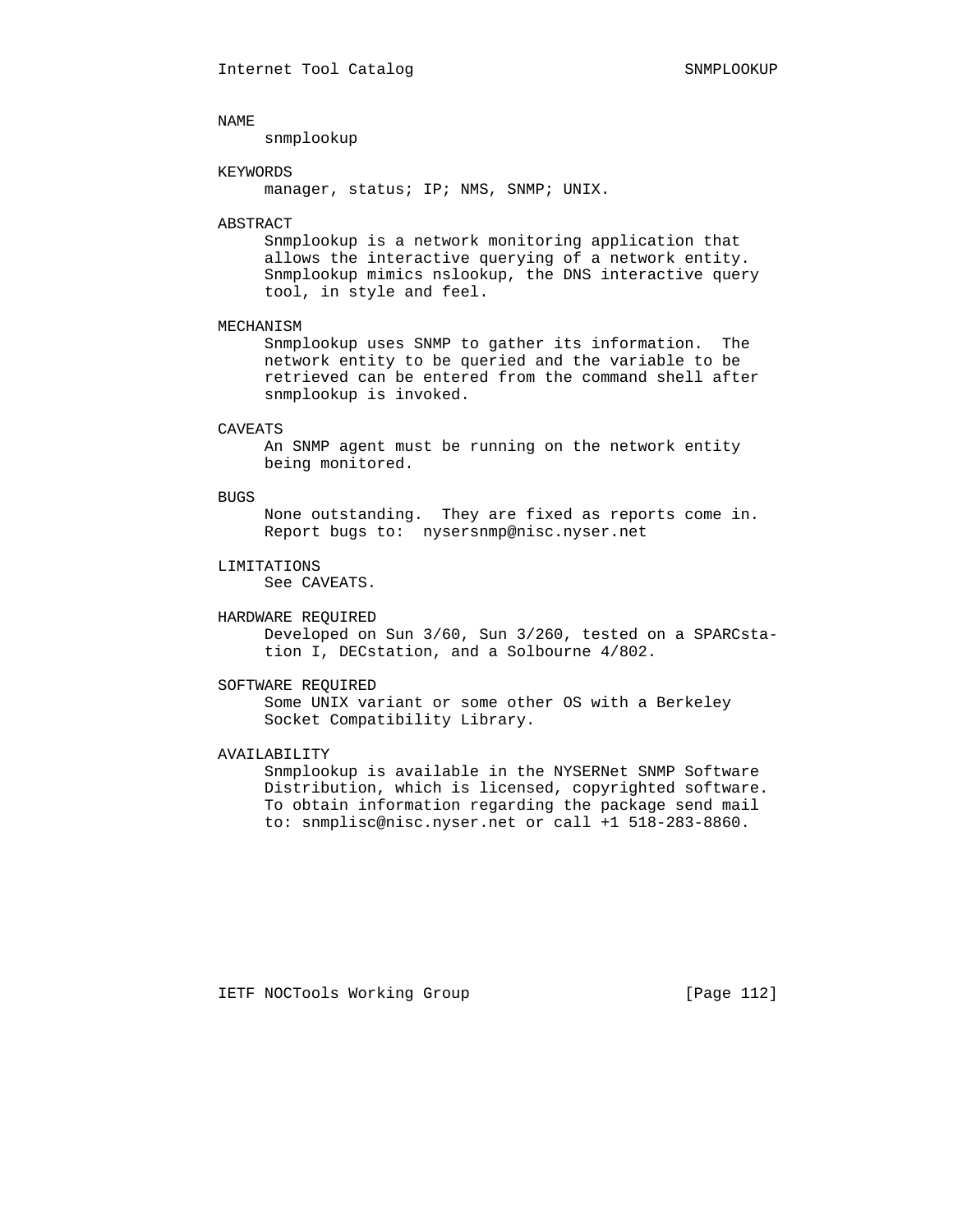snmpperfmon

### KEYWORDS

manager, status; IP; curses, NMS, SNMP; UNIX.

#### ABSTRACT

 Snmpperfmon is a network monitoring application based on the Berkeley curses terminal graphics package and the Simple Network Management Protocol. The applica tion monitors certain interface statistics from a sin gle agent and displays them in tabular form on a stan dard terminal screen.

#### MECHANISM

 Snmpperfmon uses SNMP to gather its information. The agent to be queried is specified on the command line.

#### CAVEATS

 An SNMP agent must be running in the network entity being monitored in order for snmpperfmon to be useful.

#### BUGS

 None outstanding. They are fixed as reports come in. Report bugs to: nysersnmp@nisc.nyser.net

# LIMITATIONS

 SNMP polling is done synchronously. Only the predeter mined (read "hard coded") interface statistics can be displayed.

# HARDWARE REQUIRED

 Developed on Sun 3/60, Sun 3/260, tested on a SPARCsta tion I, DECstation, and a Solbourne 4/802.

### SOFTWARE REQUIRED

 Some UNIX variant or some other OS with a Berkeley Socket Compatibility Library. The "curses" library.

# AVAILABILITY

 Snmpperfmon is available in the NYSERNet SNMP Software Distribution, which is licensed, copyrighted software. To obtain information regarding the package send mail to: snmplisc@nisc.nyser.net or call +1 518-283-8860.

IETF NOCTools Working Group [Page 113]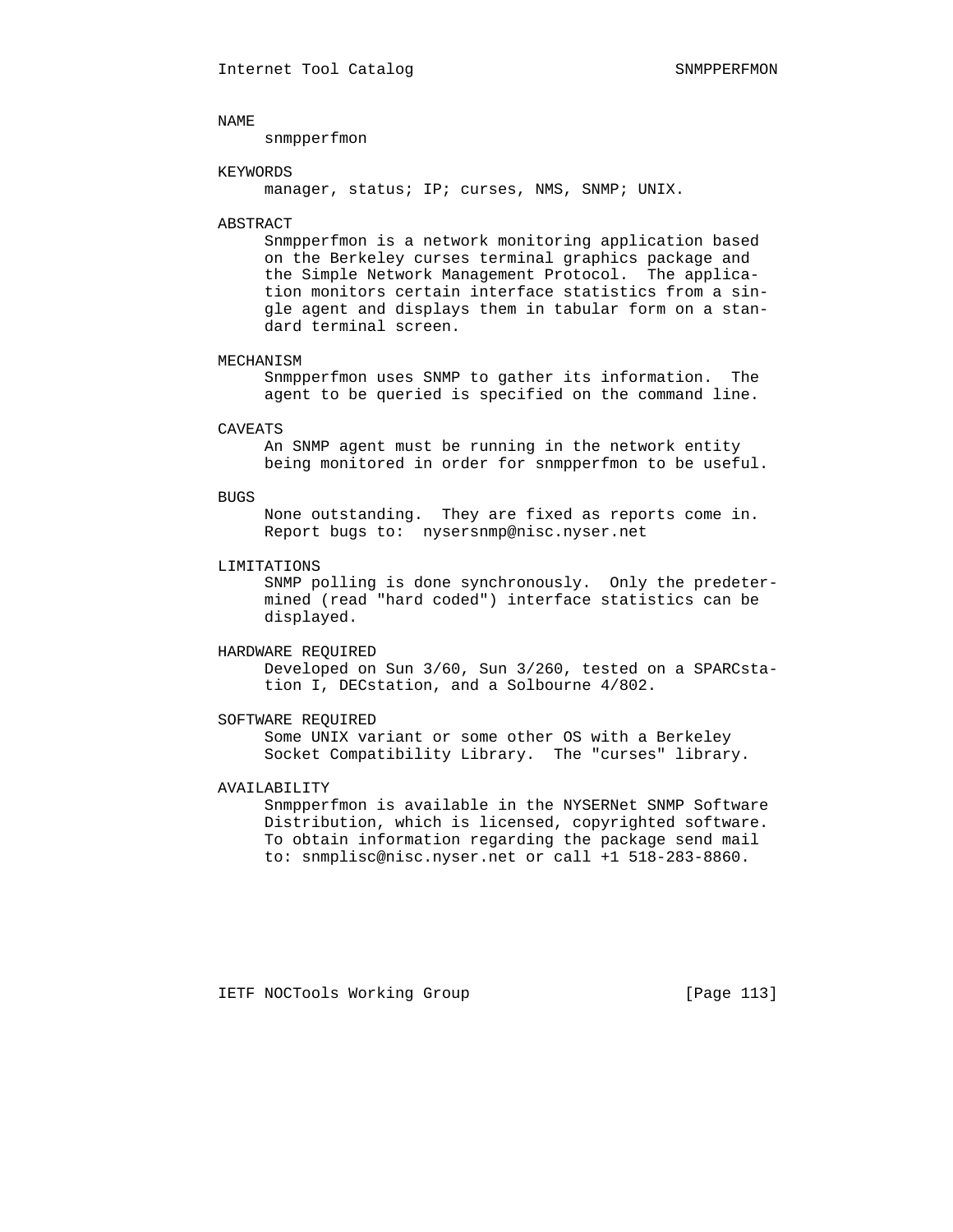snmppoll

### KEYWORDS

manager, status; IP; NMS, SNMP; UNIX.

# ABSTRACT

 Snmppoll is a network monitoring application which gathers specific information from a network at regular intervals and stores this information into UNIX flat files. A report generation package is included in the NYSERNet SNMP Software Distribution to produce reports and graphs of raw data collected via SNMP.

#### MECHANISM

 Snmppoll uses SNMP to gather its information. The agents which must be queried and the variables to query for are specified in a configuration file.

#### CAVEATS

 An SNMP agent must be running in the network entity being monitored in order for snmppoll to be useful.

#### BUGS

 None outstanding. They are fixed as reports come in. Report bugs to: nysersnmp@nisc.nyser.net

# LIMITATIONS

SNMP polling is done synchronously.

# HARDWARE REQUIRED

 Developed on Sun 3/60, Sun 3/260, tested on a SPARCsta tion I, DECstation, and a Solbourne 4/802.

#### SOFTWARE REQUIRED

 Some UNIX variant or some other OS with a Berkeley Socket Compatibility Library.

# AVAILABILITY

 Snmppoll is available in the NYSERNet SNMP Software Distribution, which is licensed, copyrighted software. To obtain information regarding the package send mail to: snmplisc@nisc.nyser.net or call +1 518-283-8860.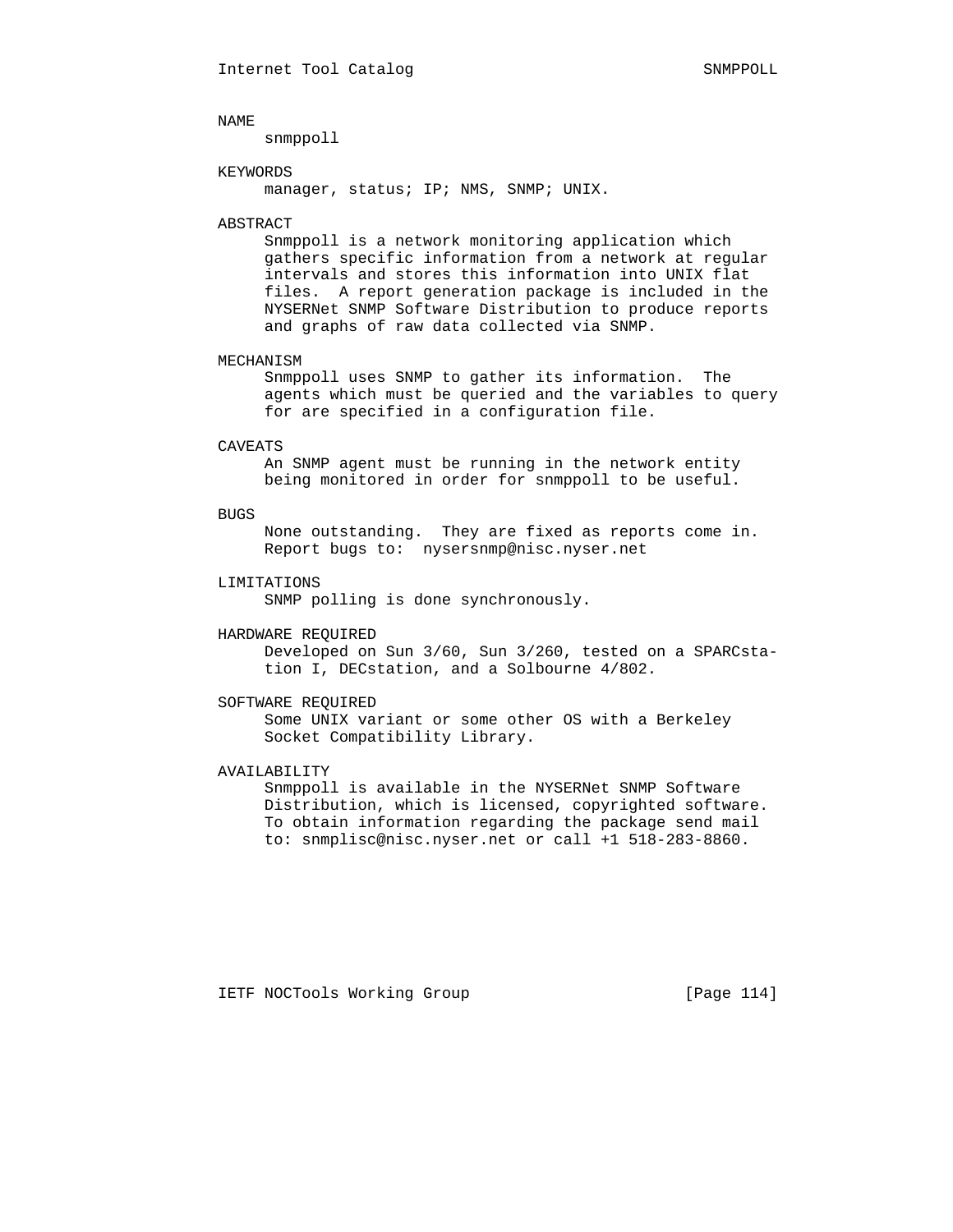snmpquery

### KEYWORDS

manager, status; IP; NMS, SNMP; UNIX.

#### ABSTRACT

 Snmpquery is a network monitoring application which allows the simple query of a single network entity from the command line.

# MECHANISM

 Snmpquery uses SNMP to gather its information. The entity to be monitored and the variables to be retrieved must be specified on the command line.

## CAVEATS

 An SNMP agent must be running on the network entity being monitored.

#### BUGS

 None outstanding. They are fixed as reports come in. Report bugs to: nysersnmp@nisc.nyser.net

# LIMITATIONS

Only one network entity can be managed per invocation.

# HARDWARE REQUIRED

 Developed on Sun 3/60, Sun 3/260, tested on a SPARCsta tion I, DECstation, and a Solbourne 4/802.

#### SOFTWARE REQUIRED

 Some UNIX variant or some other OS with a Berkeley Socket Compatibility Library.

# AVAILABILITY

 Snmpquery is available in the NYSERNet SNMP Software Distribution, which is licensed, copyrighted software. To obtain information regarding the package send mail to: snmplisc@nisc.nyser.net or call +1 518-283-8860.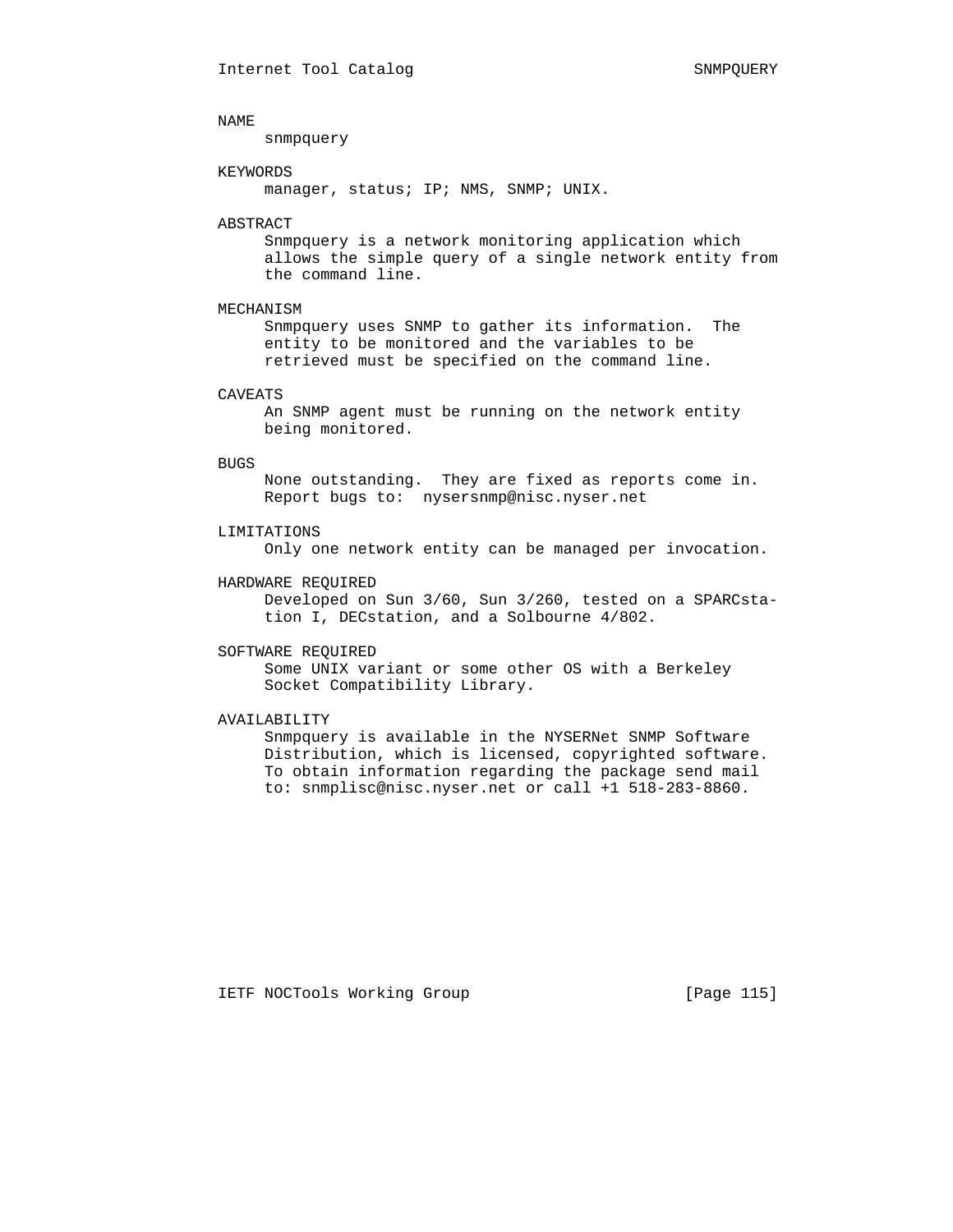snmproute

### KEYWORDS

manager, routing; IP; NMS, SNMP; UNIX.

#### ABSTRACT

 Snmproute is a network monitoring application that allows the user to query for the entire routing table or a single routing table entry from a network entity.

# MECHANISM

 Snmproute uses SNMP to gather its information. The network entity to be queried and the destination net work to be queried for must be specified on the command line.

# CAVEATS

 An SNMP agent must be running on the network entity being monitored.

### BUGS

 None outstanding. They are fixed as reports come in. Report bugs to: nysersnmp@nisc.nyser.net

#### LIMITATIONS

Only one network entity can be queried per invocation.

### HARDWARE REQUIRED

 Developed on Sun 3/60, Sun 3/260, tested on a SPARCsta tion I, DECstation, and a Solbourne 4/802.

# SOFTWARE REQUIRED

 Some UNIX variant or some other OS with a Berkeley Socket Compatibility Library.

# AVAILABILITY

 Snmproute is available in the NYSERNet SNMP Software Distribution, which is licensed, copyrighted software. To obtain information regarding the package send mail to: snmplisc@nisc.nyser.net or call +1 518-283-8860.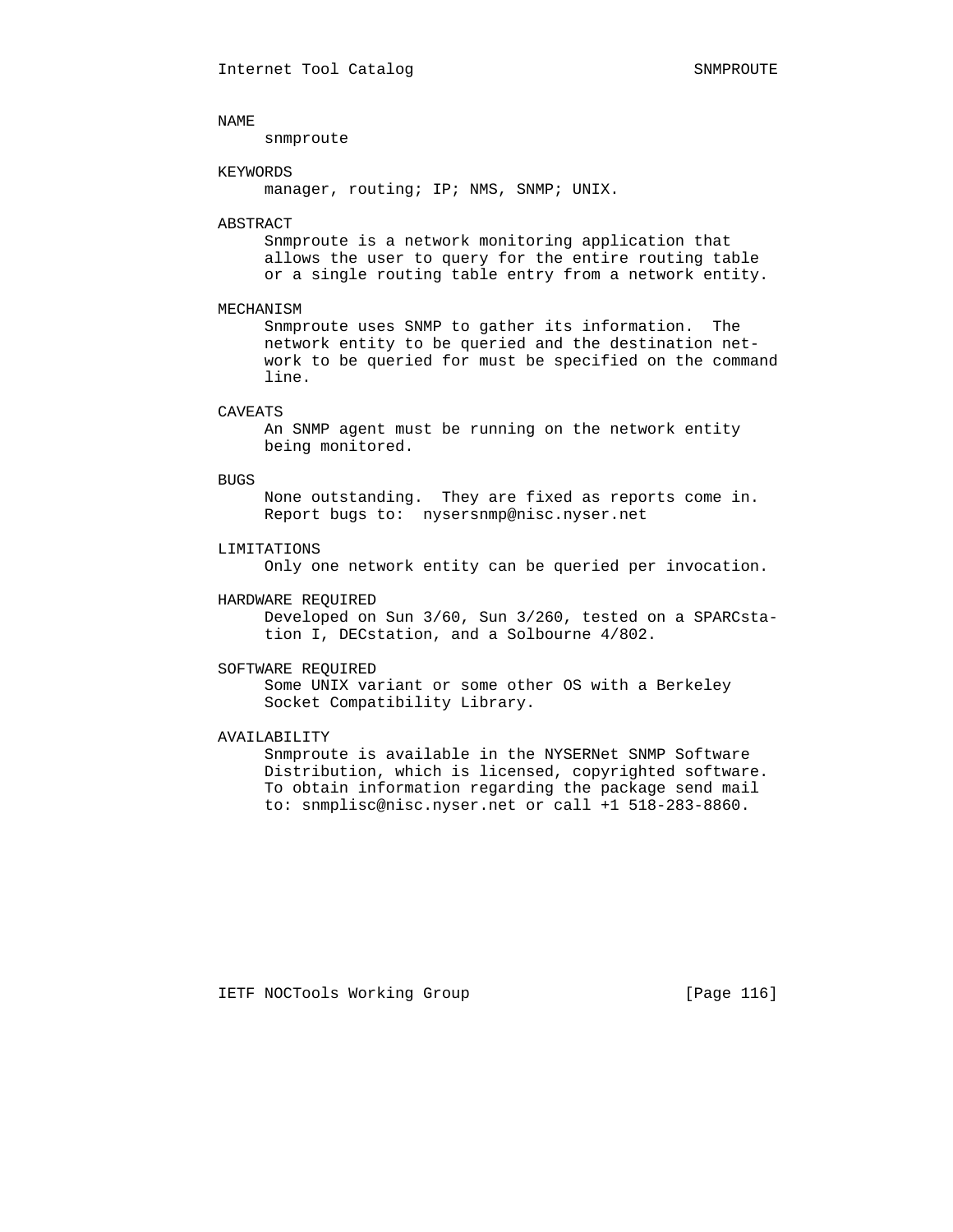snmpset

### KEYWORDS

control, manager; IP; NMS, SNMP; UNIX.

#### ABSTRACT

 Snmpset is a network management application that allows the alteration of a single variable in a specific agent.

# MECHANISM

 Snmpset uses SNMP to alter the agent variables. The agent to which the set is directed and the variable to alter must be specified on the command line. The user is prompted before any changes are made.

# CAVEATS

 An SNMP agent must be running in the network entity being managed in order for snmpset to be useful. In addition, a read-write community must be configured on the agent.

#### BUGS

 None outstanding. They are fixed as reports come in. Report bugs to: nysersnmp@nisc.nyser.net

# LIMITATIONS

Only one variable can be altered per invocation.

#### HARDWARE REQUIRED

 Developed on Sun 3/60, Sun 3/260, tested on a SPARCsta tion I, DECstation, and a Solbourne 4/802.

# SOFTWARE REQUIRED

 Some UNIX variant or some other OS with a Berkeley Socket Compatibility Library.

# AVAILABILITY

 Snmpset is available in the NYSERNet SNMP Software Dis tribution, which is licensed, copyrighted software. To obtain information regarding the package send mail to: snmplisc@nisc.nyser.net or call +1 518-283-8860.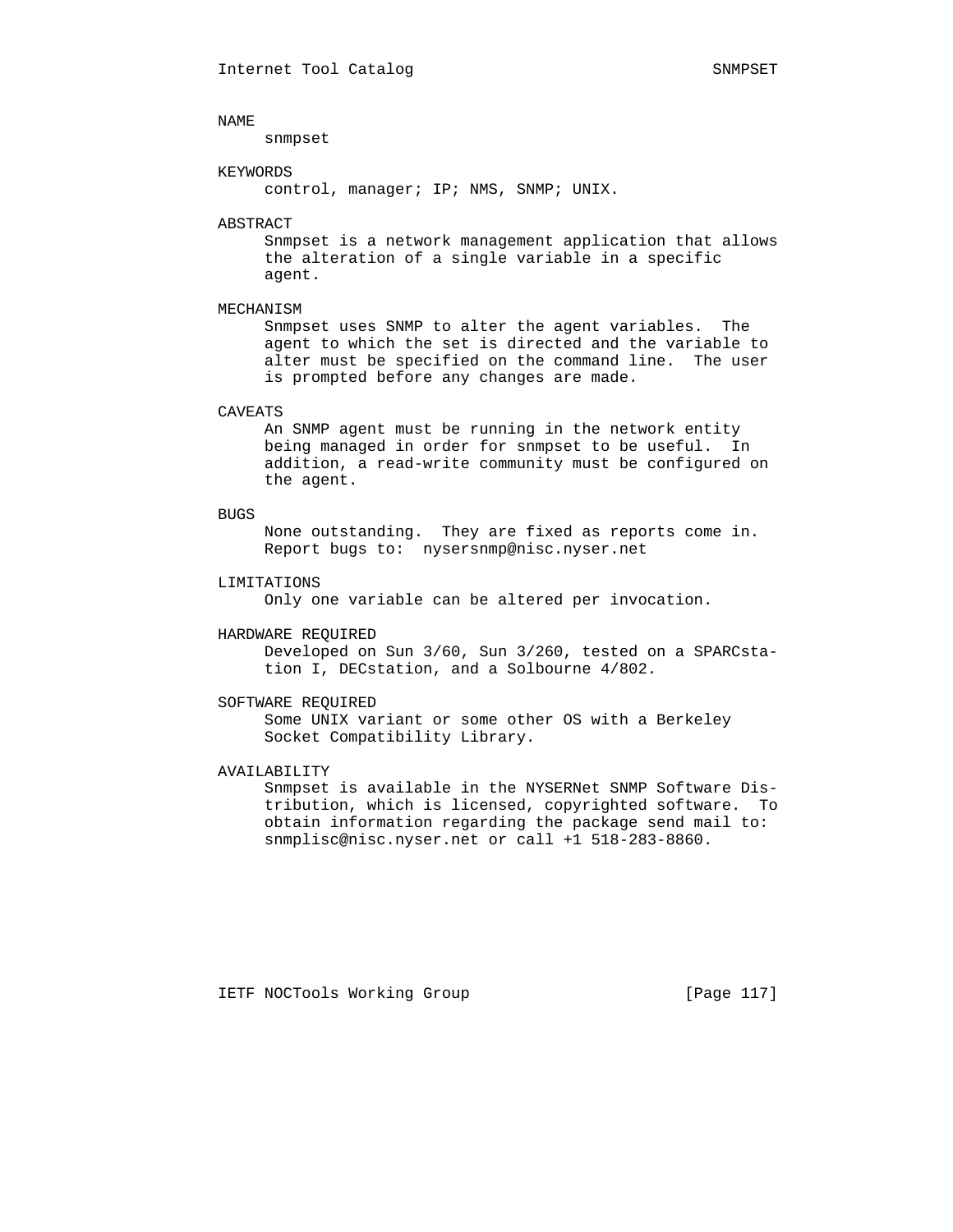snmpsrc

### KEYWORDS

manager, routing; IP; NMS, SNMP; UNIX.

### ABSTRACT

 Snmpsrc is a network monitoring application that starts at a specified router in the network and traces the path of a given destination network from the starting router.

# MECHANISM

 Snmpsrc uses SNMP to gather its information. The starting router and destination network must be speci fied on the command line.

### CAVEATS

 An SNMP agent must be running on all of the routers in the path to the destination network in order for a com plete path to be reported back to the user. The same SNMP community must also be configured in every SNMP agent in the path to the destination network.

# **BUGS**

 None outstanding. They are fixed as reports come in. Report bugs to: nysersnmp@nisc.nyser.net

#### LIMITATIONS

See CAVEATS.

#### HARDWARE REQUIRED

 Developed on Sun 3/60, Sun 3/260, tested on a SPARCsta tion I, DECstation, and a Solbourne 4/802.

# SOFTWARE REQUIRED

 Some UNIX variant or some other OS with a Berkeley Socket Compatibility Library.

# AVAILABILITY

 Snmpsrc is available in the NYSERNet SNMP Software Dis tribution, which is licensed, copyrighted software. To obtain information regarding the package send mail to: snmplisc@nisc.nyser.net or call +1 518-283-8860.

IETF NOCTools Working Group [Page 118]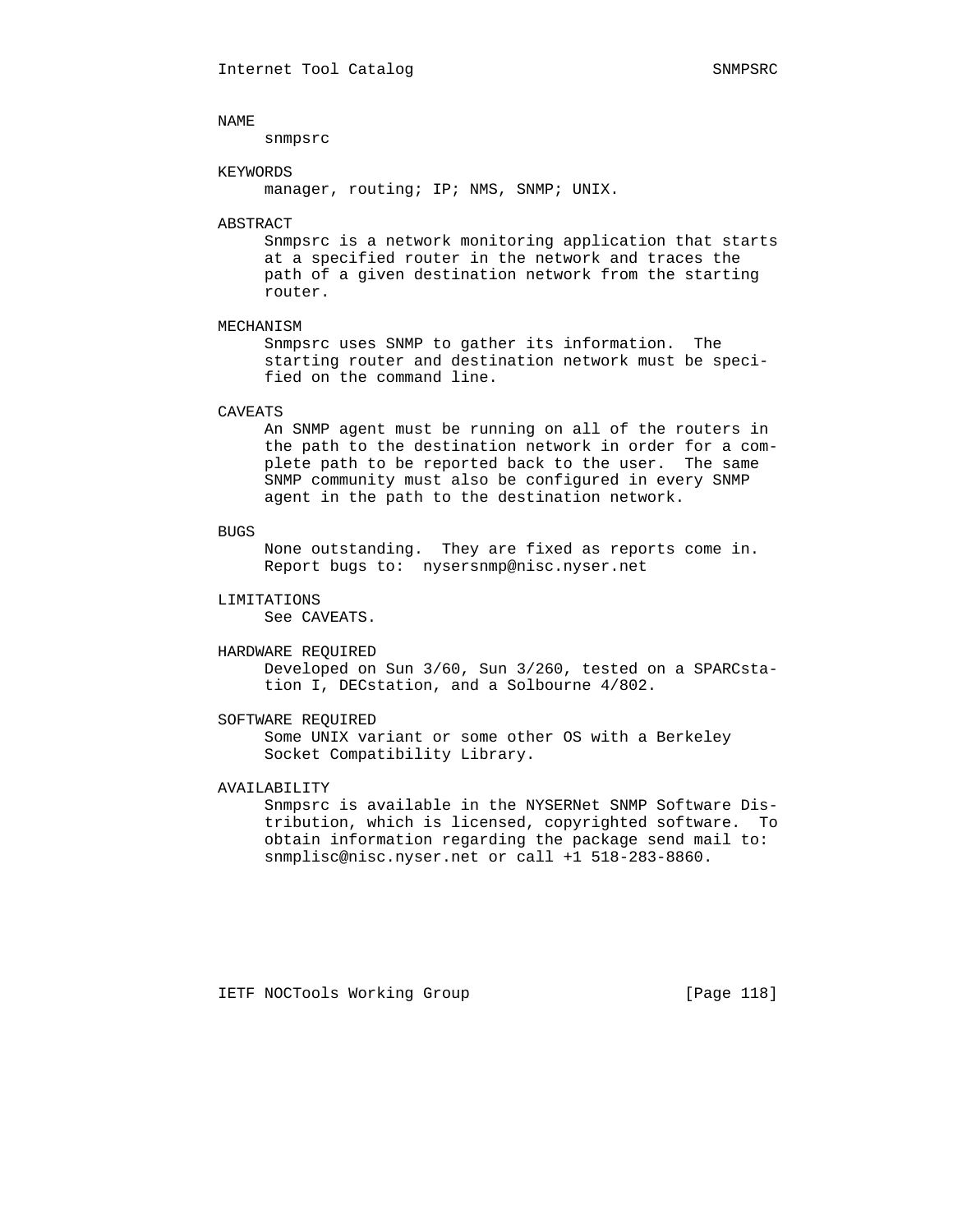snmpstat

### KEYWORDS

manager, status; IP; NMS, SNMP; UNIX.

#### ABSTRACT

 Snmpstat is a network monitoring application that gath ers specific information from a network at regular intervals and stores this information into a commercial database. A report generation package is included in the NYSERNet SNMP Software Distribution to produce reports and graphs of raw data collected via SNMP.

#### MECHANISM

 Snmpstat uses SNMP to gather its information. The agents which must be queried and the variables to query for are specified in a configuration file.

#### CAVEATS

 An SNMP agent must be running in the network entity being monitored in order for snmpstat to be useful.

#### BUGS

 None outstanding. They are fixed as reports come in. Report bugs to: nysersnmp@nisc.nyser.net

# LIMITATIONS

 SNMP polling is done synchronously. Currently, Ingres is the only commercial database supported. SQL is the query language being used.

# HARDWARE REQUIRED

 Developed on Sun 3/60, Sun 3/260, tested on a SPARCsta tion I, DECstation, and a Solbourne 4/802.

# SOFTWARE REQUIRED

 Some UNIX variant or some other OS with a Berkeley Socket Compatibility Library.

# AVAILABILITY

 Snmpstat is available in the NYSERNet SNMP Software Distribution, which is licensed, copyrighted software. To obtain information regarding the package send mail to: snmplisc@nisc.nyser.net or call +1 518-283-8860.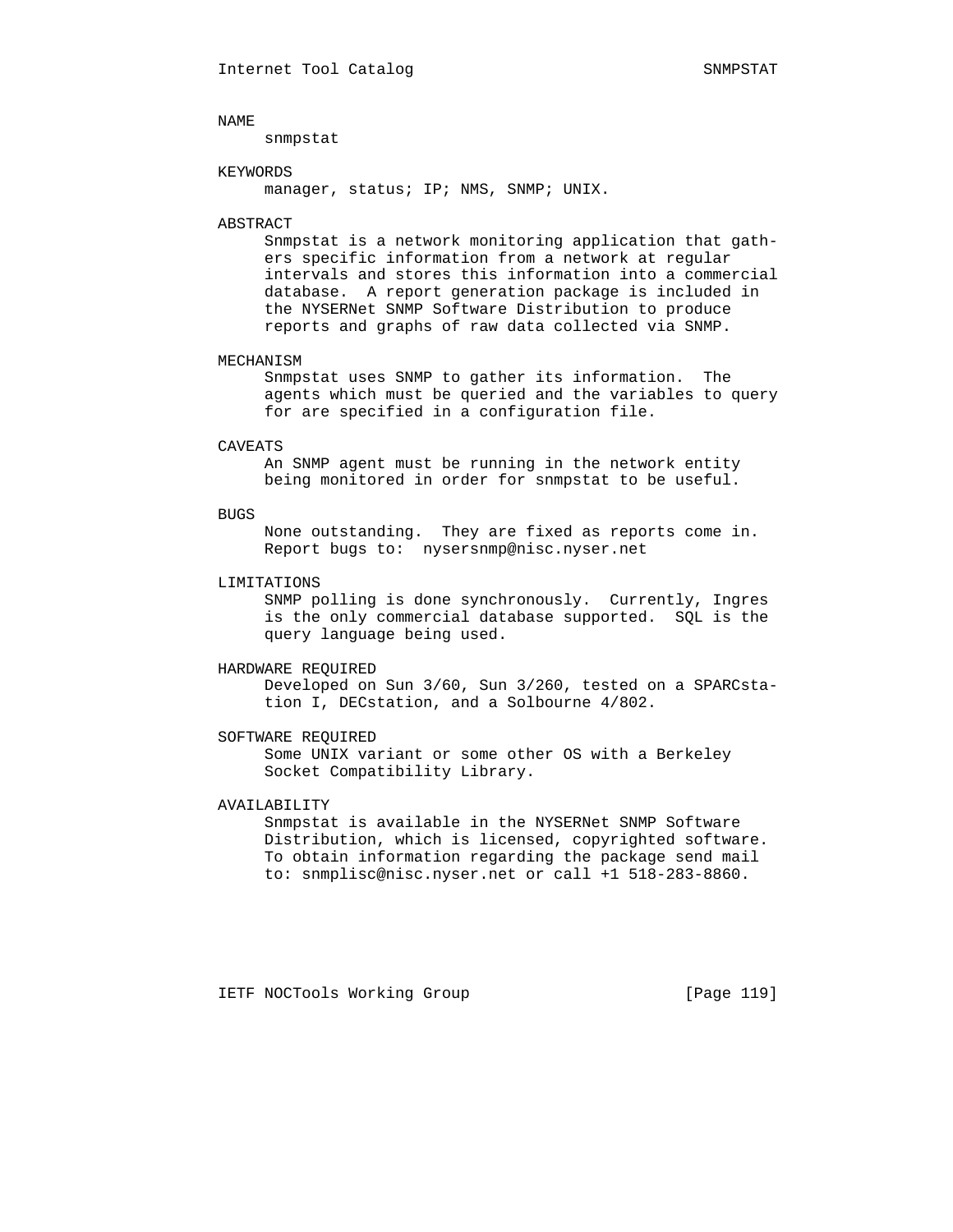snmptrapd

### KEYWORDS

alarm, manager; IP; NMS, SNMP; UNIX.

#### ABSTRACT

 Snmptrapd is an SNMP trap agent that runs on UNIX derivatives. It receives and logs traps which are gen erated from snmp agents. A report generation package is included in the NYSERNet SNMP Software Distribution to produce reports and graphs of raw data collected via SNMP.

# MECHANISM

 Snmptrapd conforms to SNMP as specified in RFC 1098. Certain user configurable options are manipulated through a simple configuration file.

# CAVEATS

None.

# BUGS

 None outstanding. They are fixed as reports come in. Report bugs to: nysersnmp@nisc.nyser.net

# LIMITATIONS

Snmptrapd only logs traps into a UNIX flat file.

# HARDWARE REQUIRED

 Developed on Sun 3/60, Sun 3/260, tested on a SPARCsta tion I, DECstation, and a Solbourne 4/802.

# SOFTWARE REQUIRED

Some UNIX variant.

# AVAILABILITY

 Snmptrapd is available in the NYSERNet SNMP Software Distribution, which is licensed, copyrighted software. To obtain information regarding the package send mail to: snmplisc@nisc.nyser.net or call +1 518-283-8860.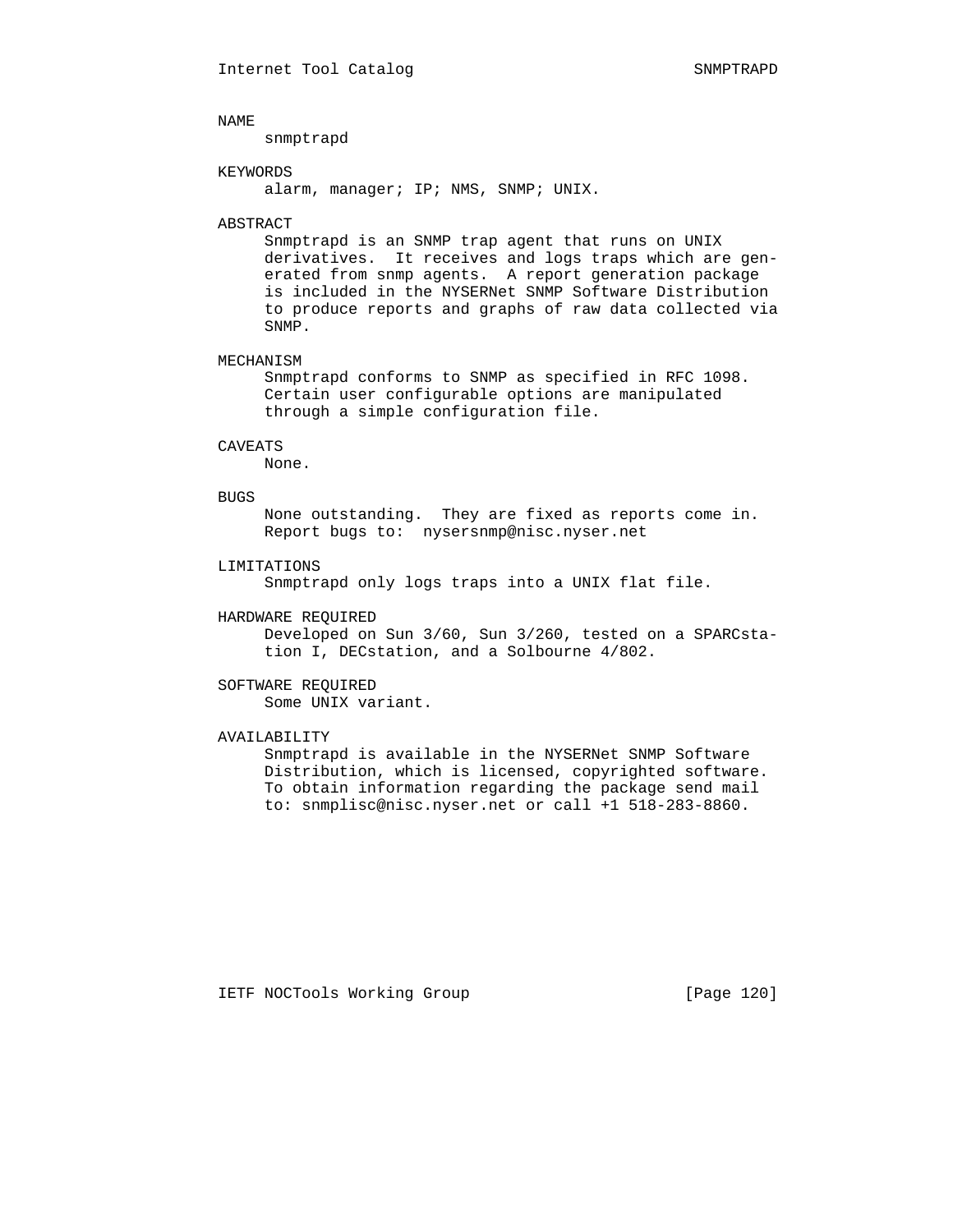snmpwatch

# KEYWORDS

manager, status; IP; NMS, SNMP; UNIX.

#### ABSTRACT

 Snmpwatch is a network monitoring application that mon itors variables in a single network entity and reports when they have changed value.

## MECHANISM

 Snmpwatch uses SNMP to gather its information. The entity to be monitored and the variables to be watched must be specified on the command line. Once a value changes, snmpwatch prints out the value and the vari able to the standard output.

### CAVEATS

 An SNMP agent must be running on the network entity being monitored. Upon invocation, the initial value of each variable will printed out to the standard output.

#### BUGS

 None outstanding. They are fixed as reports come in. Report bugs to: nysersnmp@nisc.nyser.net

# LIMITATIONS

Only one network entity can be managed per invocation.

#### HARDWARE REQUIRED

 Developed on Sun 3/60, Sun 3/260, tested on a SPARCsta tion I, DECstation, and a Solbourne 4/802.

# SOFTWARE REQUIRED

 Some UNIX variant or some other OS with a Berkeley Socket Compatibility Library.

# AVAILABILITY

 Snmpwatch is available in the NYSERNet SNMP Software Distribution, which is licensed, copyrighted software. To obtain information regarding the package send mail to: snmplisc@nisc.nyser.net or call +1 518-283-8860.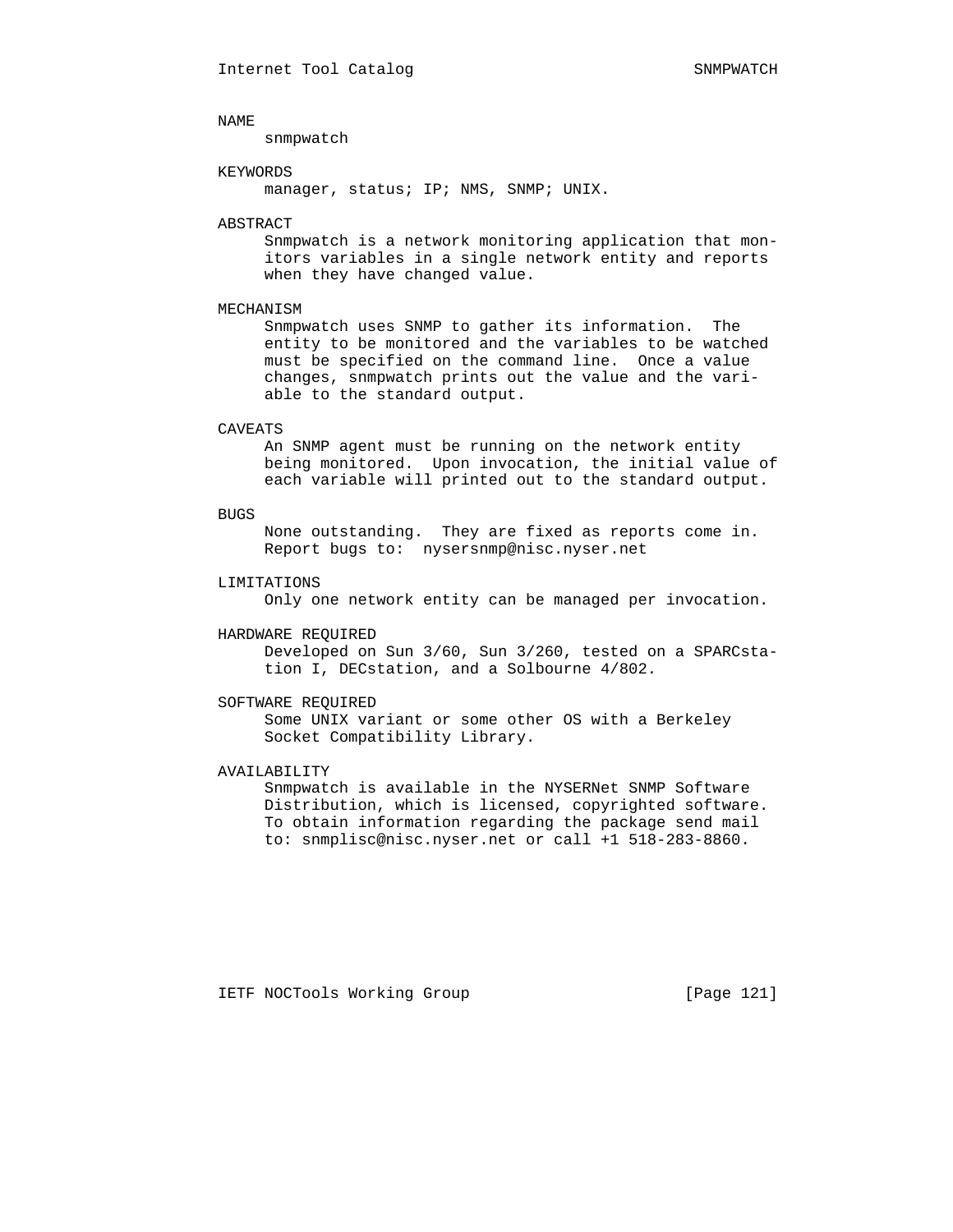snmpxbar

### KEYWORDS

manager, status; IP; NMS, SNMP, X; UNIX.

#### ABSTRACT

 Snmpxbar is a network monitoring application based on X-Windows Version 11 Release 2 and the Simple Network Management Protocol. The application monitors a single numeric MIB object and displays its value in a bar chart. Snmpxbar supports color graphics.

# MECHANISM

 Snmpxbar uses SNMP to gather its information. The MIB object to be graphed must be specified on the command line. The polling interval can be changed dynamically from within snmpxbar.

#### CAVEATS

 An SNMP agent must be running in the network entity being monitored in order for snmpxbar to be useful.

#### BUGS

 Bugs are fixed as reports come in. Report bugs to: nysersnmp@nisc.nyser.net

# LIMITATIONS

Can only graph one numeric MIB object per invocation.

### HARDWARE REQUIRED

 Developed on Sun 3/60, Sun 3/260, tested on a SPARCsta tion I, DECstation, and a Solbourne 4/802.

#### SOFTWARE REQUIRED

 Some UNIX variant or some other OS with a Berkeley Socket Compatibility Library. X-Windows.

# AVAILABILITY

 Snmpxbar is available in the NYSERNet SNMP Software Distribution, which is licensed, copyrighted software. To obtain information regarding the package send mail to: snmplisc@nisc.nyser.net or call +1 518-283-8860.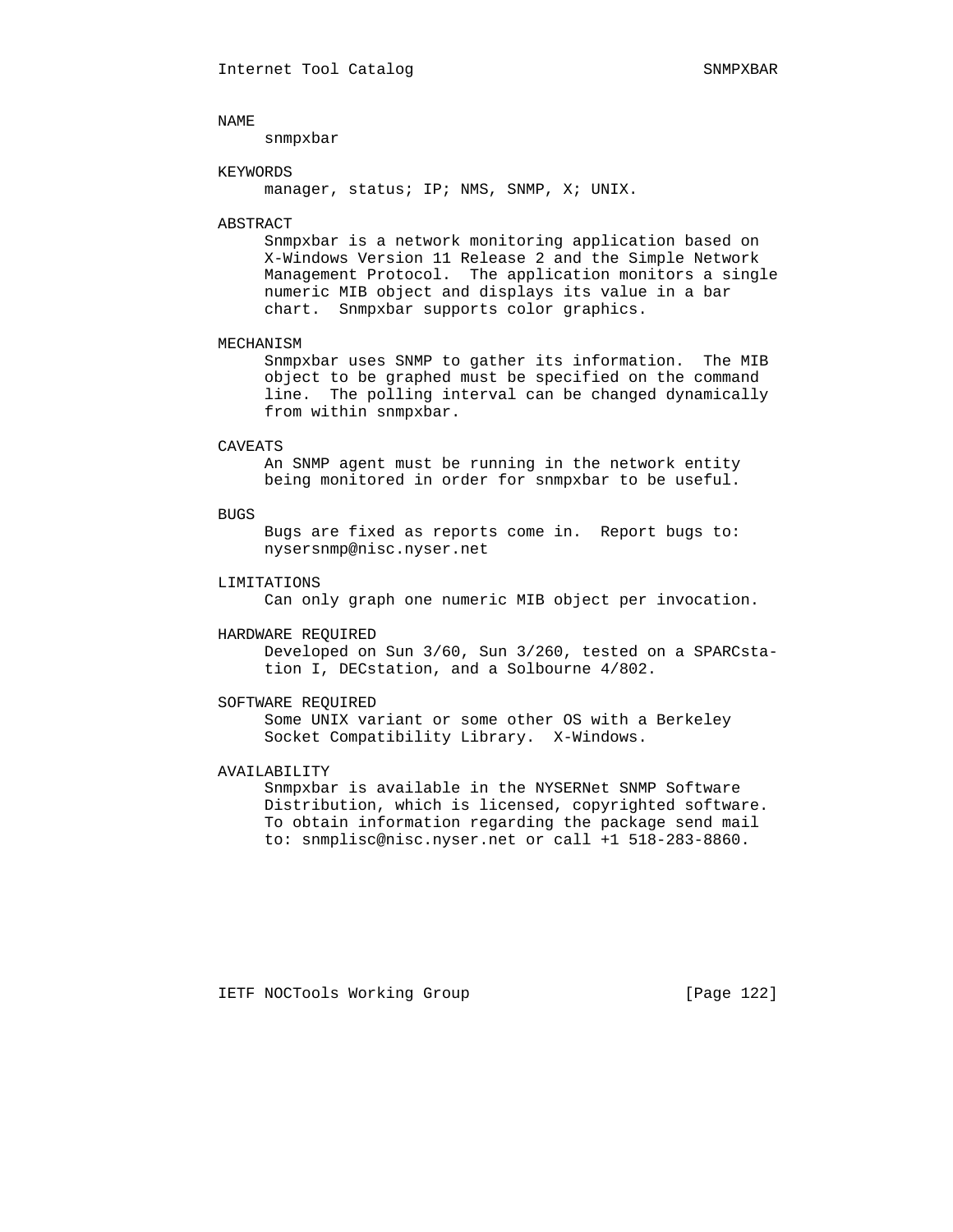snmpxconn

### KEYWORDS

manager, map, status; IP; NMS, SNMP, X; UNIX.

### ABSTRACT

 Snmpxconn is a network monitoring application based on X-Windows Version 11 Release 2 and the Simple Network Management Protocol. The application monitors a number of (configurable) network entities and graphically dep icts the TCP connections associated with the network entities via a TCP topology map.

#### MECHANISM

 Snmpxconn uses SNMP to gather its information. A con figuration file is used to determine the network enti ties to be monitored. There are certain command line arguments which manipulate the X environment and SNMP actions.

# CAVEATS

 An SNMP agent must be running in the network entity being monitored in order for snmpxconn to be useful.

#### BUGS

 None outstanding. They are fixed as reports come in. Report bugs to: nysersnmp@nisc.nyser.net

# LIMITATIONS

 SNMP polling is done synchronously. The network enti ties must be configured by manually adding information to a configuration file.

#### HARDWARE REQUIRED

 Developed on Sun 3/60, Sun 3/260, tested on a SPARCsta tion I, DECstation, and a Solbourne 4/802.

# SOFTWARE REQUIRED

 Some UNIX variant or some other OS with a Berkeley Socket Compatibility Library. X-Windows.

# AVAILABILITY

 Snmpxconn is available in the NYSERNet SNMP Software Distribution, which is licensed, copyrighted software. To obtain information regarding the package send mail to: snmplisc@nisc.nyser.net or call +1 518-283-8860.

IETF NOCTools Working Group [Page 123]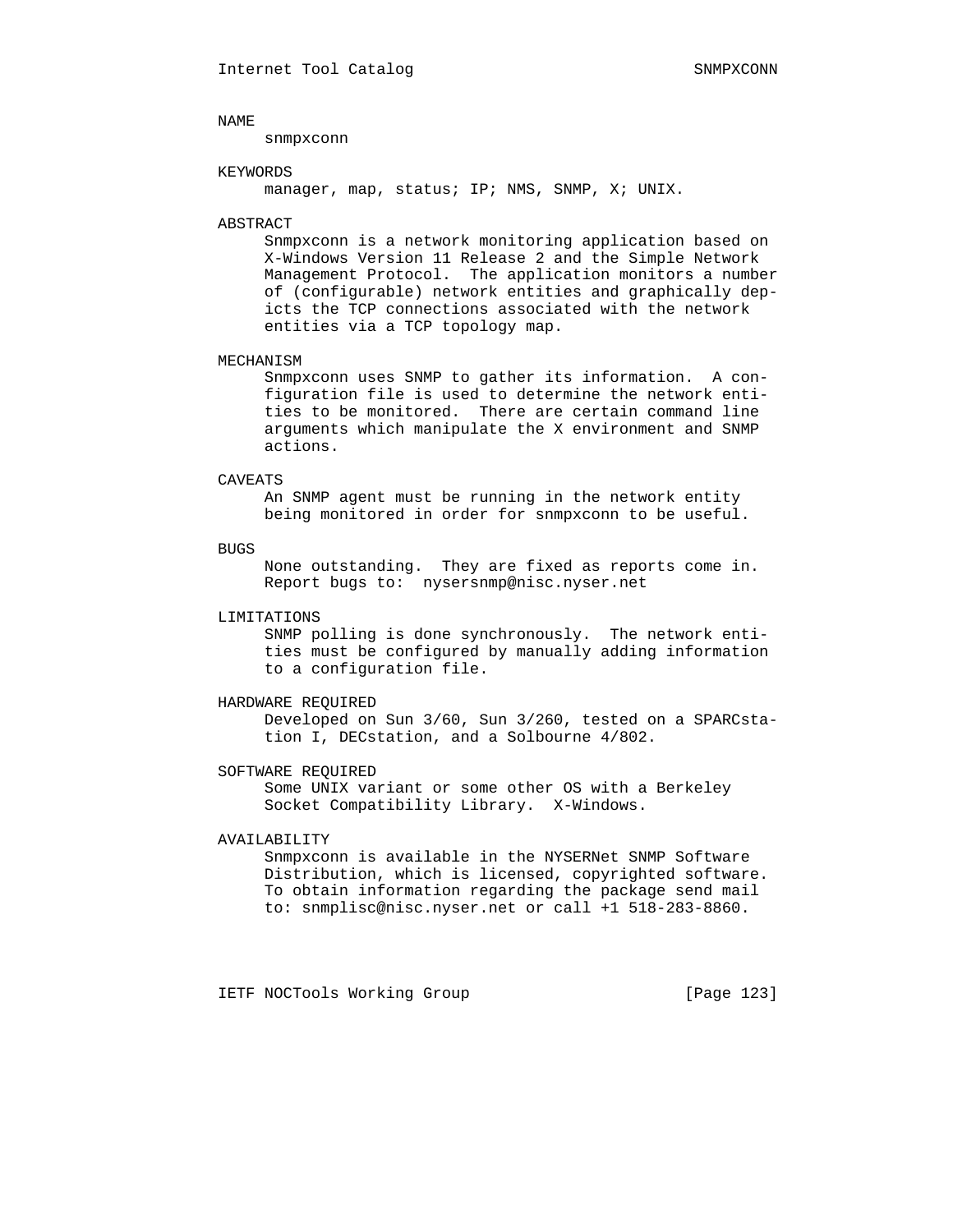snmpxmon

### KEYWORDS

manager, map, status; IP; NMS, SNMP, X; UNIX.

# ABSTRACT

 Snmpxmon is a network monitoring application based on X-Windows Version 11 Release 2 and the Simple Network Management Protocol. This application will determine the status of sites and links it is configured to moni tor (via its configuration file) by querying the desig nated sites and then displaying the result in a map form. Snmpxmon supports color graphics.

# MECHANISM

 Snmpxmon uses SNMP to gather its information. A confi guration file is used to design the topology map. There are certain command line arguments which manipu late the X environment and SNMP actions.

# CAVEATS

 An SNMP agent must be running in the network entity being monitored in order for snmpxmon to be useful.

## BUGS

 None outstanding. They are fixed as reports come in. Report bugs to: nysersnmp@nisc.nyser.net

# LIMITATIONS

 SNMP polling is done synchronously. The topology map must be configured by hand.

# HARDWARE REQUIRED

 Developed on Sun 3/60, Sun 3/260, tested on a SPARCsta tion I, DECstation, and a Solbourne 4/802.

#### SOFTWARE REQUIRED

 Some UNIX variant or some other OS with a Berkeley Socket Compatibility Library. X-Windows.

# AVAILABILITY

 Snmpxmon is available in the NYSERNet SNMP Software Distribution, which is licensed, copyrighted software. To obtain information regarding the package send mail to: snmplisc@nisc.nyser.net or call +1 518-283-8860.

IETF NOCTools Working Group [Page 124]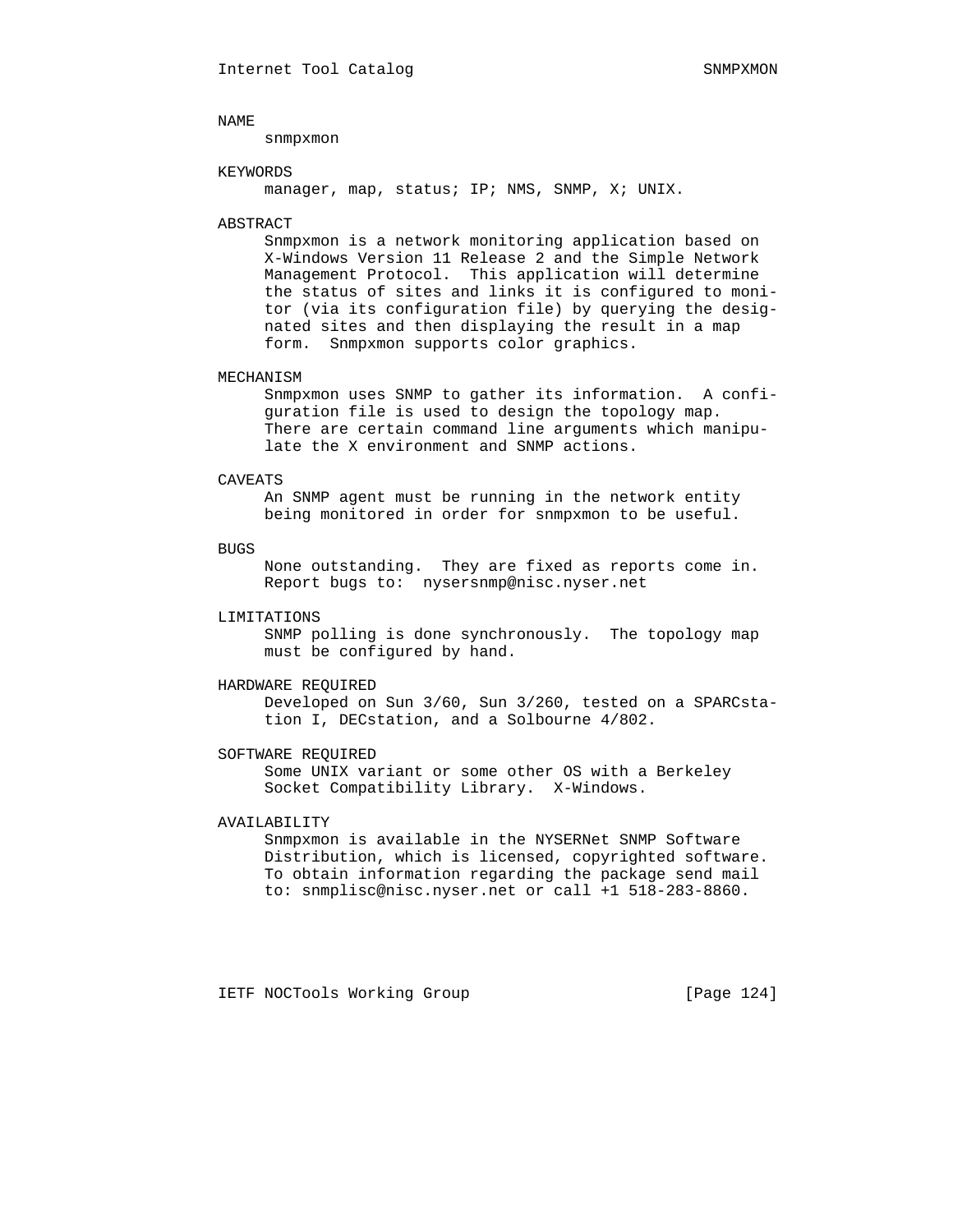snmpxperf

# KEYWORDS

manager, status; IP; NMS, SNMP, X; UNIX.

# ABSTRACT

 Snmpxperf is a network monitoring application based on X-Windows Version 11 Release 2 and the Simple Network Management Protocol. The application monitors a single numeric MIB object and displays its value in an EKG style histogram. Snmpxperf supports color graphics.

#### MECHANISM

 Snmpxperf uses SNMP to gather its information. The MIB object to be graphed must be specified on the command line. The polling interval can be changed dynamically from within snmpxperf.

#### CAVEATS

 An SNMP agent must be running in the network entity being monitored in order for snmpxperf to be useful.

#### BUGS

 Auto-scaling sometimes doesn't downscale the EKG-graph enough on large spikes. This results in some of the graph running into the button boxes at the top of the window. Generally, Bugs are fixed as reports come in. Report bugs to: nysersnmp@nisc.nyser.net

# LIMITATIONS

Can only graph one numeric MIB object per invocation.

#### HARDWARE REQUIRED

 Developed on Sun 3/60, Sun 3/260, tested on a SPARCsta tion I, DECstation, and a Solbourne 4/802.

#### SOFTWARE REQUIRED

 Some UNIX variant or some other OS with a Berkeley Socket Compatibility Library. X-Windows.

# AVAILABILITY

 Snmpxperf is available in the NYSERNet SNMP Software Distribution, which is licensed, copyrighted software. To obtain information regarding the package send mail to: snmplisc@nisc.nyser.net or call +1 518-283-8860.

IETF NOCTools Working Group [Page 125]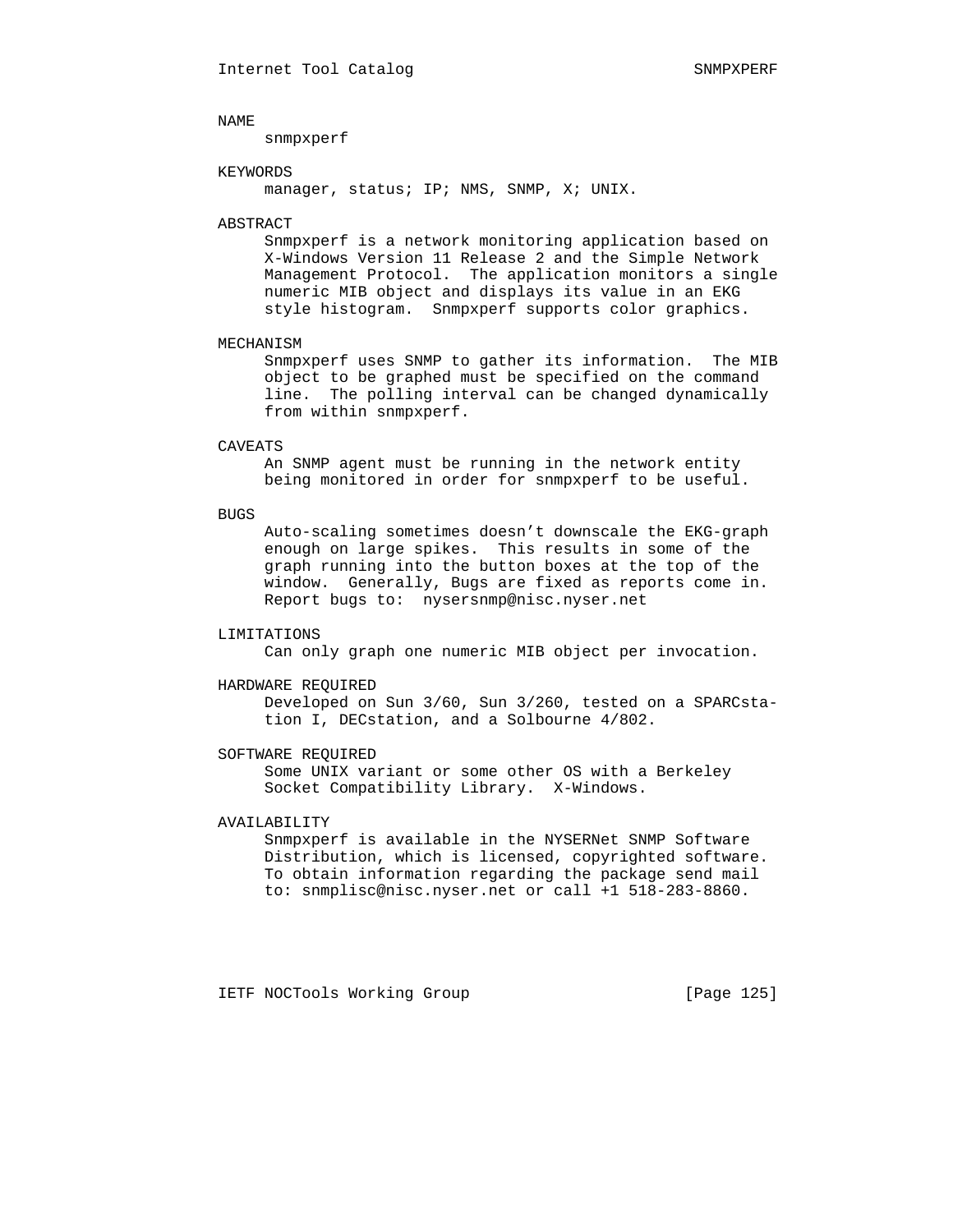snmpxperfmon

### KEYWORDS

manager, status, traffic; IP; NMS, SNMP, X; UNIX.

#### ABSTRACT

 Snmpxperfmon is a network monitoring application based on X-Windows Version 11 Release 2 and the Simple Net work Management Protocol. The application monitors a single Network Entity and displays graphical informa tion pertaining to the entities interface traffic statistics. Snmpxperfmon supports color graphics.

#### MECHANISM

 Snmpxperfmon uses SNMP to gather its information. The MIB agent to be polled must be specified on the command line. The agent is then queried about all of its interfaces. Four EKG-style graphs are constructed for each interface (input pkts, output pkts, input Octets, output Octets).

# CAVEATS

 An SNMP agent must be running in the network entity being monitored in order for snmpxperfmon to be useful.

#### BUGS

 Generally, bugs are fixed as reports come in. Report bugs to: nysersnmp@nisc.nyser.net

# LIMITATIONS

 Can only graph one network entity per invocation. Can only graph the amount of interfaces which will fit on a single bitmap display. Does not auto-scale or resize.

# HARDWARE REQUIRED

 Developed on Sun 3/60, Sun 3/260, tested on a SPARCsta tion I, DECstation, and a Solbourne 4/802.

# SOFTWARE REQUIRED

 Some UNIX variant or some other OS with a Berkeley Socket Compatibility Library. X-Windows.

#### AVAILABILITY

 Snmpxperfmon is available in the NYSERNet SNMP Software Distribution, which is licensed, copyrighted software. To obtain information regarding the package send mail to: snmplisc@nisc.nyser.net or call +1 518-283-8860.

IETF NOCTools Working Group [Page 126]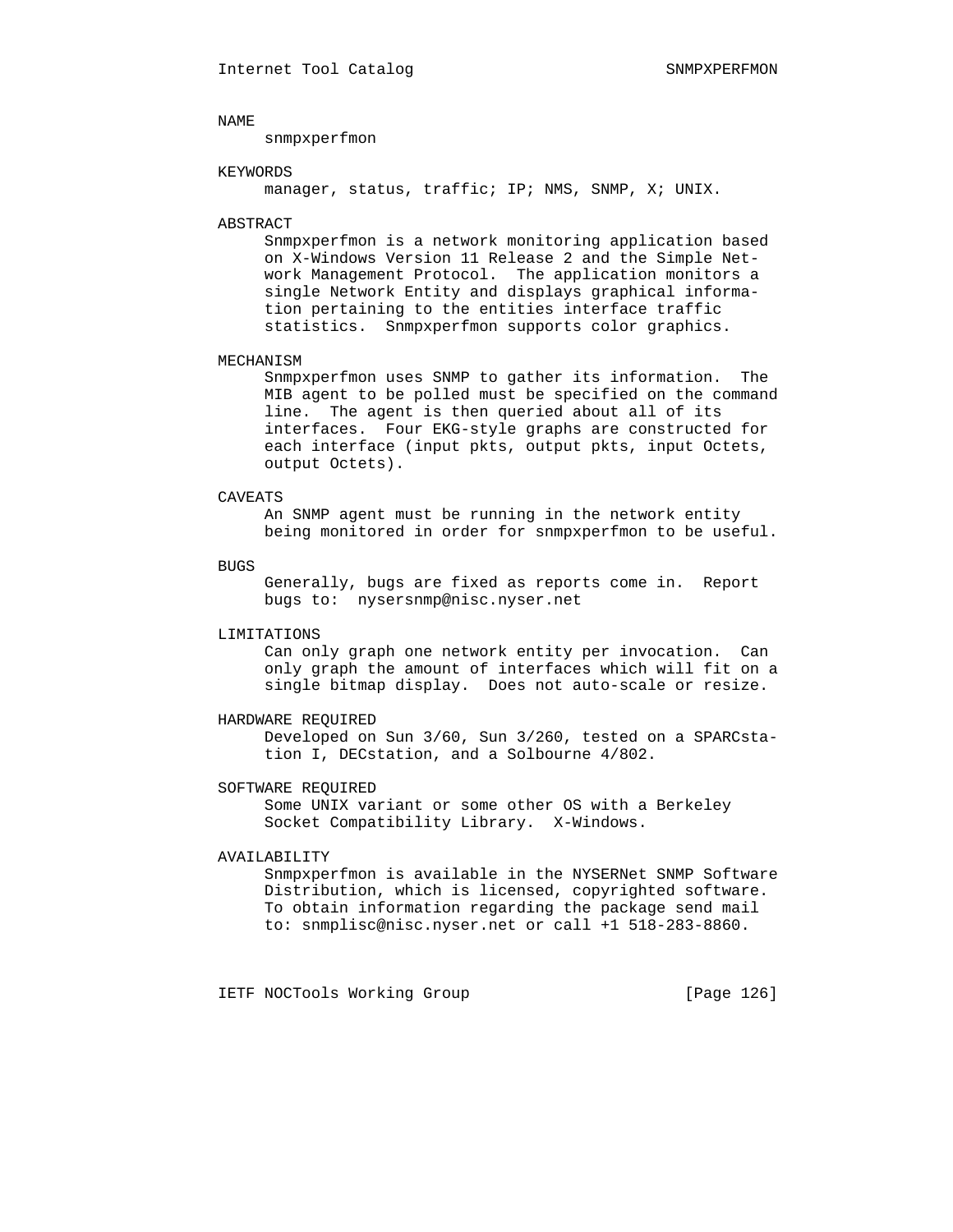snmpxrtmetric

# KEYWORDS

manager, routing; IP; NMS, SNMP, X; UNIX.

#### ABSTRACT

 Snmpxrtmetric is a network monitoring application based on X-Windows Version 11 Release 2 and the Simple Net work Management Protocol. The application monitors the routing table of a specific agent and displays the RIP routing metric of certain destination networks in bar chart format.

# MECHANISM

 Snmpxrtmetric uses SNMP to gather its information. A configuration file is used to determine which destina tion networks will be graphed. The agent to be queried is specified on the command line. Snmpxrtmetrtic sup ports color graphics.

# CAVEATS

 An SNMP agent must be running in the network entity being monitored in order for snmpxrtmetric to be use ful.

### BUGS

 None outstanding. They are fixed as reports come in. Report bugs to: nysersnmp@nisc.nyser.net

# LIMITATIONS

 SNMP polling is done synchronously. The destination networks must be configured by manually adding informa tion to a configuration file.

# HARDWARE REQUIRED

 Developed on Sun 3/60, Sun 3/260, tested on a SPARCsta tion I, DECstation, and a Solbourne 4/802.

# SOFTWARE REQUIRED

 Some UNIX variant or some other OS with a Berkeley Socket Compatibility Library. The X window system.

IETF NOCTools Working Group [Page 127]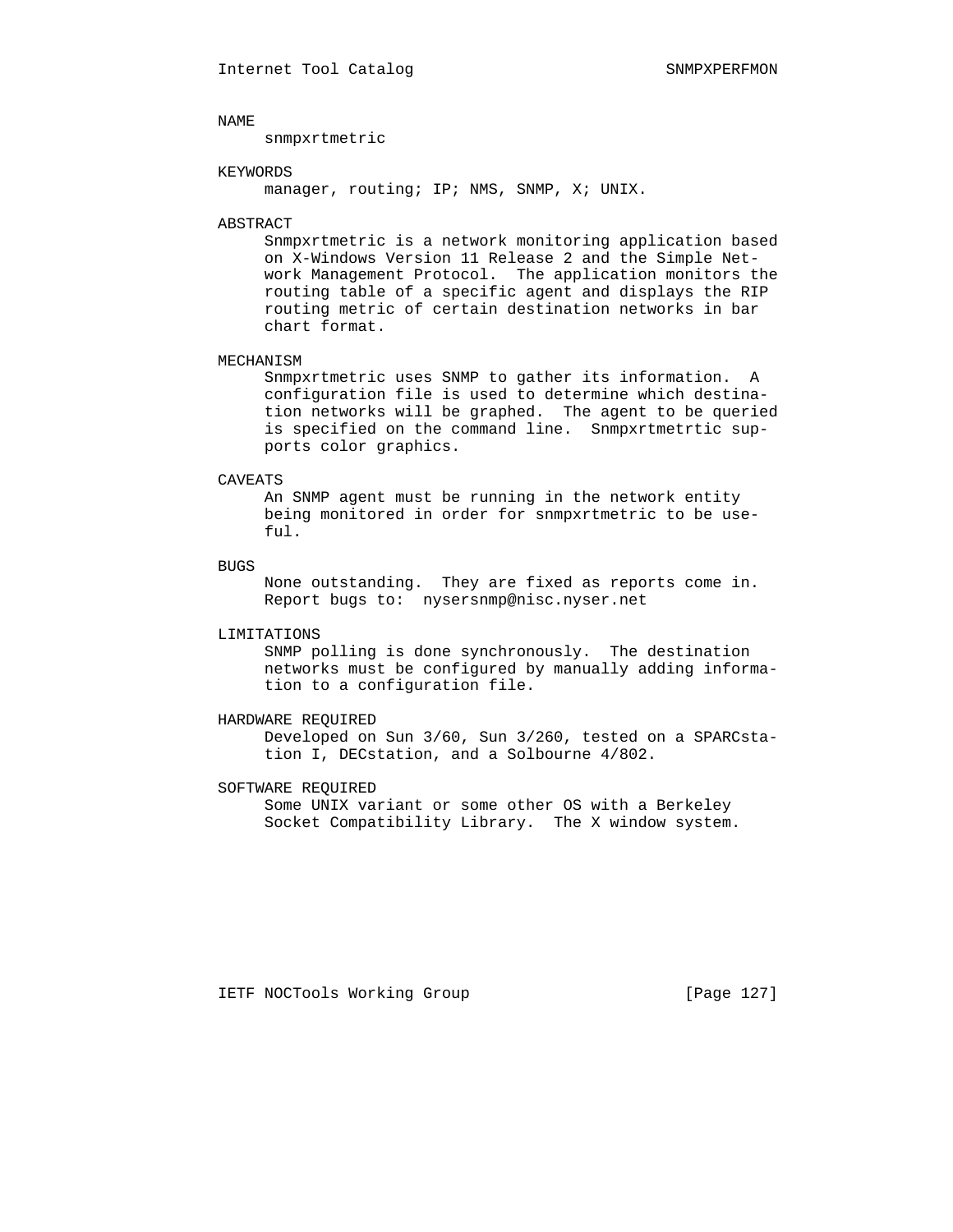# AVAILABILITY

 Snmpxrtmetric is available in the NYSERNet SNMP Software Distribution, which is licensed, copyrighted software. To obtain information regarding the package send mail to: snmplisc@nisc.nyser.net or call +1 518- 283-8860.

IETF NOCTools Working Group [Page 128]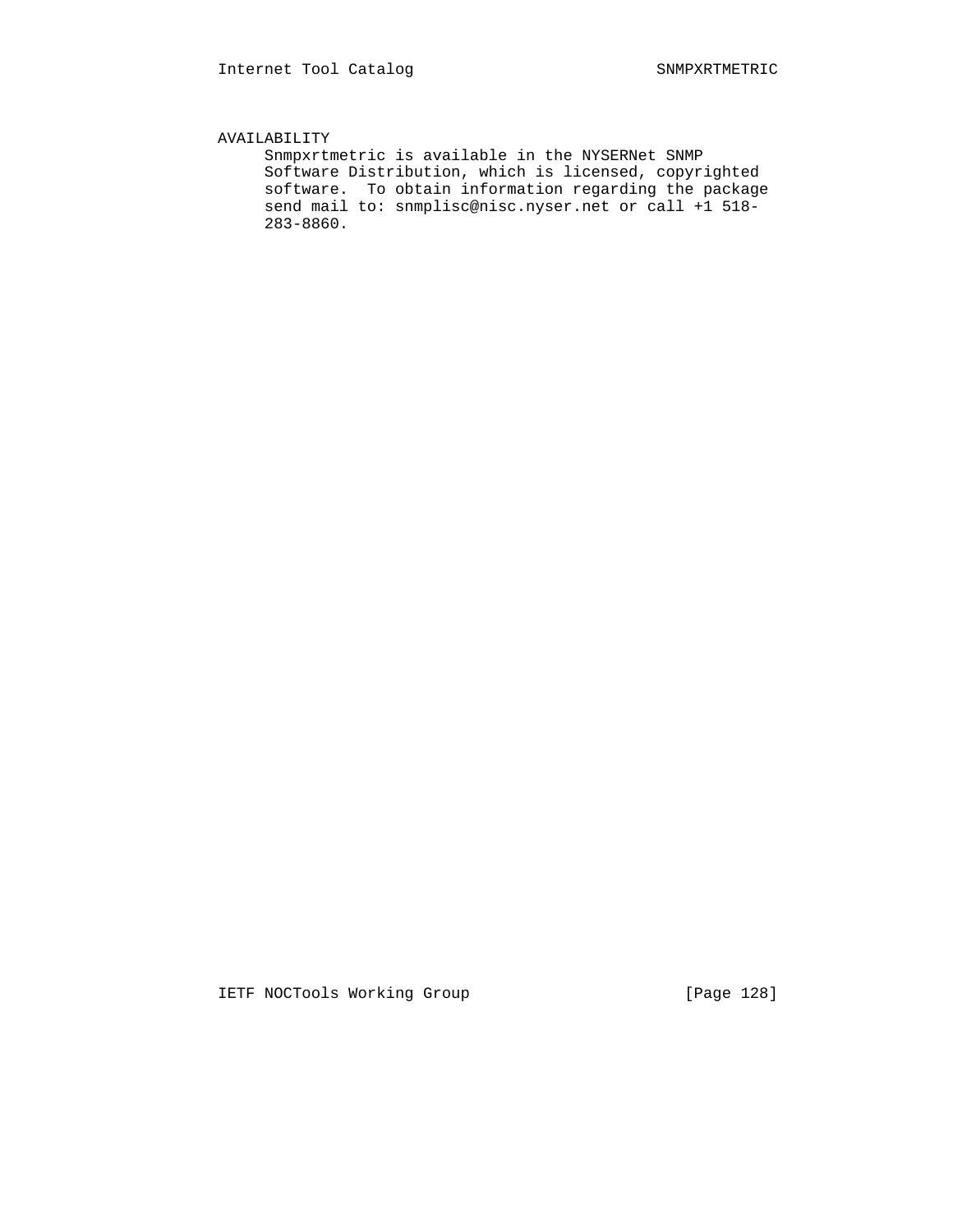SpiderMonitor P220, K220 and SpiderAnalyzer P320, K320

# KEYWORDS

 alarm, analyzer, generator, traffic; DECnet, ethernet, IP, OSI; eavesdrop; standalone; sourcelib.

# ABSTRACT

 The SpiderMonitor and SpiderAnalyzer are protocol analyzers for performing ethernet LAN diagnostics, mon itoring, traffic generation, and troubleshooting. The SpiderMonitor has the capability of capturing every packet on a network and of decoding the first four layers of the OSI protocol model. The SpiderAnalyzer has additional software for decoding higher protocol layers. Protocol suites understood: TCP/IP (including SNMP and applications-layer protocols), OSI, XNS, DEC net and IPX. User-definable decodes can be written in 'C' with the Microsoft version 5.0 'C' compiler. A decode guide is provided.

 The SpiderAnalyzer supports multiple simultaneous filters for capturing packets using predefined patterns and error states. Filter patterns can also trigger on NOT matching 1 or more filters, an alarm, or a speci fied time.

 The SpiderAnalyzer can also employ TDR (Time Domain Reflectometry) to find media faults, open or short cir cuits, or transceiver faults. It can transmit OSI, XNS, and Xerox link-level echo packets to user specified stations, performs loop round tests.

 In traffic generation mode, the SpiderAnalyzer has the ability to generate packets at random intervals of ran dom lengths or any combination of random or fixed interval or length, generation of packets with CRC errors, or packets that are too short, or packets that are too long.

 Output from the SpiderMonitor/Analyzer can be imported to database or spreadsheet packages.

#### MECHANISM

 The SpiderMonitor and Spider Analyzer are available as stand-alone, IBM PC compatible packages based upon a Compaq III portable system, or as a plug-in boards for

IETF NOCTools Working Group [Page 129]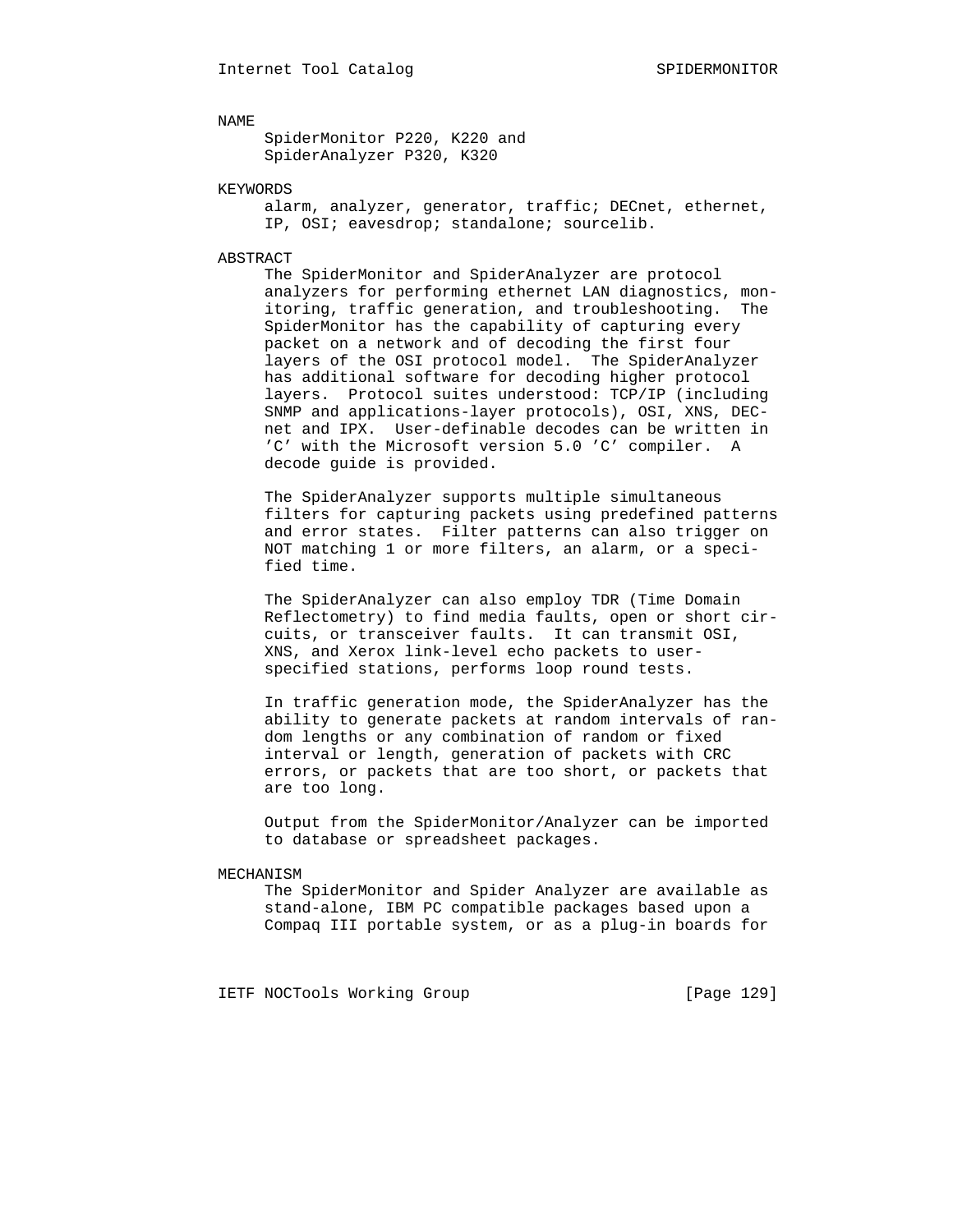any IBM XT/AT compatible machine. The model 220 (Spi derMonitor) systems provide a functional base suited for most network management needs. The model 320 (Spi derAnalyzer) systems provide extended functionality in the development mode and traffic generation mode as well more filtering capabilities than the 220 models.

# CAVEATS

 Traffic generation will congest an operational ether net.

# BUGS

None known.

# LIMITATIONS

 Monitoring of up to 1024 stations and buffering of up to 1500 packets. The model 220 provides for 3 filters with a filter depth of 46 bytes. The model 320 pro vides for 4 filters and a second level of filtering with a filter depth of 64 bytes.

# HARDWARE REQUIRED

 PX20s are self contained, the KX20s require an IBM PC/XT-AT compatible machine with 5 megabytes of hard disk storage and the spare slot into which the board kit is plugged.

# SOFTWARE REQUIRED

 None. The SpiderAnalyzer requires the Microsoft 'C' Compiler, Version 5.0 for writing user defined decodes.

# AVAILABILITY

 The SpiderMonitor/Analyzer is available commercially. For information on your local representative, call or write:

 Spider Systems, Inc. 12 New England Executive Park Burlington, MA 01803 Telephone: 617-270-3510 FAX: 617-270-9818

IETF NOCTools Working Group [Page 130]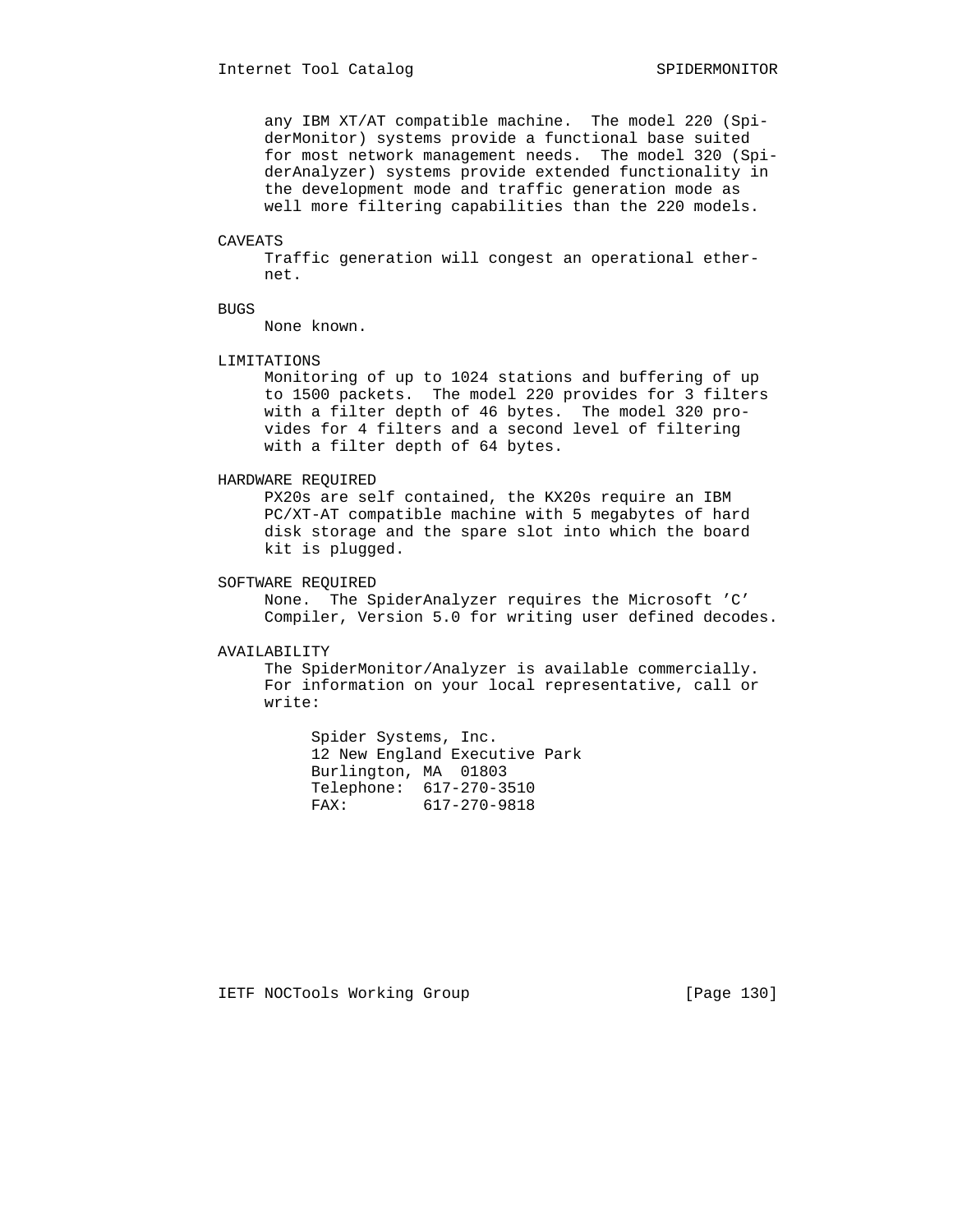SPIMS -- the Swedish Institute of Computer Science (SICS) Protocol Implementation Measurement System tool.

KEYWORDS

benchmark, debugger; IP, OSI; spoof; UNIX.

ABSTRACT

 SPIMS is used to measure the performance of protocol and "protocol-like" services including response time (two-way delay), throughput and the time to open and close connections. It has been used to:

- $\theta$  benchmark alternative protocol implementations,
- $\theta$  observe how performance varies when parameters in specific implementations have been varied (i.e., to tune parameters).

 SPIMS currently has interfaces to the DoD Internet Pro tocols: UDP, TCP, FTP, SunRPC, the OSI protocols from the ISODE 4.0 distribution package: FTAM, ROSE, ISO TP0 and to Sunlink 5.2 ISO TP4 as well as Stanford's VMTP. Also available are a rudimentary set of benchmarks, stubs for new protocol interfaces and a user manual. For an example of the use of SPIMS to tune protocols, see:

 Nordmark & Cheriton, "Experiences from VMTP: How to achieve low response time," IFIP  $WGS.1/6.4$ : Protocols for High-Speed Networks, May 1989, Zurich. To be published.

#### MECHANISM

 SPIMS runs as user processes and uses a TCP connection for measurement set-up. Measurements take place between processes over the measured protocol. SPIMS generates messages and transfers them via the measured protocol service according to a user-supplied specifi cation. SPIMS has a unique measurement specification language that is used to specify a measurement session. In the language there are constructs for different application types (e.g., bulk data transfer), for specifying frequency and sequence of messages, for dis tribution over message sizes and for combining basic specifications. These specifications are independent of both protocols and protocol implementations and can be used for benchmarking. For more details on the

IETF NOCTools Working Group [Page 131]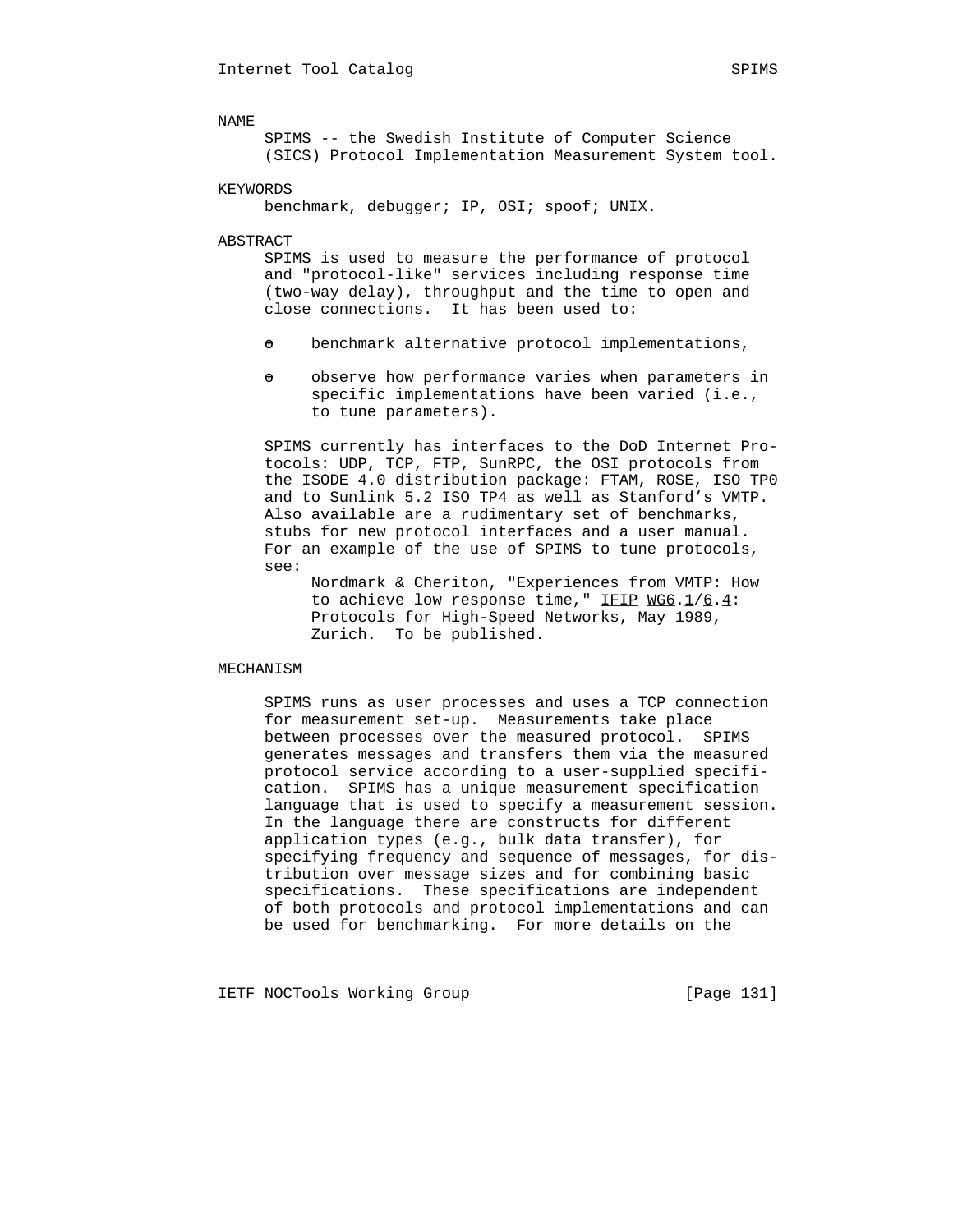# CAVEATS

None.

BUGS

None known.

LIMITATIONS

None reported.

 HARDWARE REQUIRED No restrictions.

# SOFTWARE REQUIRED

 SPIMS is implemented on UNIX, including SunOS 4., 4.3BSD UNIX, DN (UNIX System V, with extensions) and Ultrix 2.0/3.0. It requires a TCP connection for meas urement set-up. No kernel modifications or any modifi cations to measured protocols are required.

# AVAILABILITY

 SPIMS is not in the public domain; the software is covered by licenses. The Swedish Institute of Computer Science has released the research prototype of SPIMS for research and non-commercial use. Commercial organ izations may obtain the research prototype, but it is for internal research only and for no commercial use whatsoever. A commercial, supported version of SPIMS is distributed by TeleLOGIC Uppsala AB, Sweden.

 For universities and non-profit organizations, SPIMS source code is distributed free of charge. There are two ways to get the software:

- 1. FTP. If you have an Internet FTP connection, you can use anonymous FTP to sics.se [192.16.123.90], and retrieve the file in pub/spims dist/dist890915.tar.Z (this is a .6MB tar image) in BINARY mode. Log in as user anonymous and at the password prompt, use your complete electronic mail address.
- 2. On a Sun 1/4-inch cartridge tape. For mailing, a

IETF NOCTools Working Group [Page 132]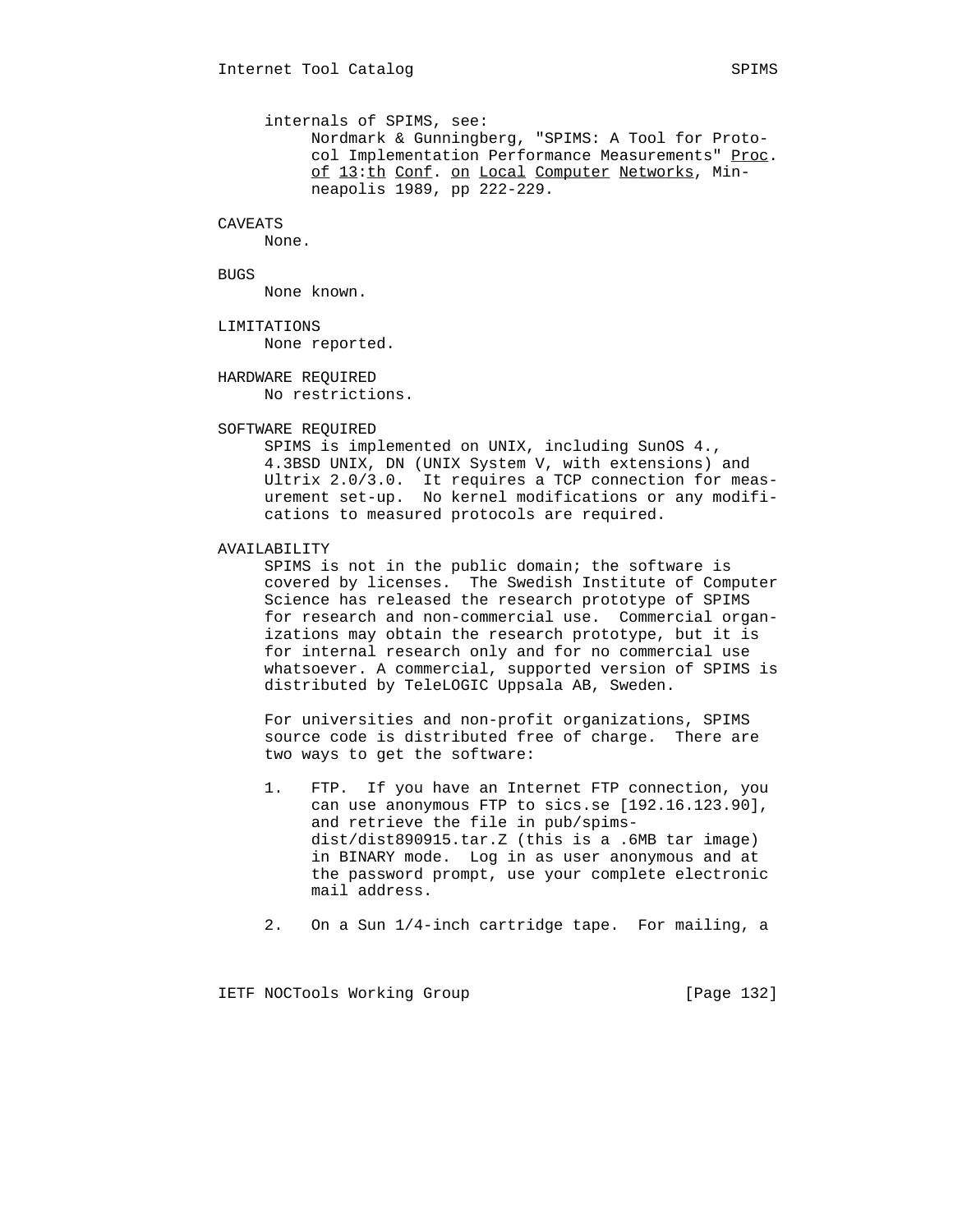For other organizations, the SPIMS source code for the research prototype is distributed for a one-time fee of US\$500.00. Organizations interested in the research prototype need to contact SICS via email and briefly motivate why they qualify (non-commercial use) for the research prototype. They will thereafter get a permis sion to obtain a copy from the same distribution source as for universities.

 For more information about the research prototype dis tribution, contact:

 Swedish Institute of Computer Science Att: Birgitta Klingenberg P.O. Box 1263 S-164 28 Kista SWEDEN

 e-address: spims@sics.se Phone: +46-8-7521500, Fax: +46-8-7517230

 TeleLOGIC Uppsala AB, a subsidiary of Swedish Telecom, distributes and supports a version of SPIMS for commer cial use. It consists of object code for SunOS 4., 4.3BSD UNIX, DNIX, and Ultrix 2.0/3.0. Support for other UNIX-like implementations will be considered according to demand. The same interfaces to the DoD Internet and OSI protocols from the ISODE 4.0 are included as well as a user manual.

 For further information about SPIMS for the commercial user please contact: Claes Hojenberg TeleLOGIC Uppsala AB P.O. Box 1218 S-751 42 UPPSALA Sweden e-address: claes@uplog.se Phone: +46-18-189400, Fax: +46-18-132039

IETF NOCTools Working Group [Page 133]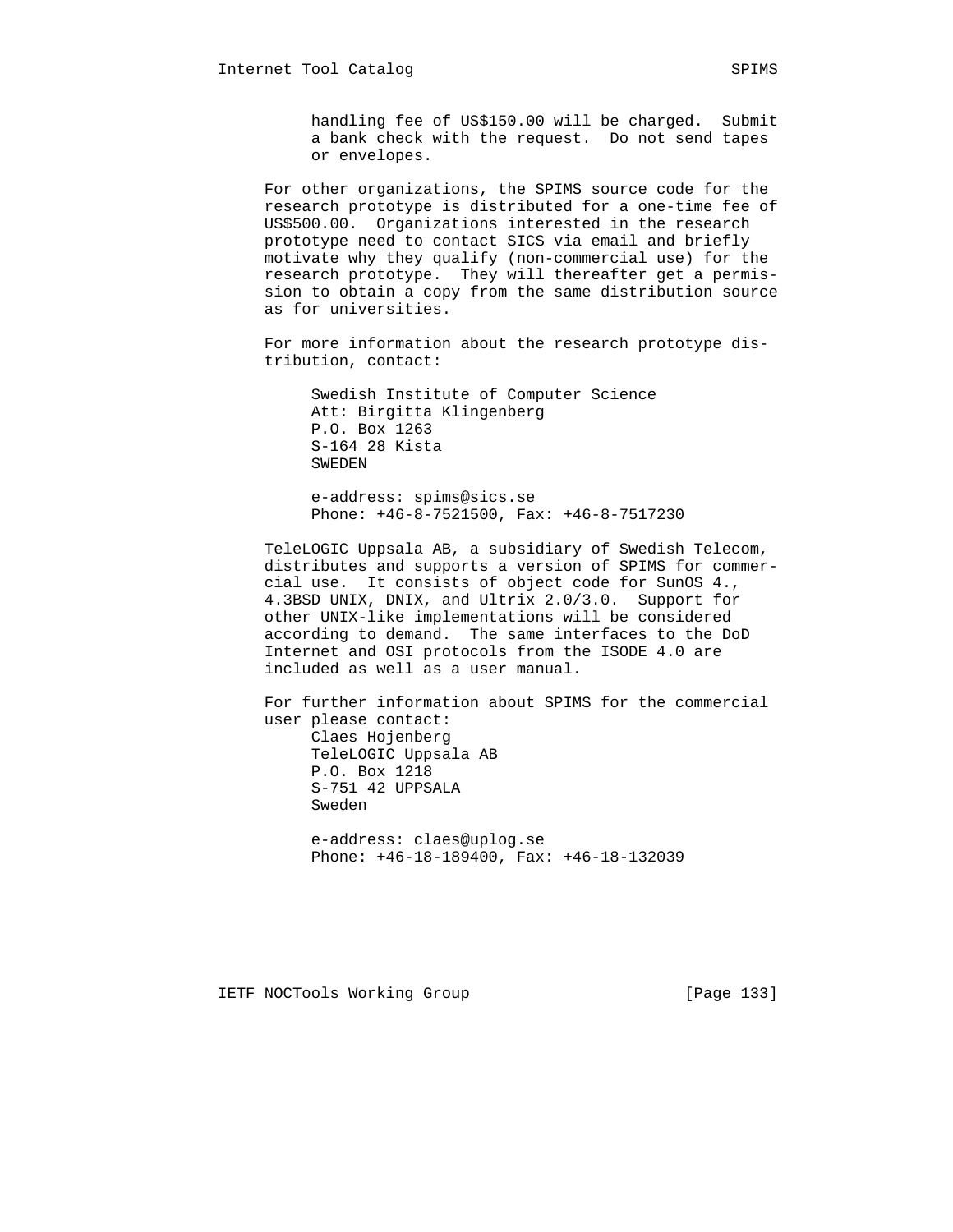spray

# KEYWORDS

benchmark, generator; IP; ping; UNIX.

### ABSTRACT

 Spray is a traffic generation tool that generates RPC or UDP packets, or ICMP Echo Requests. The packets are sent to a remote procedure call application at the des tination host. The count of received packets is retrieved from the remote application after a certain number of packets have been transmitted. The differ ence in packets received versus packets sent represents (on a LAN) the packets that the destination host had to drop due to increasing queue length. A measure of throughput relative to system speed and network load can thus be obtained.

# MECHANISM

See above.

# CAVEATS

Spray can congest a network.

BUGS

None known.

 LIMITATIONS None reported.

 HARDWARE REQUIRED No restrictions.

 SOFTWARE REQUIRED SunOS

 AVAILABILITY Supplied with SunOS.

IETF NOCTools Working Group [Page 134]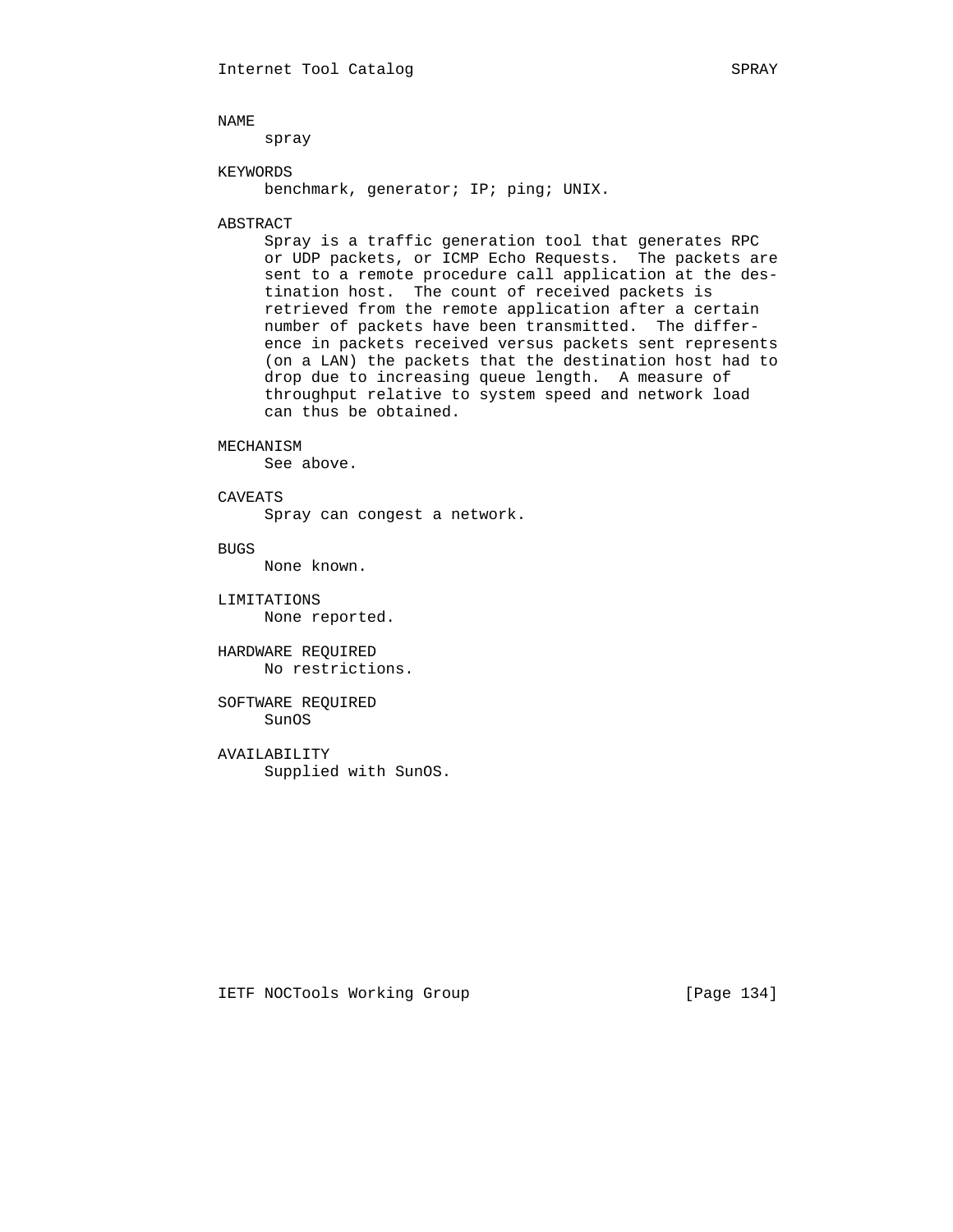tcpdump

### KEYWORDS

traffic; ethernet, IP, NFS; UNIX, VMS; free.

#### ABSTRACT

 Tcpdump can interpret and print headers for the follow ing protocols: ethernet, IP, ICMP, TCP, UDP, NFS, ND, ARP/RARP, AppleTalk. Tcpdump has proven useful for examining and evaluating the retransmission and window management operations of TCP implementations.

#### MECHANISM

 Much like etherfind, tcpdump writes a log file of the frames traversing an ethernet interface. Each output line includes the time a packet is received, the type of packet, and various values from its header.

#### CAVEATS

None.

#### BUGS

None known.

# LIMITATIONS

 Public domain version requires a kernel patch for SunOS.

# HARDWARE REQUIRED Ethernet.

 SOFTWARE REQUIRED BSD UNIX or related OS, or VMS.

# AVAILABILITY

 Available, though subject to copyright restrictions, via anonymous FTP from ftp.ee.lbl.gov. The source and documentation for the tool is in compressed tar format, in file tcpdump.tar.Z. Also available from spam.itstd.sri.com, in directory pub. For VMS hosts with DEC ethernet controllers, available as part of TGV MultiNet IP software package.

IETF NOCTools Working Group [Page 135]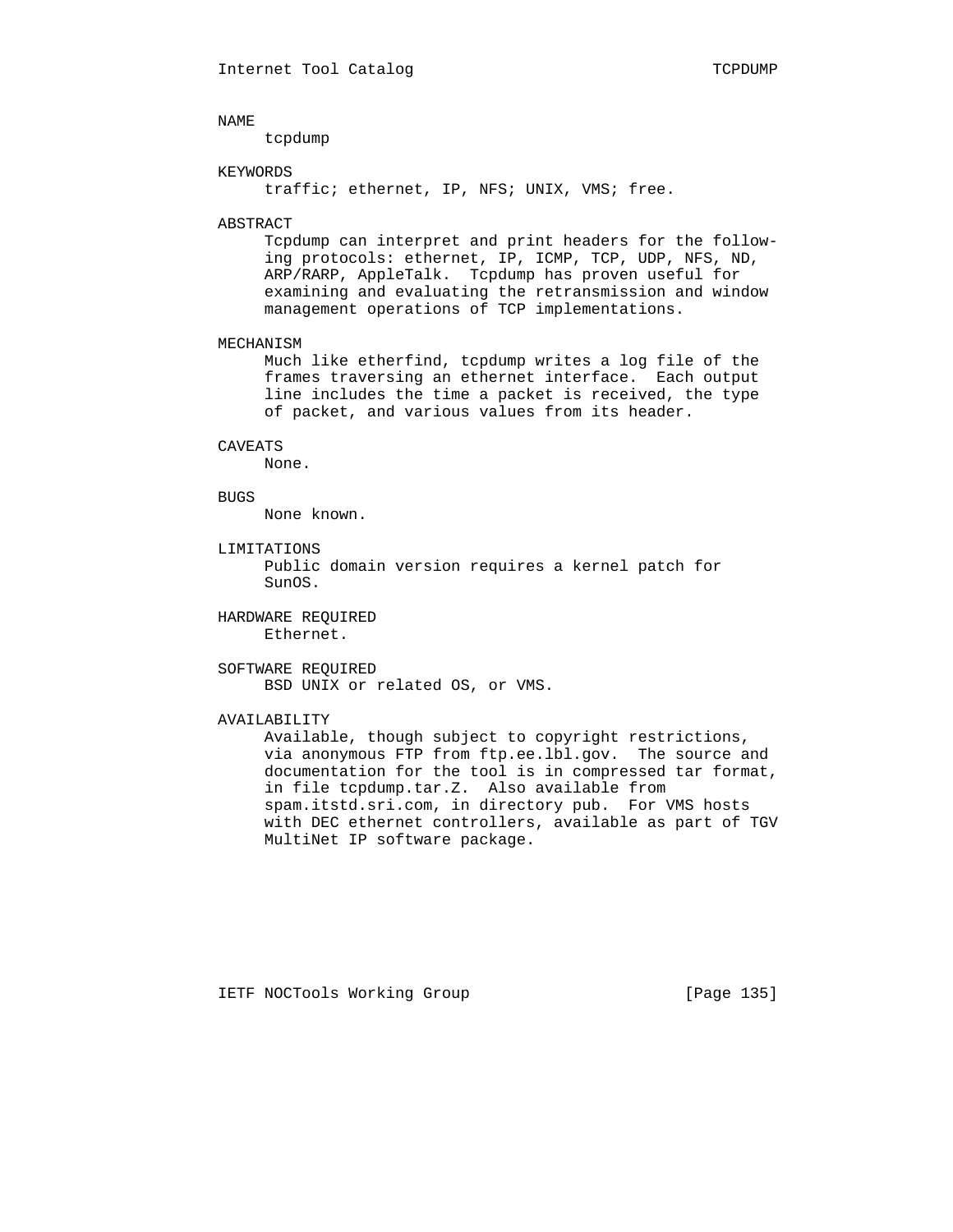tcplogger

# KEYWORDS

traffic; IP; eavesdrop; UNIX; free.

#### ABSTRACT

 Tcplogger consists of modifications to the 4.3BSD UNIX source code, and a large library of post-processing software. Tcplogger records timestamped information from TCP and IP packets that are sent and received on a specified connection. For each TCP packet, information such as sequence number, acknowledgement sequence number, packet size, and header flags is recorded. For an IP packet, header length, packet length and TTL values are recorded. Customized use of the TCP option field allows the detection of lost or duplicate pack ets.

#### MECHANISM

 Routines of 4.3BSD UNIX in the netinet directory have been modified to append information to a log in memory. The log is read continuously by a user process and written to a file. A TCP option has been added to start the logging of a connection. Lots of post processing software has been written to analyze the data.

# CAVEATS

None.

#### BUGS

None known.

#### LIMITATIONS

 To get a log at both ends of the connection, the modi fied kernel should be run at both the hosts.

 All connections are logged in a single file, but software is provided to filter out the record of a sin gle connection.

# HARDWARE REQUIRED

No restrictions.

# SOFTWARE REQUIRED

4.3BSD UNIX (as modified for this tool).

IETF NOCTools Working Group [Page 136]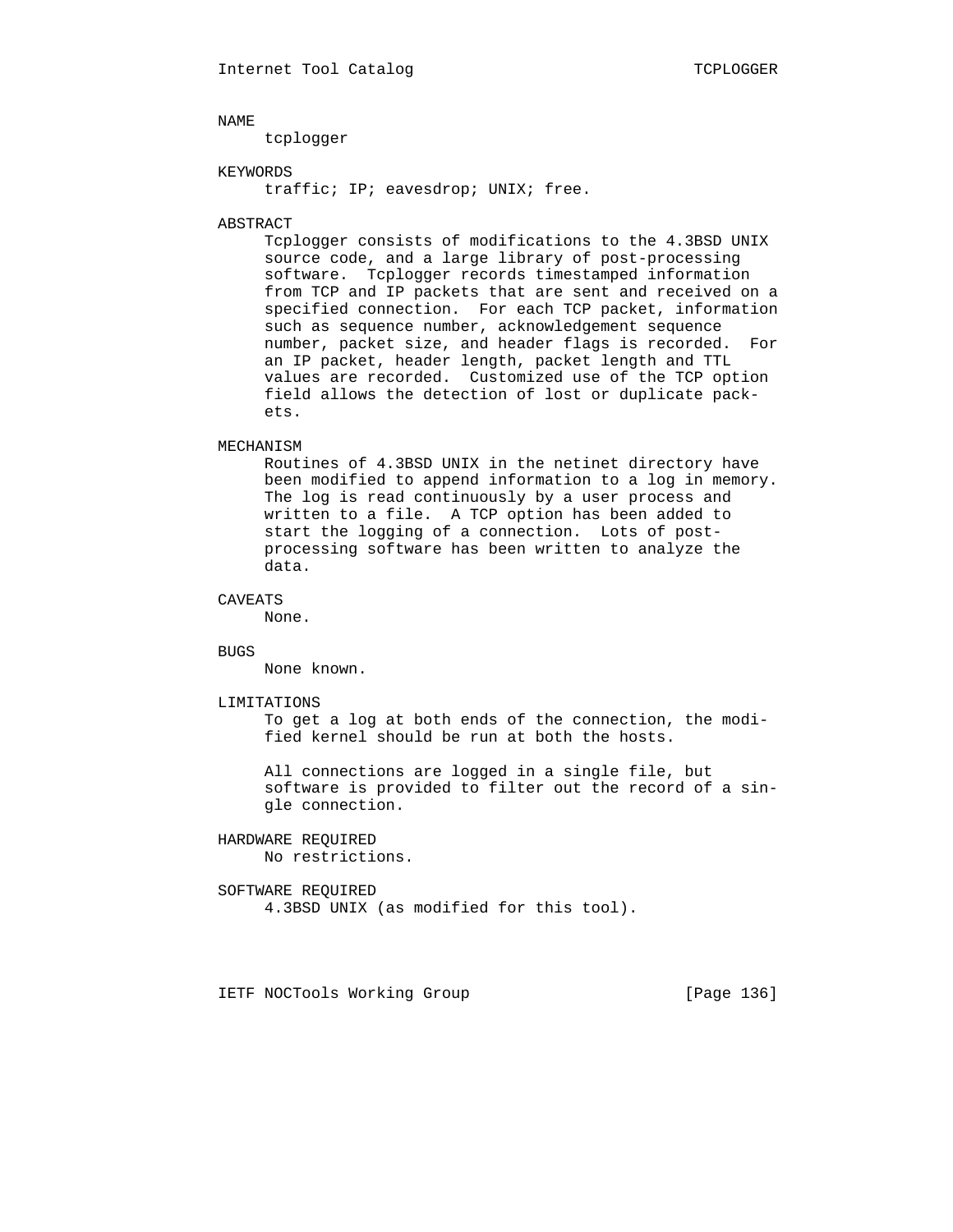AVAILABILITY Free, although a 4.3BSD license is required. Contact Olafur Gudmundsson (ogud@cs.umd.edu).

IETF NOCTools Working Group [Page 137]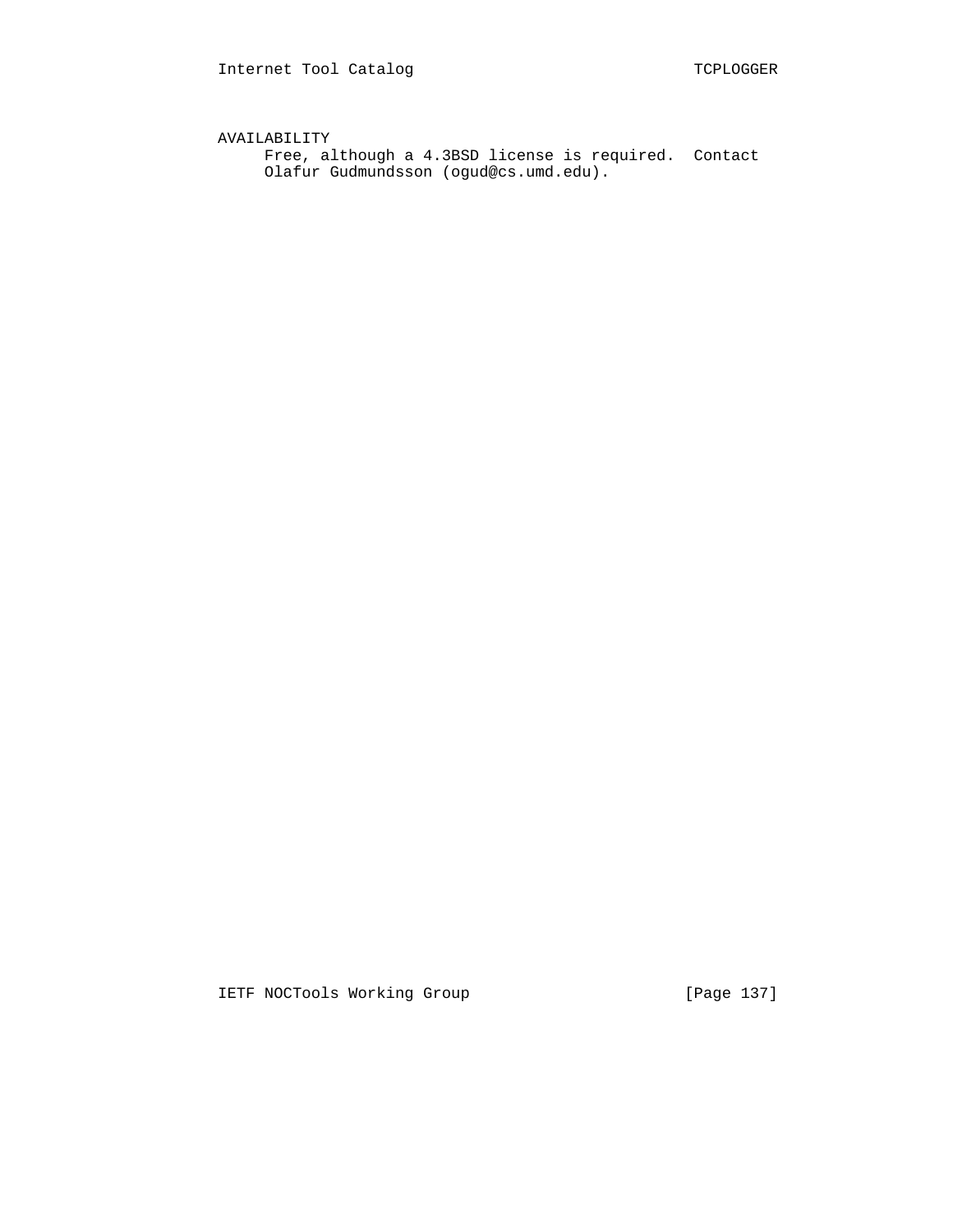TokenVIEW

### KEYWORDS

control, manager, status; ring; NMS, proprietary; DOS.

#### ABSTRACT

 Network Management tool for 4/16 Mbit IEEE 802.5 Token Ring Networks. Monitors active nodes and ring errors. Maintains database of nodes, wire centers and their connections. Separate network management ring allows remote configuration of wire centers.

#### MECHANISM

 A separate network management ring used with Proteon Intelligent Wire Centers allows wire center configura tion information to be read and modified from a single remote workstation. A log of network events used with a database contain nodes, wire centers and their con nections, facilitates tracking and correction of net work errors. Requires an "E" series PROM, sold with package.

# CAVEATS

 Currently, only ISA bus cards support the required E series PROM.

# BUGS

None known.

# LIMITATIONS

256 nodes, 1 net.

# HARDWARE REQUIRED

512K RAM, CGA or better, hard disk, mouse supported.

# SOFTWARE REQUIRED

MS-DOS, optional mouse driver

# AVAILABILITY

 Fully supported product of Proteon, Inc. Previously sold as Advanced Network Manager (ANM). For more in formation, contact: Proteon, Inc. Phone: (508) 898-2800 2 Technology Drive Fax: (508) 366-8901 Westborough, MA 01581 Telex: 928124

IETF NOCTools Working Group [Page 138]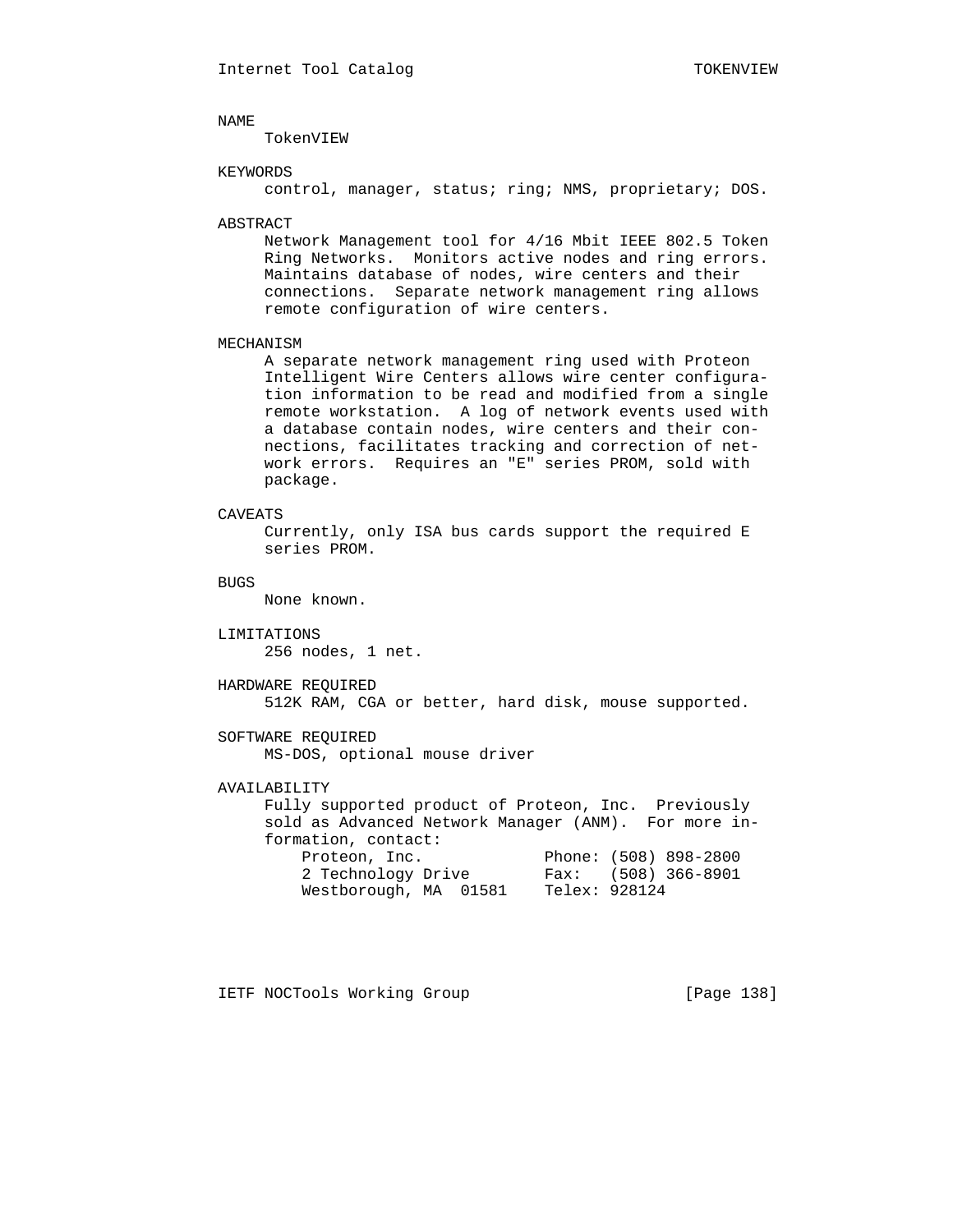traceroute

# KEYWORDS

routing; IP; ping; UNIX, VMS; free.

### ABSTRACT

 Traceroute is a tool that allows the route taken by packets from source to destination to be discovered. It can be used for situations where the IP record route option would fail, such as intermediate gateways dis carding packets, routes that exceed the capacity of an datagram, or intermediate IP implementations that don't support record route. Round trip delays between the source and intermediate gateways are also reported allowing the determination of individual gateways con tribution to end-to-end delay.

 Enhanced versions of traceroute have been developed that allow specification of loose source routes for datagrams. This allows one to investigate the return path from remote machines back to the local host.

#### MECHANISM

 Traceroute relies on the ICMP TIME\_EXCEEDED error reporting mechanism. When an IP packet is received by an gateway with a time-to-live value of 0, an ICMP packet is sent to the host which generated the packet. By sending packets to a destination with a TTL of 0, the next hop can be identified as the source of the ICMP TIME EXCEEDED message. By incrementing the TTL field the subsequent hops can be identified. Each packet sent out is also time stamped. The time stamp is returned as part of the ICMP packet so a round trip delay can be calculated.

# CAVEATS

 Some IP implementations forward packets with a TTL of 0, thus escaping identification. Others use the TTL field in the arriving packet as the TTL for the ICMP error reply, which delays identification.

 Sending datagrams with the source route option will cause some gateways to crash. It is considered poor form to repeat this behavior.

# BUGS

None known.

IETF NOCTools Working Group [Page 139]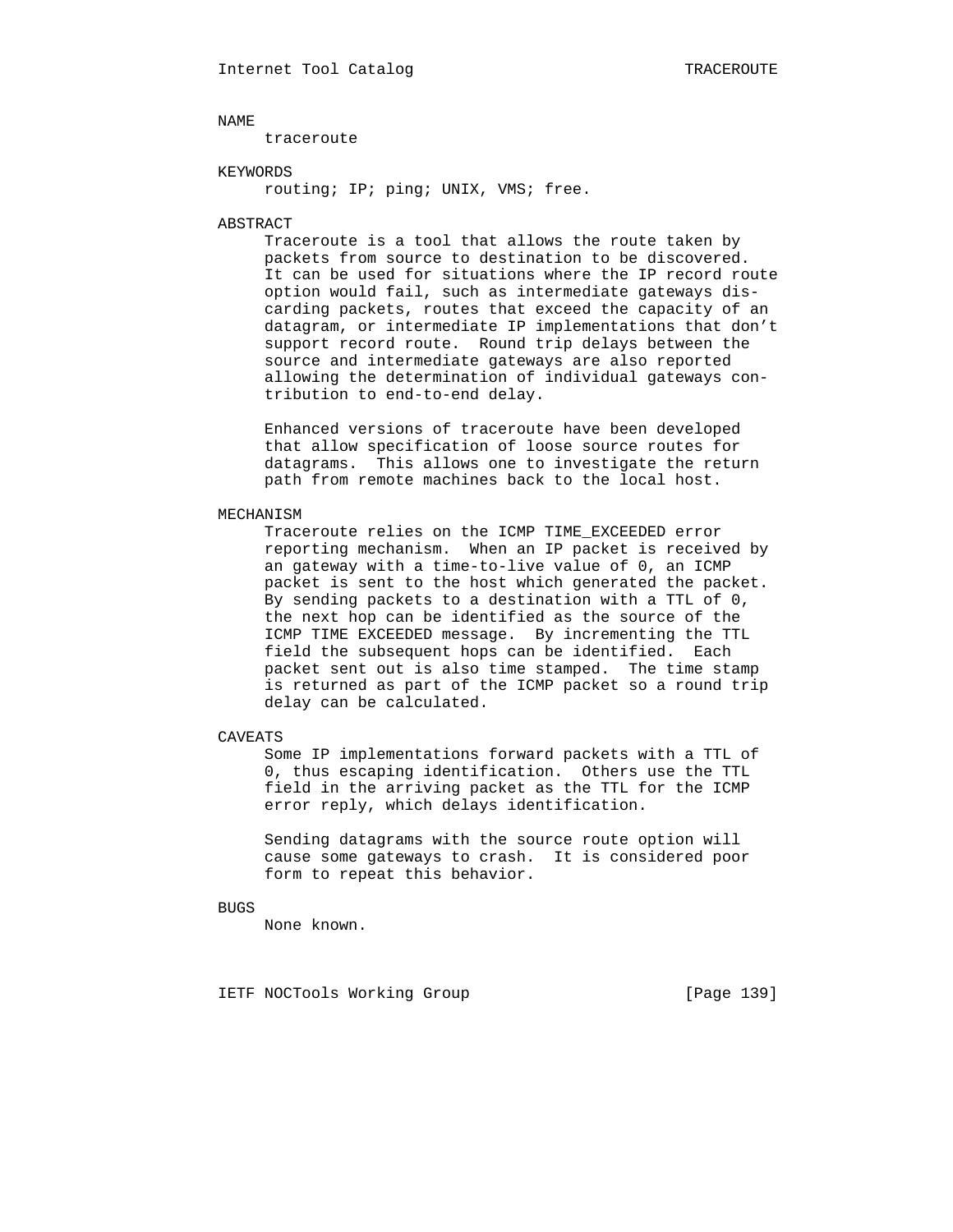# LIMITATIONS

 Most versions of UNIX have errors in the raw IP code that require kernel mods for the standard version of traceroute to work. A version of traceroute exists that runs without kernel mods under SunOS 3.5 (see below), but it only operates over an ethernet inter face.

# HARDWARE REQUIRED

No restrictions.

# SOFTWARE REQUIRED

BSD UNIX or related OS, or VMS.

# AVAILABILITY

 Available by anonymous FTP from ftp.ee.lbl.gov, in file traceroute.tar.Z. It is also available from uc.msc.umn.edu.

 A version of traceroute that supports Loose Source Record Route, along with the source code of the required kernel modifications and a Makefile for installing them, is available via anonymous FTP from zerkalo.harvard.edu, in directory pub, file traceroute\_pkg.tar.Z.

 A version of traceroute that runs under SunOS 3.5 and does NOT require kernel mods is available via anonymous FTP from dopey.cs.unc.edu, in file ˜ftp/pub/traceroute.tar.Z.

 For VMS, traceroute is available as part of TGV Mul tiNet IP software package.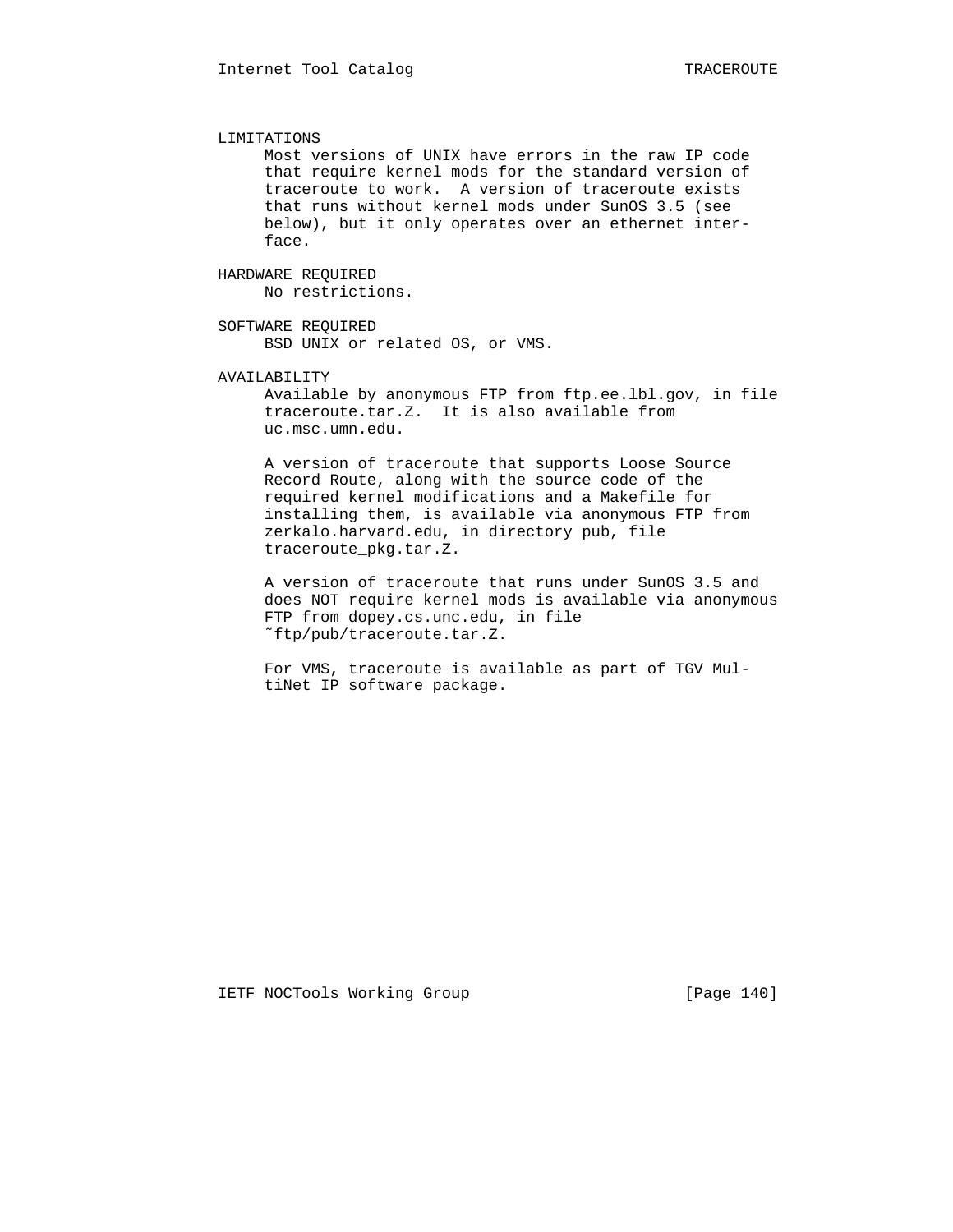TRPT -- transliterate protocol trace

### KEYWORDS

traffic; IP; eavesdrop; UNIX; free.

# ABSTRACT

 TRPT displays a trace of a TCP socket events. When no options are supplied, TRPT prints all the trace records found in a system, grouped according to TCP connection protocol control block (PCB).

An example of TRPT output is:

 38241 ESTABLISHED:input [e0531003..e0531203)@6cc5b402(win=4000)<ACK> -> ESTA- BLISHED 38241 ESTABLISHED:user RCVD -> ESTABLISHED 38266 ESTABLISHED:output 6cc5b402@e0531203(win=4000)<ACK> -> ESTABLISHED 38331 ESTABLISHED:input [e0531203..e0531403)@6cc5b402(win=4000)<ACK,FIN,PUSH> -> CLOSE\_WAIT 38331 CLOSE\_WAIT:output 6cc5b402@e0531404(win=3dff)<ACK> -> CLOSE\_WAIT 38331 CLOSE\_WAIT:user RCVD -> CLOSE\_WAIT 38343 LAST\_ACK:output 6cc5b402@e0531404(win=4000)<ACK,FIN> -> LAST\_ACK 38343 CLOSE\_WAIT:user DISCONNECT -> LAST\_ACK 38343 LAST\_ACK:user DETACH -> LAST\_ACK

### MECHANISM

 TRPT interrogates the buffer of TCP trace records that is created when a TCP socket is marked for debugging.

### CAVEATS

 Prior to using TRPT, an analyst should take steps to isolate the problem connection and find the address of its protocol control blocks.

# BUGS

None reported.

#### LIMITATIONS

 A socket must have the debugging option set for TRPT to operate. Another problem is that the output format of TRPT is difficult.

IETF NOCTools Working Group [Page 141]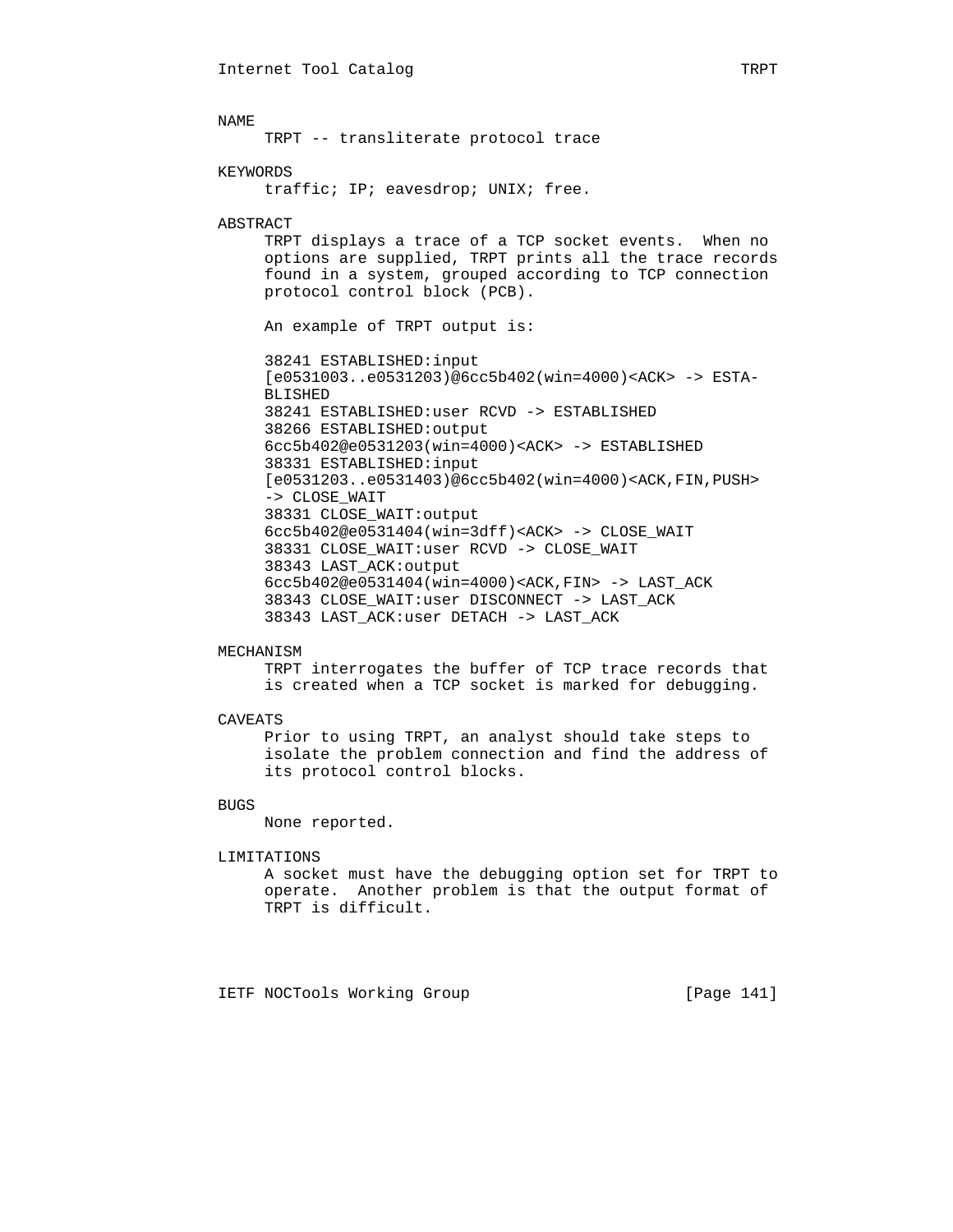# HARDWARE REQUIRED No restrictions.

 SOFTWARE REQUIRED BSD UNIX or related OS.

AVAILABILITY

 Included with BSD and SunOS distributions. Available via anonymous FTP from uunet.uu.net, in file bsd sources/src/etc/trpt.tar.Z.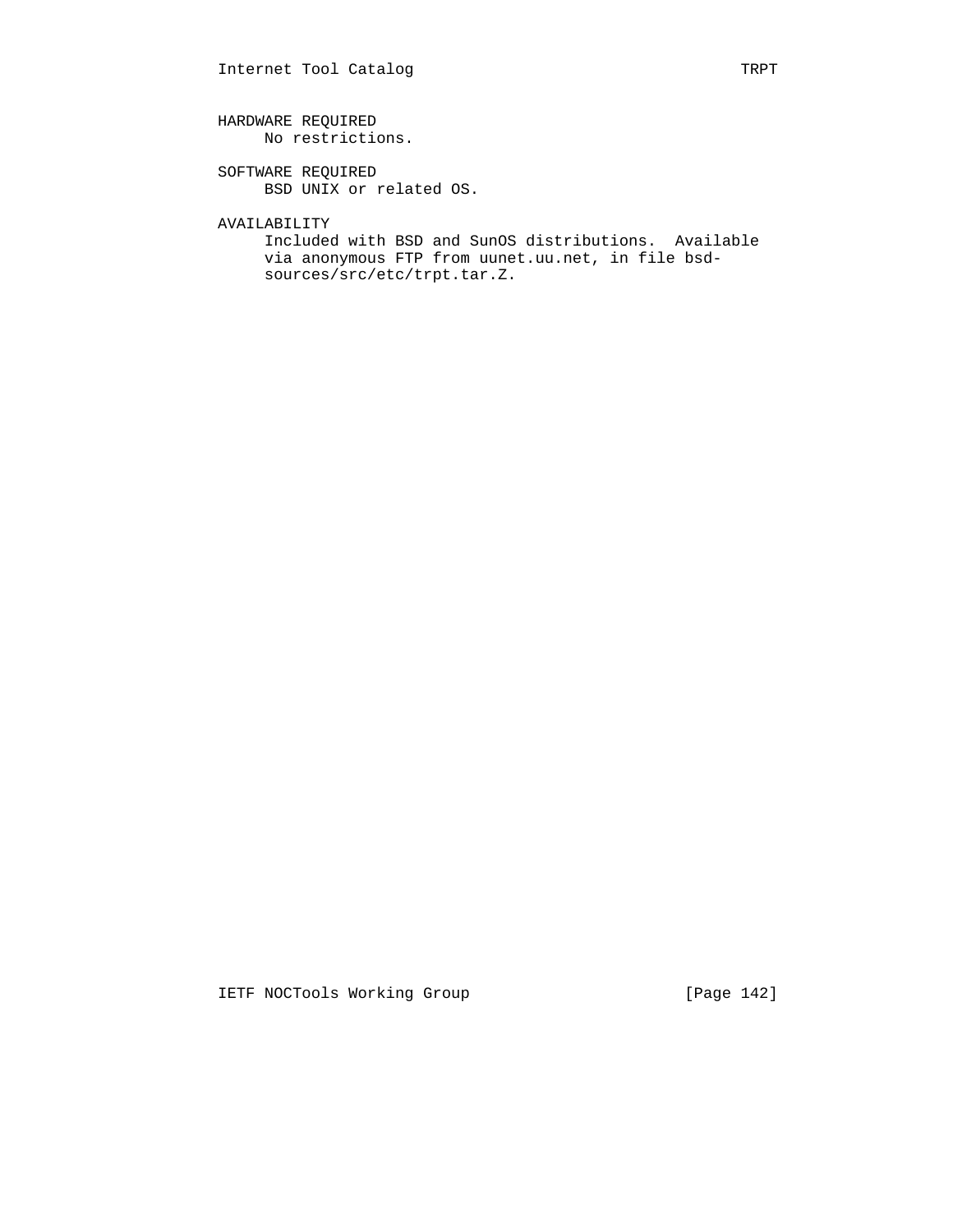TTCP

### KEYWORDS

benchmark, generator; IP; ping; UNIX, VMS; free.

# ABSTRACT

 TTCP is a traffic generator that can be used for test ing end-to-end throughput. It is good for evaluating TCP/IP implementations.

# MECHANISM

 Cooperating processes are started on two hosts. The open a TCP connection and transfer a high volume of data. Delay and throughput are calculated.

# CAVEATS

Will greatly increase system load.

# BUGS

None known.

# LIMITATIONS

None reported.

 HARDWARE REQUIRED No restrictions.

# SOFTWARE REQUIRED BSD UNIX or related OS, or VMS.

#### AVAILABILITY

 Source for BSD UNIX is available via anonymous FTP from vgr.brl.mil, in file ftp/pub/ttcp.c, and from sgi.com, in file sgi/src/ttcp.c. A version of TTCP has also been submitted to the USENET news group comp.sources.unix. For VMS, ttcp.c is included in the MultiNet Programmer's Kit, a standard feature of TGV MultiNet IP software package.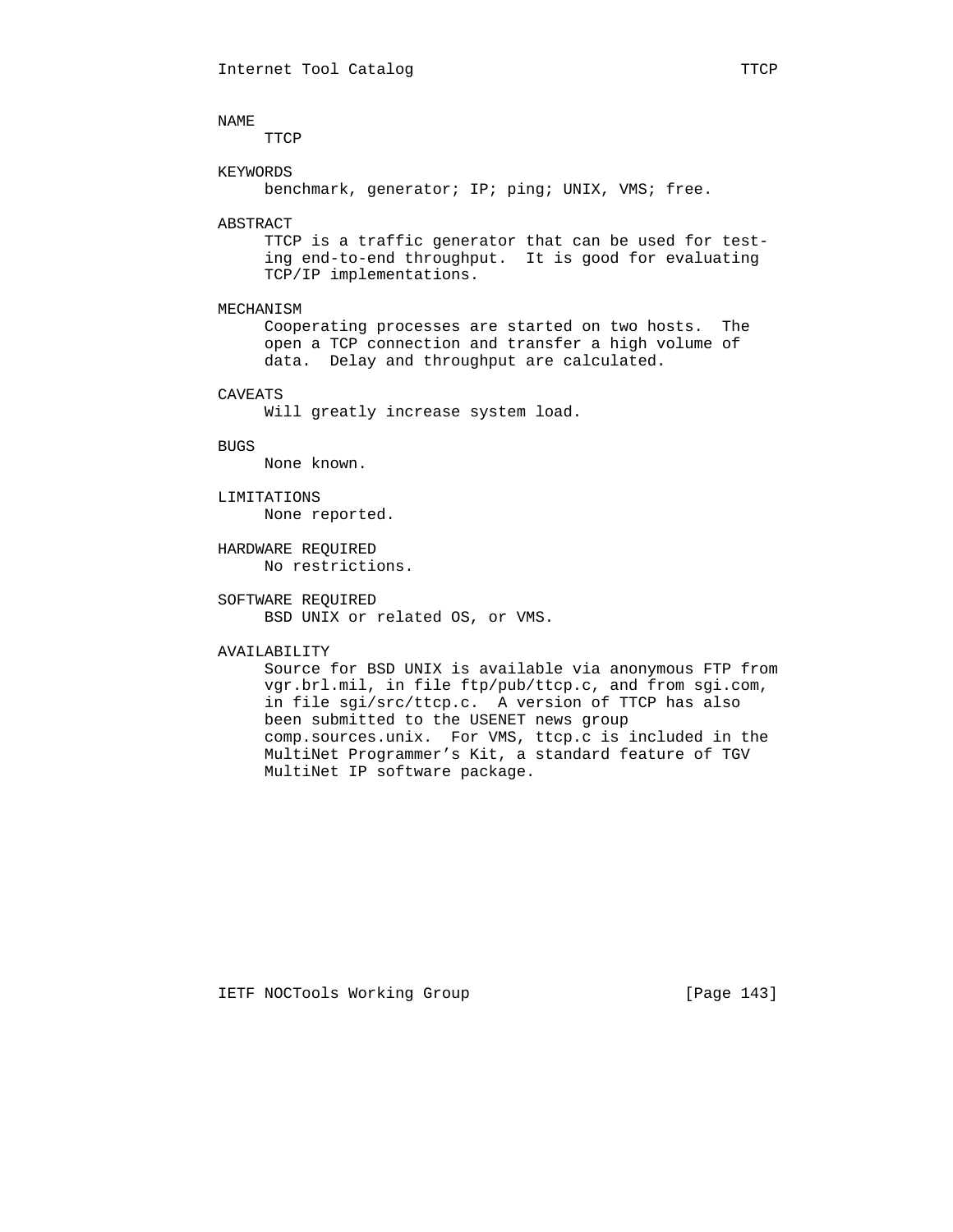Unisys Network Control Center (NCC)

KEYWORDS

 alarm, benchmark, control, generator, manager, map, reference, status, traffic; ethernet, FDDI, IP; NMS, ping, SNMP; UNIX.

ABSTRACT

 The Unisys Defense Systems Network Control Center (NCC) provides high-performance software to support the management and control of TCP/IP-based networks. The network management system uses the Simple Network Management Protocol (SNMP) to exchange management information between the NCC and network devices. The NCC supports the Management Information Base (MIB) [RFC-1066] and the Structure and Identification of Management Information for TCP/IP-based Internets [RFC-1065]. In addition, Unisys has extended the MIB definitions to support the features of Unisys FDDI LAN devices, such as the FDDI Smart Concentrators, the FDDI Host Network Front Ends, and the Remote FDDI, FDDI-to- LAN, and FDDI-to-DDN gateways.

 The NCC supports seven applications. The network topology map displays the physical and logical maps of the network. The configuration management tool sup ports the modification and validation of network device configuration data as well as the modification of MIB configuration data. The performance monitoring tool supports the collection and analysis of statistical parameters from network devices. The status monitoring tool reports on the up/down status and responsiveness of network devices using ICMP. The accounting tool is used to collect, store, and display user job activity at the subscriber hosts. The NCC database entry sup ports RFC 1066 object definitions and Unisys-specific object definitions to support the Unisys FDDI devices. And finally, the trap reporting tool reports the arrival of error and event notifications using UDP datagrams. The NCC supports all the trap messages defined in RFC 1098.

MECHANISM

 The NCC is based on the Simple Network Management Pro tocol (SNMP).

IETF NOCTools Working Group [Page 144]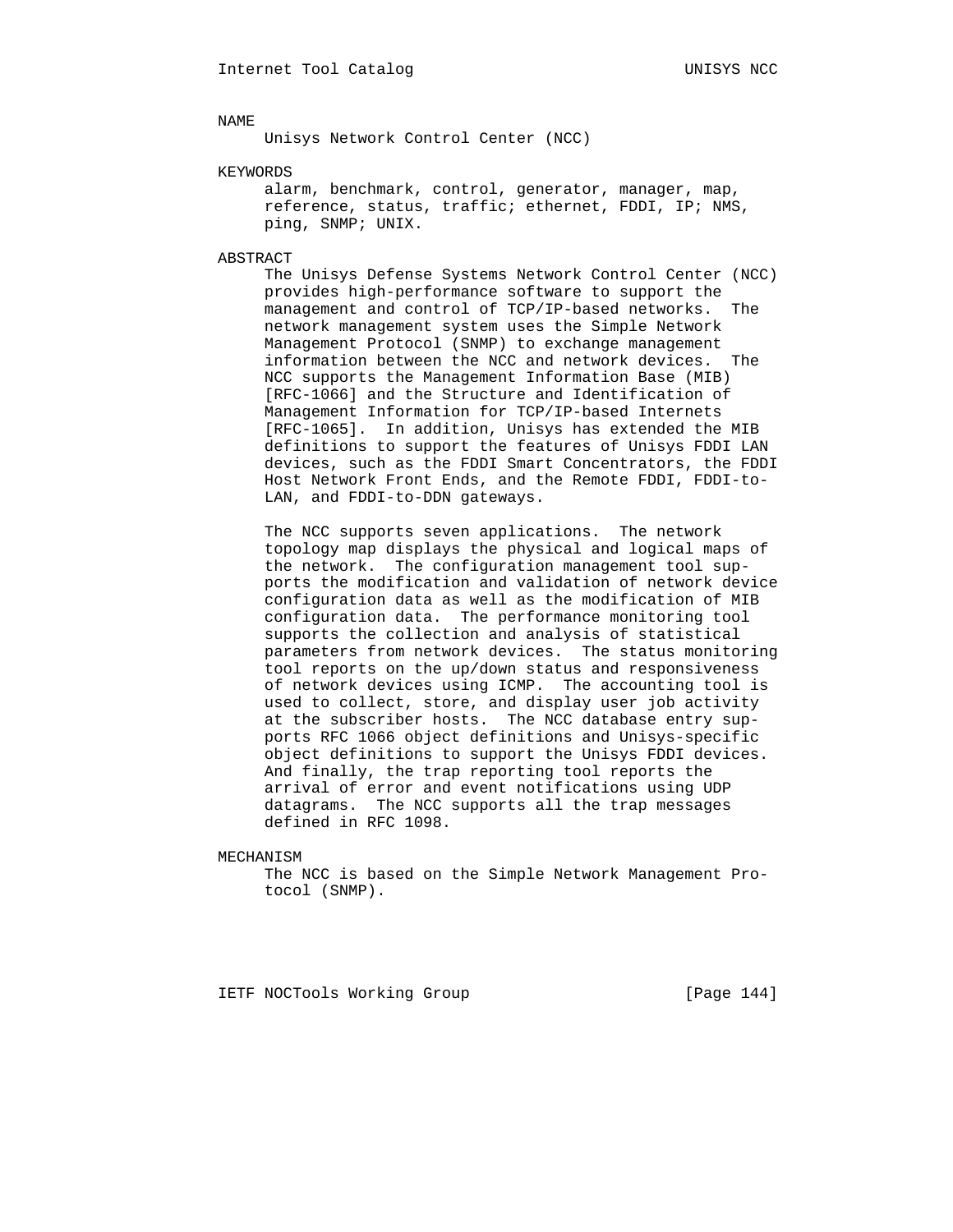CAVEATS None. BUGS None known. LIMITATIONS None reported. HARDWARE REQUIRED A minimal platform consists of a Sun 3/60FC-8, with at least 200 MB disk and cartridge tape (1/4"). A full sized color monitor, more disk, and a workstation based on a higher performance processor is beneficial to NCC activities. SOFTWARE REQUIRED SunOS Version 4.0 running the SunView windowing en vironment and the SYBASE Relational Data Base Manage ment System. AVAILABILITY Commercially available as a turn-key package or as a software product from: Unisys Defense Systems 5151 Camino Ruiz Camarillo, California 93010 (805) 987-6811

(Dale Russell <dsr@cam.unisys.com>)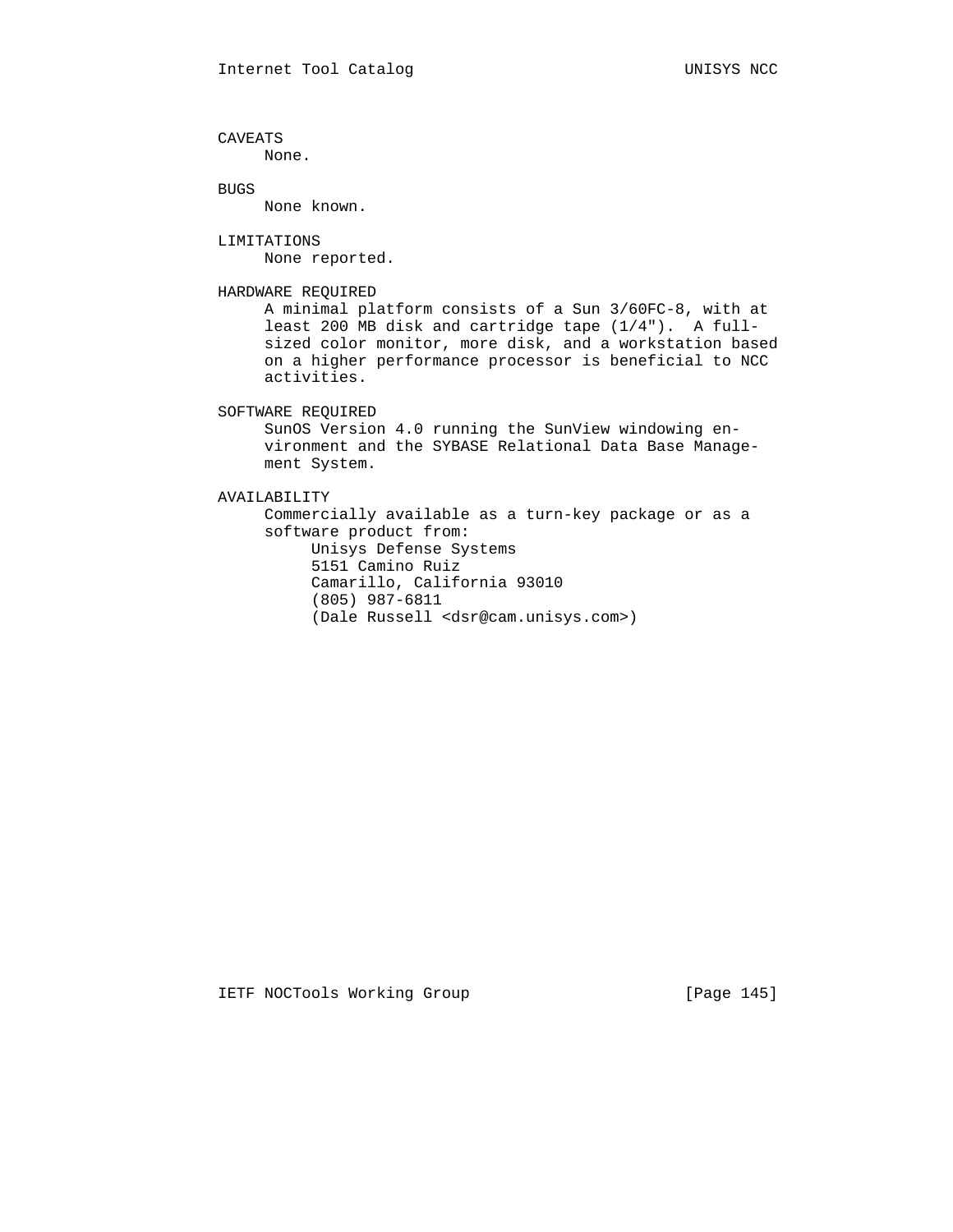## NAME

 WIN/MGT Station -- Network Management Station for SunOS.

# KEYWORDS

 alarm, control, manager, routing, status, traffic; eth ernet, IP; NMS, SNMP, X; UNIX; library.

#### ABSTRACT

 WIN/MGT Station for SunOS is a network management software product based on the SNMP. It provides the capability to manage standards-based networking pro ducts from The Wollongong Group as well as other ven dors. Fully compliant with RFCs 1065, 1066 and 1098, WIN/MGT Station uses a menu-driven graphical user interface.

 WIN/MGT capabilities include configuration, performance and fault management for SNMP-based agents. The WIN/MGT station can perform polling to monitor the status of all MIB variables defined in RFC 1066, "Management Information Base for network management of TCP/IP-based internets." In addition, the WIN/MGT Sta tion can process "trap" messages from SNMP agents. Furthermore, the WIN/MGT Station can support any private extension to the Management Information Base with minimal user configuration.

 An icon-driven network interface map allows the user to monitor their network topology and status. Changes in the operational status of any manageable network ele ment is displayed visually and audibly.

 The WIN/MGT package includes an Applications Program ming Interface (API) for the "C" language. The API is a set of libraries that enable an applications program to perform SNMP "set" and "get" operations. This allows users to integrate site-specific applications with WIN/MGT.

 SNMP agent software for the Sun 3 host is also provided so that the Network Management Station itself can also be monitored and managed.

## MECHANISM

 The WIN/MGT Station uses SNMP to monitor and control SNMP agents.

IETF NOCTools Working Group [Page 146]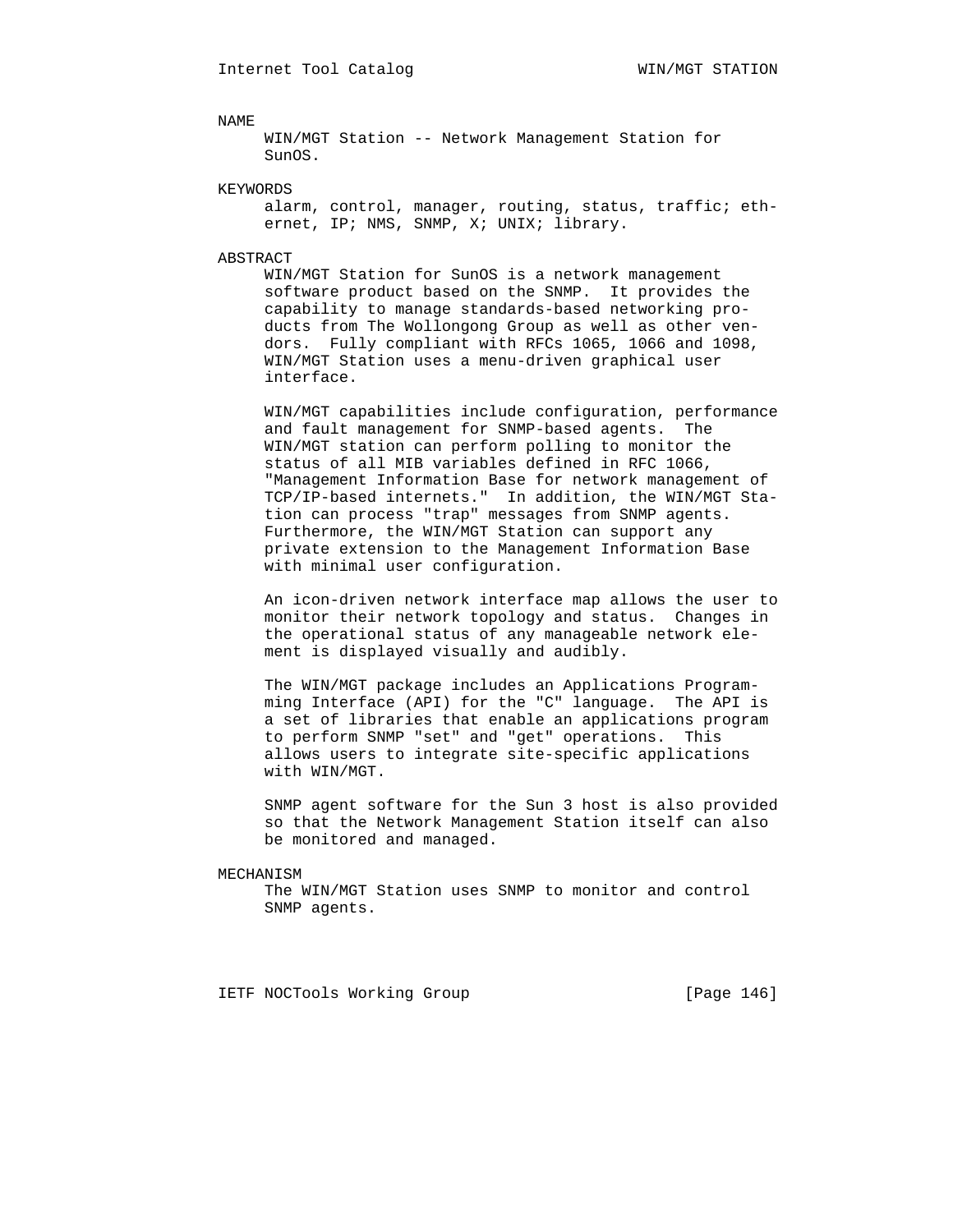CAVEATS

None.

BUGS

None known.

## LIMITATIONS

 A theoretical limitation of approximately 18,000 net work elements can be managed.

# HARDWARE REQUIRED

 Any model of Sun 3 system. Recommended minimums include 8 MB RAM, 100 MB disk space (30 MB to start), and color monitor. Also tested on DECstation 3100, PS/2 (with SCO UNIX) and Macintosh IIcx computer using A/UX.

SOFTWARE REQUIRED

 SunOS 4.x. MIT X Window System, Release 11, version 3, or OpenWindows (X.11/NeWS) from Sun Microsystems, Inc. WIN/MGT Station for SunOS is provided on 1/4" tape in cpio format.

AVAILABILITY

 A commercial product of: The Wollongong Group, Inc. 1129 San Antonio Rd. Palo Alto, CA 94303 (415) 962-7200 br fax (415) 968-3619 internet oldera@twg.com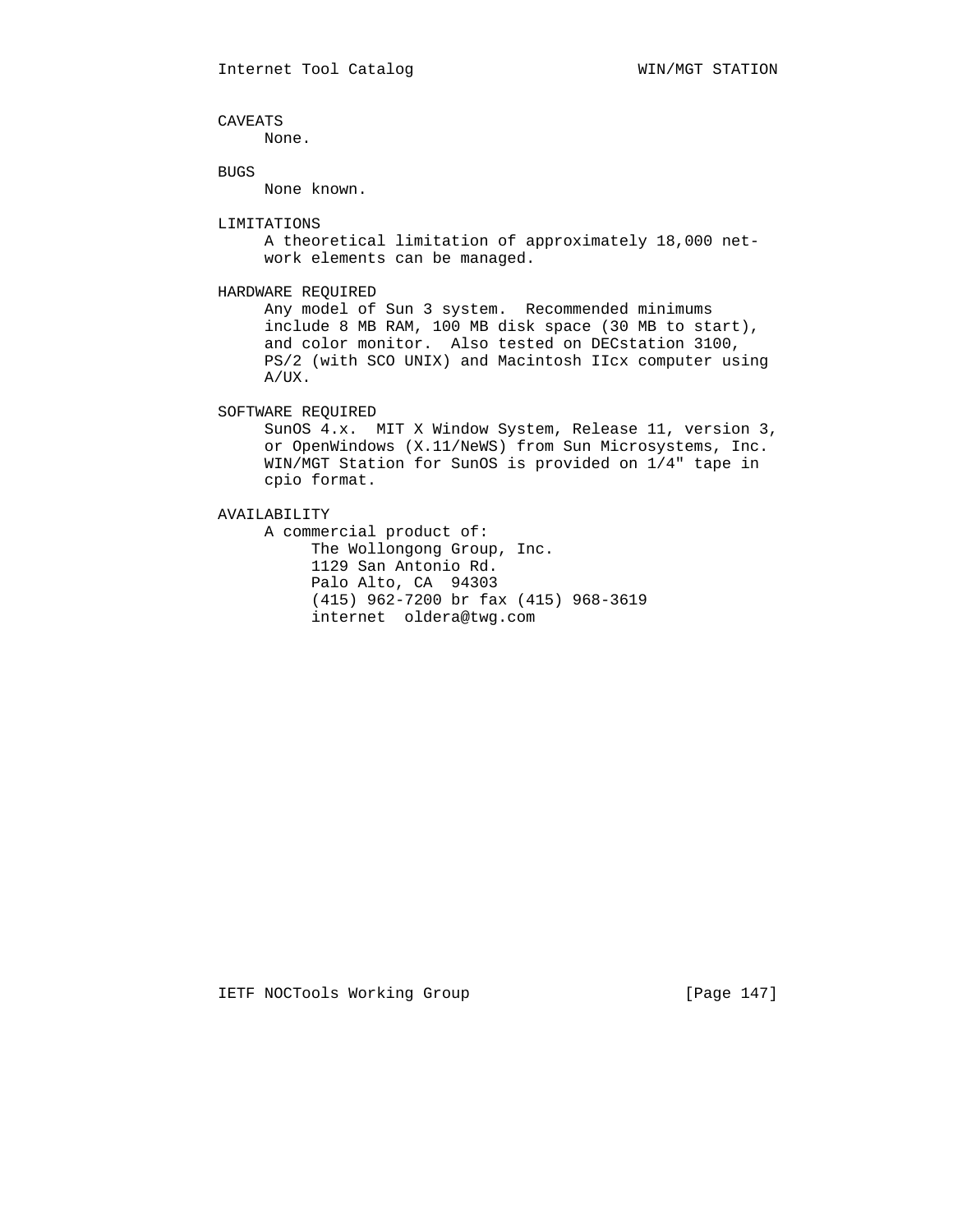NAME

xnetmon, xpmon

#### KEYWORDS

alarm, manager, map, status; IP; NMS, SNMP; UNIX.

#### ABSTRACT

 Xnetmon and xpmon provide graphical representation of performance and status of SNMP-capable network ele ments. Xnetmon presents a schematic network map representing the up/down status of network elements; xpmon draws a pen plot style graph of the change over time of any arbitrary MIB object (RFC1066). Both xnet mon and xpmon use the SNMP (RFC1098) for retrieving status and performance data.

## MECHANISM

 Xnetmon polls network elements for the status of their interfaces on a controllable polling interval. Pop-up windows displaying the values of any MIB variable are supported by separate polls. When SNMP traps are received from a network element, that element and all adjacent elements are immediately re-polled to update their status. The layout of the network map is stati cally configured. Xpmon repeatedly polls (using SNMP) the designated network element for the value of the designated MIB variable on the user-specified interval. The change in the variable is then plotted on the strip chart. The strip chart regularly adjusts its scale to the current maximum value on the graph.

## CAVEATS

 Polling intervals should be chosen with care so as not to affect system performance adversely.

# BUGS

None known.

# LIMITATIONS None reported.

 HARDWARE REQUIRED Distributed and supported for Sun-3 systems.

 SOFTWARE REQUIRED SunOS 3.5 or 4.x; X11, release 2 or 3.

IETF NOCTools Working Group [Page 148]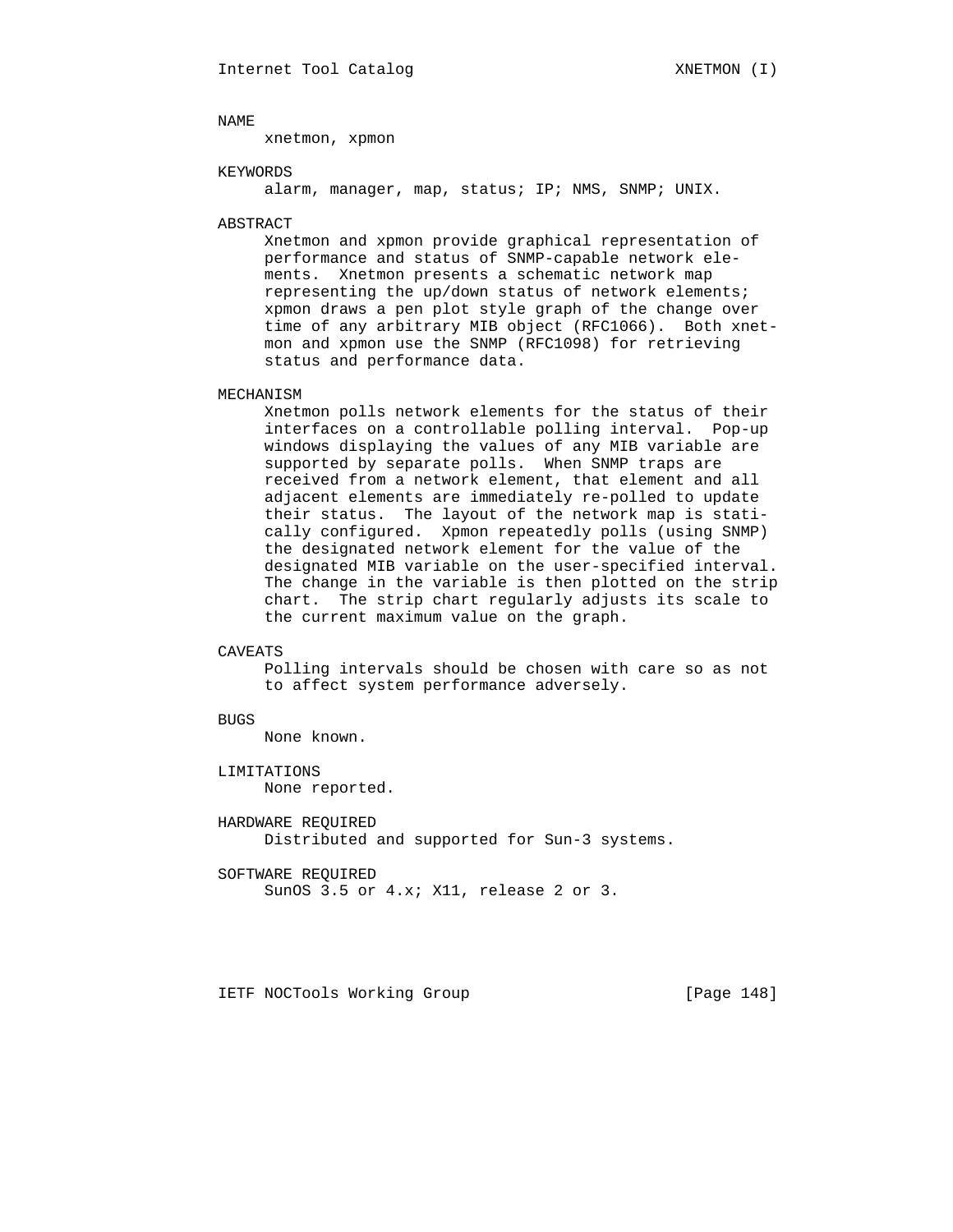AVAILABILITY Commercial product of: Wellfleet Communications, Inc. 12 DeAngelo Drive Bedford, MA 01730-2204 (617) 275-2400

IETF NOCTools Working Group [Page 149]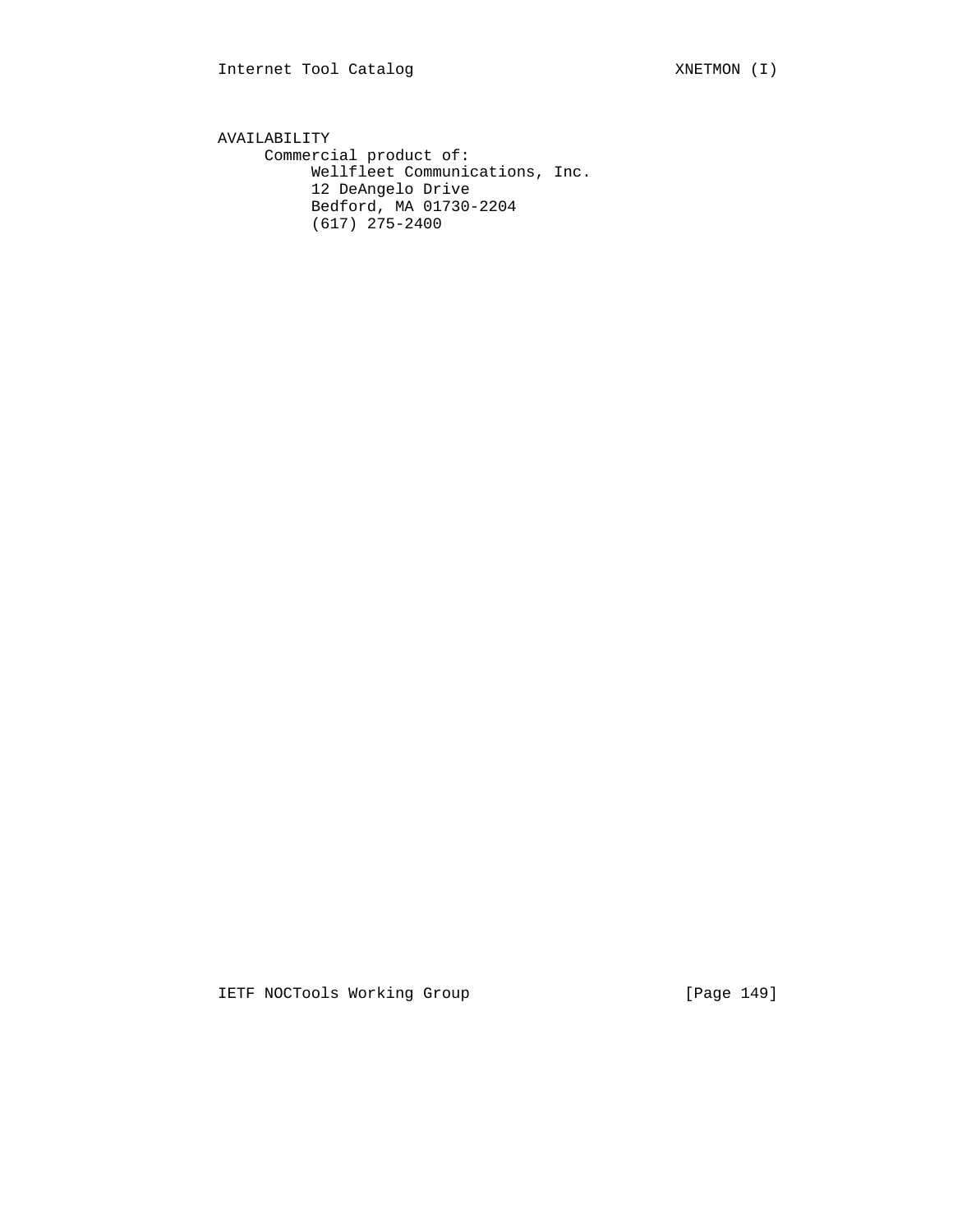NAME

 XNETMON -- an X windows based SNMP network management station from SNMP Research.

KEYWORDS

 alarm, control, manager, map, routing, security, status; DECnet, ethernet, IP, OSI, ring, star; NMS, SNMP, X; DOS, UNIX, VMS; sourcelib.

# ABSTRACT

 The XNETMON application implements a powerful network management station based on the X window system. It provides network managers tools for fault management, configuration management, performance management, and security management. It can be successfully used with many types of networks including those based on various LAN media, and wide area networks. XNETMON has been used with multiprotocol devices including those which support TCP/IP, DECnet, and OSI protocols. The fault management tool displays the map of the network confi guration with node and link state indicated in one of several colors to indicate current status. Alarms may be enabled to alert the operator of events occurring in the network. Events are logged to disk. The confi guration management tool may be used to edit the net work management information base stored in the network management station to reflect changes occurring in the network. Other features include graphs and tabular tools for use in fault and performance management and mechanisms by which additional variables, such as vendor-specific variables, may be added. The XNETMON application comes complete with source code including a powerful set of portable libraries for generating and parsing SNMP messages. Output data from XNETMON may be transferred via flat files for additional report gen eration by a variety of statistical packages.

#### MECHANISM

 The XNETMON application is based on the Simple Network Management Protocol (SNMP). Polling is performed via the powerful SNMP get-next operator and the SNMP get operator. Trap directed polling is used to regulate the focus and intensity of the polling.

#### CAVEATS

None.

BUGS

IETF NOCTools Working Group [Page 150]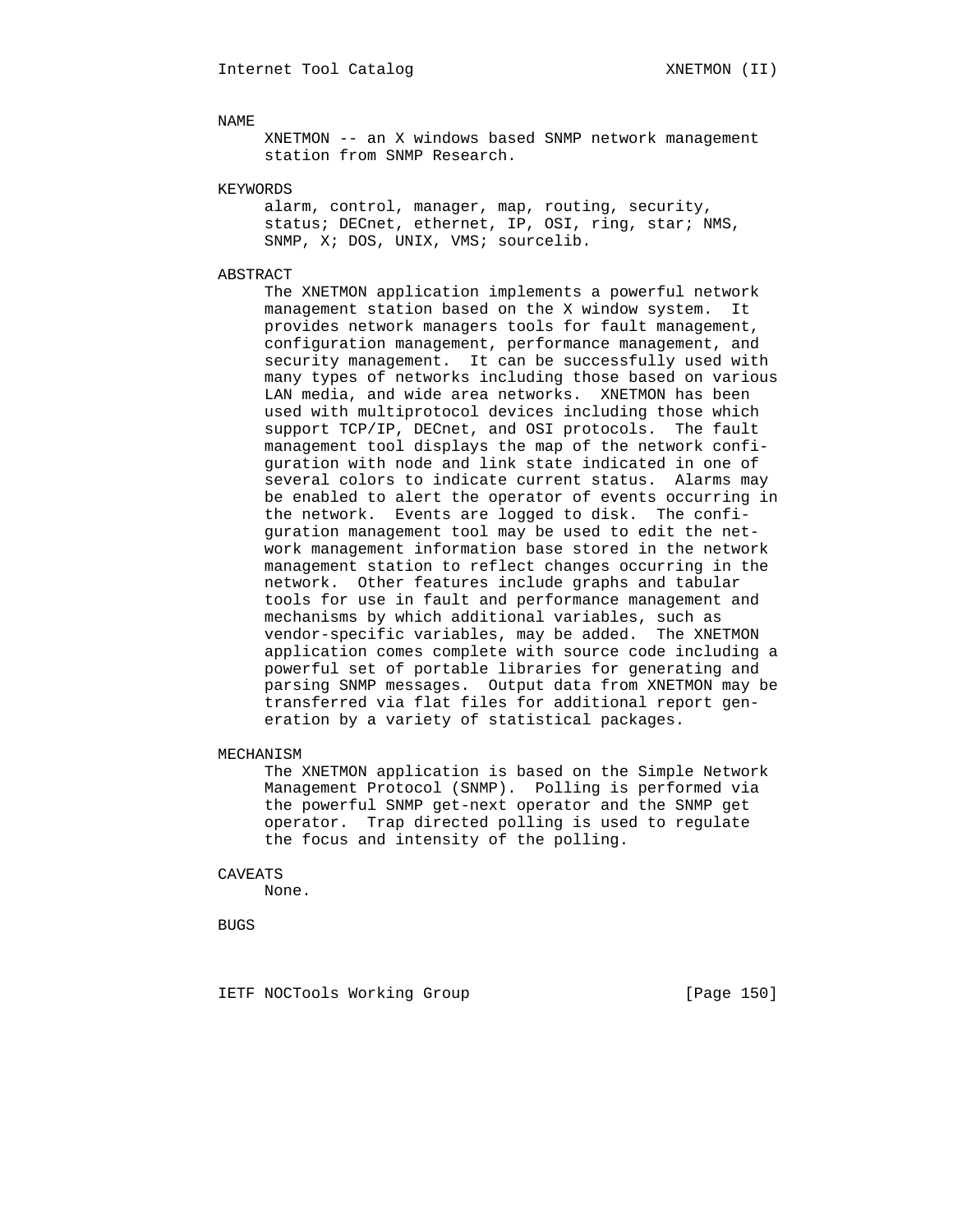None known.

LIMITATIONS

 The monitored and managed nodes must implement the SNMP over UDP per RFC 1098 or must be reachable via a proxy agent.

HARDWARE REQUIRED

 X windows workstation with UDP socket library. Mono chrome is acceptable but color is far superior.

 SOFTWARE REQUIRED X windows version 11 release 3 or later.

AVAILABILITY

 This is a commercial product available under license from:

 SNMP Research P.O. Box 8593 Knoxville, TN 37996-4800 (615) 573-1434 (Voice) (615) 573-9197 (FAX) Attn: Dr. Jeff Case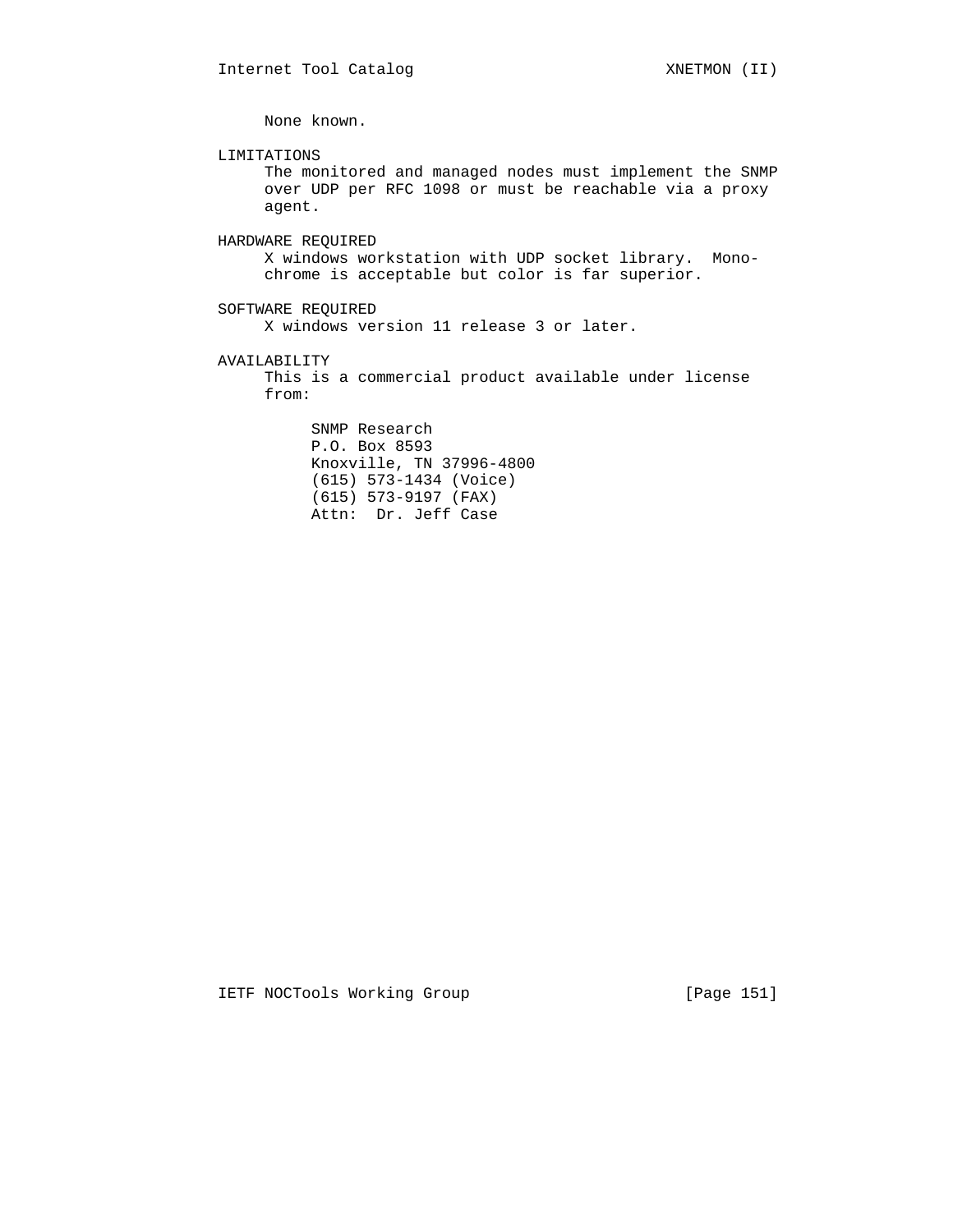# NAME

 xnetperfmon -- a graphical network performance and fault management tool from SNMP Research.

## KEYWORDS

manager, status; DECnet, ethernet, IP, OSI, ring, star; NMS, SNMP, X; DOS, UNIX, VMS; sourcelib.

## ABSTRACT

 Xnetperfmon may be used to plot SNMP variables as a graphical display. These graphs are often useful for fault and performance management. Variables may be plotted as gauges versus time. Alternatively, counters may be plotted as delta count/delta time (rates). The user may easily customize the variables to be plotted, labels, step size, update interval, and the like. The scales automatically adjust whenever a point to be plotted would go off scale.

#### MECHANISM

 The xnetperfmon application communicates with remote agents or proxy agents via the Simple Network Manage ment Protocol (SNMP).

# CAVEATS

 All plots for a single invocation of xnetperfmon must be for variables provided by a single network manage ment agent. However, multiple invocations of xnetperf mon may be active on a single display simultaneously or proxy agents may be used to summarize information at a common point.

# BUGS

None known.

# LIMITATIONS None reported.

 HARDWARE REQUIRED Systems supporting X windows.

 SOFTWARE REQUIRED X Version 11 release 2 or later.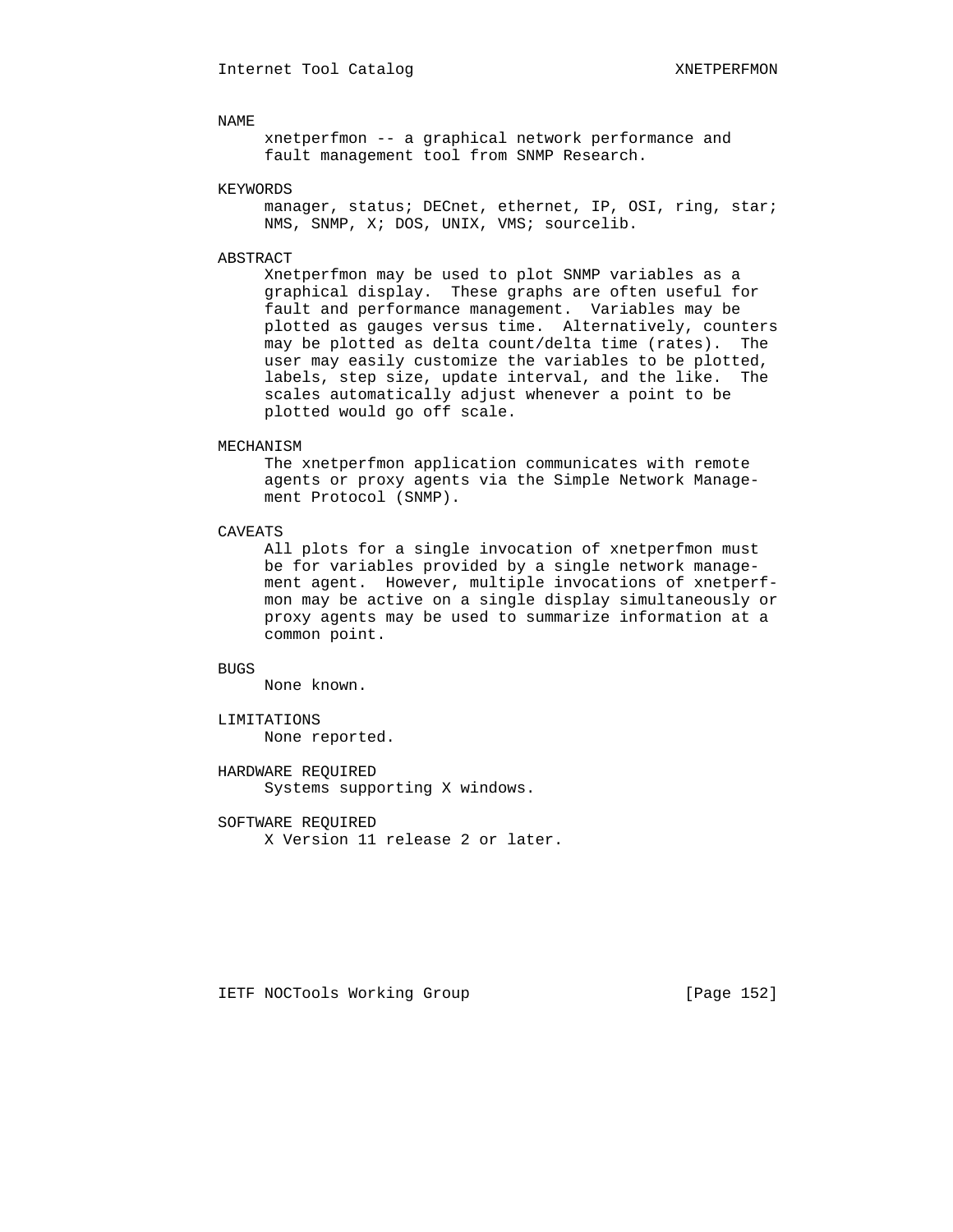AVAILABILITY This is a commercial product available under license from: SNMP Research P.O. Box 8593 Knoxville, TN 37996-4800 (615) 573-1434 (Voice) (615) 573-9197 (FAX) Attn: Dr. Jeff Case

IETF NOCTools Working Group [Page 153]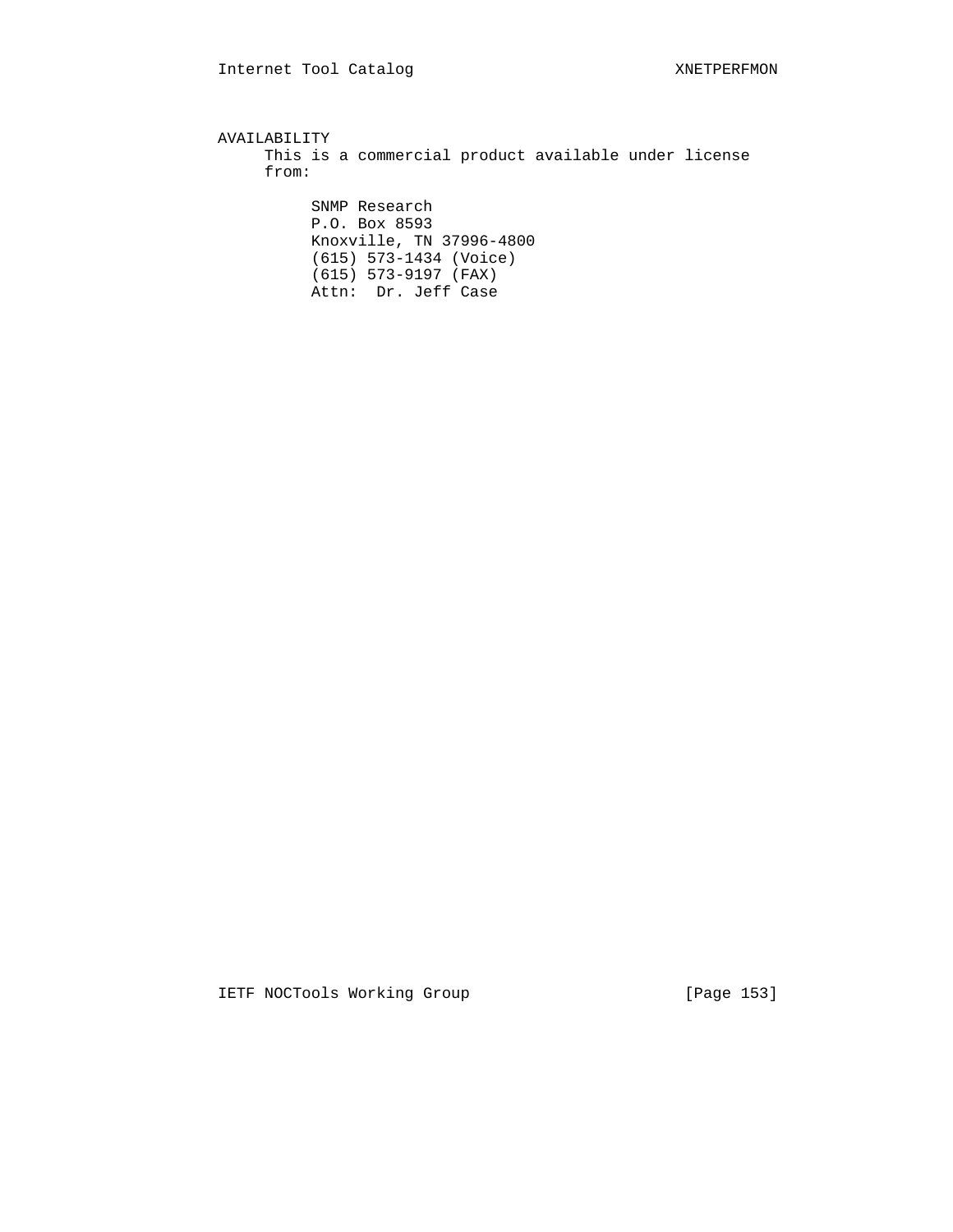```
 NAME
     xup
KEYWORDS
     status; ping, X; HP.
ABSTRACT
     Xup uses the X-Windows to display the status of an
     "interesting" set of hosts.
MECHANISM
     Xup uses ping to determine host status.
CAVEATS
     Polling for status increases network load.
BUGS
     None known.
LIMITATIONS
    None reported.
HARDWARE REQUIRED
     Runs only on HP series 300 and 800 workstations.
SOFTWARE REQUIRED
     Version 10 of X-Windows.
AVAILABILITY
     A standard command for the HP 300 & 800 Workstations.
```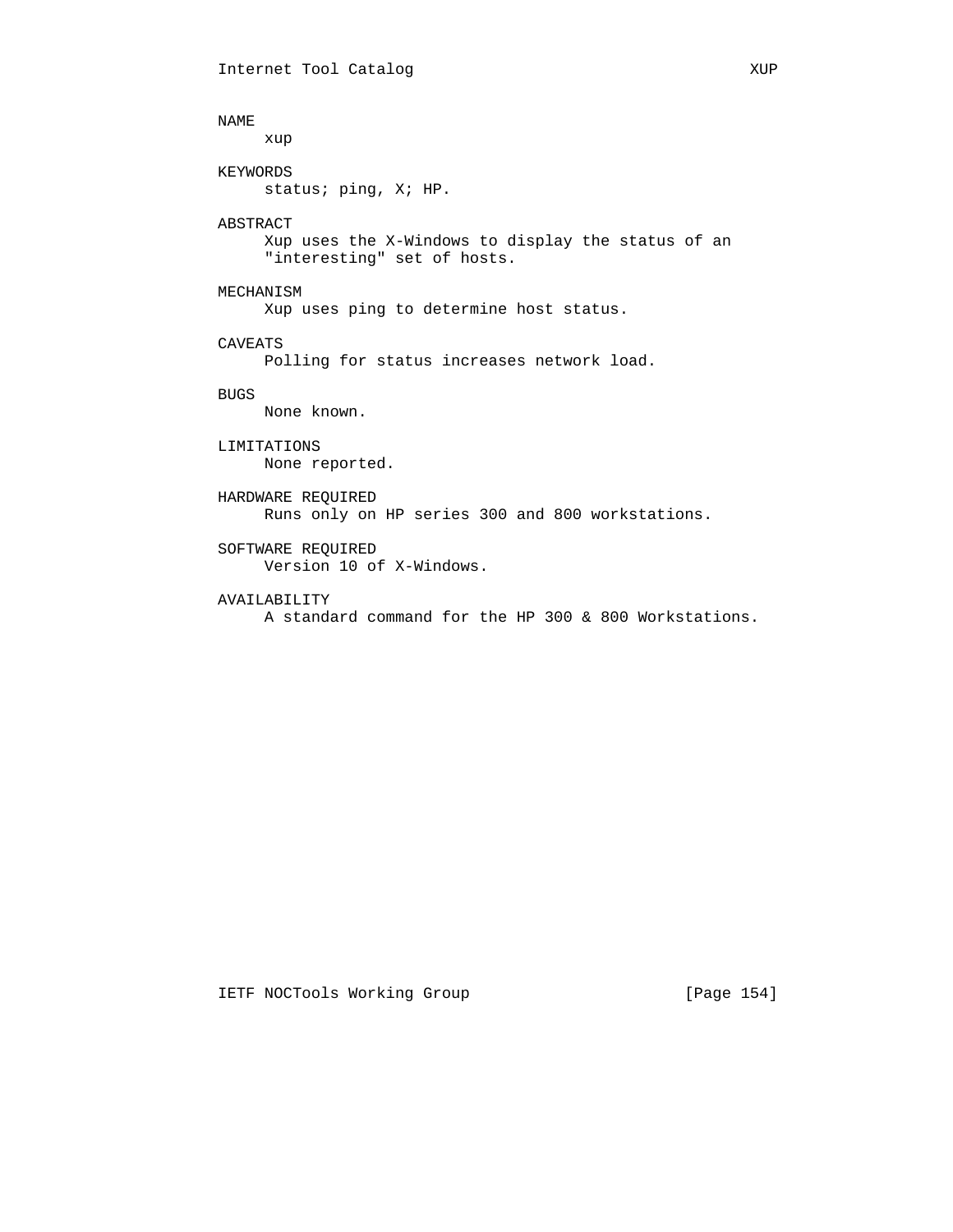# Network Management Tutorial

 This tutorial is an overview of the practice of network management. Reading this section is no substitute for know ing your system, and knowing how it is used. Do not wait until things break to learn what they ought to do or how they usually work: a crisis is not the time for determining how "normal" packet traces should look. Furthermore, it takes little imagination to realize that you do not want to be digging through manuals while your boss is screaming for network service to be restored.

 We assume an acquaintance with the TCP/IP protocol suite and the Internet architecture. There are many available refer ences on these topics, several of which are listed below in Section 7.

 Since many of the details of network management are system specific, this tutorial is a bit superficial. There is, however, a more fundamental problem in prescribing network management practices: network management is not a well understood endeavor. At present, the cutting edge of net work management is the use of distributed systems to collect and exchange status information, and then to display the data as histograms or trend lines. It is not clear that we know what data should be collected, how to analyze it when we get it, or how to structure our collection systems. For now, automated, real-time control of internets is an aspira tion, rather than a reality. The communications systems that we field are apparently more complex than we can comprehend, which no doubt accounts in part for their fre quently surprising behavior.

> The first section of this tutorial lists the overall goals and functions of network management. It presents several aspects of network management, including system monitoring, fault detection and isolation, performance testing, confi guration management, and security. These discussions are followed by a bibliographic section. The tutorial closes with some final advice for network managers.

1. Network Management Goals and Functions

 An organization's view of network management goals is shaped by two factors:

IETF NOCTools Working Group [Page 155]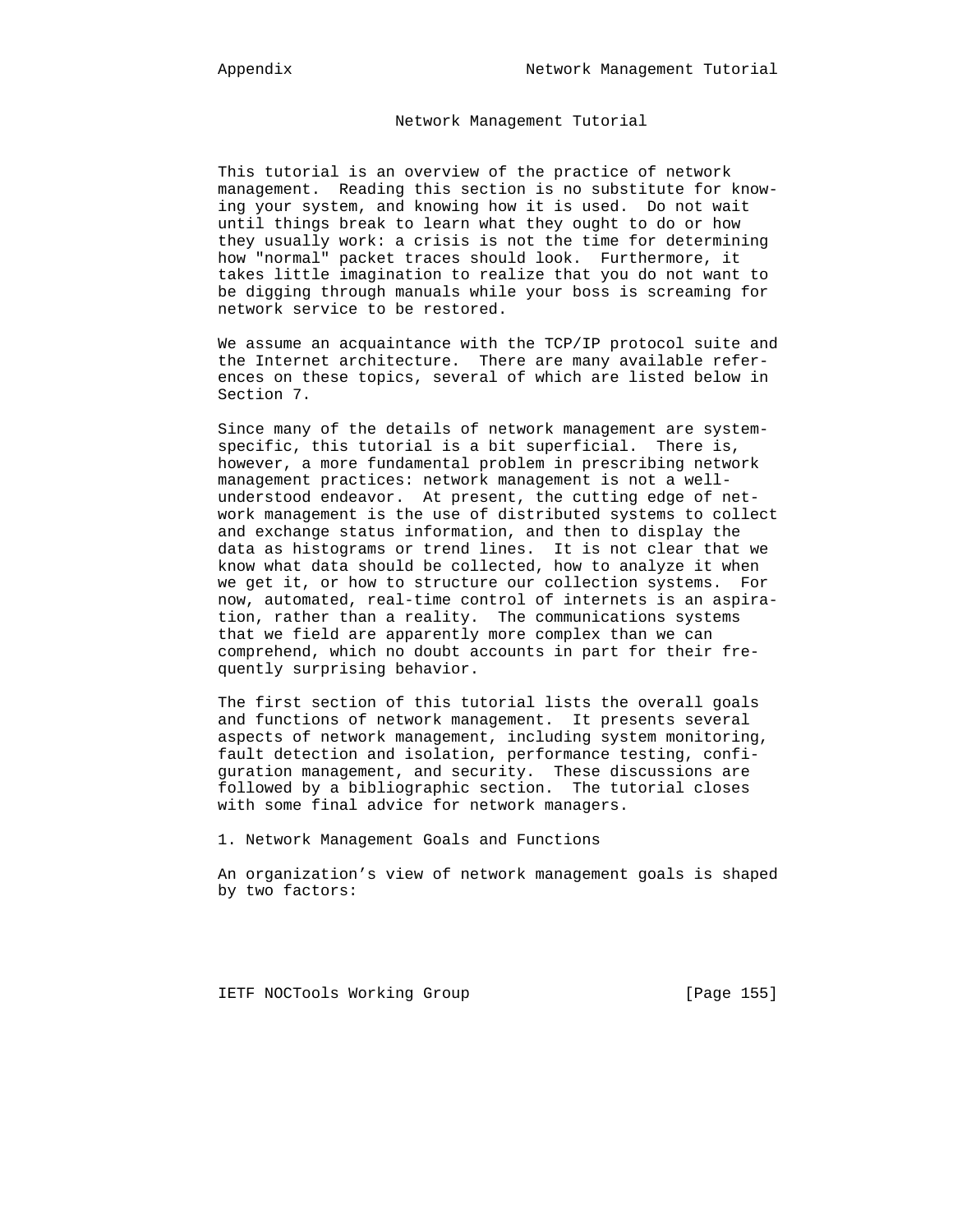- 1. people in the organization depend on the system working,
- 2. LANs, routers, lines, and other communications resources have costs.

 From the organizational vantage point, the ultimate goal of network management is to provide a consistent, predictable, acceptable level of service from the available data communi cations resources. To achieve this, a network manager must first be able to perform fault detection, isolation, and correction. He must also be able to effect configuration changes with a minimum of disruption, and measure the utili zation of system components.

 People actually managing networks have a different focus. Network managers are usually evaluated by the availability and performance of their communications systems, even though many factors of net performance are beyond their control. To them, the most important requirement of a network manage ment tool is that it allows the detection and diagnosis of faults before users can call to complain: users (and bosses) can often be placated just by knowing that a network problem has been diagnosed. Another vital network management func tion is the ability to collect data that justify current or future expenditures for the data communications plant and staff.

 Following a section on system monitoring, this tutorial addresses fault, performance, configuration, and security management. By fault management, we mean the detection, diagnosis, and correction of network malfunctions. Under the subject of performance management, we include support for predictable, efficient service, as well as capacity planning and capacity testing. Configuration management includes support for orderly configuration changes (usually, system growth), and local administration of component names and addresses. Security management includes both protecting system components from damage and protecting sensitive information from unintentional or malicious disclosure or corruption.

 Readers familiar with the ISO management standards and drafts will note both that we have borrowed heavily from the "OSI Management Framework," except that we have omitted the "account management" function. Account management seems a bit out of place with the other network management

IETF NOCTools Working Group [Page 156]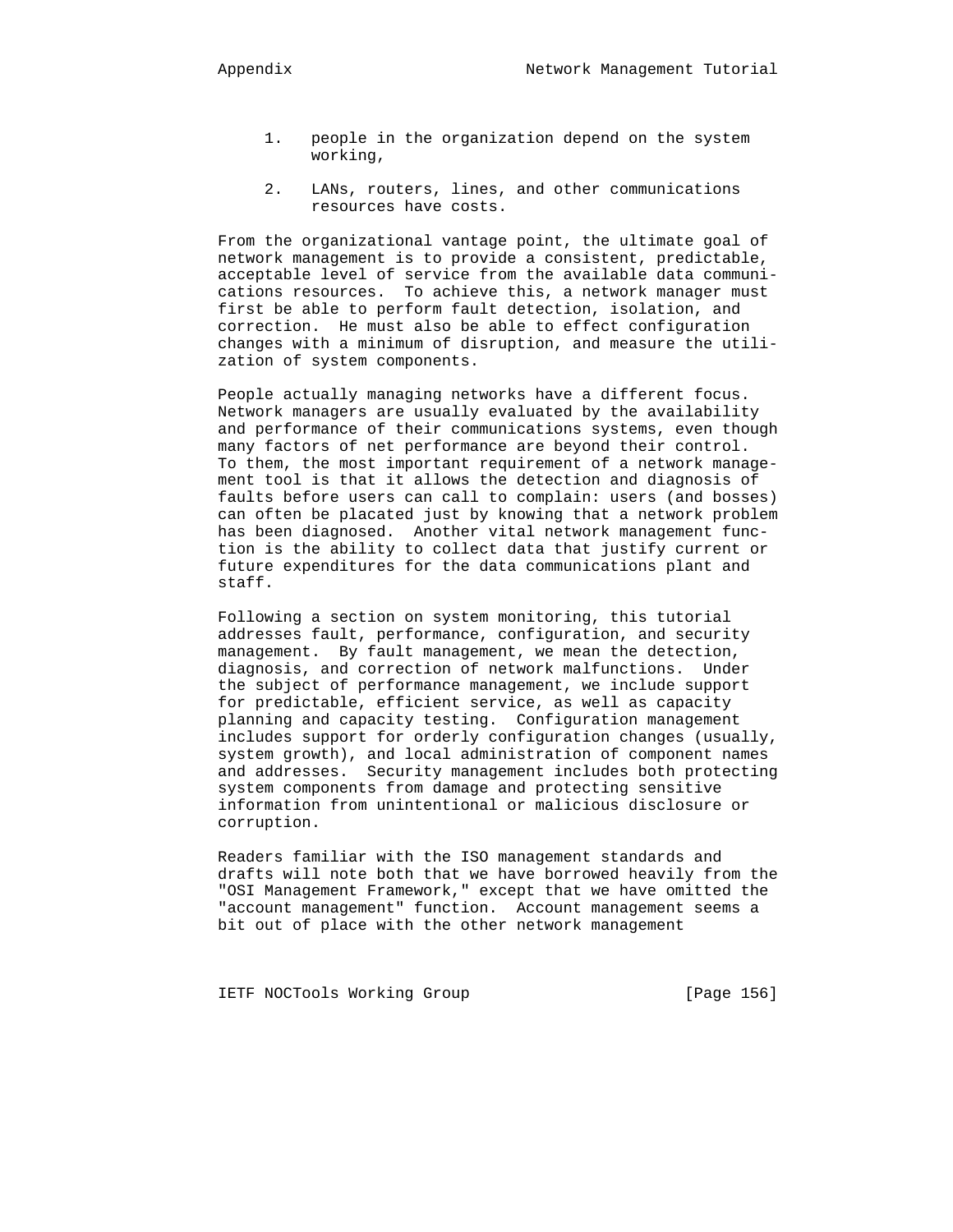functions. The logging required by account management is likely to be done by specialized, dedicated subsystems that are distinct from other network management components. Hence, this tutorial does not cover account management. Rest assured, however, that account management, if required, will be adequately supported and staffed.

 For those with a DoD background, security may also seem out of place as a subtopic of network management. Without doubt, communications security is an important issue that should be considered in its own right. Because of the requirements of trust for security mechanisms, security com ponents will probably not be integrated subcomponents of a larger network management system. Nevertheless, because a network manager has a responsibility to protect his system from undue security risks, this tutorial includes a discus sion on internet security.

2. System Monitoring

 System monitoring is a fundamental aspect of network manage ment. One can divide system monitoring into two rough categories: error detection and baseline monitoring.

 System errors, such as misformatted frames or dropped pack ets, are not in themselves cause for concern. Spikes in error rates, however, should be investigated. It is sound practice to log error rates over time, so that increases can be recognized. Furthermore, logging error rates as a func tion of traffic rates can be used to detect congestion. Investigate unusual error rates and other anomalies as they are detected, and keep a notebook to record your discoveries.

 Day-to-day traffic should be monitored, so that the opera tional baselines of a system and its components can be determined. As well as being essential for performance management, baseline determination and traffic monitoring are the keys to early fault detection.

 A preliminary step to developing baseline measurements is construction of a system map: a graphical representation of the system components and their interfaces. Then, measure ments of utilization (i.e., use divided by capacity) are needed. Problems are most likely to arise, and system tun ing efforts are most likely to be beneficial, at highly utilized components.

IETF NOCTools Working Group [Page 157]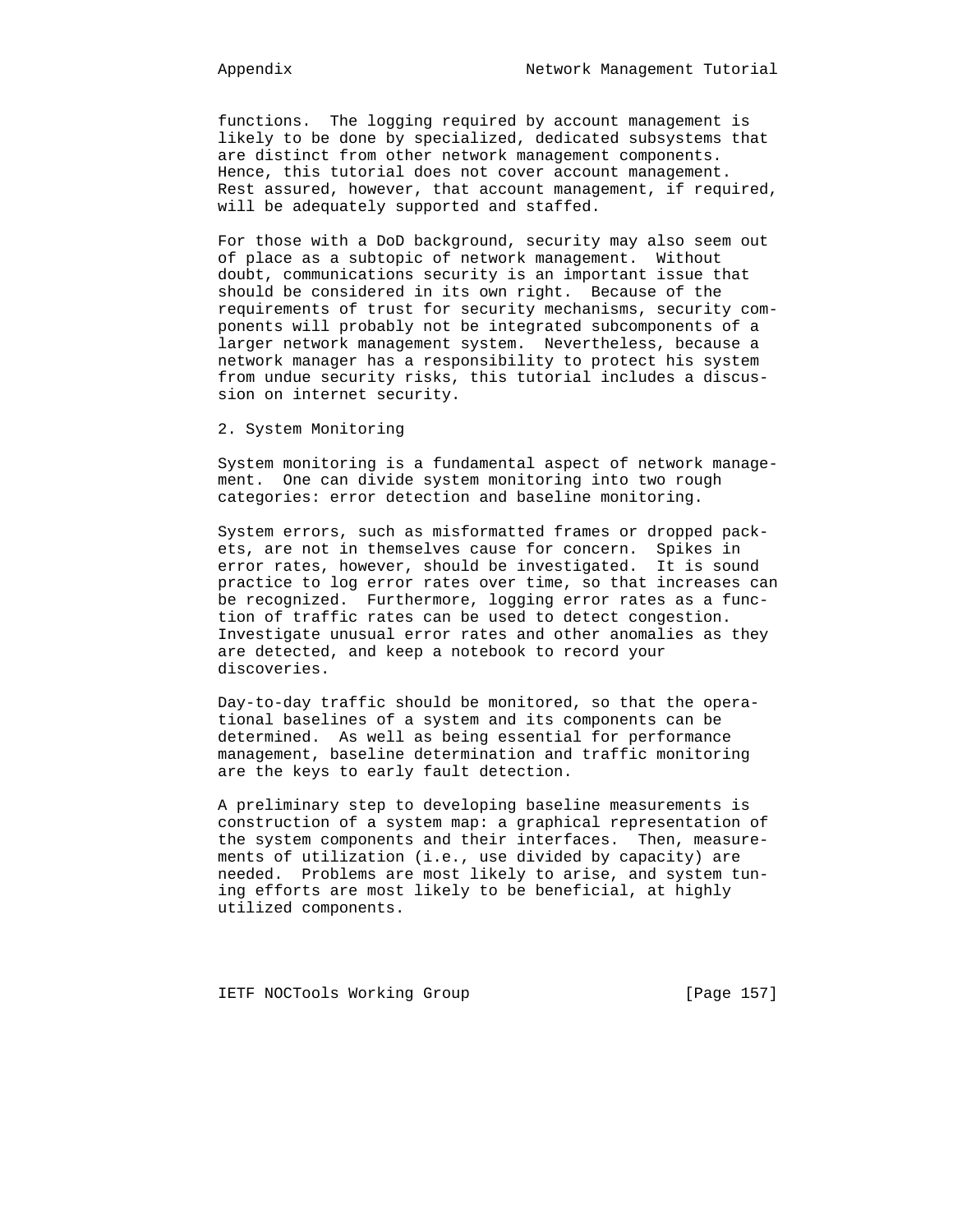It is worthwhile to develop a source/destination traffic matrix, including a breakdown of traffic between the local system and other internet sites. Both volume and type of traffic should be logged, along with its evolution over time. Of particular interest for systems with diskless workstations is memory swapping and other disk server access. For all systems, broadcast traffic and routing traffic should be monitored. Sudden increases in the vari ance of delay or the volume of routing traffic may indicate thrashing or other soft failures.

 In monitoring a system, long-term averages are of little use. Hourly averages are a better indicator of system use. Variance in utilization and delay should also be tracked. Sudden spikes in variance are tell-tale signs that a problem is looming or exists. So, too, are trends of increased packet or line errors, broadcasts, routing traffic, or delay.

# 3. Fault Detection and Isolation

 When a system fails, caution is in order. A net manager should make an attempt to diagnose the cause of a system crash before rebooting. In many cases, however, a quick diagnosis will not be possible. For some high priority applications, restoring at least some level of service will have priority over fault repair or even complete fault diag nosis. This necessitates prior planning. A net manager must know the vital applications at his site. If applica tions require it, he must also have a fall-back plan for bringing them online. Meanwhile, repeated crashes or hardware failures are unambiguous signs of a problem that must be corrected.

 A network manager should prepare for fault diagnosis by becoming familiar with how diagnostic tools respond to net work failure. In times of relative peace, a net manager should occasionally unplug the network connection from an unused workstation and then "debug" the problem.

 When diagnosing a fault or anomaly, it is vital to proceed in an orderly manner, especially since network faults will usually generate spurious as well as accurate error mes sages. Remember to keep in mind that the network itself is failing. Do not place too much trust in anything obtained remotely. Furthermore, it is unlikely to be significant that remote information such as DNS names or NFS files can not be obtained.

IETF NOCTools Working Group [Page 158]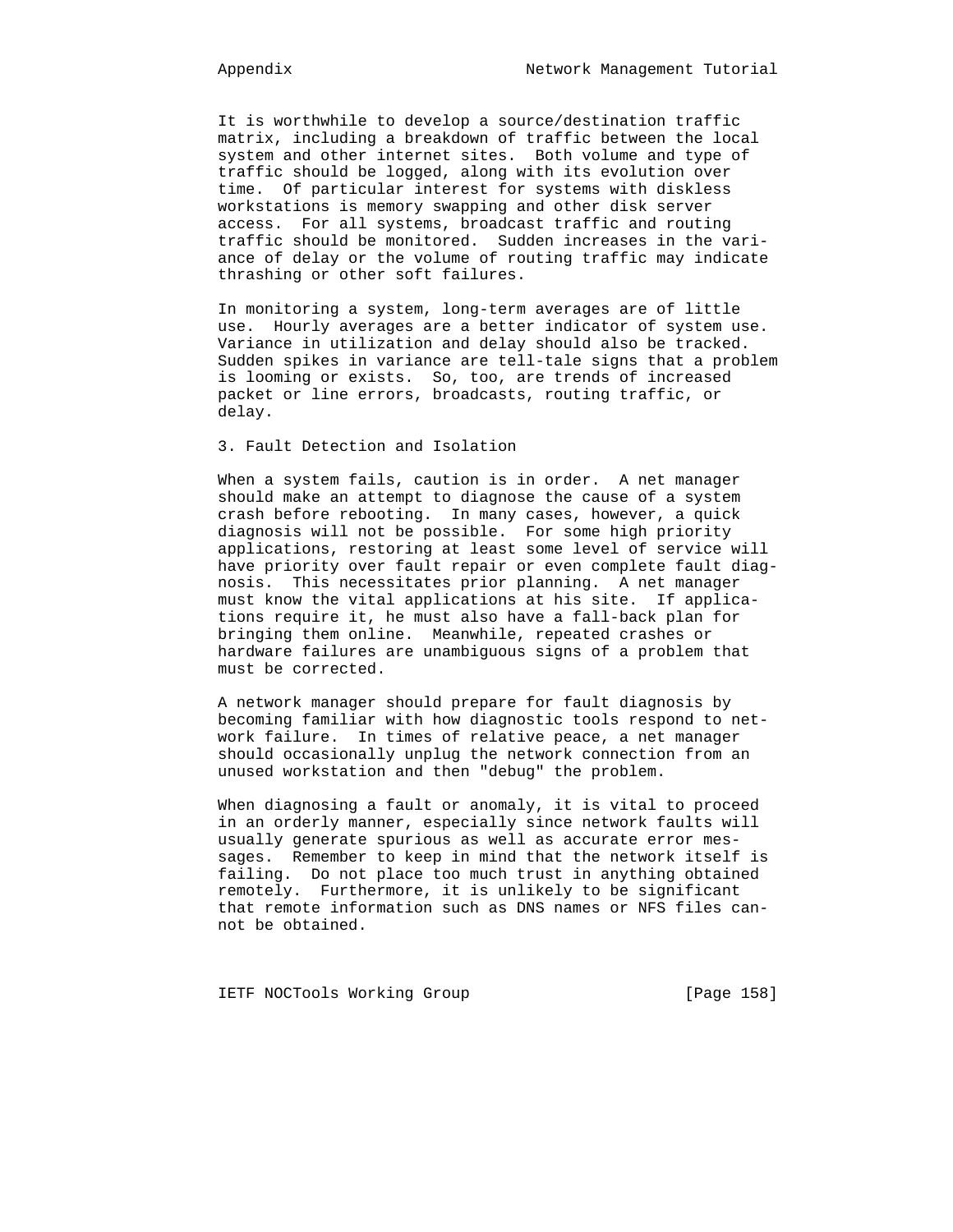Even spurious messages can be revealing, because they pro vide clues to the problem. From the data at hand, develop working hypotheses about probable causes of the problems you detect. Direct your further data gathering efforts so that the information you get will either refute or support your hypotheses.

 An orderly approach to debugging is facilitated if it is guided by a model of network behavior. The following por tions of this section present such a model, along with a procedure for checking network connectivity. The section concludes with some hints for diagnosing a particularly tricky class of connectivity problem.

3.1 A Network Model as a Diagnostic Framework

 The point of having a model of how things work is to have a basis for developing educated guesses about how things go wrong. The problem of cascading faults -- faults generating other faults -- makes use of a conceptual model a virtual necessity.

 In general, only problems in a component's hardware or operating system will generate simultaneous faults in multi ple protocol layers. Otherwise, faults will propagate vert ically (up the protocol stack) or horizontally (between peer-level communications components). Applying a concep tual model that includes the architectural relations of net work components can help to order an otherwise senseless barrage of error messages and symptoms.

 The model does not have to be formal or complex to bring structure to debugging efforts. A useful start is something as simple as the following:

- 1. Applications programs use transport services: TCP/UDP. Before using service, applications that accept host names as parameters must translate the names into IP addresses. Translation may be based on a static table lookup (/etc/hosts file in UNIX hosts), the DNS, or yellow pages. Nslookup and DiG are tools for monitoring the activities of the DNS.
- 2. Transport protocol implementations use IP ser vices. The local IP module makes the initial decision on forwarding. An IP datagram is for warded directly to the destination host if the

IETF NOCTools Working Group [Page 159]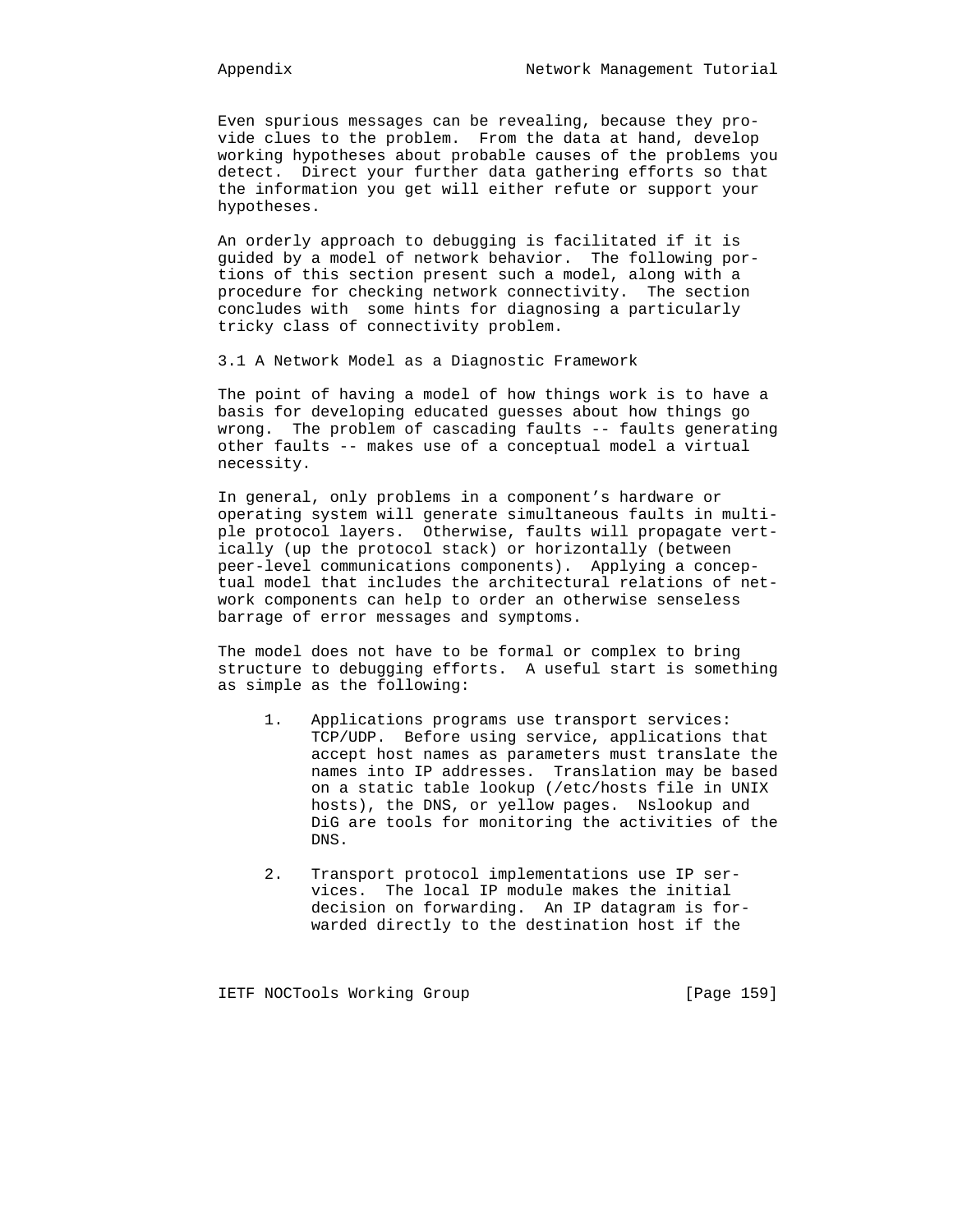destination is on the same network as the source. Otherwise, the datagram is forwarded to a gateway attached to the network. On BSD hosts, the con tents of a host's routing table are visible by use of the "netstat" command.\*

- 3. IP implementations translate the IP address of a datagram's next hop (either the destination host or a gateway) to a local network address. For ethernets, the Address Resolution Protocol (ARP) is commonly used for this translation. On BSD systems, an interface's IP address and other con figuration options can be viewed by use of the "ifconfig" command, while the contents of a host's ARP cache may be viewed by use of "arp" command.
- 4. IP implementations in hosts and gateways route datagrams based on subnet and net identifiers. Subnetting is a means of allocating and preserving IP address space, and of insulating users from the topological details of a multi-network campus. Sites that use subnetting reserve portions of the IP address's host identifier to indicate particu lar networks at their campus. Subnetting is highly system-dependent. The details are a criti cal, though local, issue. As for routing between separate networks, a variety of gateway-to-gateway protocols are used. Traceroute is a useful tool for investigating routing problems. The tool, "query," can be used to examine RIP routing tables.

 A neophyte network manager should expand the above descrip tion so that it accurately describes his particular system,

 \* Initial forwarding may actually be complex and vulnerable to multiple points of failure. For example, when sending an IP datagram, 4.3BSD hosts first look for a route to the particular host. If none has been specified for the destination, then a search is made for a route to the network of the destination. If this search also fails, then as a last resort, a search is made for a route to a "default" gateway. Routes to hosts, networks, and the "default" gateway may be stat ic, loaded at boot time and perhaps updated by operator commands. Alternatively, they may be dynamic, loaded from redirects and routing protocol updates.

IETF NOCTools Working Group [Page 160]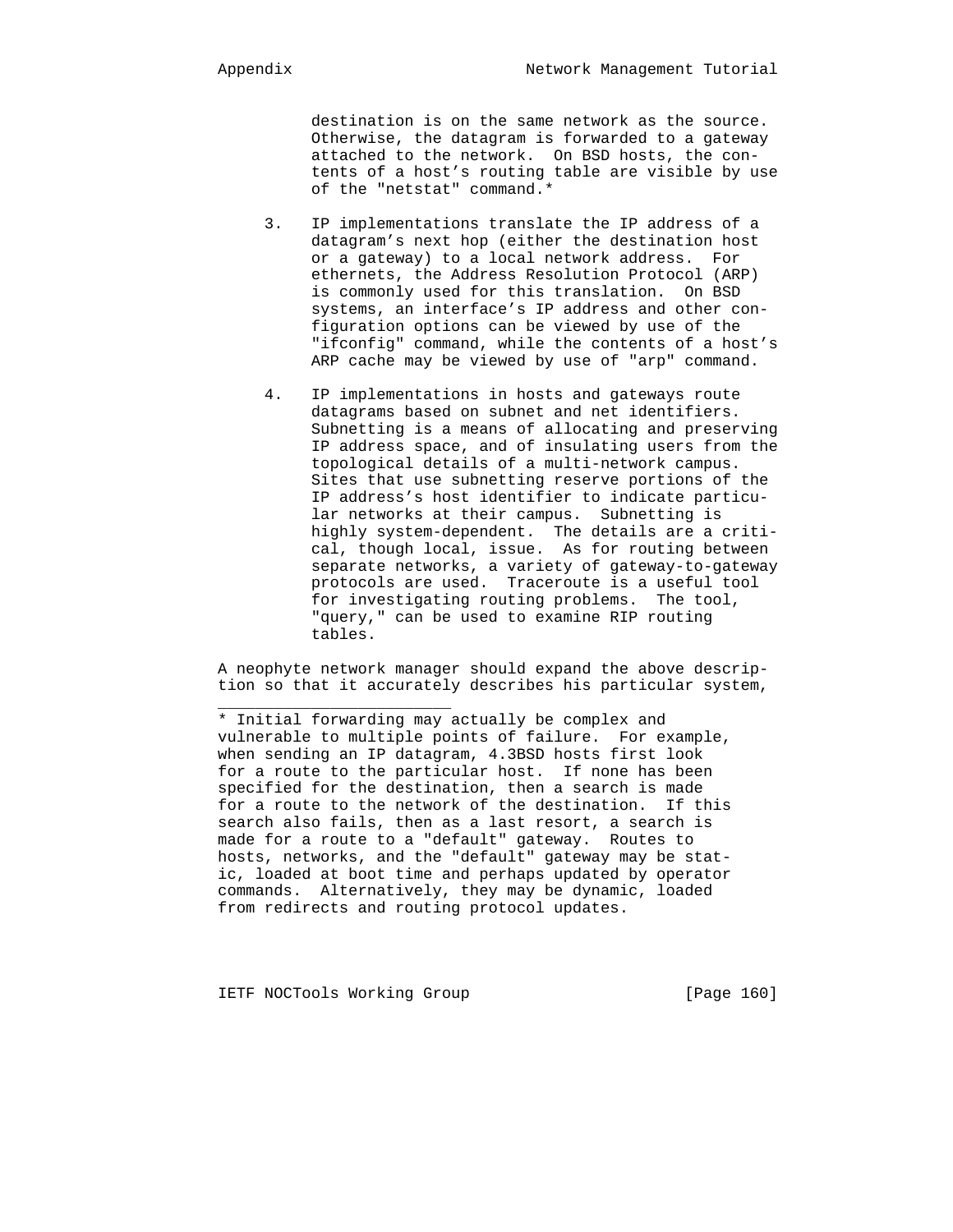and learn the tools and techniques for monitoring the opera tions at each of the above stages.

3.2 A Simple Procedure for Connectivity Check

 In this section, we describe a procedure for isolating a TCP/IP connectivity problem.\*\* In this procedure, a series of tests methodically examine connectivity from a host, starting with nearby resources and working outward. The steps in our connectivity-testing procedure are:

- 1. As an initial sanity check, ping your own IP address and the loopback address.
- 2. Next, try to ping other IP hosts on the local subnet. Use numeric addresses when starting off, since this eliminates the name resolvers and host tables as poten tial sources of problems. The lack of an answer may indicate either that the destination host did not respond to ARP (if it is used on your LAN), or that a datagram was forwarded (and hence, the destination IP address was resolved to a local media address) but that no ICMP Echo Reply was received. This could indicate a length-related problem, or misconfigured IP Security.
- 3. If an IP router (gateway) is in the system, ping both its near and far-side addresses.
- 4. Make sure that your local host recognizes the gateway as a relay. (For BSD hosts, use netstat.)
- 5.addresses

\_\_\_\_\_\_\_\_\_\_\_\_\_\_\_\_\_\_\_\_\_\_\_\_\_

 Still using numeric IP addresses, try to ping hosts beyond the gateway. If you get no response, run hop check or traceroute, if available. Note whether your packets even go to the gateway on their way to the des tination. If not, examine the methods used to instruct your host to use this gateway to reach the specified destination net (e.g., is the default route in place? Alternatively, are you successfully wire-tapping the IGP messages broadcast on the net you are attached to?)

IETF NOCTools Working Group [Page 161]

 <sup>\*\*</sup> Thanks to James VanBokkelen, president of FTP Software, for sharing with us a portion of a PC/TCP support document, the basis for the above connectivity procedure.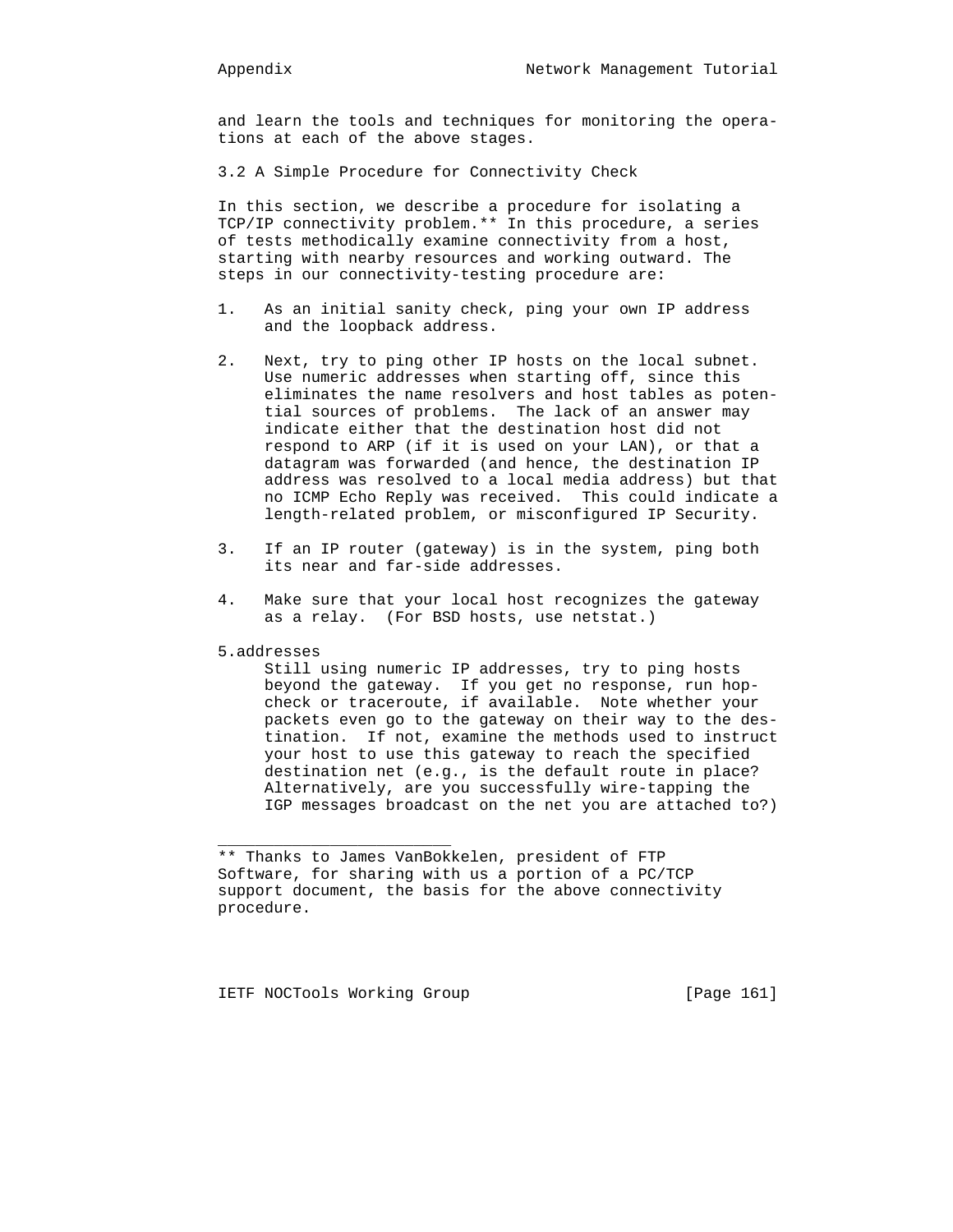If traceroute is not available, ping, netstat, arp, and a knowledge of the IP addresses of all the gateway's interfaces can be used to isolate the cause of the problem. Use netstat to determine your next hop to the destination. Ping that IP address to ensure the router is up. Next, ping the router interface on the far sub net. If the router returns "network unreachable" or other errors, investigate the router's routing tables and interface status. If the pings succeed, ping the close interface of the succeeding next hop gateway, and so on. Remember the routing along the outbound and return paths may be different.

- 6. Once ping is working with numeric addresses, use ping to try to reach a few remote hosts by name. If ping fails when host names are used, check the operation of the local name-mapping system (i.e., with nslookup or DiG). If you want to use "shorthand" forms ("myhost" instead of "myhost.mydomain.com"), be sure that the alias tables are correctly configured.
- 7. Once basic reachability has been established with ping, try some TCP-based applications: FTP and TELNET are supported on almost all IP hosts, but FINGER is a simpler protocol. The Berkeley-specific protocols (RSH, RCP, REXEC and LPR) require extra configuration on the server host before they can work, and so are poor choices for connectivity testing.

 If problems arise in steps 2-7 above, rerunning the tests while executing a line monitor (e.g., etherfind, netwatch, or tcpdump) can help to pinpoint the problem.

 The above procedure is sound and useful, especially if lit tle is known about the cause of the connectivity problem. It is not, however, guaranteed to be the shortest path to diagnosis. In some cases, a binary search on the problem might be more effective (i.e., try a test "in the middle," in a spot where the failure modes are well defined). In other cases, available information might so strongly suggest a particular failure that immediately testing for it is in order. This last "approach," which might be called "hunting and pecking," should be used with caution: chasing one will o' the wisp after another can waste much time and effort.

 Note that line problems are still among the most common causes of connectivity loss. Problems in transmission across local media are outside the scope of this tutorial.

IETF NOCTools Working Group [Page 162]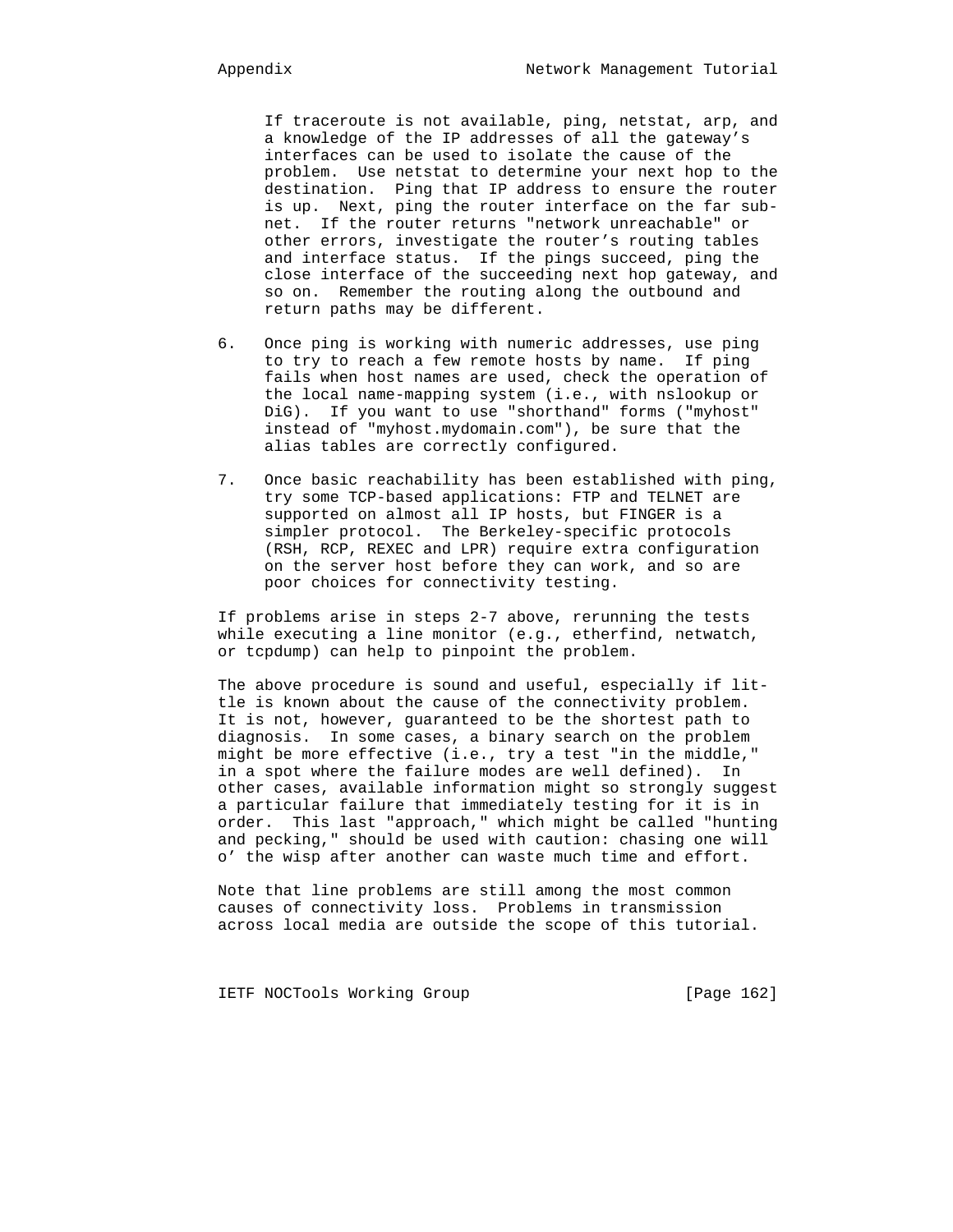But, if a host or workstation loses or cannot establish con nectivity, check its physical connection.

# 3.3 Limited Connectivity

 An interesting class of problems can result in a particu larly mysterious failure: TELNET or other low-volume TCP connections work, but large file transfers fail. FTP transfers may start, but then hang. There are several pos sible culprits in this problem. The most likely suspects are IP implementations that cannot fragment or reassemble datagrams, and TCP implementations that do not perform dynamic window sizing (a.k.a. Van Jacobson's "Slow Start" algorithm). Another possibility is mixing incompatible frame formats on an ethernet.

 Even today, some IP implementations in the Internet cannot correctly handle fragmentation or reassembly. They will work fine for small packets, but drop all large packets.

 The problem can also be caused by buffer exhaustion at gate ways that connect interfaces of widely differing bandwidth. Datagrams from a TCP connection that traverses a bottleneck will experience queue delays, and will be dropped if buffer resources are depleted. The congestion can be made worse if the TCP implementation at the traffic source does not use the recommended algorithms for computing retransmission times, since spuriously retransmitted datagrams will only add to the congestion.\* Fragmentation, even if correctly implemented, will compound this problem, since processing delays and congestion will be increased at the bottleneck.

 Serial Line Internet Protocol (SLIP) links are especially vulnerable to this and other congestion problems. SLIP lines are typically an order of magnitude slower than other gateway interfaces. Also, the SLIP lines are at times con figured with MTUs (Maximum Transfer Unit, the maximum length of an IP datagram for a particular subnet) as small as 256

IETF NOCTools Working Group [Page 163]

 <sup>\*</sup> To avoid this problem, TCP implementations on the In ternet must use "exponential backoff" between succes sive retransmissions, Karn's algorithm for filtering samples used to estimate round-trip delay between TCP peers, and Jacobson's algorithm for incorporating vari ance into the "retransmission time-out" computation for TCP segments. See Section 4.2.3.1 of RFC 1122, "Re quirements for Internet Hosts -- Communication Layers."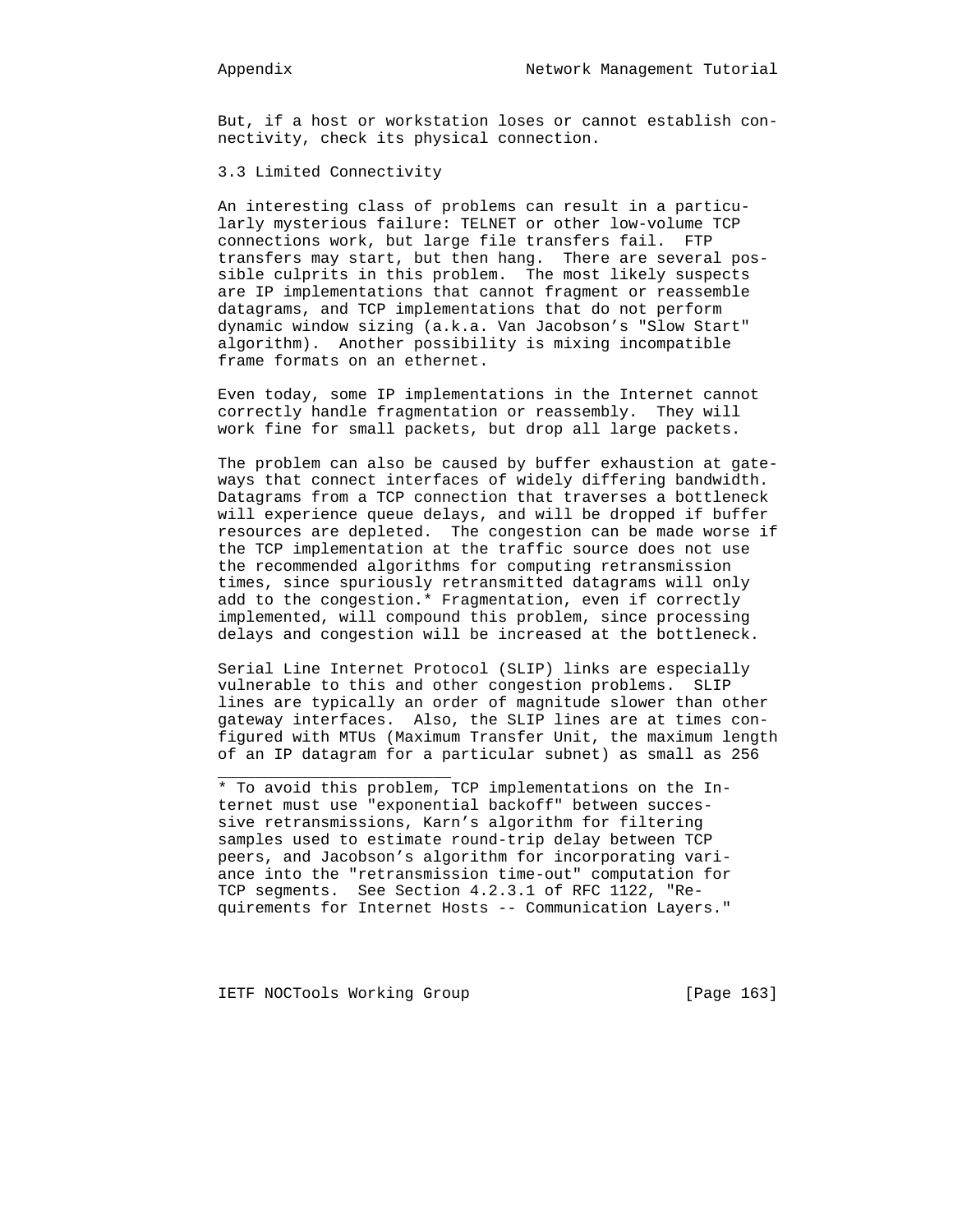bytes, which virtually guarantees fragmentation.

 To alleviate this problem, TCP implementations behind slow lines should advertise small windows. Also, if possible, SLIP lines should be configured with an MTU no less than 576 bytes. The tradeoff to weigh is whether interactive traffic will be penalized too severly by transmission delays of lengthy datagrams from concurrent file transfers.

 Misuse of ethernet trailers can also cause the problem of hanging file transfers. "Trailers" refers to an ethernet frame format optionally employed by BSD systems to minimize buffer copying by system software. BSD systems with ether net interfaces can be configured to send large frames so that their address and control data are at the end of a frame (hence, a "trailer" instead of a "header"). After a memory page is allocated and loaded with a received ethernet frame, the ethernet data will begin at the start of the memory page boundary. Hence, the ethernet control informa tion can be logically stripped from the end merely by adjusting the page's length field. By manipulating virtual memory mapping, this same page (sans ethernet control infor mation), can then be passed to the local IP module without additional allocation and loading of memory. The disadvan tage in using trailers is that it is non-standard. Many implementations cannot parse trailers.

 The hanging FTP problem will appear if a gateway is not con figured to recognize trailers, but a host or gateway immedi ately "upstream" on an ethernet uses them. Short datagrams will not be formatted with trailers, and so will be pro cessed correctly. When the bulk data transfer starts, how ever, full-sized frames will be sent, and will use the trailer format. To the gateway that receives them, they appear simply as misformatted frames, and are quietly dropped. The solution, obviously, is to insure that all hosts and gateways on an ethernet are consistent in their use of trailers. Note that RFC 1122, "Internet Host Requirements," places very strict restrictions on the use of trailers.

4. Performance Testing

 Performance management encompasses two rather different activities. One is passive system monitoring to detect problems and determine operational baselines. The goal is to measure system and component utilization and so locate bottlenecks, since bottlenecks should receive the focus of

IETF NOCTools Working Group [Page 164]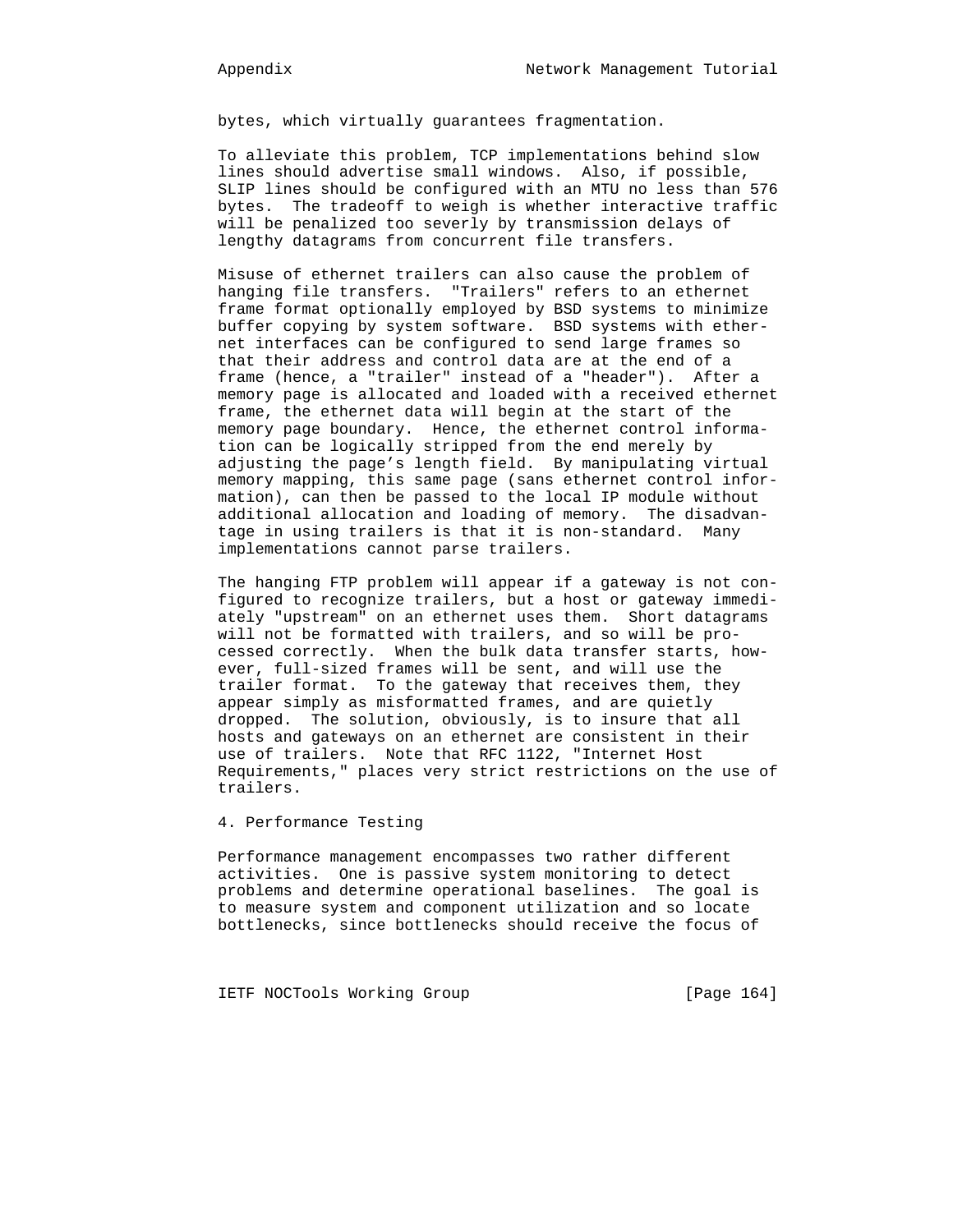performance tuning efforts. Also, performance data is usu ally required by upper level management to justify the costs of communications systems. This is essentially identical to system monitoring, and is addressed at greater length in Section 2, above.

 Another aspect of performance management is active perfor mance testing and capacity planning. Some work in this area can be based on analysis. For example, a rough estimate of gateway capacity can be deduced from a simple model given by Charles Hedrick in his "Introduction to Administration of an Internet-based Local Network," which is

```
 per-packet processing time =
          switching time +
                     (packet size) * (transmission bps).
```
 Another guideline for capacity planning is that in order to avoid excessive queuing delays, a system should be sized at about double its expected load. In other words, system capacity should be so high that utilization is no greater than 50%.

 Although there are more sophisticated analytic models of communications systems than those above, their added com plexity does not usually gain a corresponding accuracy. Most analytic models of communications nets require assump tions about traffic load distributions and service rates that are not merely problematic, but are patently false. These errors tend to result in underestimating queuing delays. Hence, it is often necessary to actually load and measure the performance of a real communications system if one is to get accurate performance predictions. Obviously, this type of testing is performed on isolated systems or during off hours. The results can be used to evaluate parameter settings or predict performance during normal operations.

 Simulations can be used to supplement the testing of real systems. To be believable, however, simulations require validation, which, in turn, requires measurements from a real system. Whether testing or simulating a system's per formance, actual traffic traces should be incorporated as input to traffic generators. The performance of a communi cations system will be greatly influenced by its load characteristics (burstiness, volume, etc.), which are them selves highly dependent on the applications that are run.

IETF NOCTools Working Group [Page 165]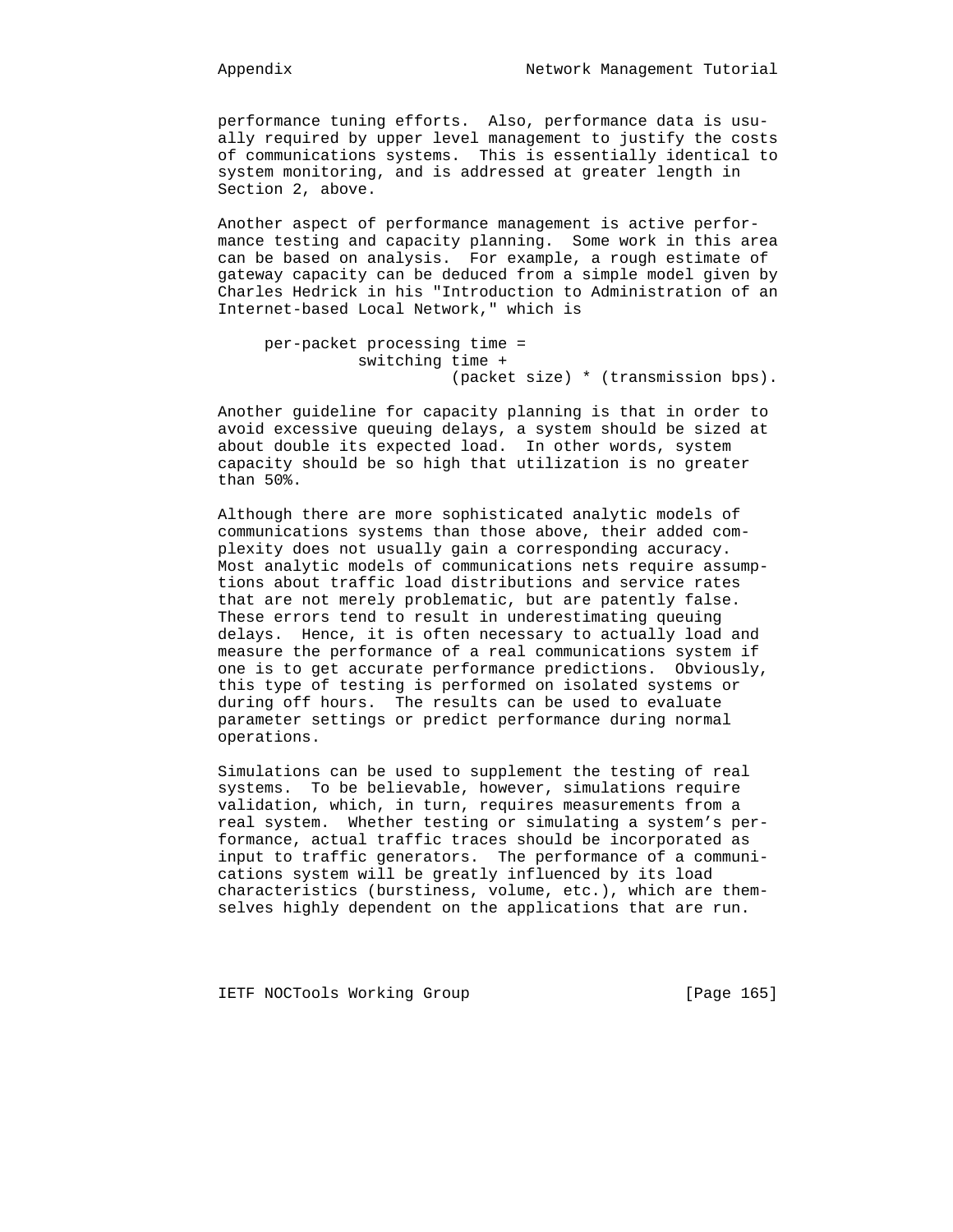When tuning a net, in addition to the usual configuration parameters, consider the impact of the location of gateways and print and file servers. A few rules of thumb can guide the location of shared system resources. First, there is the principle of locality: a system will perform better if most traffic is between nearby destinations. The second rule is to avoid creating bottlenecks. For example, multi ple diskservers may be called for to support a large number of workstations. Furthermore, to avoid LAN and diskserver congestion, workstations should be configured with enough memory to avoid frequent swapping.

 As a final note on performance management, proceed cau tiously if your ethernet interface allows you to customize its collision recovery algorithm. This is almost always a bad idea. The best that it can accomplish is to give a few favored hosts a disproportionate share of the ethernet bandwidth, perhaps at the cost of a reduction in total sys tem throughput. Worse, it is possible that differing colli sion recovery algorithms may exhibit a self-synchronizing behavior, so that excess collisions are generated.

# 5. Configuration Management

 Configuration management is the setting, collecting, and storing of the state and parameters of network resources. It overlaps all other network management functions. Hence, some aspects of configuration management have already been addressed (e.g., tuning for performance). In this section, we will focus on configuration management activities needed to "hook up" a net or campus to a larger internet. We will not, of course, include specific details on installing or maintaining internetted communications systems. We will, however, skim over some of the TCP/IP configuration highlights.

 Configuration management includes "name management" -- the control and allocation of system names and addresses, and the translation between names and addresses. Name-to address translation is performed by "name servers." We con clude this section with a few strictures on the simultaneous use of two automated name-servers, the Domain Name System (DNS), and Yellow Pages (YP).

5.1 Required Host Configuration Data for TCP/IP internets

 In a TCP/IP internet, each host needs several items of information for internet communications. Some will be

IETF NOCTools Working Group [Page 166]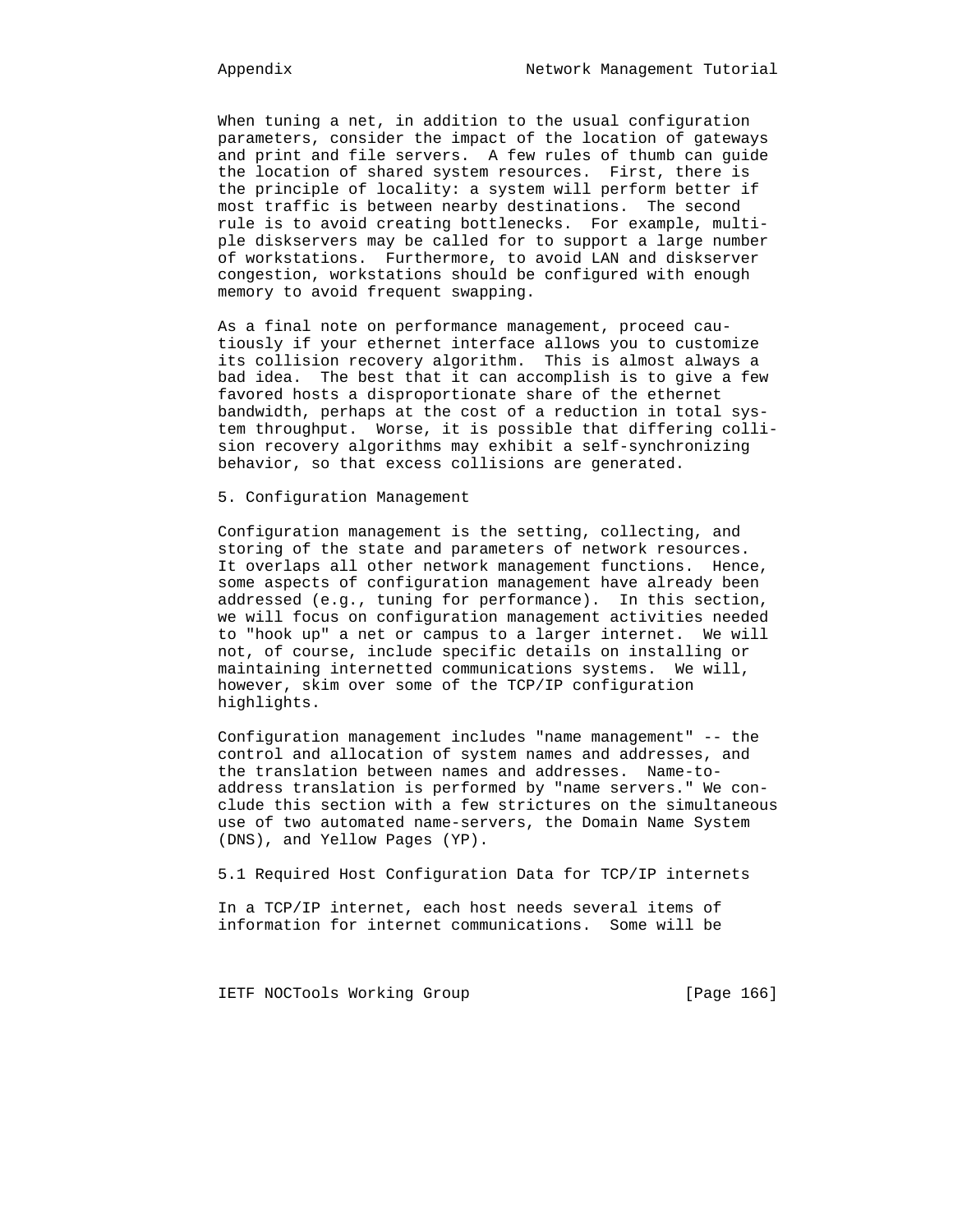host-specific, while other information will be common for all hosts on a subnet. In a soon to be published RFC docu ment,\* R. Droms identifies the following configuration data required by internet hosts:

- $\theta$  An IP address, a host specific value that can be hard-coded or obtained via BOOTP, the Reverse Address Resolution Protocol (RARP) or Dynamic RARP (DRARP).
- $\theta$  Subnet properties, such as the subnet mask and the Maximum Transmission Unit (MTU); obviously, these values are not host-specific.
- $\theta$  Addresses of "entry" gateways to the internet; addresses of default gateways are usually hard coded; though the ICMP "redirect" message can be used to refine a host's routing tables, there is currently no dynamic TCP/IP mechanism or protocol for a host to locate a gateway; an IETF working group is busy on this problem.
- $\Theta$  For hosts in internets using the Domain Name Sys tem (DNS) for name-to-address translation, the location of a local DNS server is needed; this information is not host-specific, and usually hard-coded;
- $\theta$  Host name (domain name, for hosts using DNS); obviously host-specific; either hard-coded or obtained in a boot procedure.
- $\theta$  For diskless hosts, various boot services. BOOTP is the standard Internet protocol for downloading boot configuration information. The Trivial File Transfer Protocol (TFTP) is typically used for downloading boot images. Sun computers use the "bootparams" RPC mechanism for downloading initial configuration data to a host.

 There are ongoing developments, most notably the work of the Dynamic Host Configuration Working Group of the IETF, to support dynamic, automatic gathering of the above data. In the meantime, most systems will rely on hand-crafted confi guration files.

\* Draft "Dynamic Configuration of Internet Hosts."

IETF NOCTools Working Group [Page 167]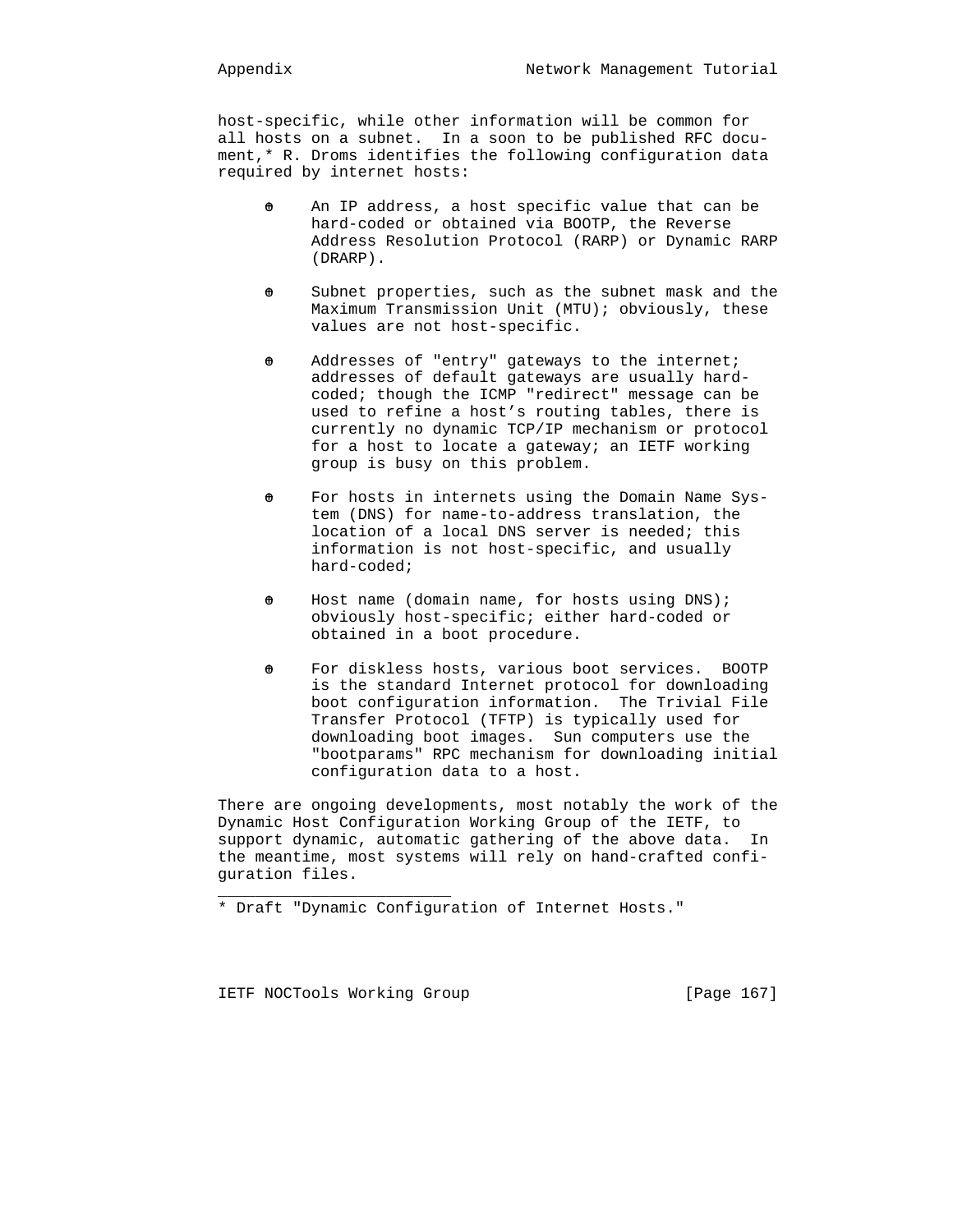5.3 Connecting to THE Internet

 The original TCP/IP Internet (spelled with an upper-case "I") is still active, and still growing. An interesting aspect of the Internet is that it spans many independently administered systems.

 Connection to the Internet requires: a registered network number, for use in IP addresses; a registered autonomous system number (ASN), for use in internet routing; and, a registered domain name. Fielding a primary and backup DNS server is a condition for registering a domain name.

 The Defense Data Network (DDN) Network Information Center (NIC) is responsible for registering network numbers, auto nomous system numbers, and domain names. Regional nets will have their own policies and requirements for Internet con nections, but all use the NIC for this registration service. Contact the NIC for further information, at:

 DDN Network Information Center SRI International, Room EJ291 333 Ravenswood Avenue Menlo Park, CA 94025

 Email: HOSTMASTER@NIC.DDN.MIL Phone: 1-415-859-3695 1-800-235-3155 (toll-free hotline)

5.4 YP and DNS: Dueling name servers.

 The Domain Name System (DNS) provides name service: it translates host names into IP addresses (this mapping is also called "resolution"). Two widespread DNS implementa tions are "bind" and "named." The Sun Yellow Pages (YP) system can be configured to provide an identical service, by providing remote, keyed access to the "hosts.byname" map. Unfortunately, if both DNS and the YP hosts.byname map are installed, they can interact in disruptive ways.

 The problem has been noted in systems in which DNS is used as a fallback, to resolve hostnames that YP cannot. If DNS is slow in responding, the timeout in program ypserv may expire, which triggers a repeated request. This can result in disaster if DNS was initially slow because of congestion: the slower things get, the more requests are generated, which slows things even more. A symptom of this problem is that failures by the DNS server or network will trigger

IETF NOCTools Working Group [Page 168]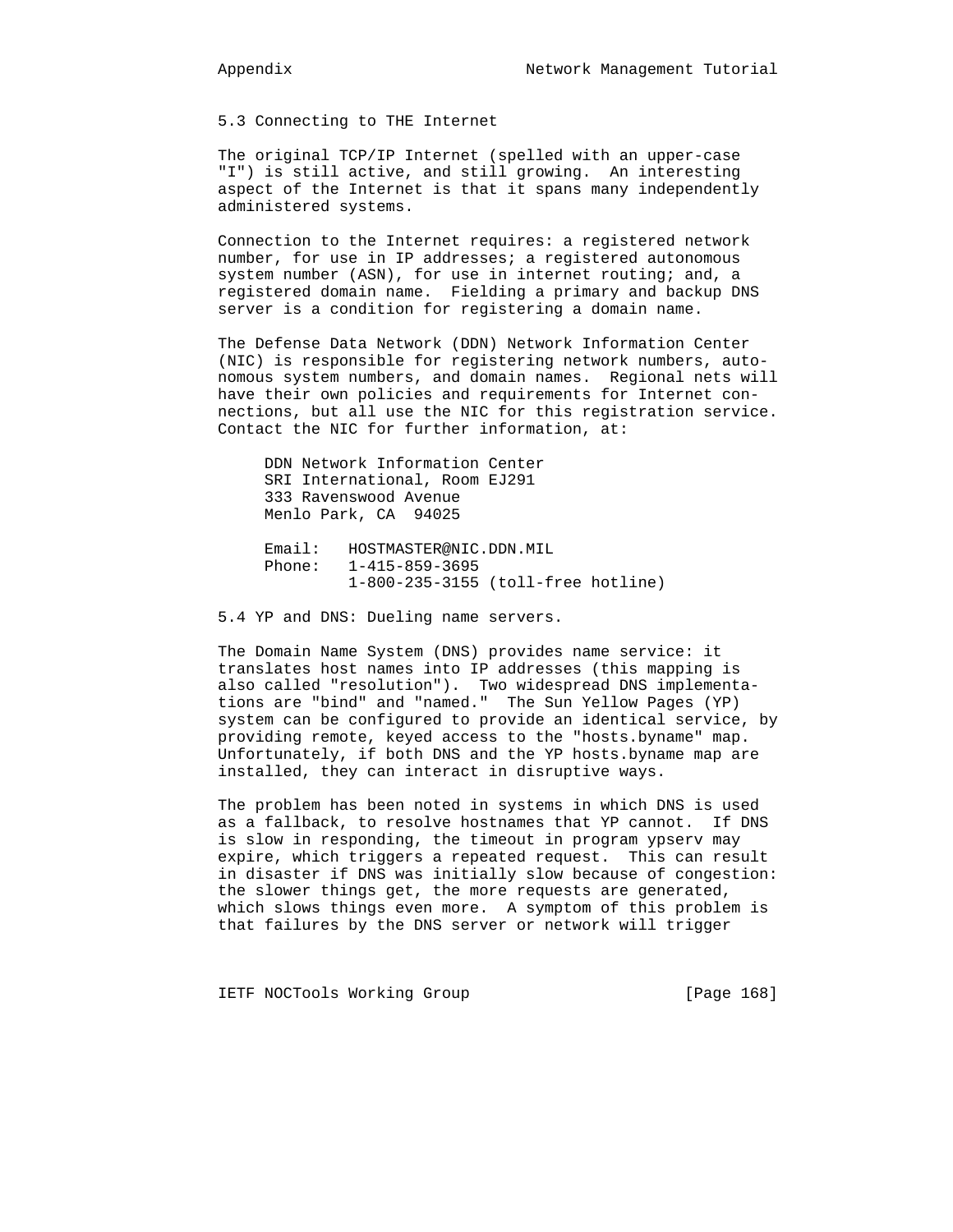numerous requests to DNS.

 Reportedly, the bug in YP that results in the avalanche of DNS requests has been repaired in SunOS 4.1. The problem, however, is more fundamental than an implementation error. The YP map hosts.byname and the DNS contain the same class of information. One can get an answer to the same query from each system. These answers may well be different: there is not a mechanism to maintain consistency between the systems. More critical, however, is the lack of a mechanism or procedure to establish which system is authoritative. Hence, running the DNS and YP name services in parallel is pointless. If the systems stay consistent, then only one is needed. If they differ, there is no way to choose which is correct.

 The YP hosts.byname service and DNS are comparable, but incompatible. If possible, a site should not run both ser vices. Because of Internet policy, sites with Internet con nections MUST use the DNS. If YP is also used, then it should be configured with YP-to-DNS disabled.

 Hacking a system so that it uses DNS rather than the YP hosts.byname map is not trivial, and should not be attempted by novices. The approach is to rebuild the shared C link library, so that system calls to gethostbyname() and gethostbyaddr() will use DNS rather than YP. To complete the change, programs that do not dynamically link the shared C library (rcp, arp, etc.) must also be rebuilt.

 Modified shared C libraries for Sun 3s and Sun 4s are avail able via anonymous FTP from host uunet.uu.net, in the sun fixes directory. Note that use of DNS routines rather than YP for general name resolution is not a supported SunOS feature at this time.

6. Internet Security

 The guidelines and advice in this section pertain to enhanc ing the protection of data that are merely "sensitive." By themselves, these measures are insufficient for protecting "classified" data. Implementing the policies required to protect classified data is subject to stringent, formal review procedures, and is regulated by agencies such as the Defense Investigative Service (DIS) and the National Secu rity Agency (NSA).

A network manager must realize that he is responsible for

IETF NOCTools Working Group [Page 169]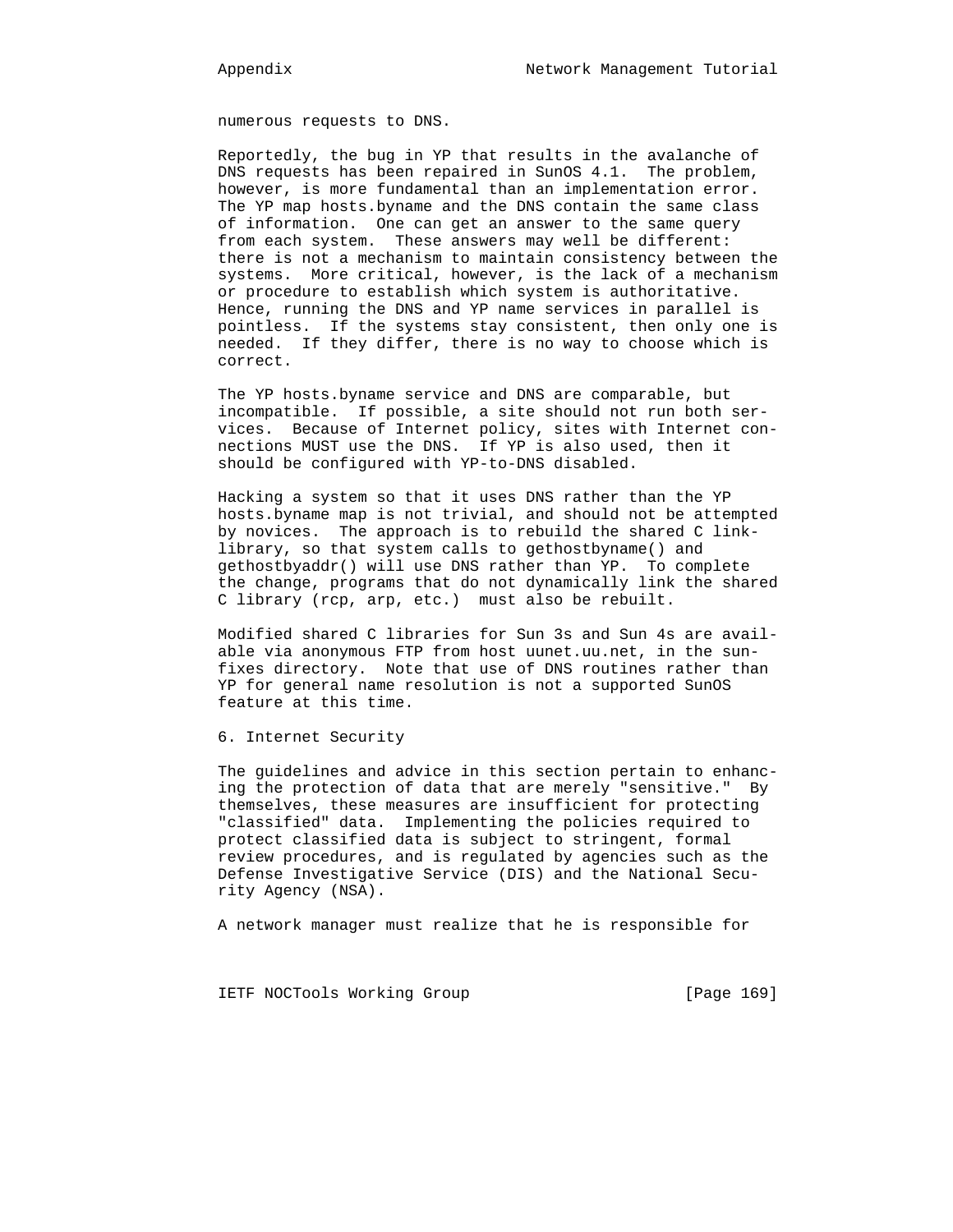protecting his system and its users. Furthermore, though the Internet may appear to be a grand example of a coopera tive joint enterprise, recent incidents have made it clear that not all Internet denizens are benign.

 A network manager should be aware that the network services he runs have a large impact on the security risks to which his system is exposed. The prudent network manager will be very careful as to what services his site provides to the rest of the Internet, and what access restrictions are enforced. For example, the protocol "finger" may provide more information about a user than should be given to the world at large. Worse, most implementations of the protocol TFTP give access to all world-readable files.

 This section highlights several basic security considera tions for Internet sites. It then lists several sources of information and advice on improving the security of systems connected to the Internet.

6.1 Basic Internet Security

 Two major Internet security threats are denial of service and unauthorized access.

 Denial of service threats often take the form of protocol spoofers or other malicious traffic generators. These prob lems can be detected through system monitoring logs. If an attack is suspected, immediately contact your regional net office (e.g., SURANET, MILNET). In addition, DDN users should contact SCC, while other Internet users should con tact CERT (see below). A cogent description of your system's symptoms will be needed.

 At your own site, be prepared to isolate the problems (e.g., by limiting disk space available to the message queue of a mail system under attack). As a last resort, coping with an attack may require taking down an Internet connection. It is better, however, not to be too quick to quarantine your site, since information for coping with the attack may come via the Internet.

 Unauthorized access is a potentially more ominous security threat. The main avenues are attacks against passwords and attacks against privileged system processes.

 An appallingly common means of gaining entry to systems is by use of the initial passwords to root, sysdiag, and other

IETF NOCTools Working Group [Page 170]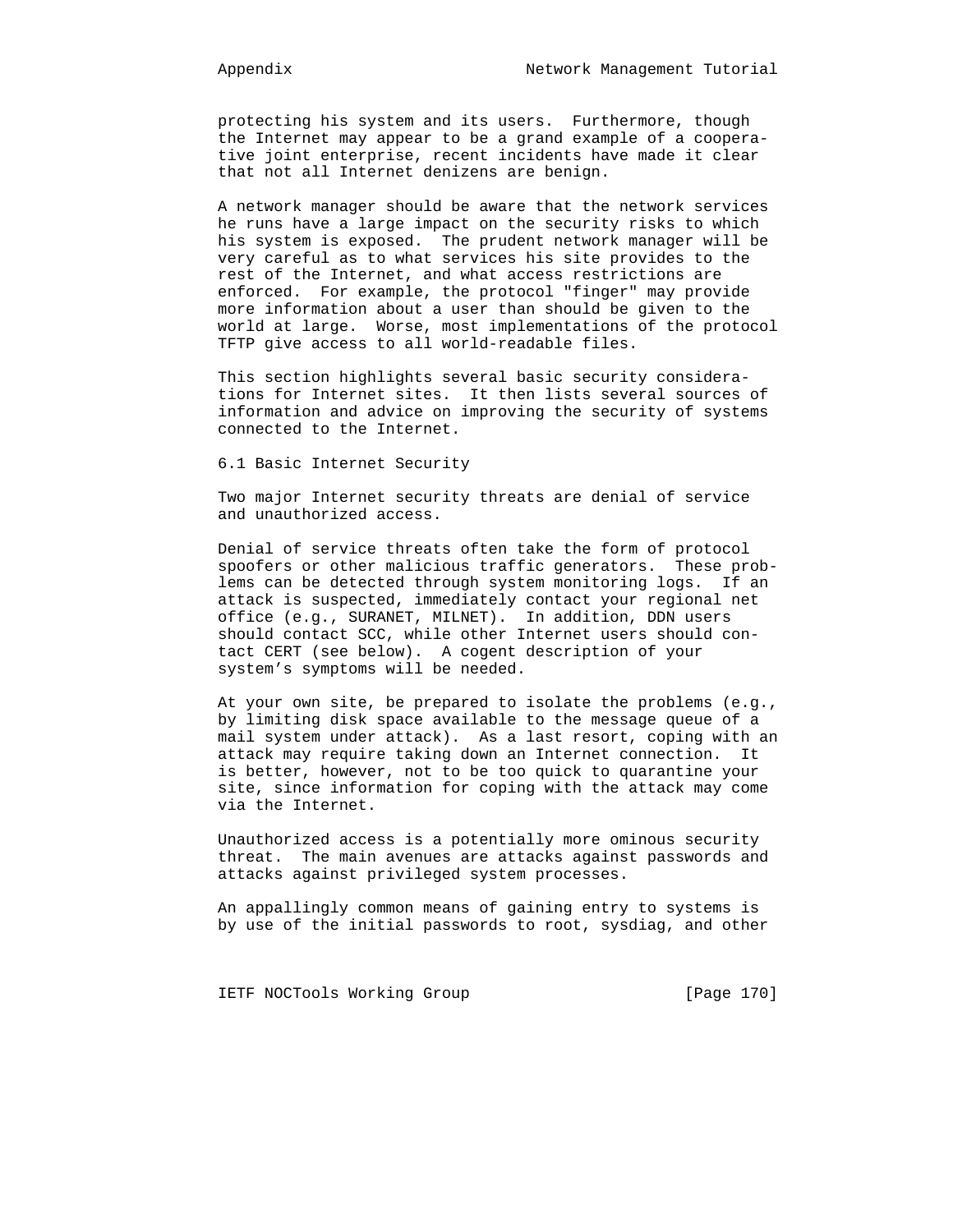management accounts that systems are shipped with. Only slightly less vulnerable are common or trivial passwords, since these are readily subverted by dictionary attacks.\* Obvious steps can reduce the risk of password attacks: pass words should be short-lived, at least eight characters long, with a mix of upper and lower case, and preferably random. The distasteful aspect of memorizing a random string can be alleviated if the password is pronounceable.

 Improving passwords does not remove all risks. Passwords transmitted over an ethernet are visible to all attached systems. Furthermore, gateways have the potential to inter cept passwords used by any FTP or TELNET connections that traverse them. It is a bad idea for the root account to be accessed by FTP or TELNET if the connections must cross untrusted elements.

 Attacks against system processes are another avenue of unau thorized access. The principle is that by subverting a sys tem process, the attacker can then gain its access privileges.

 One approach to reducing this risk is to make system pro grams harder to subvert. For example, the widespread attack in November 1988 by a self-replicating computer program ("worm," analogous to a tapeworm) subverted the "fingerd" process, by loading an intrusive bootstrap program (known variously as a "grappling hook" or "vector" program), and then corrupting the stack space so that a subroutine's return address was overwritten with the address of the bootstrap program.\*\* The security hole in fingerd consisted of an input routine that did not have a length check. Secu rity fixes to "fingerd" include the use of a revised input routine.

> A more general protection is to apply the principle of "least privilege." Where possible, system routines should run under separate user IDs, and should have no more privilege than is necessary for them to function.

 \* Exotic fantasy creatures and women's names are well represented in most password dictionaries. \*\* An early account of the Internet Worm incident of November 1988 is given by Eugene Spafford in the Janu ary 89 issue of "Computer Communications Review." Several other articles on the worm incident are in the June 89 issue of the "Communications of the ACM."

IETF NOCTools Working Group [Page 171]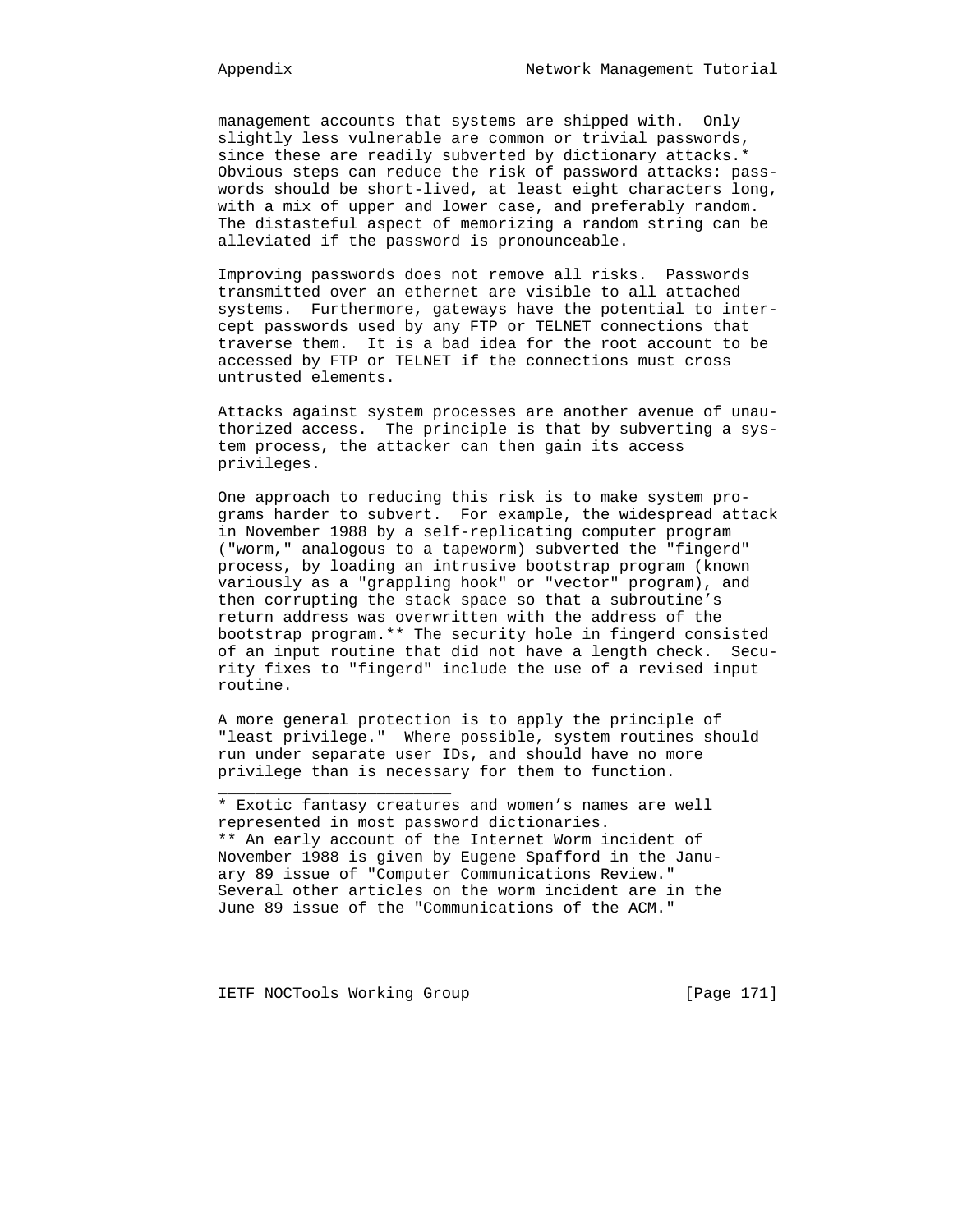To further protect against attacks on system processes, sys tem managers should regularly check their system programs to ensure that they have not been tampered with or modified in any way. Checksums should be used for this purpose. Using the operating system to check a file's last date of modifi cation is insufficient, since the date itself can be compromised.

 Finally, to avoid the unauthorized replacement of system code, care should be exercised in assigning protection to its directory paths.

 Some system programs actually have "trap doors" that facili tate subversion. A trap door is the epitome of an undocu mented feature: it is a hidden capability of a system pro gram that allows a knowledgeable person to gain access to a system. The Internet Worm exploited what was essentially a trap door in the BSD sendmail program.

 Ensuring against trap doors in software as complex as send mail may be infeasible. In an ideal world, the BSD sendmail program would be replaced by an entire mail subsystem (i.e., perhaps including mail user agents, mail transfer agents, and text preparation and filing programs). Any site using sendmail should at least obtain the less vulnerable, toughened distribution from ucbarpa.berkeley.edu, in file ˜ftp/4.3/sendmail.tar.Z. Sites running SunOS should note that the 4.0.3 release closed the security holes exploited by the Internet Worm. Fixes for a more obscure security hole in SunOS are available from host uunet.uu.net in ˜ftp/sun-fixes; these improvements have been incorporated in SunOS 4.1.

 Sendmail has problems other than size and complexity. Its use of root privileges, its approach to alias expansion, and several other design characteristics present potential ave nues of attack. For UNIX sites, an alternative mail server to consider is MMDF, which is now at version 2. MMDF is distributed as part of the SCO UNIX distribution, and is also available in the user contributed portion of 4.3BSD. Though free, MMDF is licensed, and resale is restricted. Sites running MMDF should be on the mmdf email list; requests to join this list should be sent to: mmdf2-request@relay.cs.net.

 Programs that masquerade as legitimate system code but which contain trap doors or other aides to unauthorized access are known as trojan horses. Computer "viruses," intrusive

IETF NOCTools Working Group [Page 172]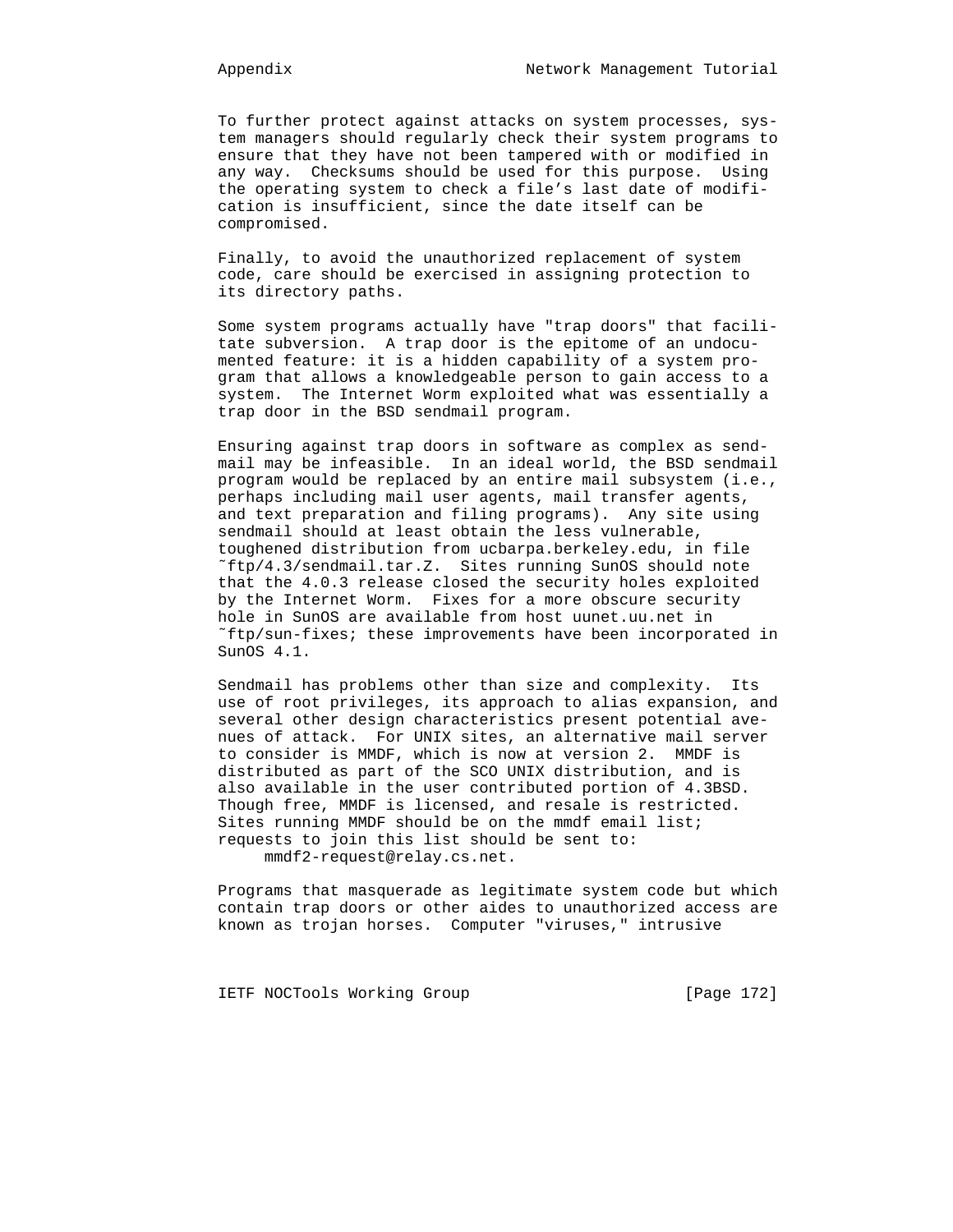software that infects seemingly innocent programs and pro pagates when the infected programs are executed or copied, are a special case of trojan horse programs.\*

 To guard against trojan horse attacks, be wary of programs downloaded from remote sources. At minimum, do not download executables from any but the most trusted sources. Also, as noted above, to avoid proliferation of "infected" software, checksums should be computed, recorded, and periodically verified.

# 6.2 Security Information Clearing-Houses

 The Internet community can get security assistance from the Computer Emergency Response Team (CERT), established by DARPA in November 1988. The Coordination Center for the CERT (CERT/CC) is located at the Software Engineering Insti tute at Carnegie Mellon University. The CERT is intended to respond to computer security threats such as the November '88 worm attack that invaded many defense and research com puters. Consult RFC 1135 (Reynolds, J., "The Helminthiasis of the Internet", USC/ISI, December 1989), for further information.

 CERT assists Internet sites in response to security attacks or other emergency situations. It can immediately tap experts to diagnose and solve the problems, as well as establish and maintain communications with the affected com puter users and with government authorities as appropriate. Specific responses will be taken in accordance with the nature of the problem and the magnitude of the threat.

 CERT is also an information clearing-house for the identifi cation and repair of security vulnerabilities, informal assessments of existing systems in the research community, improvement to emergency response capability, and both ven dor and user security awareness. This security information is distributed by periodic bulletins, and is posted to the USENET news group comp.security.announce. In addition, the security advisories issued by CERT, as well as other useful security-related information, are available via anonymous FTP from cert.sei.cmu.edu.

For immediate response to attacks or incidents, CERT mans a

IETF NOCTools Working Group [Page 173]

 <sup>\*</sup> Virus attacks have been seen against PCs, but as yet have rarely been directed agains UNIX systems.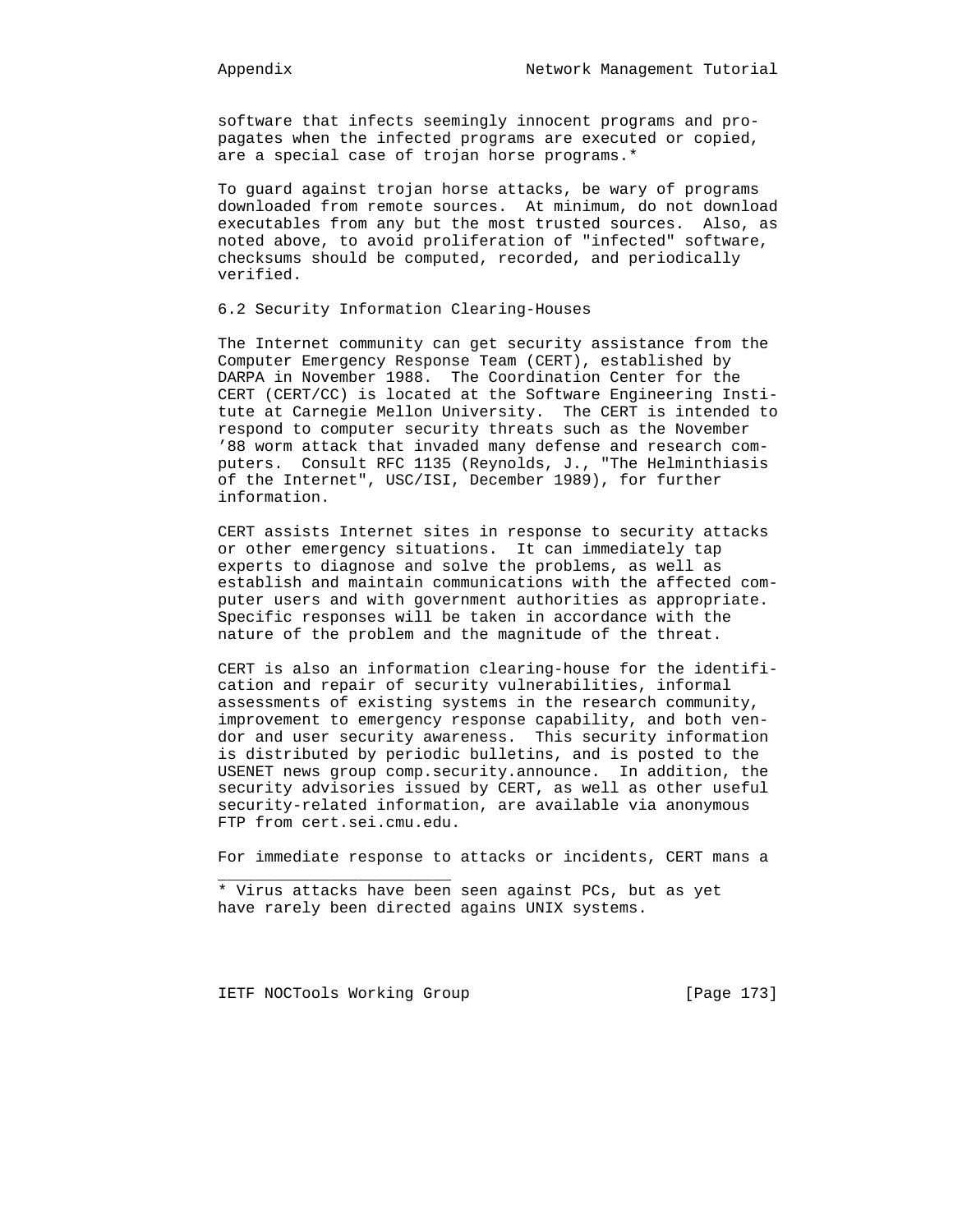24-hour hotline at (412) 268-7090. To subscribe to CERT's security announcement bulletin, or for further information, contact:

 CERT Software Engineering Institute Carnegie Mellon University Pittsburgh, PA 15213-3890

 (412) 268-7080 cert@cert.sei.cmu.edu.

 For DDN users, the Security Coordination Center (SCC) serves a function similar to CERT. The SCC is the DDN's clearing house for host/user security problems and fixes, and works with the DDN Network Security Officer. The SCC also distri butes the DDN Security Bulletin, which communicates informa tion on network and host security exposures, fixes, and con cerns to security and management personnel at DDN facili ties. It is available online, via kermit or anonymous FTP, from nic.ddn.mil, in SCC:DDN-SECURITY-yy-nn.TXT (where "yy" is the year and "nn" is the bulletin number). The SCC pro vides immediate assistance with DDN-related host security problems; call (800) 235-3155 (6:00 a.m. to 5:00 p.m. Pacific Time) or send e-Mail to SCC@NIC.DDN.MIL. For 24 hour coverage, call the MILNET Trouble Desk (800) 451-7413 or AUTOVON 231-1713.

 The CERT/CC and the SCC communicate on a regular basis and support each other when problems occur. These two organiza tions are examples of the incident response centers that are forming; each serving their own constituency or focusing on a particular area of technology.

 Other network groups that discuss security issues are: comp.protocols.tcp-ip, comp.virus (mostly PC-related, but occasionally covers Internet topics), misc.security, and the BITNET Listserv list called VIRUS-L.

7. Internet Information

 There are many available references on the TCP/IP protocol suite, the internet architecture, and the DDN Internet. A soon to be published FYI RFC document, "Where to Start: A Bibliography of General Internetworking Information." pro vides a bibliography of online and hard copy documents, reference materials, and multimedia training tools that address general networking information and "how to use the

IETF NOCTools Working Group [Page 174]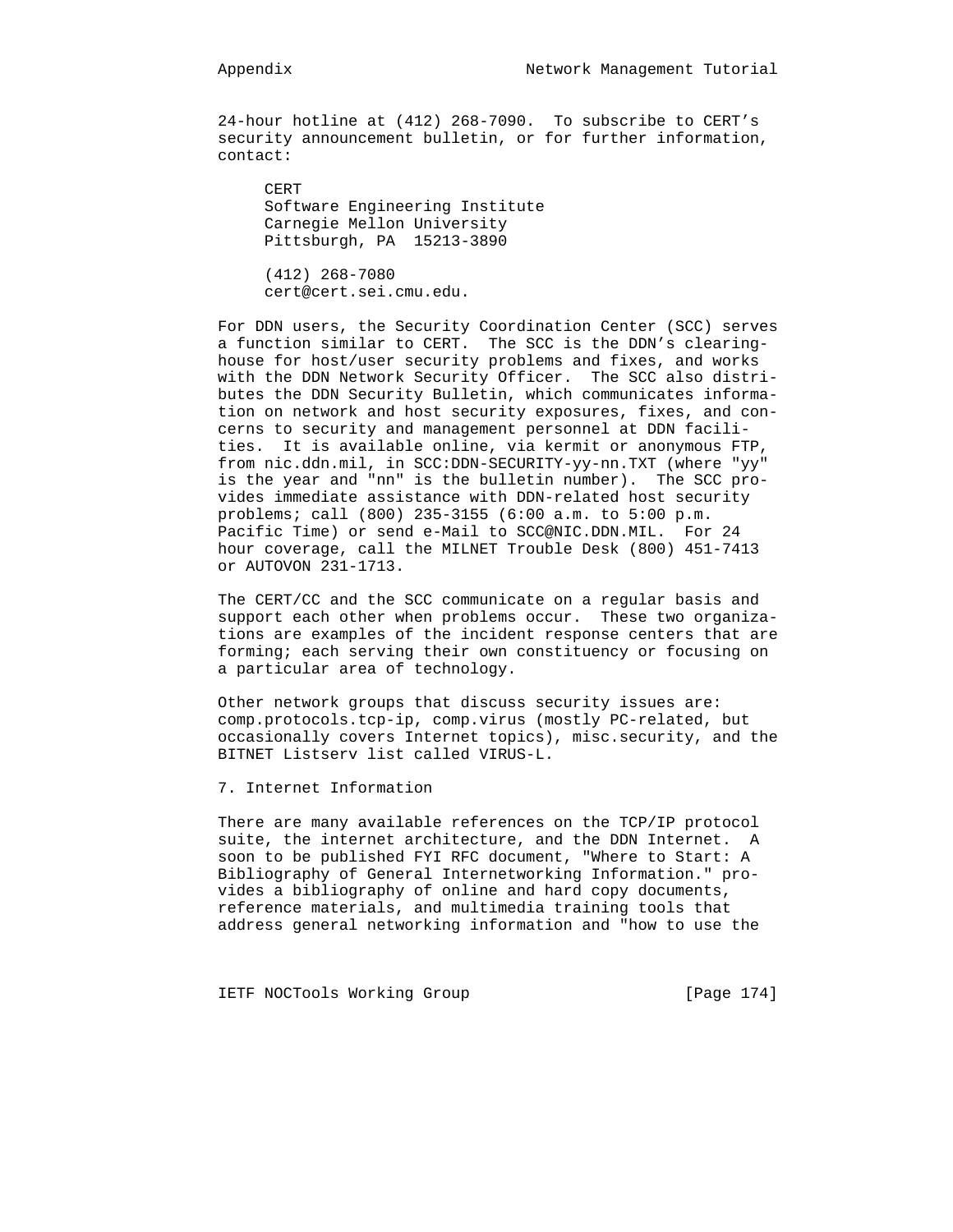Internet." It presents a representative collection of materials that will help the reader become familiar with the concepts of internetworking. Inquires on the current status of this document can be sent to user-doc@nnsc.nsf.net or by postal mail to:

 Corporation for National Research Initiatives 1895 Preston White, Suite 100 Reston, VA 22091 Attn: IAB Secretariat.

Two texts on networking are especially noteworthy. Internetworking With TCP/IP, by Douglas Comer, is an informative description of the TCP/IP protocol suite and its underlying architecture. The UNIX System Administration Handbook, by Nemeth, Snyder, and Seebass, is a "must have" for system administrators who are responsible for UNIX hosts. In addi tion to covering UNIX, it provides a wealth of tutorial material on networking, the Internet, and network manage ment.

 A great deal of information on the Internet is available online. An automated, online reference service is available from CSNET. To obtain a bibliography of their online offer ings, send the email message

 request: info topic: help request: end

to info-server@sh.cs.net.

 The DDN NIC also offers automated access to many NIC docu ments, online files, and WHOIS information via electronic mail. To use the service, send an email message with your request specified in the SUBJECT field of the message. For a sampling of the type of offerings available through this service, send the following message

 To: SERVICE@NIC.DDN.MIL Subject: help Msg: <none>

 The DDN Protocol Implementations and Vendors Guide, pub lished by the DDN Network Information Center (DDN NIC),\* is

\* Products mentioned in the guide are not specifically

IETF NOCTools Working Group [Page 175]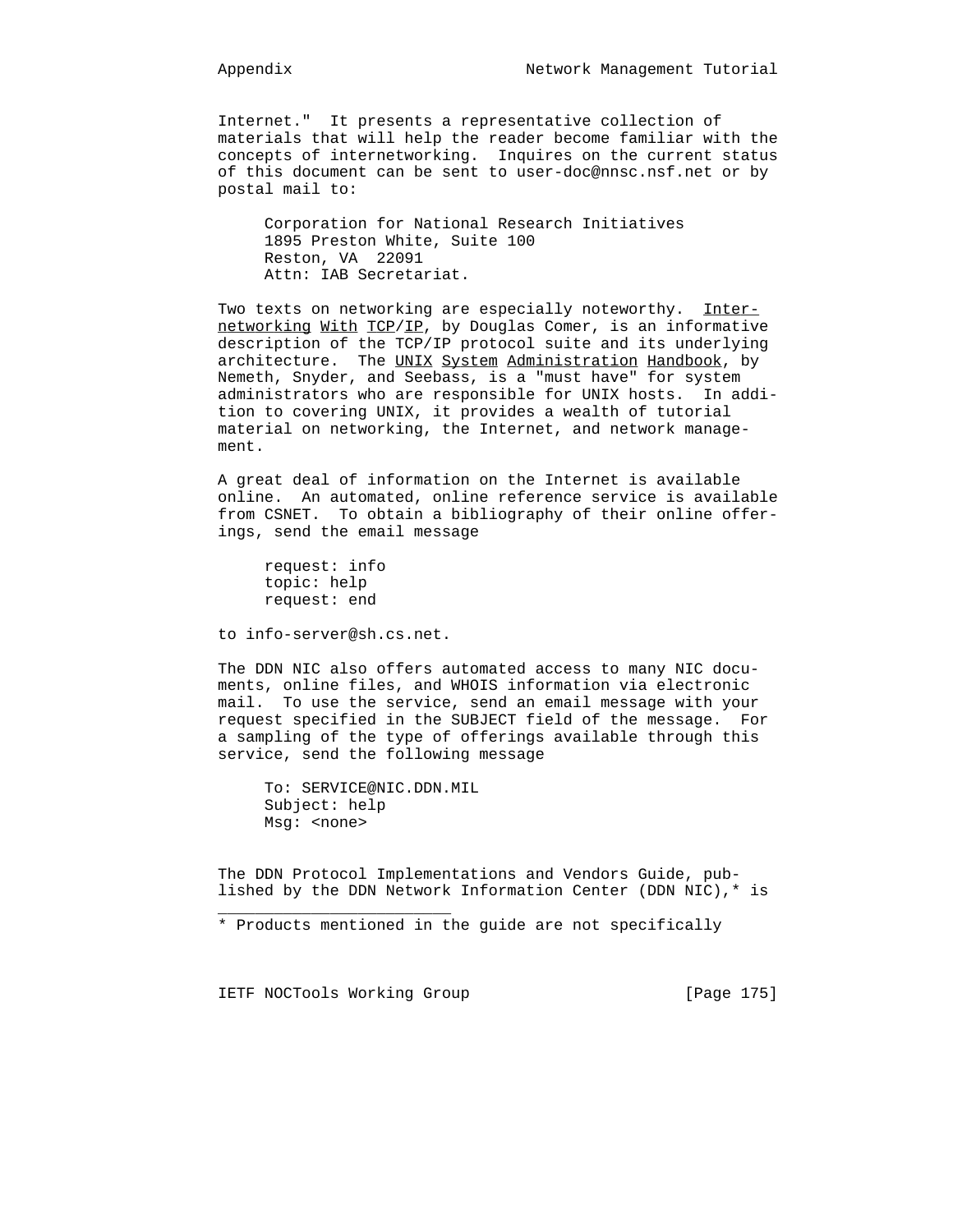an online reference to products and implementations associ ated with the DoD Defense Data Network (DDN) group of com munication protocols, with emphasis on TCP/IP and OSI proto cols. It contains information on protocol policy and evaluation procedures, a discussion of software and hardware implementations, and analysis tools with a focus on protocol and network analyzers. To obtain the guide, invoke FTP at your local host and connect to host NIC.DDN.MIL (internet address 26.0.0.73 or 10.0.0.51). Log in using username 'anonymous' with password 'guest' and get the file NETINFO:VENDORS-GUIDE.DOC.

 The DDN Protocol Guide is also available in hardcopy form. To obtain a hardcopy version of the guide, contact the DDN Network Information Center:

 By U.S. mail: SRI International DDN Network Information Center 333 Ravenswood Avenue, Room EJ291 Menlo Park, CA 94025 By e-mail: NIC@NIC.DDN.MIL

 By phone: 1-415-859-3695 1-800-235-3155 (toll-free hotline)

 For further information about the guide, or for information on how to list a product in a subsequent edition of the guide, contact the DDN NIC.

 There are many additional online sources on Internet Manage ment. RFC 1118, "A Hitchhiker's Guide to the Internet," by Ed Krol, is a useful introduction to the Internet routing algorithms. For more of the nitty-gritty on laying out and configuring a campus net, see Charles Hedrick's "Introduc tion to Administration of an Internet-based Local Network," available via anonymous FTP from cs.rutgers.edu (sometimes listed in host tables as aramis.rutgers.edu), in subdirec tory runet, file tcp-ip-admin. Finally, anyone responsible for systems connected to the Internet must be thoroughly versed in the Host Requirements RFCs (RFC 1122 and RFC 1123)

 endorsed or recommended by the Defense Communications Agency (DCA).

IETF NOCTools Working Group [Page 176]